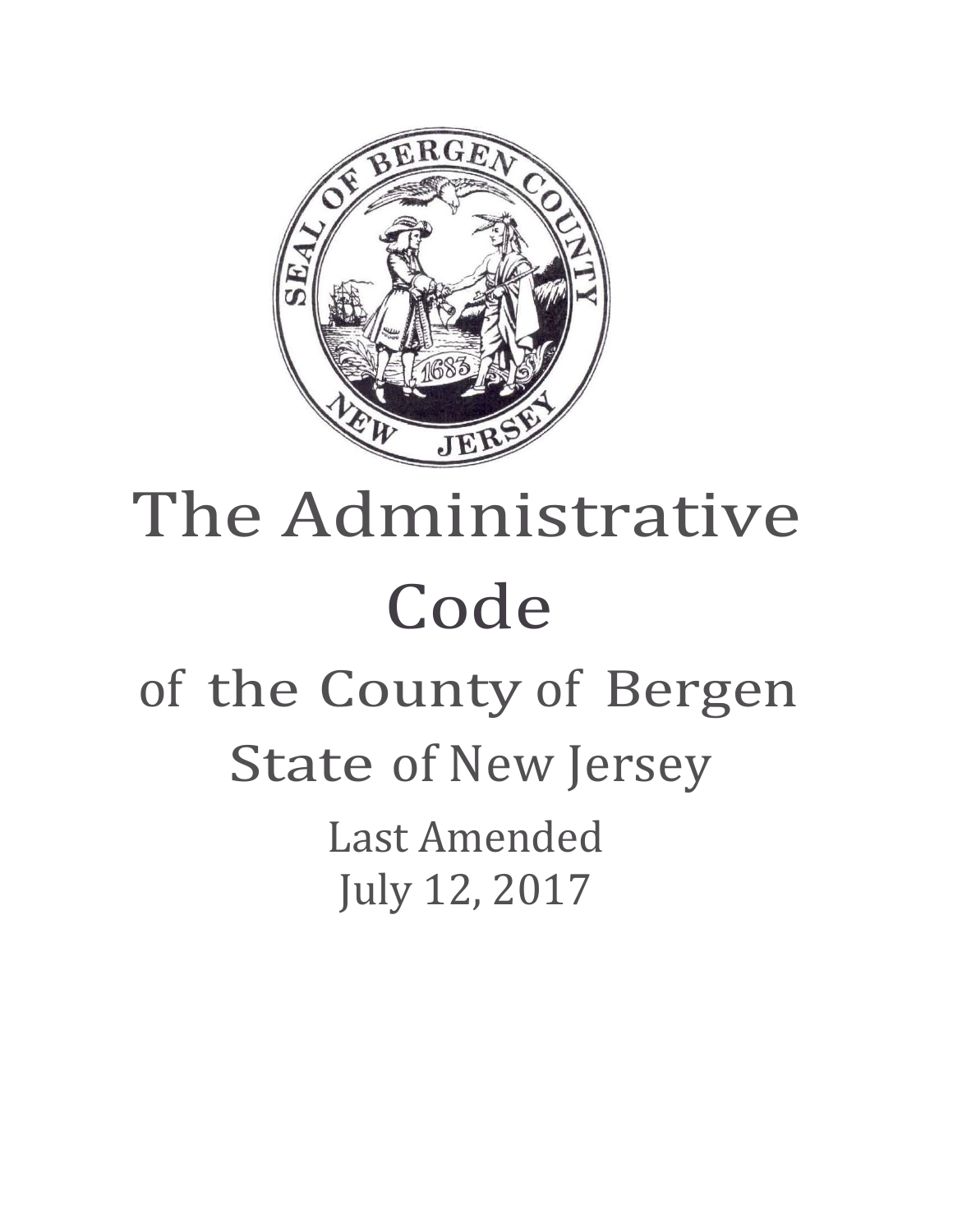# Table of Contents

|                  |  | <b>PAGE</b> |
|------------------|--|-------------|
| <b>ARTICLES:</b> |  |             |
| 1                |  |             |
| 2                |  |             |
| 3                |  |             |
| 4                |  |             |
| 5                |  |             |
| 6                |  |             |
| 7                |  |             |
| 8                |  |             |
|                  |  |             |
|                  |  |             |
|                  |  |             |
|                  |  |             |
|                  |  |             |
|                  |  |             |
|                  |  |             |
|                  |  |             |
| 9                |  |             |
| 10               |  |             |
| 11               |  |             |
| 12               |  |             |
|                  |  |             |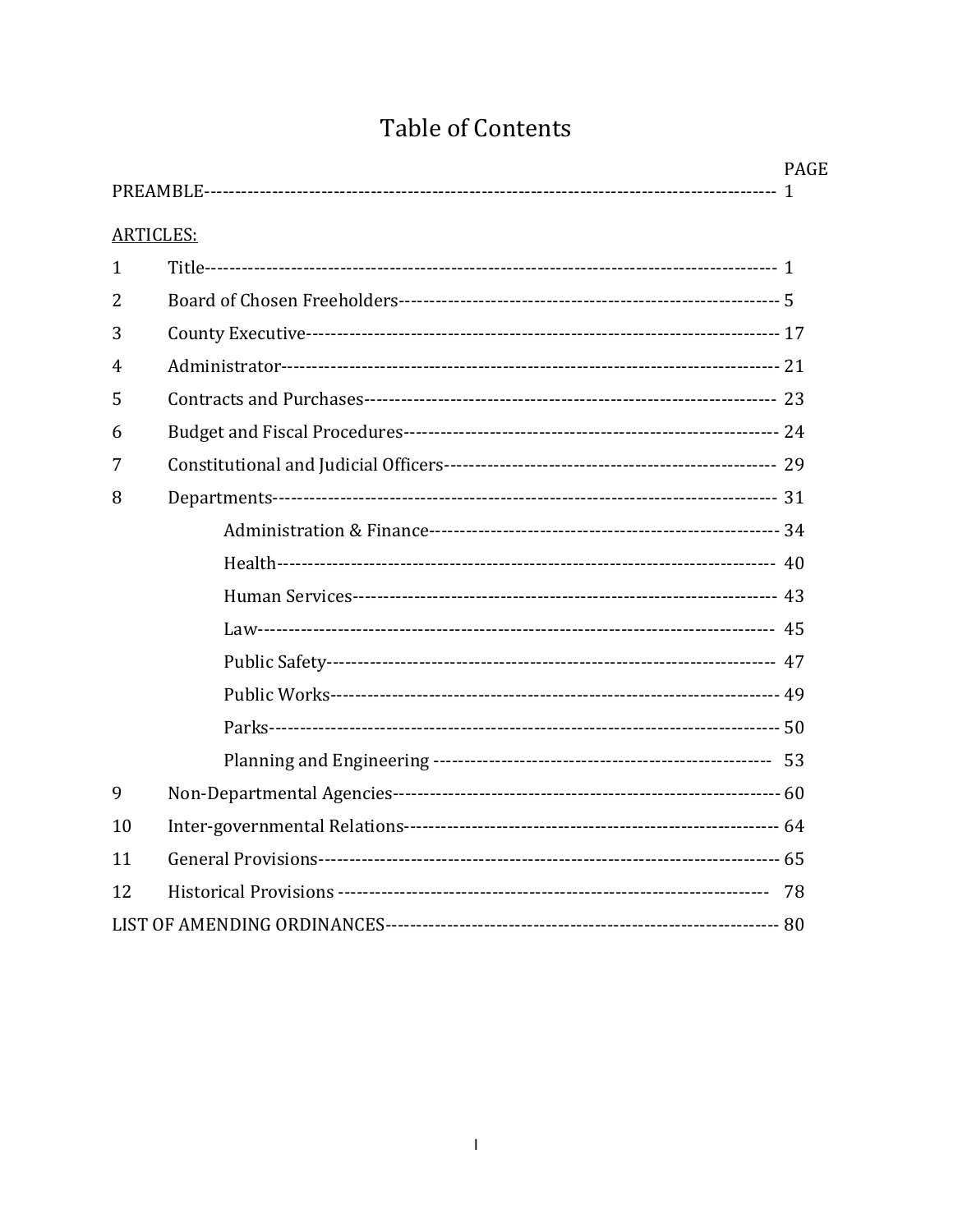## **PREAMBLE**

The Administrative Code has been drafted and approved by the Bergen County Board of Freeholders as the detailed blueprint for Bergen County Government.

The governmental philosophy which underlies this Administrative Code is that the Executive has the authority to make day-to-day operating decisions.

The Board of Freeholders acts as the formulator of policy, which is reflected in ordinances and resolutions covering County government operations. The Board also provides the checks and balances, in accordance with State statutes, which, the American people are accustomed to in their form of government.

Basically, under this Administrative Code, the Board of Freeholders is required to make and modify the laws which govern this County and the Executive is required to see that these laws are properly carried out.

This Administrative Code dated July 12, 2017 seeks to amend and supersede any and all prior versions of the Administrative Code of the County of Bergen, State of New Jersey.

#### **Article 1 Title**

1.1 Title. This ordinance, together with all amendments and supplements thereto may be cited as "The Administrative Code of the County of Bergen".

1.2 Purpose. It is the purpose of this Code to fulfill the mandate of the Optional County Charter Law that the Board of Chosen Freeholders organize the agencies and affairs of the County under the Charter plan adopted in the manner most conducive to efficient and effective delivery of services and to a high level of public confidence in the conduct of the County's government.

1.3 Continuation. As of the effective date of this Code, the inhabitants of Bergen County shall, within the boundaries of Bergen County, continue and remain a body corporate and politic with perpetual succession.

1.4 Governing Laws. As of the effective date of this Code, the County of Bergen shall be governed by: federal law; the Constitution of the State of New Jersey; the Optional County Charter Law and such other state laws not inconsistent therewith or otherwise made applicable by operation of N.J.S.A. 40:41A-24 et seq.; this Code; and all other ordinances and resolutions duly adopted by the Board of Chosen Freeholders.

1.5 Interpretive Statement. The Board may in enacting this Code:

a. Utilize fully the powers granted to the County by the Optional County Charter Law to organize and regulate Bergen County's internal affairs; create, alter or abolish office,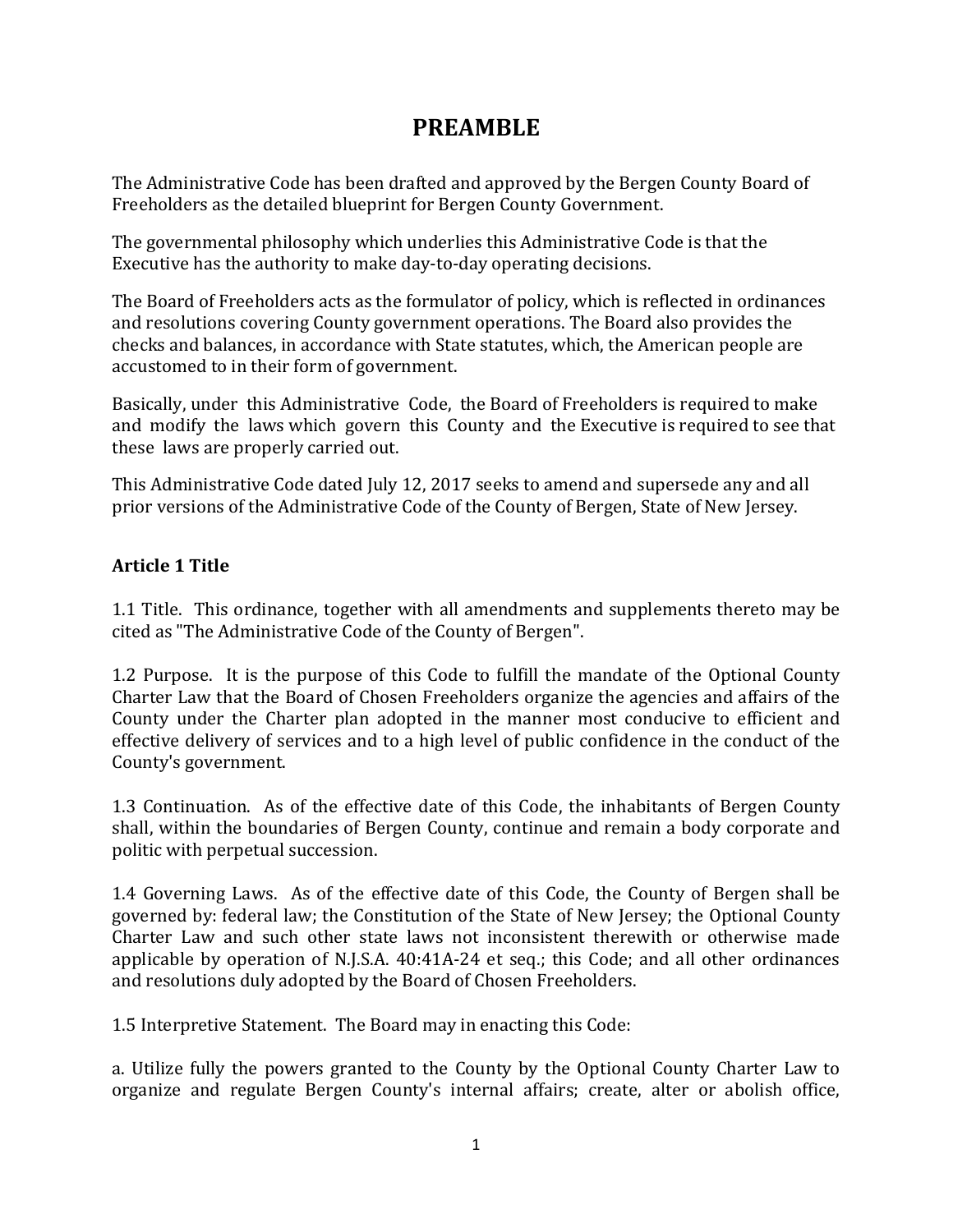positions and employments and define the functions, powers and duties thereof; establish qualifications for persons holding offices, positions and employments; and provide for the manner of their appointment and removal and for their term, tenure and compensation.

b. Provide for the establishment of innovative shared service programs in any area of service in which a local unit desires to contract with Bergen County for the County to provide, on a contractual basis to the local unit, any service which the local unit could provide for itself or vice versa.

c. Delineate with clarity the fundamental separation of powers between legislative and executive branches of government which lies at the base of the Optional County Charter Law.

d. It is further the intent of this Code that all grants of power and assignments of duties and responsibilities be deemed to include all those powers which are necessarily incidental to or which may be fairly implied from the grants of power and assignments of duties and responsibilities herein contained.

1.6 Construction. For the purposes of the Code and any other ordinances and resolutions heretofore or hereafter adopted:

a. The present tense includes the past and future tenses; the future includes the present.

b. The time within which an act is to be done shall be computed by excluding the first and including the last day, but if the last day be a Saturday, Sunday or legal holiday, then the next day which is not a Saturday, Sunday or a legal holiday shall be the last day.

c. "Writing" and "written" shall include printing, typewriting, stencil duplicating and any other visual mode of reproducing words or figures on paper or paper-like material which is in general use.

d. Unless specifically indicated, no statement contained in this Code as to appointment or dismissal of any person in County service is intended to modify or abrogate any provision of Title XI (Civil Service) of the Revised Statutes or of any regulation issued hereunder.

e. Nothing in this Administrative Code shall be construed as diminishing the statutory duties or powers of the County Executive or the Board of Chosen Freeholders. If there is a conflict between any provision of the Administrative Code and any statute, then the statute will prevail.

1.7 Definitions. For the purpose of this Code and in the interpretation and application of all other ordinances and resolutions heretofore or hereafter adopted by the County, except as the context may otherwise require.

a. "Agency" shall mean any autonomous or semi-autonomous unit of government as listed in Article 9.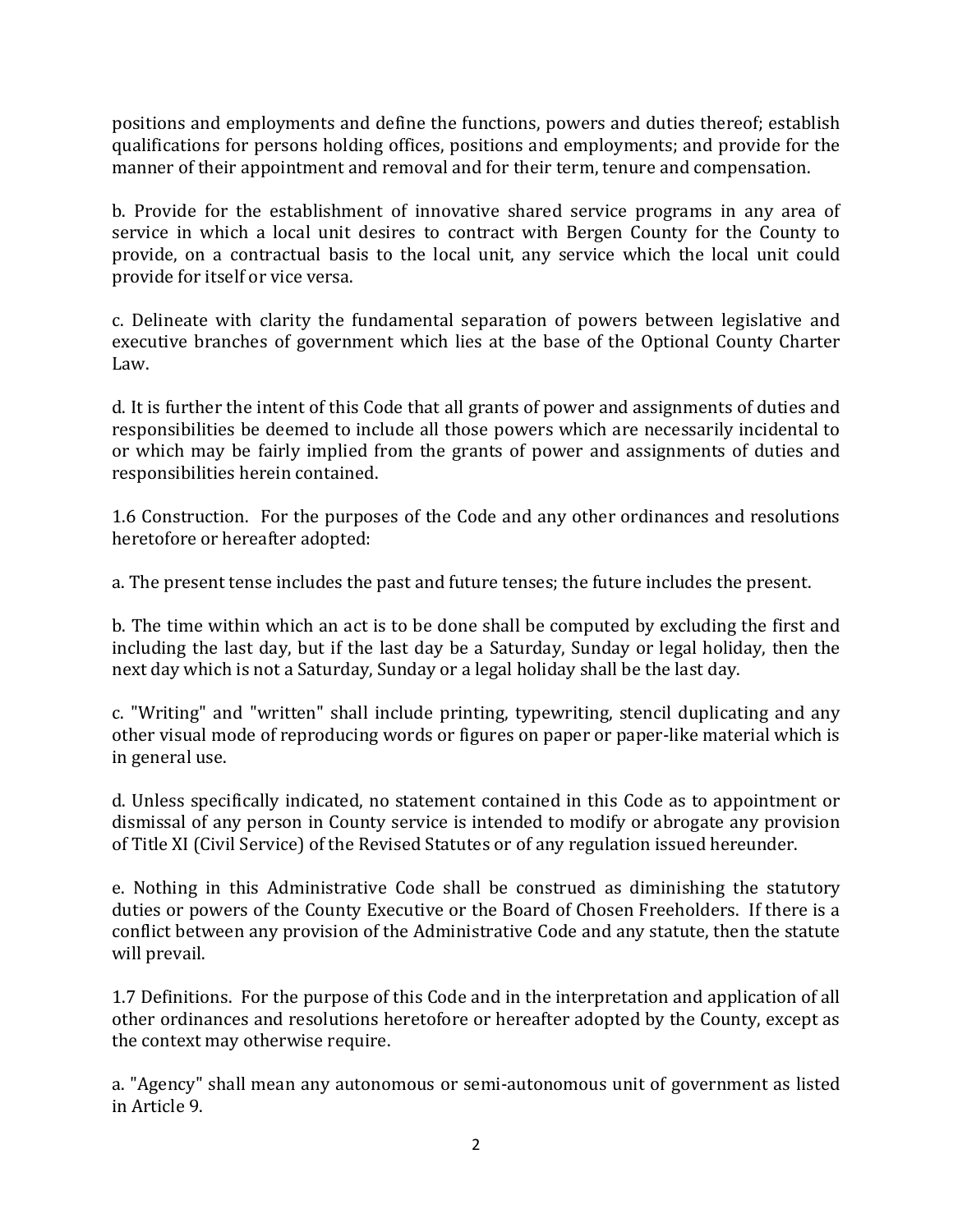b. "Board" shall mean the Board of Chosen Freeholders of the County of Bergen.

c. "By Law" shall mean one or more of the laws governing the County as set forth in Section 1.4.

d. "Code" shall mean the Bergen County Administrative Code together with any amendments and supplements thereto.

e. "Charter" shall mean the Optional County Charter Law (L.1972, ch.154; N.J.S.A. 40:41A\_1 et seq.) as amended and supplemented, as applicable to Bergen County by its adoption of the County Executive Plan.

f. "County" shall mean the County of Bergen, State of New Jersey.

g. "County Executive" also referred to as "Executive" shall mean the officer by that title duly elected and serving pursuant to the Charter.

h. "Department" shall mean a primary organization unit or group of organization units of the County government.

i. "Department Head" shall mean the administrative head of a department, and its subdivisions, regardless of his/her title, who shall be appointed by the County Executive with the advice and consent of the Board of Chosen Freeholders.

j. "Division" shall mean a sub-organization unit or group of organization units of a department of the County government established by or designated as a division by the Code.

k. "Division Head" shall mean the administrative head of a division, regardless of his/her title, who shall be appointed by the County Executive with the advice and consent of the Board of Chosen Freeholders.

l. "Local Unit" shall have the same meaning as given in the Uniform Shared Services and Consolidation Act, N.J.S.A. 40A:65-3.

m. "Office" shall mean either a sub-organization unit within a division or a unit of County government within a department whose interaction with other governments or agencies requires a distinct organizational structure the head of which shall not require appointment by the County executive or confirmation by the Board, and who shall not be identified as a director.

n. "Ordinance" shall mean and include any act or regulation of the Board, except an expense or capital budget, required to be reduced to writing, published after introduction, and considered for final passage. All actions of the Board not listed as resolutions in N.J.S.A. 40:41A-38 shall be done by ordinance.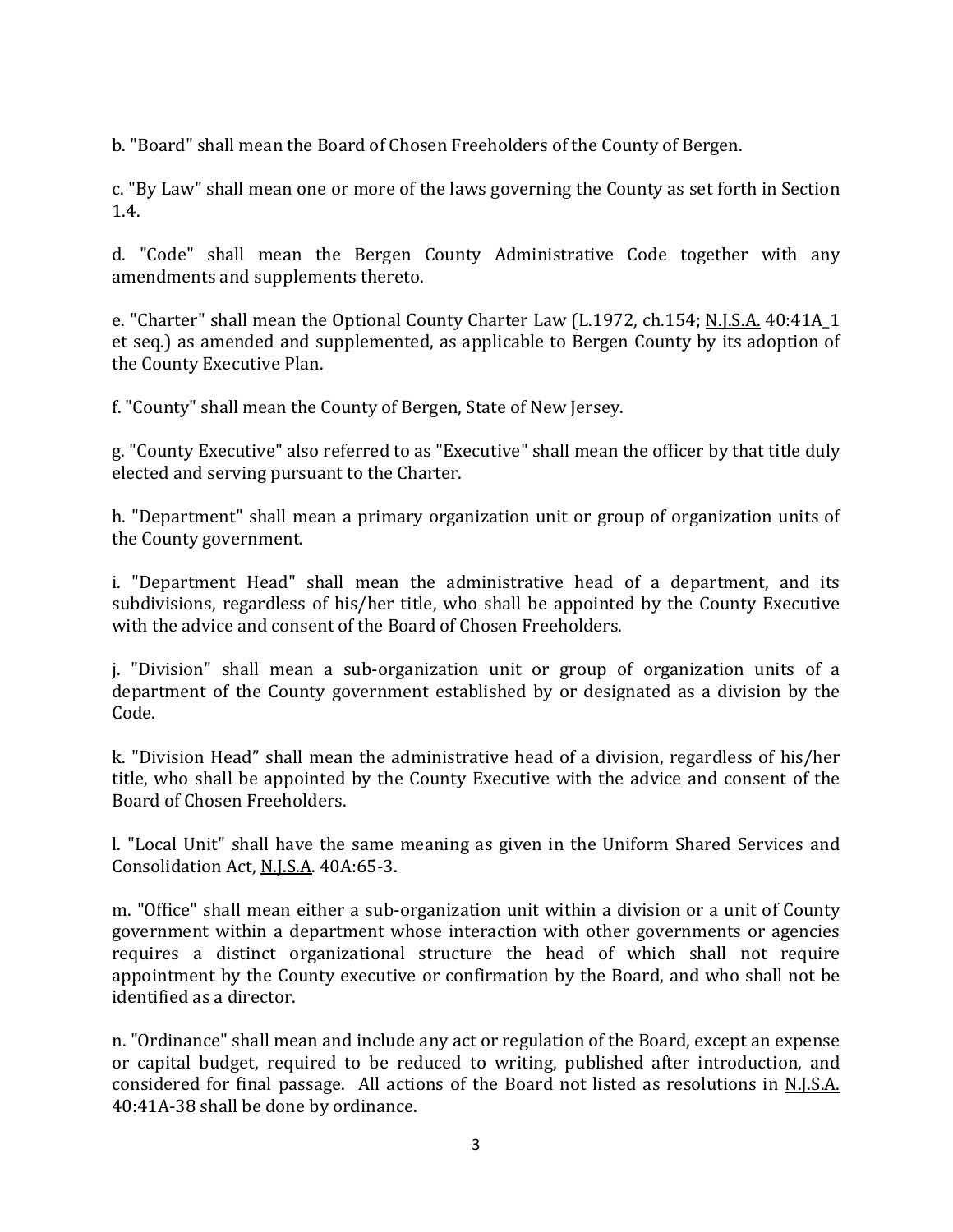o. "Person" shall mean any corporation, firm, partnership, association, organization or other entity, as well as an individual.

p. "Quorum" shall mean the number of Board members required to be present for the Board to take action. Four (4) members of the Board shall constitute a quorum.

q. "Resolution" shall mean and include any act or regulation of the Board, required to be reduced to writing but which may be finally passed at the meeting at which it is introduced and which is listed in <u>N.J.S.A.</u> 40:41A-38. The annual budget adopted pursuant to N.J.S.A. 40A: 4-1 et seq. shall also be deemed to be adopted by resolution, even though it cannot be adopted at the meeting at which it is introduced.

r. "Staff" shall mean all personnel within any department, division, office, agency, or bureau or other governmental unit.

s. "The whole number of members of the Board" shall mean seven (7), regardless of absences or vacancies for any reason whatsoever.

1.8 Penalties. A violation of any ordinance for which no penal sanction is otherwise provided, shall be punishable by a minimum fifty dollar (\$50.00) fine.

1.9 County Seal. The following design is hereby adopted as the official and standard design of the Seal of the County of Bergen to be used for all authorized and official County purposes:

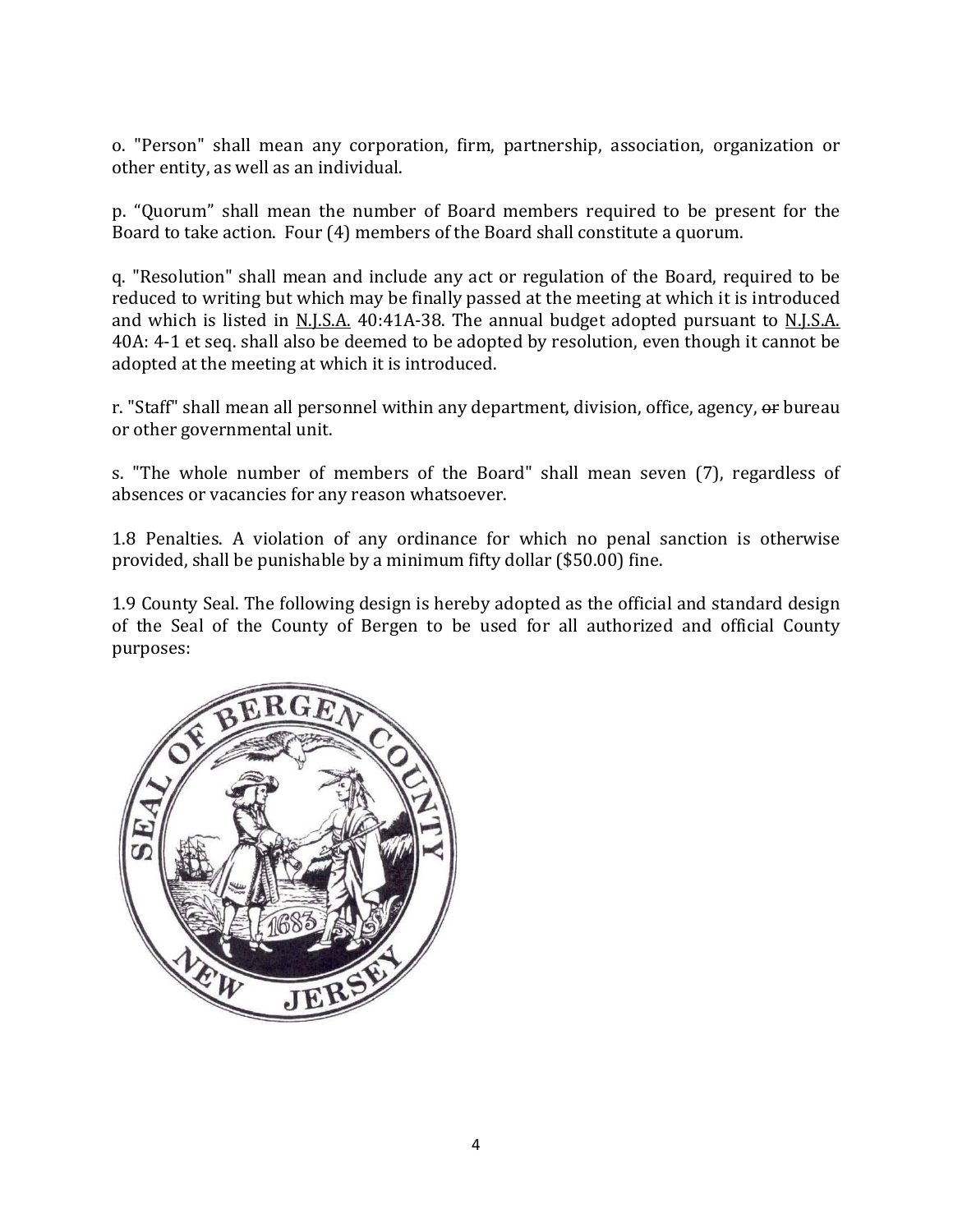#### **Article 2 Board of Chosen Freeholders**

2.1 Board Powers. The legislative and investigative powers of County government as granted by the Optional County Charter Law shall be vested in the Board. Pursuant to the grant of powers in the Charter, the Board shall have the power to:

a. Adopt and amend an Administrative Code organizing the administration of County government, setting forth the duties and responsibilities and powers of all County officials and agencies, and the manner of performance needed.

Nothing in the Administrative Code shall change the duties or powers of County officers whose existence is mandated by the Constitution or shall diminish the statutory duties, responsibilities or statutory powers of the Executive or County Administrator.

b. Advise and consent to appointments of all Department and Division Heads, the County Counsel, Administrator and Deputy County Administrator, the members of the boards, commissions and authorities and of such other unclassified positions for which such advice and consent may be permitted by law.

c. Pass, in accordance with law, whatever ordinances and resolutions it deems necessary and proper for the good governance of the County.

d. Appoint a Clerk to the Board to serve at its pleasure or for a term not to exceed three (3) years. The Clerk shall: (a) attend all meetings and conferences of the Board; (b) take and preserve the minutes of the Board, which shall record all actions and votes taken and the substance of discussions and debate relating thereto and of all other matters; (c) keep and compile all ordinances, resolutions and minutes of the Board, all rules, policies, guidelines, procedures and regulations issued by the Administration pursuant to Section 8.1.13 of this Code, as provided by the Executive to the Clerk of the Board, and retain in his/her custody for safekeeping all contracts, deeds, surety bonds, insurance policies and other official papers delivered to him/her; (d) have custody of the County seal and may affix it to appropriate documents without charge; (e) arrange for the clerical staff of the Board of Freeholders and provide secretarial services for the Board members, expedite the handling of their correspondence and have such other and different powers and duties as may be provided by resolution of the Board; and, (f) in the absence of the Clerk, the Chairman may appoint an acting clerk to perform such duties.

e. Appoint a Counsel to the Board to serve at the pleasure of the Board.

f. Pass by a 2/3 majority vote a resolution of disapproval for suspension or dismissal, subject to the provisions of N.J.S.A. 40:41A-87b.

g. Override a veto of the County Executive by a two-thirds vote, five (5), of its full membership.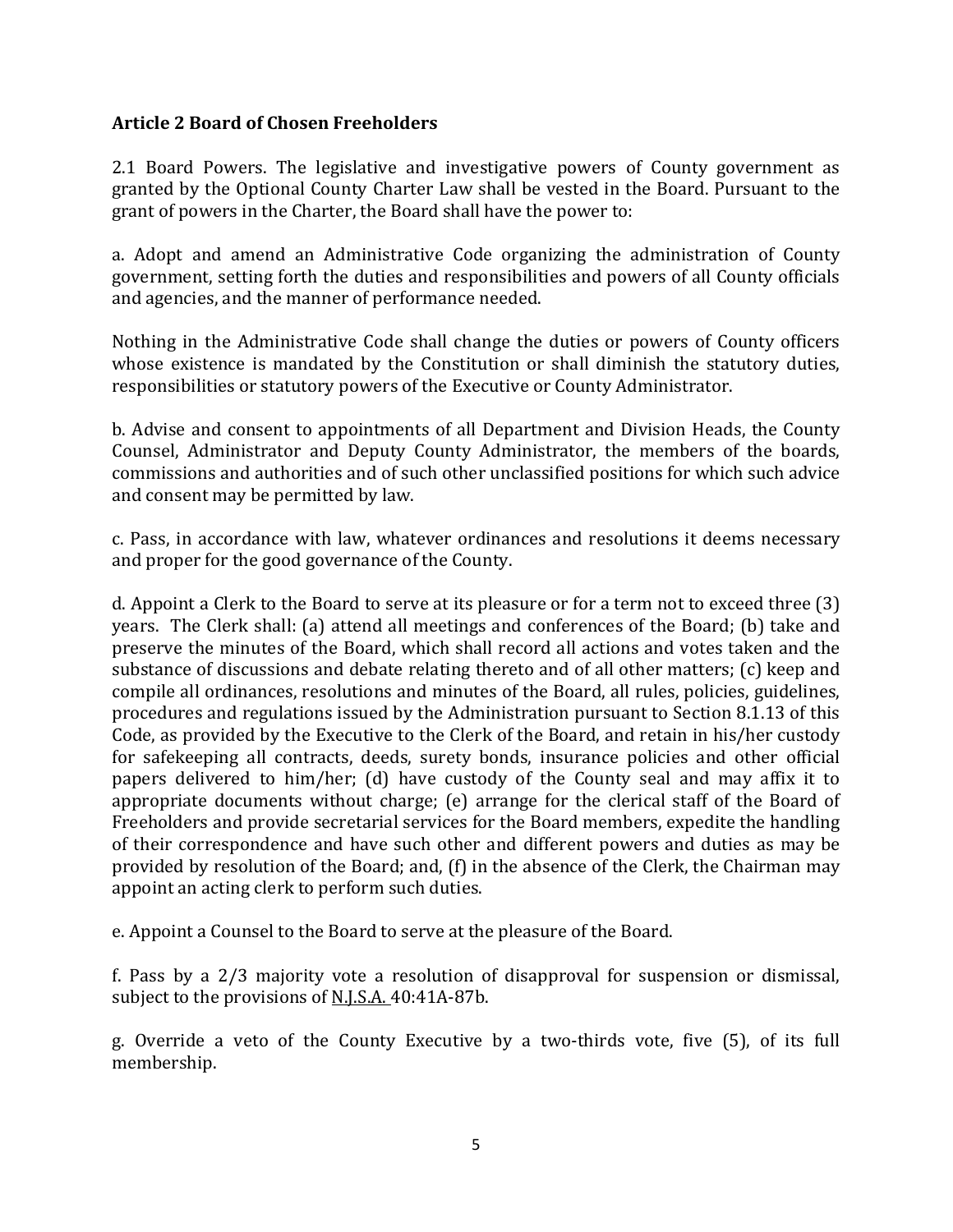h. Approve the annual operating and capital budgets by resolution pursuant to the Local Budget Law.

i. Provide advice and consent for the annual appointment by the Executive of a registered municipal accountant of New Jersey to perform an independent audit of the County's books, accounts and financial transactions and to perform such other services as the Board directs, specifically with regard to the review, modification, approval and operation of the budget; and to perform an independent financial, compliance, performance or operational audit of any agency of the County.

j. Conduct such investigations as are germane to the exercise of its legislative and budgetary powers under the Code and as otherwise authorized by law, including power to administer oaths and issue subpoenas to compel the attendance of witnesses and the production of relevant evidence as is provided in this Charter, in the County and Municipal Investigations Law (N.J.S.A. 2A:67A et seq.) and in other general law.

k. Designate which of the Board's staff shall be responsible for processing funding requests by the Board and its staff for submission and prompt payment by the Division of Fiscal Operations.

l. Order cessation of expenditures in any appropriation it has approved for any agency not under the jurisdiction of the Executive, or for any grant to any non-governmental agency if it is apparent to the Board that funds are not being used for the purposes authorized or are being misused, or if the possibility of over expenditure exists.

m. Provide advice and consent to the Executive's appointments to such temporary advisory boards of citizens as the Board from time to time may feel necessary to advise the Board, the Executive, and/or the department to which it is attached on those matters and for those purposes for which the advisory board was formed.

n. Retain and employ such professional and clerical staff, consultants and interns as may be necessary to assist the Board in the proper performance of the responsibilities imposed on it by law and establish rates of pay for such employees and professionals.

o. Approve or disapprove site plans and subdivisions on recommendation of the Planning Board.

2.2 Vacancy. A vacancy in the office of Freeholder shall be filled in the manner provided by N.J.S.A. 40:41A-145.

2.3 Organization. The Board shall meet during the first week of January in each year to elect its Chairman/woman and Vice Chairman/woman by a majority of the whole Board and to conduct such other business as may come before it. Newly elected members may take the oath of office on or before the date of organization, but shall not take their seats or assume the duties of office prior thereto, except as provided in section 2.4.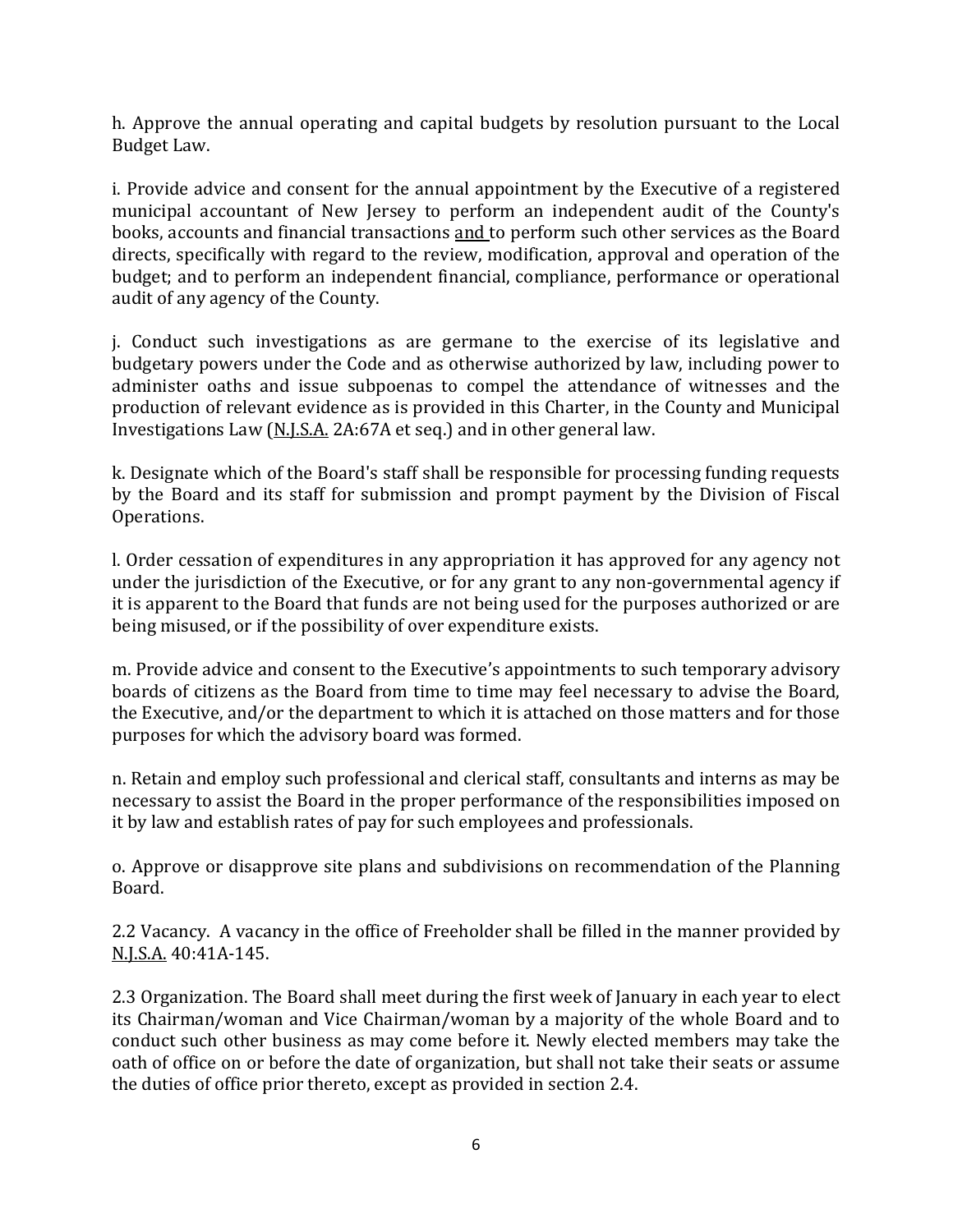2.4 Annual Transition. Members-elect of the Board shall be notified of all meetings of the Board to be held between Election Day and organization day, the same as incumbent members. They shall be entitled to attend all such meetings, and to participate in all informal conferences without vote.

2.5 Presiding Officer. The Chairman/woman and Vice-chairman/woman shall serve for one year and until the election and qualification of their successors. The Chairman/woman shall preside over all meetings of the Board and may appoint Board committees.

In the absence of the Chairman/woman, the Vice-chairman/woman shall act in his/her stead. In the absence of both, the Board shall elect from among its members a chairman/woman pro tempore for the meeting to serve only as long as either is absent.

#### 2.6 Meetings.

a. Regular meetings: Regular meetings of the Board shall be held twice a month on the day and time set by resolution of the Board. The meetings will be held at the Public Meeting Room of the Board of Chosen Freeholders, Fifth Floor, Administrative Building, Hackensack, New Jersey or at such other location as may be fixed by resolution of the Board.

b. Executive meetings: Executive meetings shall be held at least twice a month on the day and time set by resolution of the Board. The meetings will be held in the Executive Chambers of the Board, Fifth Floor, Administrative Building, Hackensack, New Jersey or at such other location as may be fixed by resolution of the Board.

c. Special Meetings: The Chairman/woman may call special meetings or informal conferences of the Board. The Board may also order such meetings or conferences by motion at any regular meeting. The call shall designate the purposes for meeting and no other business shall be considered. The call shall be filed with the Clerk during regular business hours at least forty-eight (48) hours before the time for which the meeting is called. The Clerk shall forthwith notify each member and member-elect. The Clerk shall make copies of the call available to the press and shall post at least one copy in a prominent place near the entrance to the meeting place.

d. Emergency Meetings: The Chairman/woman may call an emergency meeting when such emergency affects the public health, safety or welfare and which requires an immediate decision.

2.7 Meetings and Conferences Public. All meetings of the Board, including executive meetings and informal conferences held at such times and places as the Board may fix, shall be open to the public in accordance with the Open Public Meetings Act (N.J.S.A. 10:4-1 et seq.). Exceptions, if any, shall be as authorized therein.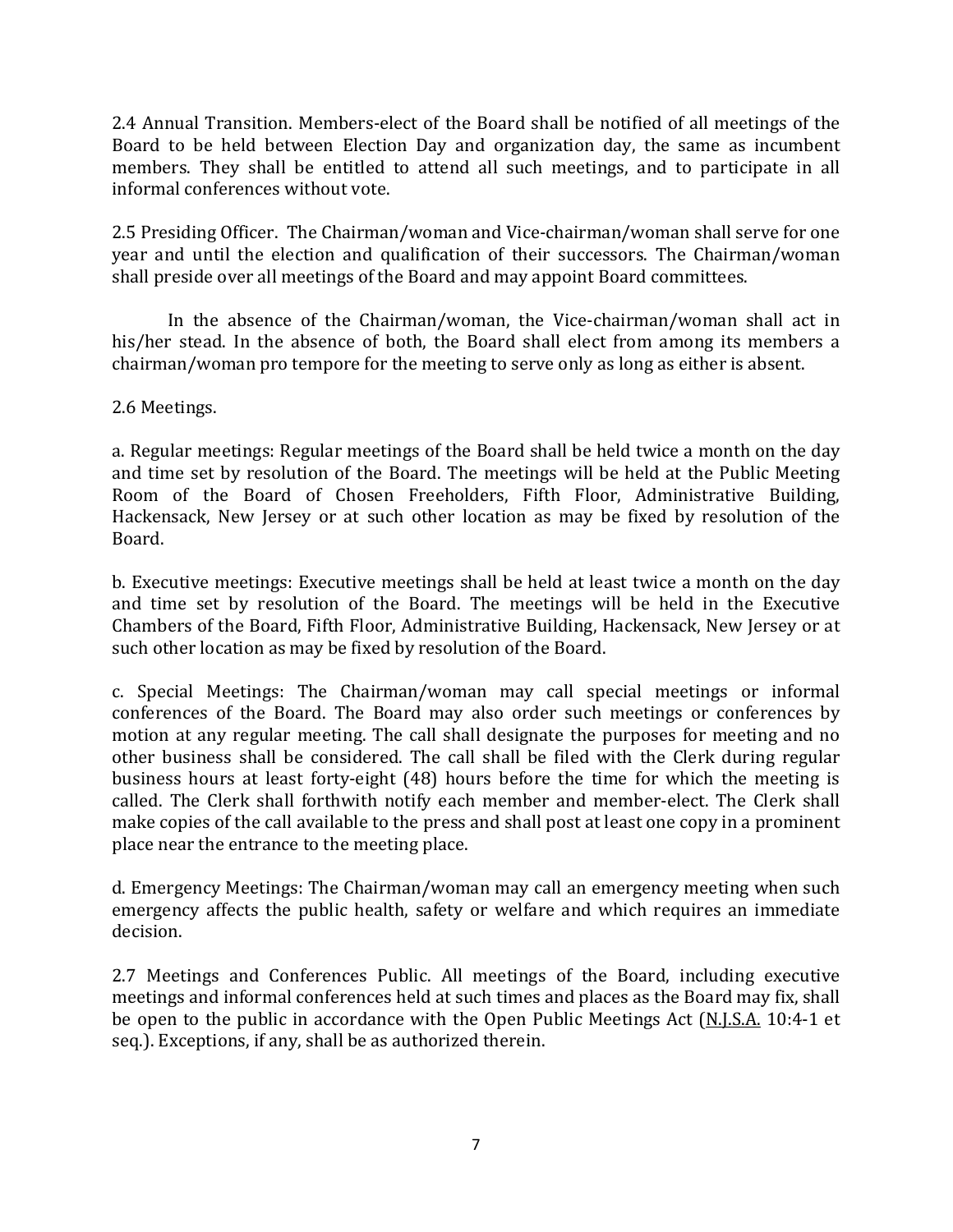2.8 Rules of Procedure. In addition to such rules as may be set forth in by-laws adopted by resolution of the Board pursuant to Section 100 of the Charter, the following rules of procedure shall apply:

a. Presiding officers: The Chairman/woman, and in his/her absence, the Vicechairman/woman, shall take the chair at the time appointed for the meeting and shall call the Board to order. In the absence of the Chairman/woman and Vice-chairman/woman, the Clerk shall call the Board to order, determine whether a quorum is present and, if so, he/she shall call for election of a chairman/woman pro tempore who shall take the chair as soon as elected. When the Chairman/woman or Vice-chairman/woman arrives, the chairman/woman pro tempore shall relinquish the chair.

b. Quorum: Four (4) members of the Board shall constitute a quorum.

c. Attendance: At the beginning of each regular or special Board meeting, the Clerk shall call the roll in alphabetical order, except that the presiding officer shall be called last, and enter the names of those present in the minutes. Should no quorum attend within thirty (30) minutes after the hour appointed for the meeting, the presiding officer shall adjourn the meeting until the next day, unless by unanimous consent the members present select another hour or day. The Clerk shall record in the minutes the names of the members present and the action taken.

d. Order of business: At each regular meeting of the Board the order of business shall be as established in the by-laws adopted by the Board.

e. Rules of Order: The conduct of Board meetings shall be governed by Robert's Rules of Order Revised, except as otherwise provided by the Charter, Code or by-laws.

f. Rights of presiding officers: The presiding officer may move, second and debate from the chair and shall not be deprived of any of the rights or privileges of Board members by reason of presiding.

g. Voting: The vote on every motion, resolution or ordinance shall be taken by roll call in alphabetical order except that the presiding officer shall be polled last. The vote of each member shall be entered in the minutes. Any requirement for a majority vote of the Board shall be deemed to require a majority of "the whole number of members of the Board", unless otherwise provided for by law.

h. Board Committees: In order to fulfill its legislative functions, the Board shall establish and maintain the following legislative committees in order to examine any current or proposed law or problem which the Board deems worthy of study in depth before full legislative consideration may be given to it. The following committees are hereby established and given the following areas of jurisdiction: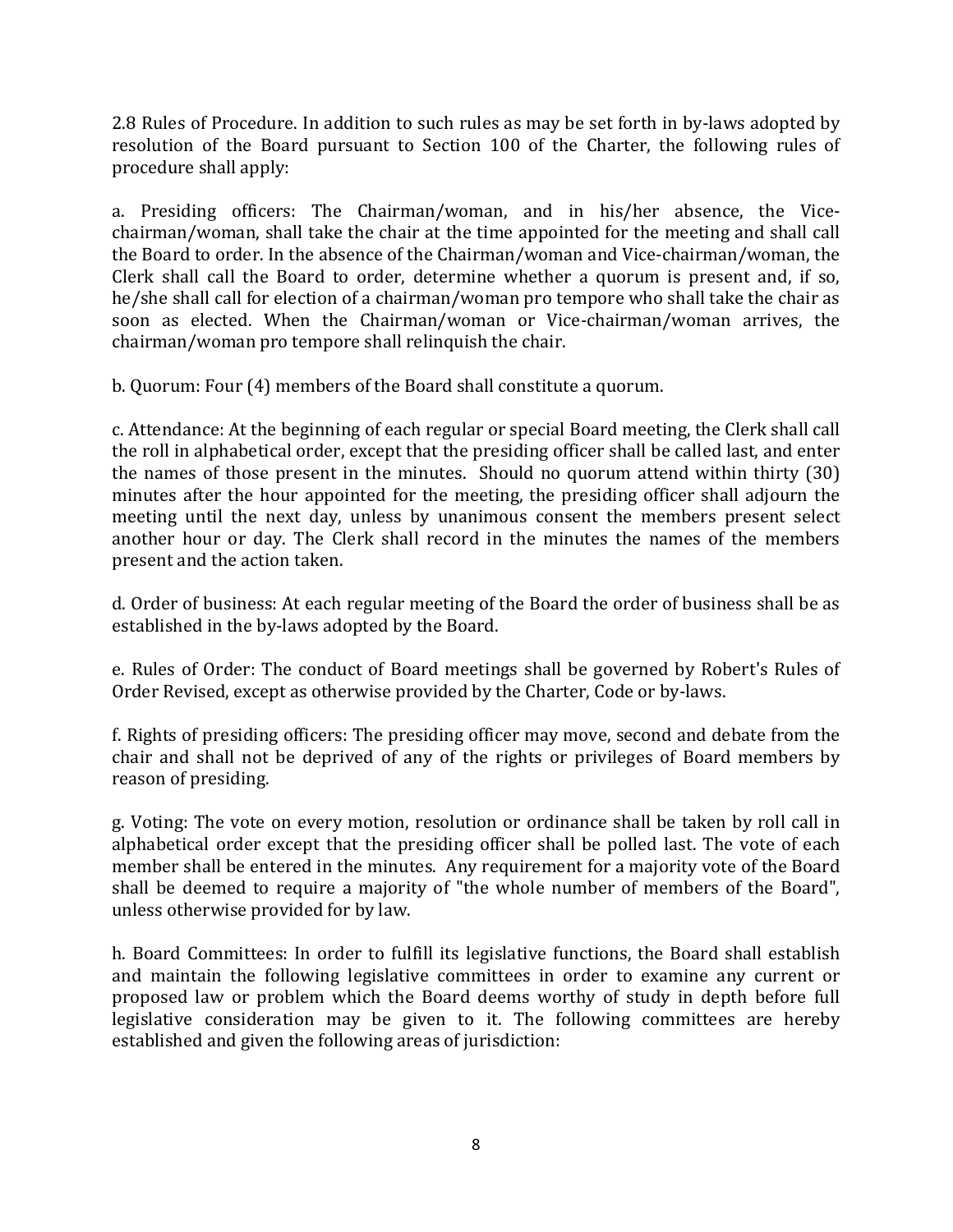(1) Budget and Finance. To review all aspects of the operating and capital budget, execution of Board budgetary policies and matters relating to the financial health of the County.

(2) Education. To view all matters in regard to Bergen Community College, the Vocational Schools and the special School Districts.

(3) Health and Human Services. To review all matters in the area of legislative policy in health, education, welfare and other human concerns.

(4) Information Technology.

(5) Labor.

(6) Organization and Internal Affairs. To function as a continuing committee to review the Administrative Code in order to achieve maximum effectiveness, and further, to examine legislation relating to administrative and personnel policy and particularly inter-agency and inter-governmental aspects in such areas as affirmative action, labor relations, contract negotiation and grant compliance, as well as to review and revise the rules and by-laws of the Board.

(7) Parks, Cultural and Historic Affairs and Golf.

(8) Personnel.

(9) Planning and Engineering. To review all aspects of policy planning as well as engineering infrastructure in terms of services, and facilities with respect to transportation and transit, including but not limited to infrastructure improvements that include bridges, culverts, roads, signalized intersections, drainage systems, and tide gates.

(10) Public Safety. To review all matters in the area of law, public safety and emergency management.

(11) Public Works.

(12) Shared Services and Intergovernmental Affairs.

(13) Transportation.

(14) Veterans Affairs.

Each Committee shall consist of three (3) members who shall be appointed by the Chairman/woman. The Chairman/woman shall designate one to chair the committee. The Chairman/woman may at his/her option serve as an additional member of any Committee. Two (2) members shall constitute a quorum for the conduct of Committee business.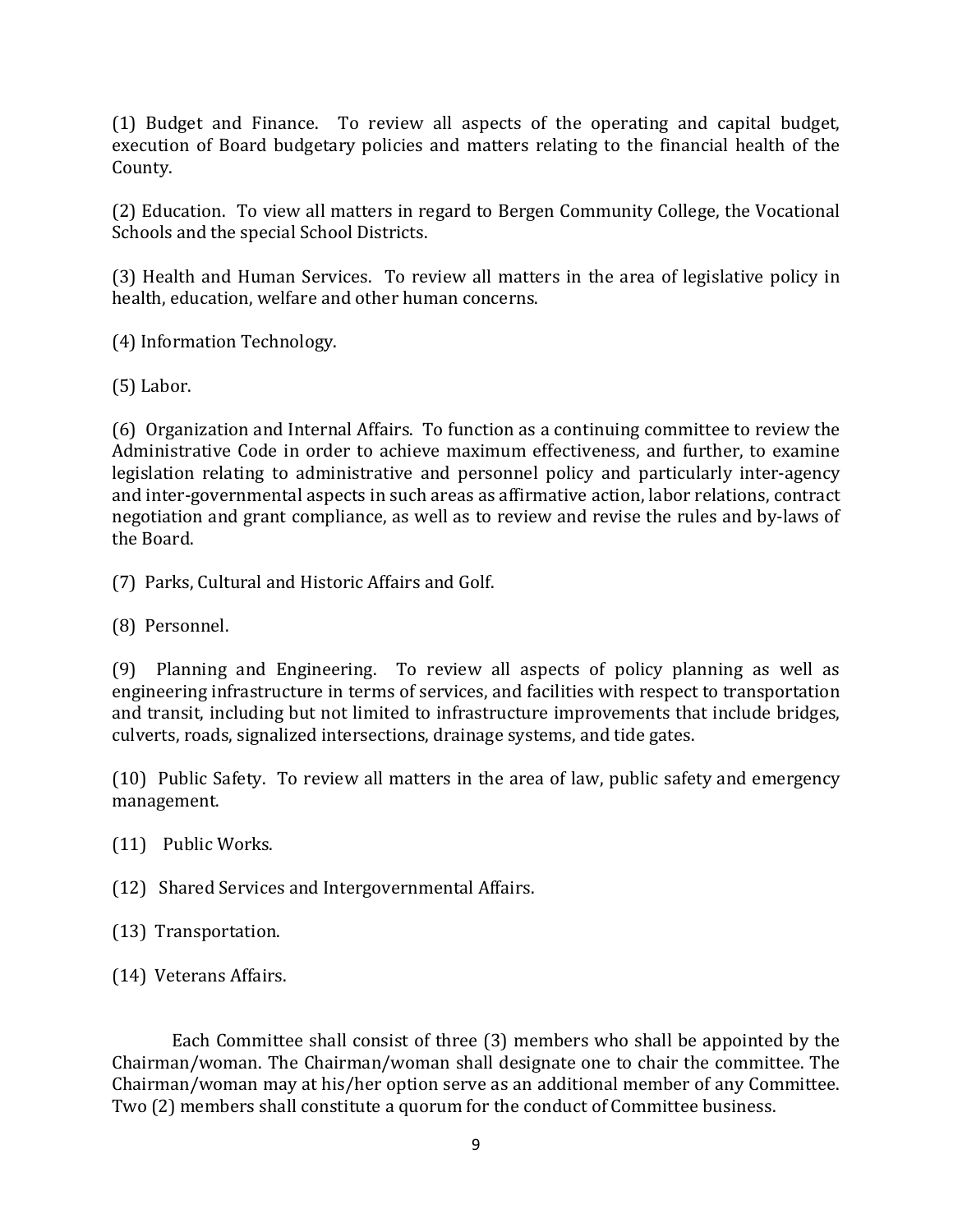The Committees shall from time to time submit to the Board reports and recommendations resulting from their deliberations and the Board shall determine what action to take with regard to such recommendations.

 The Committees shall have the power to call before them any person/persons they deem may be helpful in the performance of their functions as committees. This power shall be subject to N.J.S.A. 40:41A-86 and this Article of the Administrative Code. Nothing in this section shall be deemed to reduce the powers, responsibilities or functions of the Board of Freeholders as described in this Code.

 The Committees shall terminate with the termination of the term of the Chairman/woman.

 The Committees shall be furnished, within budgetary appropriations, such staff as the Board approves by resolution.

 Each Committee shall appoint a person to act as Secretary to that Committee. The Secretary shall be responsible for the recording and retaining of minutes of the Committee. The Secretary shall furnish each member of the Board of Freeholders, the County Executive and the Clerk to the Board with a copy of all minutes. The Secretary shall meet the requirements of the Open Public Meetings Law Chapter 121, P.L. 1975 in scheduling meetings of the Committee.

 The Chairman/woman may appoint such other committees as he/she deems necessary.

i. Minutes: The Clerk to the Board shall keep minutes of all regular and special meetings. The minutes shall record the time and place of meeting, the members attending and every action of the Board whether by motion, resolution or ordinance, with the names of the mover and seconder. They may include other pertinent matters, as suggested by the Order of Business. Copies shall be provided to each Freeholder and Freeholder-Elect, to the County Executive, Counsel to the Board and to the County Counsel, as provided in the bylaws. Minutes shall be kept in permanent form as a public record.

2.9 Clerk, Counsel to the Board.

a. The Clerk to the Board shall:

(1) have and exercise all the powers and duties now or hereafter conferred on him/her by the Charter or other applicable laws or acts of the New Jersey Legislature not inconsistent with the Charter and also such duties as may from time to time be assigned to him/her by the Board.

(2) prepare agendas for all Board meetings and forward copies of all pertinent materials, including but not limited to all resolutions and ordinances in advance of each agenda to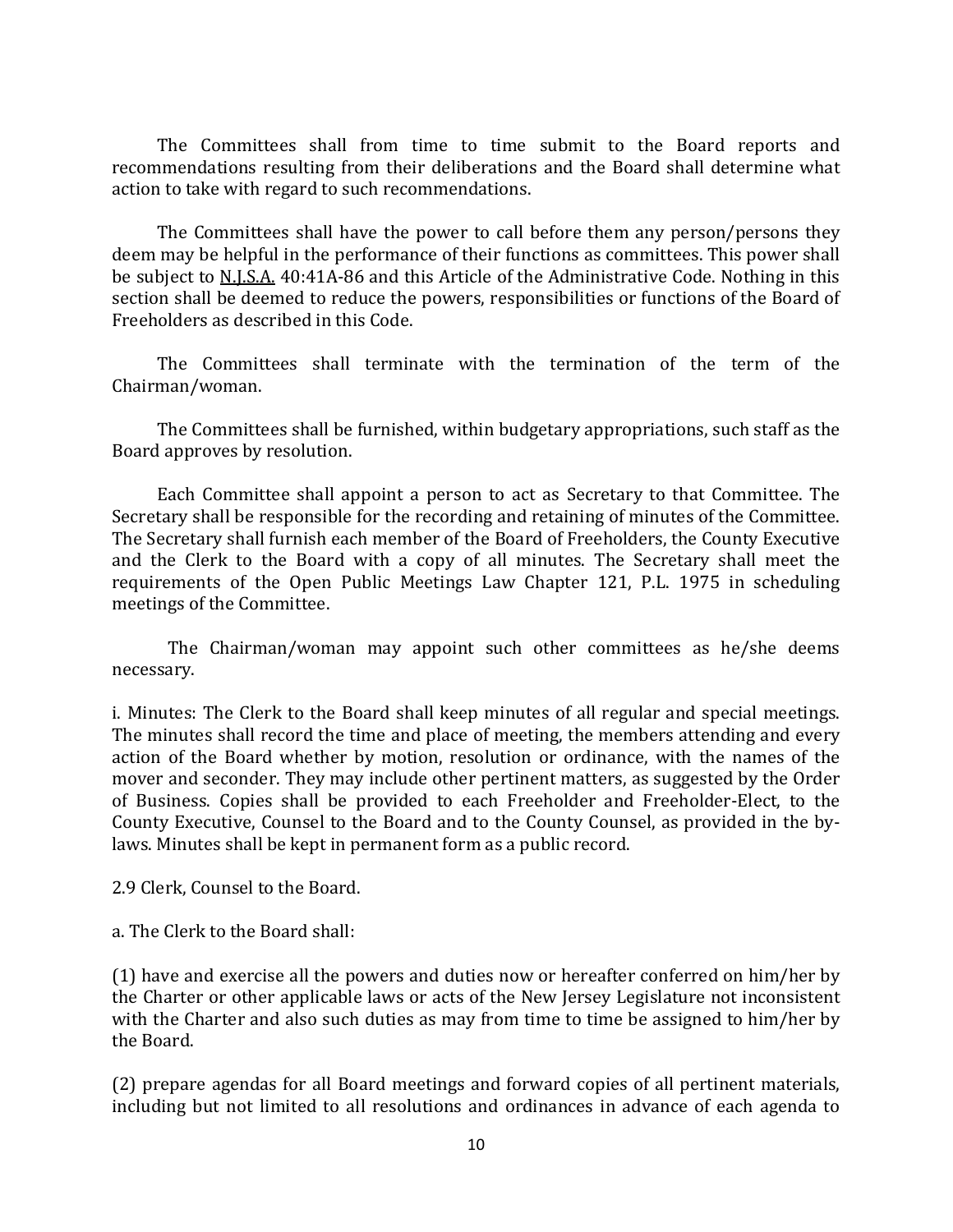each Freeholder, Freeholder-elect, County Executive, County Administrator, County Counsel and Counsel to the Board.

(3) in serving as recording secretary to the Board, attend all meetings of the Board, and record all ordinances and resolutions adopted by the Board together with the minutes of the Board and, at the close of each year, with the advice and assistance of the County Counsel and Counsel to the Board, compile or codify true copies of all the ordinances and resolutions adopted during that year, together with the minutes of the Board, and all rules, policies, guidelines, procedures and regulations issued by the Administration pursuant to Section 8.1.13 of this Code, as provided by the Executive to the Clerk of the Board, properly indexed. He/she shall cause such copies thereof to be printed as the County governing body may require. A copy of the codified ordinances and resolutions shall be transmitted to each municipality within the County, upon request and without charge, and to any member of the general public upon request and at cost.

(4) attest to all ordinances as being duly adopted.

(5) have custody of all records of the Board.

(6) retain copies of all formal contracts in which the County is a party.

(7) retain all official surety bonds furnished for any County officer or employee.

(8) have custody of the County Seal and affix the seal to such documents in his/her custody as may require it.

(9) serve as administrative liaison between the Board and the County Executive.

(10) supervise the clerical and support staff of the Clerk to the Board.

(11) receive on behalf of the Board copies of all personnel actions taken by the Executive and acknowledge receipt of the list.

(12) provide for the mailing of all notices and copies of documents to municipalities as required by law.

(13) publish any legal notices required in connection with actions taken by the Board.

b. Counsel to the Board. There shall be a Counsel to the Board who shall be appointed by the Board to serve at its pleasure. Counsel shall advise the Board on legal matters and shall act as Parliamentarian at Board meetings if so designated by the Chairman. Counsel shall prepare resolutions and ordinances as required by the Board, review negotiated contracts prior to Board approval and may represent and counsel the Board in any litigation, including any litigation involving a dispute with the Executive branch and shall represent the Board in any appeals from the Planning Board. Counsel shall regularly update a document containing all Administrative Code provisions to reflect every amendment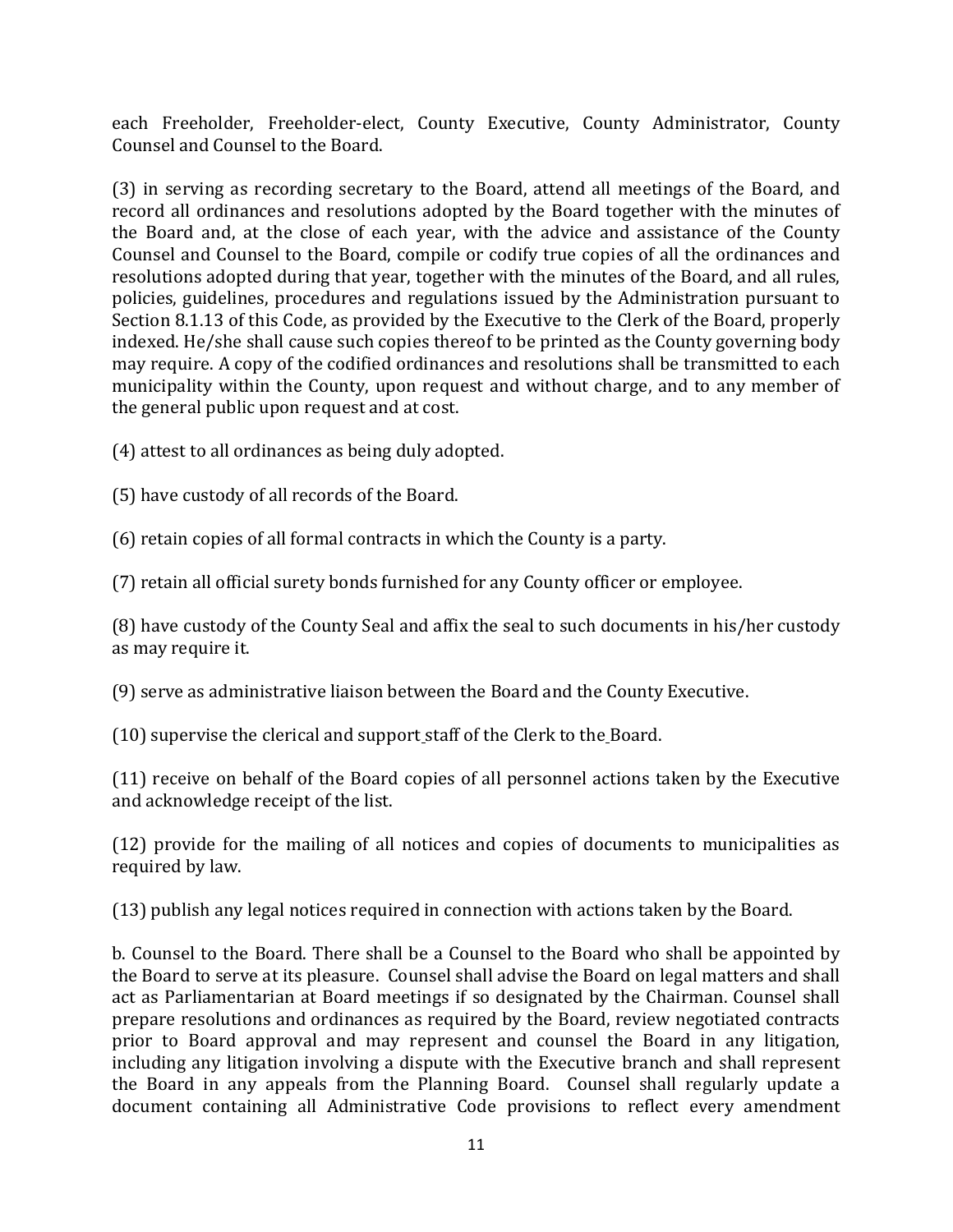therein, and in doing so, Counsel shall have discretion over the formatting and appearance of the Administrative Code, subject to the disapproval of the Board.

2.10 Resolutions. Resolutions proposed by the Executive Branch shall be drafted and approved as to form and legality by the County Counsel.

Resolutions proposed by the Freeholders shall be drafted and approved as to form and legality by the Counsel to the Board.

Pursuant to N.J.S.A. 40:41A-38, the Board may act by resolution in the following areas:

a. The establishment of a municipal advisory council pursuant to N.J.S.A. 40:41A-29.

b. The conduct of an inquiry or investigation pursuant to **N.J.S.A.** 40:41A-29.

c. The expression of disapproval of the suspension or dismissal of officers or employees pursuant to N.J.S.A. 40:41A-87.

d. The exercise of the power of advice and consent to actions of the Executive. Any three members of the Board may require that a public hearing be held on any nomination by the Executive.

e. The override of a veto of the County Executive pursuant to N.J.S.A. 40:41A-41f.

f. The adoption of rules for the Board pursuant to N.J.S.A. 40:41A-100.

g. The establishment of times and places for Board meetings pursuant to N.J.S.A. 40:41A-99.

h. The establishment of the Board as a committee of the whole and the delegation of any number of its members as an ad hoc committee.

i. The declaration of emergencies.

j. The identification of emergency situations.

k. Application for a County department of Civil Service.

l. Designation of qualified newspapers.

m. The appointment and removal of such officers and employees as the Board is permitted by law.

n. Approval of contracts presented by the Executive. Any three members of the Board may require that a public hearing be held on any contract award involving a sum in excess of \$100,000.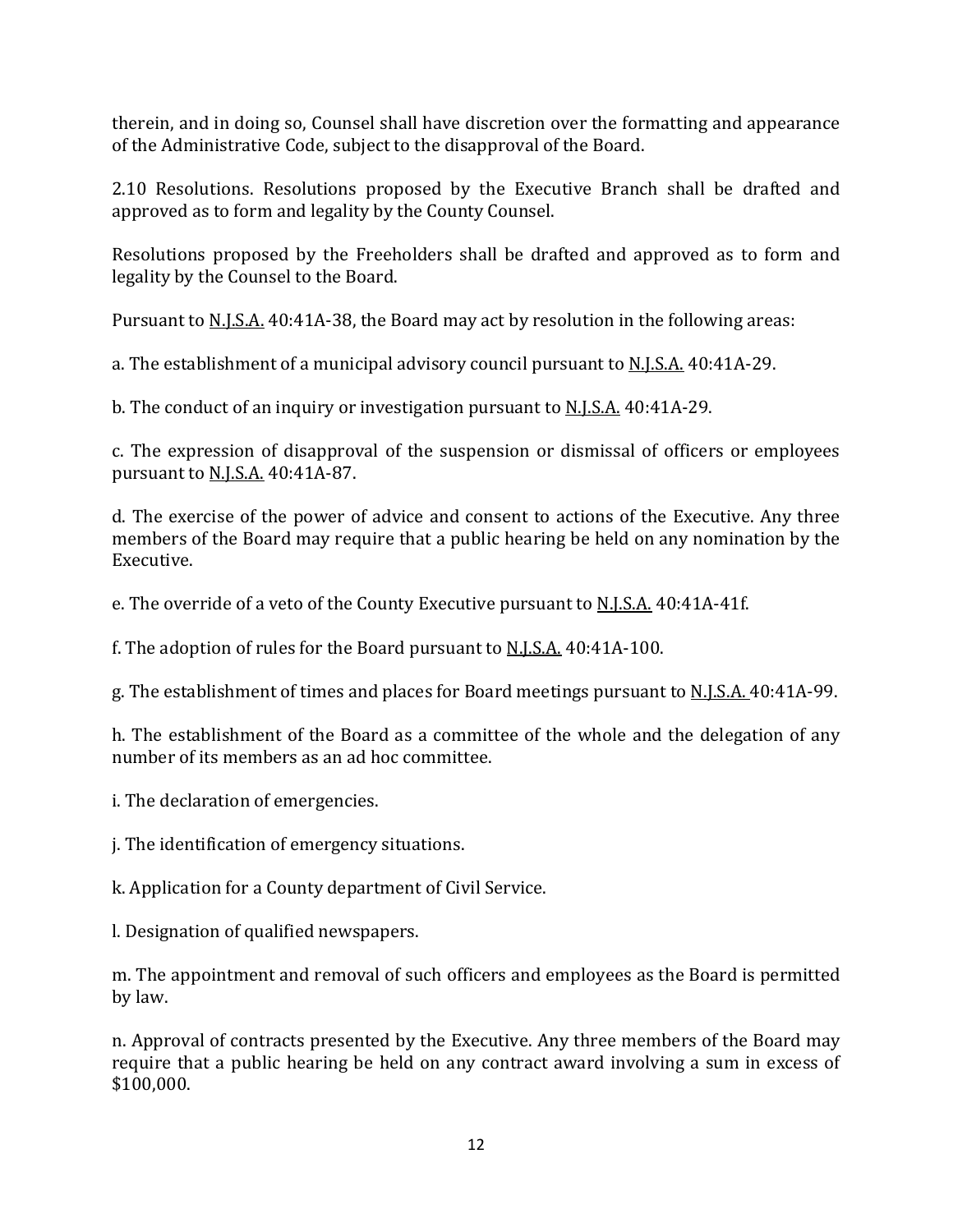o. Actions specified as resolutions in the "Local Budget Law" (N.J.S.A. 40A:4-1 et seq.).

p. Consent to municipal ordinances or resolutions regulating traffic or parking on county roads pursuant to section 1 of P.L. 1957, c 69 (N.J.S.A. 39:4-197.2), except that the resolution of consent shall be subject to the approval or veto of the County Executive as provided for in the case of ordinances by subsection g. of section 37 of P.L. 1972, c 154 (N.J.S.A. 40:41A-37g.), and to the requirements set forth therein for overriding a veto.

q. The expression of such Board policies or opinions as require no formal action by the governing body.

#### 2.11 Ordinances.

a. Ordinances shall set forth the statutory authority for proceeding by ordinance and the statutory or other authority for the proposed action by the Board. An ordinance shall indicate on its face whether it is being proposed by the Executive or the Board. Ordinances proposed by the Executive Branch shall be drafted and approved as to form and legality by the County Counsel. Ordinances proposed by the Freeholders shall be drafted and approved as to form and legality by the Counsel to the Board. Each ordinance shall be prepared in writing, duplicated and distributed to the members of the Board at least fortyeight (48) hours before the meeting at which it may be considered.

b. An ordinance may be introduced by any member of the Board. After passage on first reading, which reading may be by title, it shall be published in the manner provided by the Charter. A copy shall be provided to each municipality in the County not less than one (1) week prior to the date of hearing on second reading. Prior to the second reading, a copy of the ordinance shall be posted on the bulletin board or other place upon which public notices are customarily posted in the building in which the Board regularly meets, and copies of the ordinance shall be made available to the general public upon request.

c. A public hearing shall be held on the proposed ordinance in the manner provided by the Charter, at which time all persons interested shall be given an opportunity to be heard concerning the ordinance. Upon the opening of the hearing, the ordinance shall be given a second reading, which reading may be by title and thereafter, it may be passed by a majority of the whole number of the Board, with or without amendments, or rejected. If any material amendment be adopted altering the proposed ordinance, the ordinance as so amended may only be finally adopted if re-advertised, pursuant to N.J.S.A. 40:41A-101b(3).

d. Upon passage, every ordinance, or its title, together with a notice of the date of passage or approval, or both, shall be published in the manner provided by the Charter; and one certified copy of the full text of every ordinance so adopted shall be filed with the Clerk of each municipality within the County not later than ten (10) days after the date of final passage.

e. Upon passage of each ordinance, the Clerk to the Board shall deliver a certified copy thereof to the County Executive within ten (10) days. If the Executive approves, the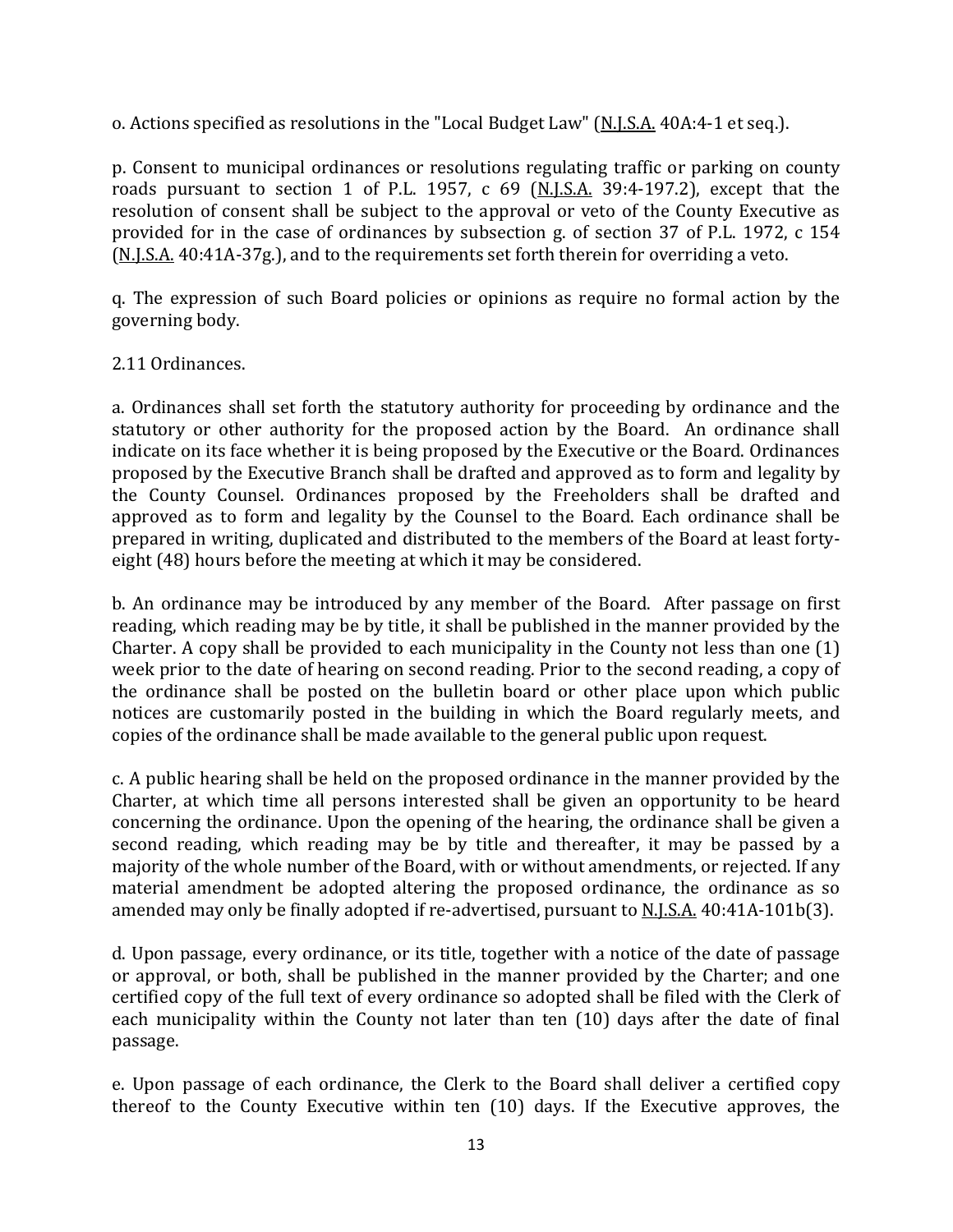Executive shall sign and return it to the Clerk, within ten (10) days after receipt. If the Executive disapproves, the Executive shall return it to the Clerk within ten (10) days after its receipt, together with a statement of the reasons for disapproval. If the Executive does not sign the ordinance within ten (10) days from the date of its receipt and does not return it with a veto message within said period, the ordinance shall take effect according to its terms, notwithstanding the failure of the Executive to act.

2.12 Passage Over Veto. The Board shall reconsider any ordinance returned by the County Executive with a veto message pursuant to the Charter. Such reconsideration of the ordinance shall be at the next regular meeting of the Board occurring at least three (3) days after the return of the ordinance to the Clerk by the County Executive during normal business hours. If, upon reconsideration, two-thirds of the members of the Board, five (5), vote to override the veto, the ordinance shall take effect ten (10) days thereafter. Whenever an ordinance has been reconsidered by the Board following a veto by the County Executive, the Clerk shall append to such ordinance a certification of the action of the Board upon such reconsideration in substantially the following form:

Veto Override: "I hereby certify that the above ordinance was adopted by the Board on the day of 20, together with the County 20 $\,$ , and was returned to me on the day of Executive's statement of the reasons for which he was constrained to withhold his approval<br>of such ordinance. On reconsideration thereof on the day of 20 the Board duly of such ordinance. On reconsideration thereof on the resolved by the affirmative vote of two-thirds of its members to enact such ordinance notwithstanding the County Executive's veto." :or

Failure to Override: "The County Executive's veto was sustained by the failure of the Board to obtain a two-thirds vote."

Dated:

### Clerk"

2.13 Ordinances Not Returned by the County Executive. Whenever an ordinance shall take effect without the County Executive's signature by reason of his/her failure to return it after its passage, the Clerk shall append to such ordinance a certificate in substantially the following form:

 "I hereby certify that the above ordinance was adopted by the Board on the day of 20, and was presented to the County Executive duly certified on the day of 20, and upon his failure to sign it or to return and file it with the Clerk within ten (10) days of its passage, the said ordinance took effect in like manner as if the County Executive had signed it on the tenth (10th) day after it passed.

Dated:

Clerk"

2.14 Effective Date. No ordinance shall take effect less than twenty (20) days after its final passage by the Board and approval by the County Executive unless the Board shall adopt a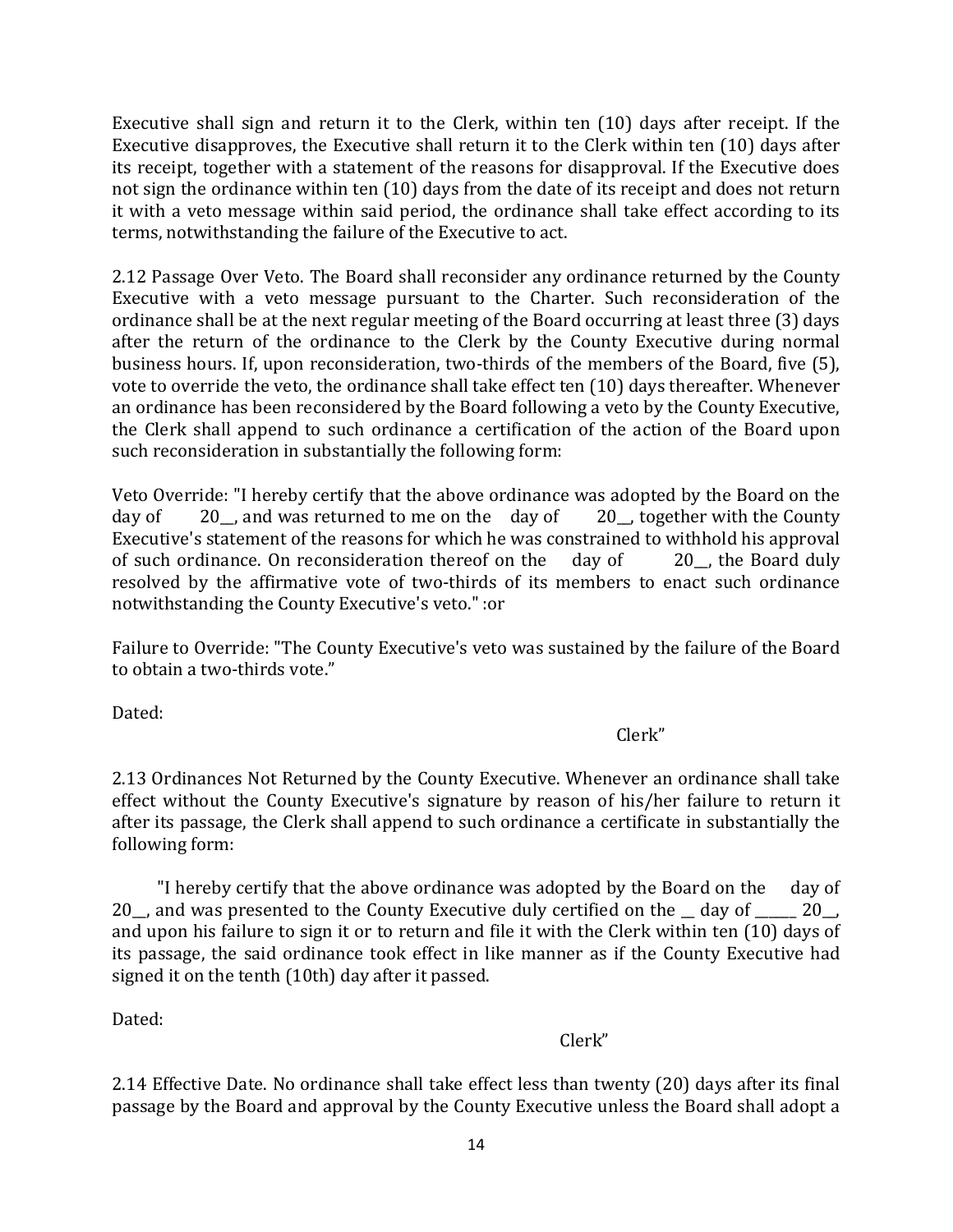resolution declaring an emergency and at least two-thirds of all members of the Board vote in favor of such resolution.

2.15 Recording of Ordinances and Resolutions. The Clerk to the Board shall record all ordinances and resolutions adopted by the Board and at the close of each year, with the advice and assistance of the County Counsel and Counsel to the Board, shall bind, compile or codify true copies of all the ordinances and resolutions adopted during that year, together with the minutes of the Board, and all rules, policies, guidelines, procedures and regulations issued by the Administration pursuant to Section 8.1.13 of this Code, as provided by the Executive to the Clerk of the Board, properly indexed. He/she shall cause such copies thereof to be printed as the county governing body may require. A copy of the codified ordinances and resolutions shall be transmitted to each municipality within the County, upon request and without charge, and to any member of the general public, upon request and at cost.

2.16 Appointments. Pursuant to  $N.I.S.A.$  40:41A-37(b), the County Executive shall put before the Board his/her written nominations for appointments and/or reappointments requiring Board advice and consent, with the qualifications of each nominee. The nominations shall comply with Section 8.0(f) requiring the public announcement of vacant positions prior to appointment and shall also be submitted at least five (5) days before a public meeting. Such nominations shall be voted upon no later than forty-five (45) days following receipt of the nominations unless extended by mutual consent, unless a confirmation hearing is required by the Board, or unless Section 8.0(f) has not been complied with. When multiple appointments to any body are to be confirmed, each nominee shall be considered and voted upon individually, except where the Board, by unanimous vote, chooses to entertain a group appointment.

2.17 Relations Between Executive and Legislative Branches.

a. Intent. It is the intent of this Code to delineate the respective powers and duties of the Executive and the Board in a manner that will facilitate the efficient operation of Bergen County while maintaining the classic and necessary system of checks and balances between the Executive and Legislative Branches.

b. Separation of Powers. The term "governing body" of the County shall be construed to include both the Board of Freeholders and the County Executive. For the purpose of the construction of all other applicable statutes, any and all administrative or executive functions heretofore assigned by general law to the Board of Freeholders shall be exercised by the County Executive, and any and all legislative functions and investigative functions heretofore assigned by general law to the Board of Freeholders shall be exercised by the Board, all in accordance with the separation of powers provided for in N.J.S.A. 40:41A-86.

(1) Administration. The Board and individual members thereof shall deal with County employees (identified for this purpose as those employees under the control of the Executive) only through the County Executive, Administrator, or Deputy County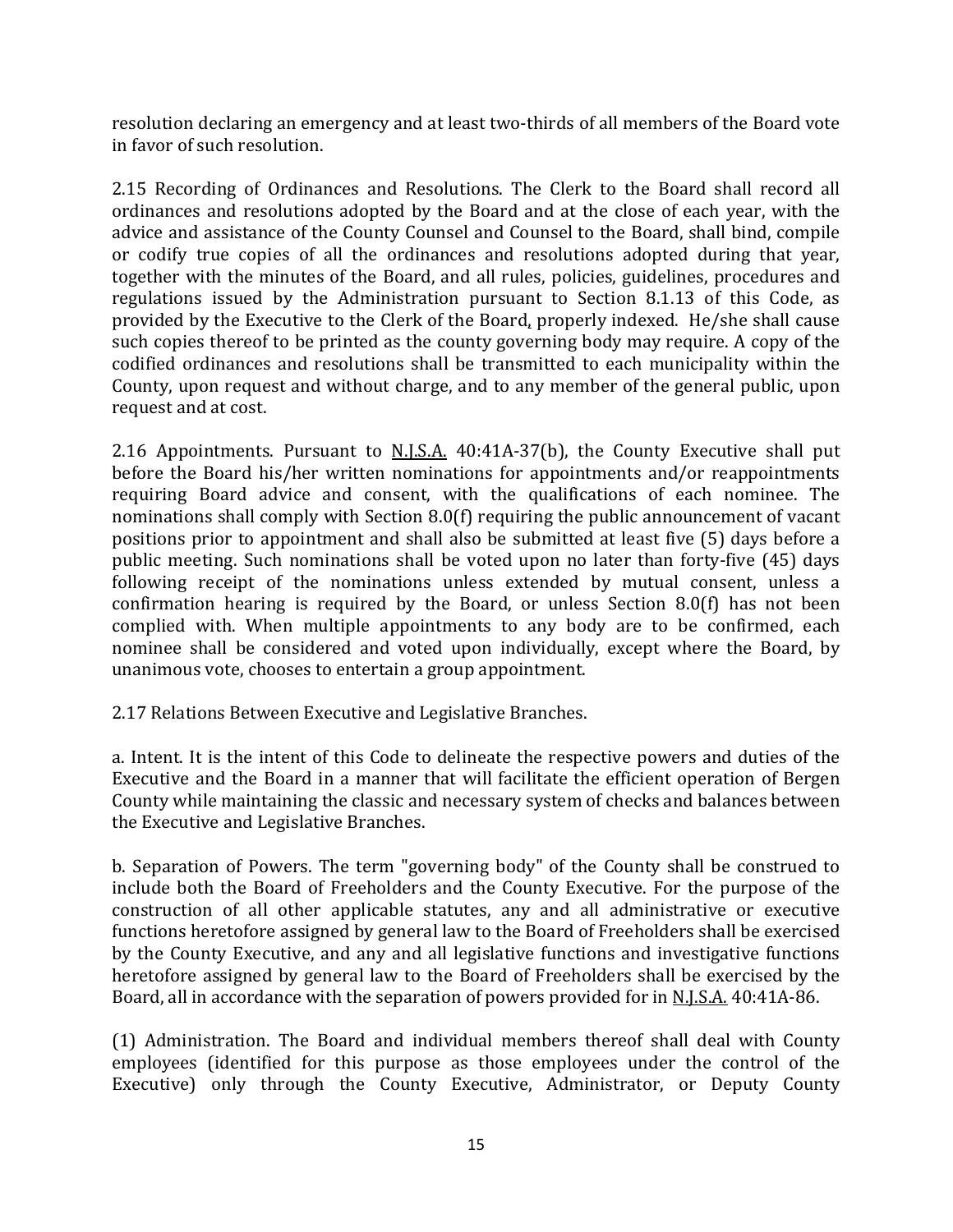Administrator. All actions and communications regarding administration of the County shall be with the County Executive and his/her designated representative.

(2) Inquiry. The Board shall have complete authority under the Charter and this Code to inquire into any act or problem in administration of the County. A majority of the Board may designate one or more of its members as a special committee to consult with the County Executive on any matter and to report to the Board thereon. Any Freeholder may require a report on any aspect of County Government at any time by written request to the County Executive. Such reports shall require a written response within ten (10) days or as extended on request of the Executive.

(3) Executive Appearances. A majority of the whole Board may require the County Executive to appear before it sitting as a committee of the whole and to bring such records, reports and personnel as the Board shall request. The Executive shall have the right to be present and participate in discussions at all Board meetings without the right to vote. The Executive shall appoint the Administrator or a comparable senior administrative official who shall be present at all Board meetings unless otherwise directed by the Board and shall be qualified to provide a constant and effective communications link between the Executive and the Board.

c. Assistance in respective duties. It shall be the obligation of the Board and the Executive to assist each other whenever action is required by one to facilitate the other in performing his/her duties. To this end:

(1) The Board shall act on all nominations for appointments presented by the Executive no later than forty-five (45) days after receipt of the nominations unless extended by mutual consent, unless a confirmation hearing is required by the Board, or unless Section 8.0(f) has not been complied with.

(2) The Board may, by majority vote of the whole number of its members, delegate any number of its members as an ad hoc committee to consult with the county Executive to study any matter and to report to the Board thereon. The Executive shall answer all such communications in writing within ten (10) days of receipt thereof, or as soon thereafter as practicable.

(3) The Executive shall forthwith sign all contracts negotiated by the Board for services to itself, subject only to availability of funds and legality of form and shall insure that all vouchers submitted and certified by the Board's approval officer shall, within the limits of available appropriations, be processed and all checks shall be issued forthwith.

(4) All persons retained by or on behalf of the Board shall be subject to Board appointment and removal.

(5) The Board shall initiate action on all legislative proposals of the Executive within ninety (90) days after receipt thereof.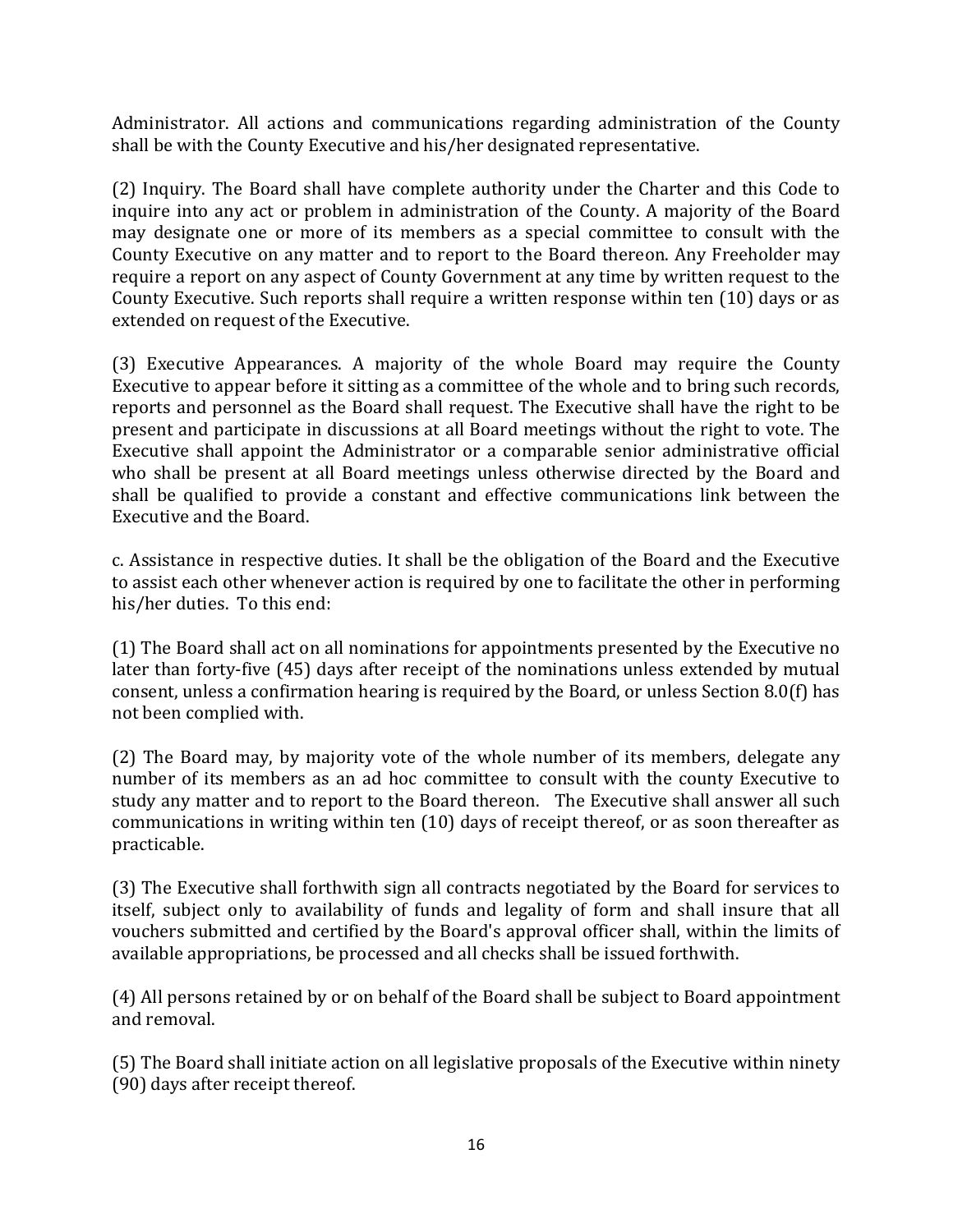(6) Upon presentation of the budget on or before January 15, the Executive shall provide the Board with copies of all agency budget requests as received in September and any amendments thereto, upon receipt thereof. He/she shall further perform the duties set forth in Article 6 hereof in a timely fashion so that the Board may examine and approve the budget in the manner intended by this Code and by law.

(7) Any new employees, or salary increases or changes in title for any employee or position, and any dismissal, resignations and retirements shall be reported to the Board on a weekly basis in writing.

(8) The Executive shall provide the Board and its members with offices, equipment and other facilities for their exclusive use which are appropriate and adequate to the Board as signified by a resolution of the Board.

(9) The Executive shall file with the Board copies of all applications for grants from state, federal or other agencies.

#### **Article 3 County Executive**

3.1 Qualifications, Election, Term. The Executive shall be a qualified voter of the County, residing in the County. He/she shall be elected from the County at large for a term of four (4) years commencing on January 1 next following his /her election.

3.2 Salary. The salary and benefits of the Executive shall be fixed by ordinance of the Board. Such salary shall be reasonable and commensurate with the duties of office and with the fact that the position of Executive is and shall be a full-time position. The salary and benefits of the Executive may not be lowered during his /her tenure in office.

3.3 Vacancies. The office of Executive shall be deemed vacant if the incumbent moves his/her residence from the County or he/she is by death, physical or mental illness or other casualty unable to continue to serve as Executive. Any vacancy in the office of Executive shall be filled in the manner prescribed by law for the election of County officers at the next General Election occurring not less than sixty (60) days after the occurrence of the vacancy. An interim County Executive for any vacancy period prior to the next election shall be appointed in the manner prescribed by N.J.S.A. 40:41A-35.1, as amended. During the temporary absence or disability of the Executive, the Administrator shall serve as acting Executive.

3.3.1 Filling of Vacancy, Interim Selection Pending Election of Successor. (N.J.S.A. 40:41A-35.1)

In the case of a vacancy occurring with respect to a county executive who was elected as the candidate of a political party which at the last preceding general election held received the largest number of votes or the next largest number of votes in the county for members of the Board of Chosen Freeholders, for the interim period pending the election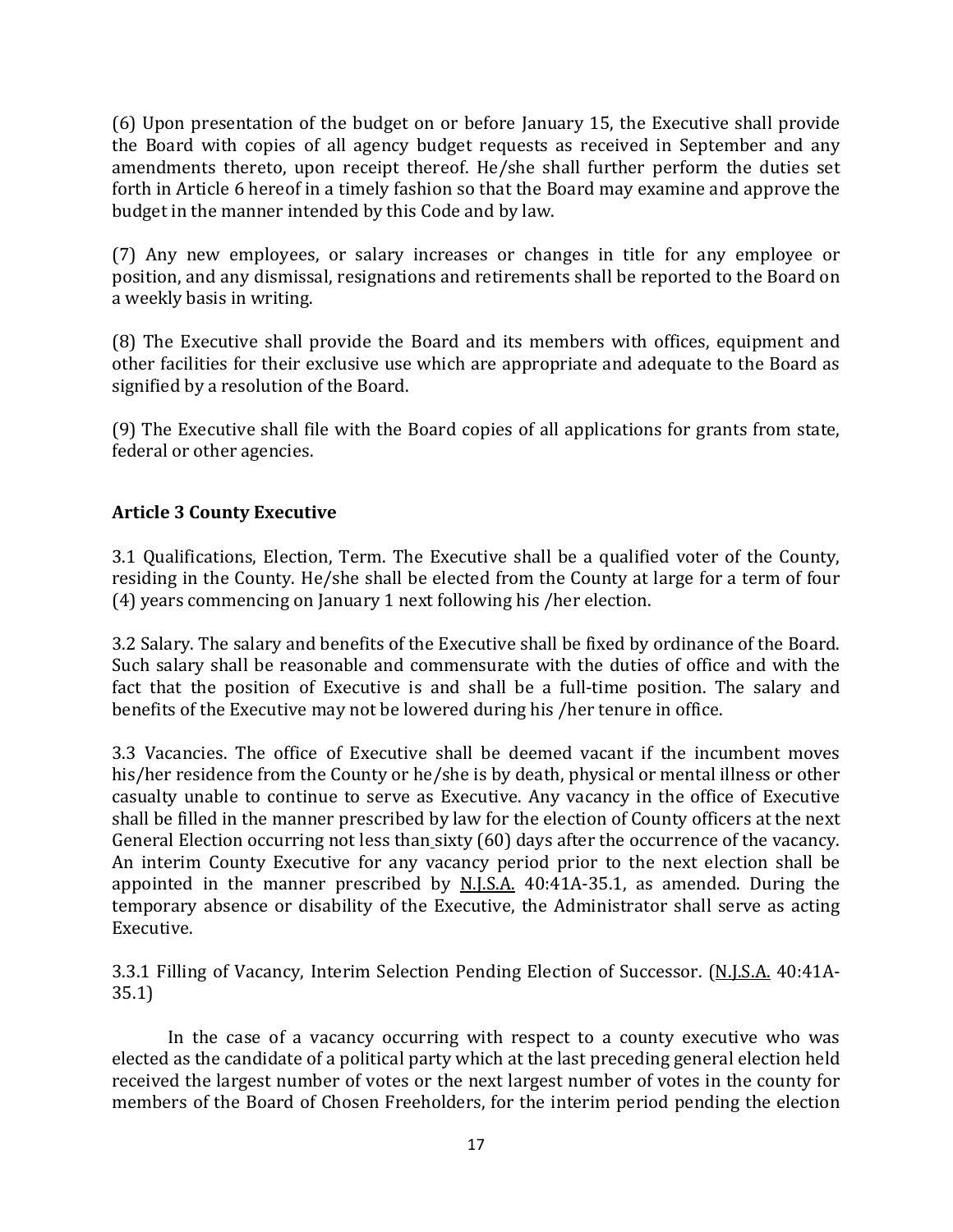and qualification of a permanent successor to fill the vacancy, or for the interim period constituting the remainder of the term in the case of a vacancy occurring which cannot be filled pursuant to section 35 of P.L.1972, c.154 (C.40:41A-35) at a general election, the vacancy shall be filled within 35 days by a member of the political party of which the person who vacated the office was the candidate at the time of the candidate's election thereto. The interim successor shall be selected by the appropriate political party's county committee in the same manner prescribed in subsections a. and b. of N.J.S.A. 19:13-20 for selecting candidates to fill vacancies among candidates nominated at primary elections. Members of the political party's county committee who are empowered to select a candidate for the vacated office shall only nominate a candidate from the floor during the selection meeting called under N.J.S.A. 19:13-20 by the chairman or chairmen of the committee and shall present written evidence of the nominee's acceptance of the nomination. A statement of the selection of that successor shall be certified to and filed with the county clerk in the same manner prescribed by subsection d. of that section for certifying statements concerning the selection of such candidates.

The county clerk shall thereupon issue to the interim successor a certificate of selection based upon that filed statement of selection, and shall sign the clerk's name and affix the seal of the State thereto, and shall without delay deliver that statement to the person selected.

3.4 Duties. In order to exercise the executive power of Bergen County, the Executive shall:

a. Report annually to the Board and to the people by March 1 on the state of the County and the work of the previous year. He/she shall also recommend to the Board whatever action or programs he/she deems necessary for the improvement of the County and the welfare of its residents. He/she may from time to time, at his/her discretion, recommend to the Board in a manner consistent with the Code any course of action or programs he/she deems necessary or desirable for the County to undertake. Any recommendation under this section is not a prerequisite for the board to enact whatever ordinances and resolutions it deems necessary and proper for the good governance of the county.

b. In accordance with Article 6 hereof, prepare and submit to the Board for its consideration and adoption, an annual operating and capital budget and program; establish the schedules and procedures to be followed by all County departments, offices and agencies in connection therewith and supervise and administer all phases of the budgetary process.

c. Enforce the County Charter, the County's laws and all general laws applicable thereto.

d. Supervise the care and custody of all County property, institutions and agencies placed under his/her control by the Code.

e. Supervise the collection of revenues, pre-audit and control all disbursements and expenditures and prepare a complete account of all expenditures in accordance with Article 6 and State law.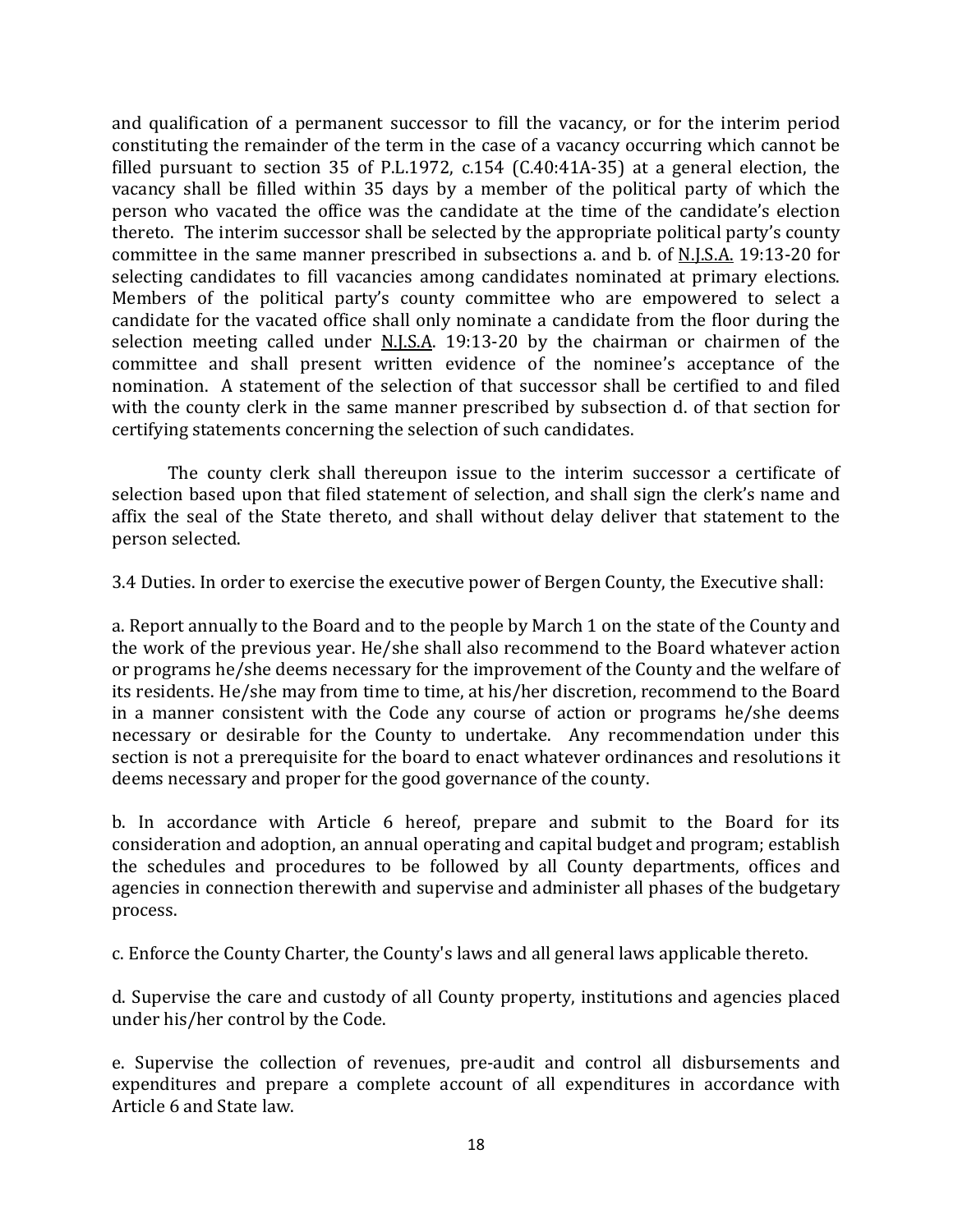f. Sign all contracts, bonds or other instruments requiring the consent of the County.

g. Review, analyze and forecast trends of County services and finances and programs of all boards, commissions, agencies and other County bodies, and report and recommend thereon to the Board.

h. Develop, install and maintain centralized budgeting, personnel and purchasing procedures as are authorized by Article 6 and 8 of this Code.

i. Negotiate contracts for the County subject to Board approval. Make recommendations concerning the nature and location of County improvements and execute improvements approved by the Board.

j. Assure that all terms and conditions imposed in favor of the County or its inhabitants in any statute, franchise or other contract, are faithfully kept and performed.

k. Serve as ex officio, nonvoting member of all appointive bodies in County government.

l. Ensure that all funds are utilized for the purposes and programs for which such funds are appropriated in the annual budget.

m. Provide to the Clerk of the Board copies of all rules, policies, guidelines, procedures and regulations issued by the Administration pursuant to Section 8.1.13 of this Code.

n. Appoint such committees as he/she deems necessary, with the advice and consent of the Board.

3.5 Powers of the Executive. The Executive:

a. Shall supervise, direct and control all County administrative departments.

b. With the advice and consent of the Board, and subject to transparency requirements set forth in Section 8.0(f) requiring the public announcement of vacant positions prior to appointment, shall appoint the County Counsel, the Administrator, the heads of all departments and divisions created within such departments, and the members of all County boards, including advisory boards, commissions and authorities.

c. May, at his/her discretion, remove or suspend any official in the unclassified service of the County over whose office the Executive has power of appointment in accordance with the provisions of N.J.S.A. 40:41A-87b.

d. May, at his/her discretion, delegate to department heads powers of appointment and removal of their departmental employees. Such delegation shall be done by filing same in writing with New Jersey Civil Service Commission. If the Executive does not so delegate his/her power, he/she may appoint and remove, subject to Civil Service requirements, all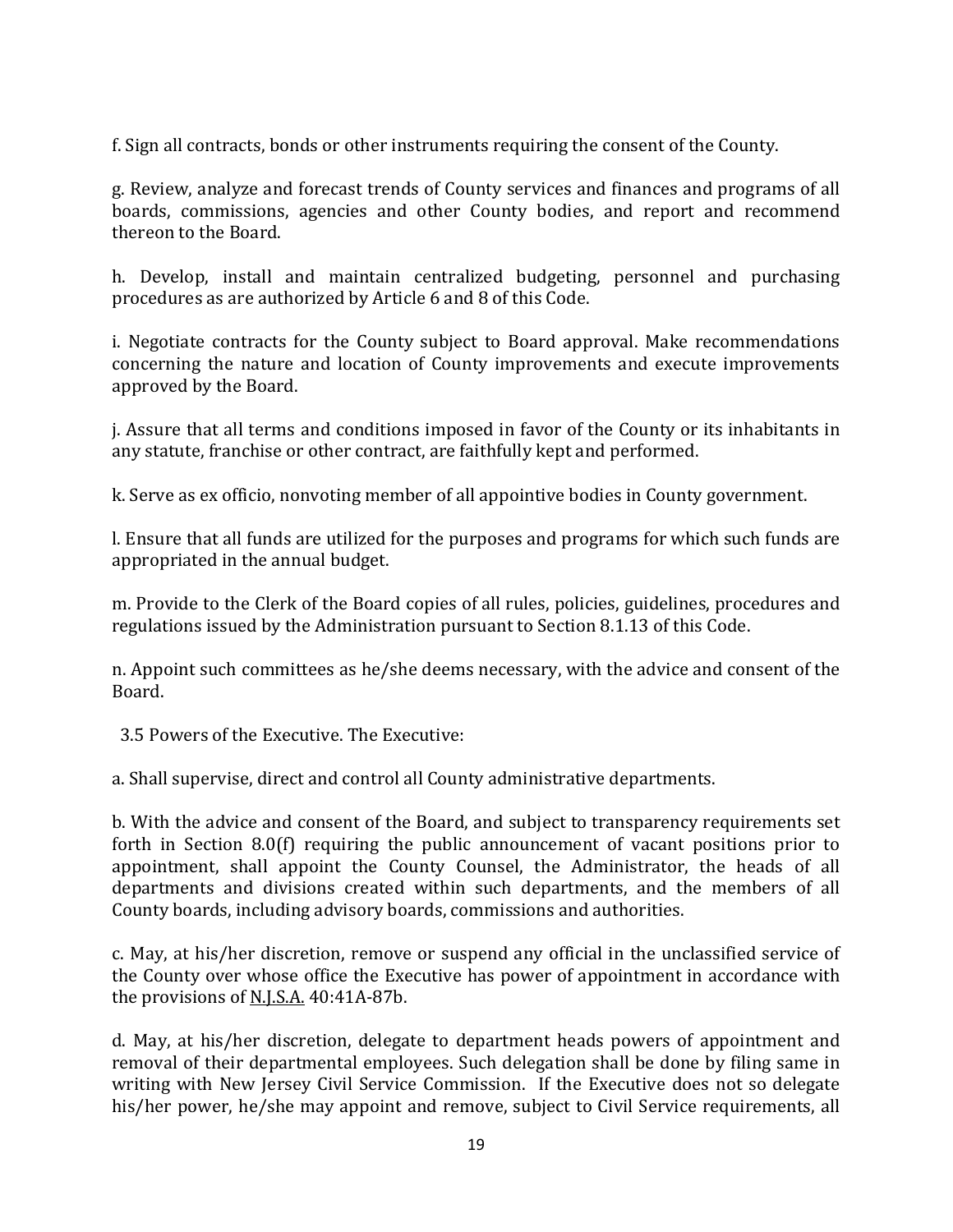employees whose positions have been created in accordance with the Code and the manner of whose appointment or removal is not specified herein. All appointments under this provision, whether by a delegated department head or the County Executive, are subject to transparency requirements set forth in Section 8.0(f) requiring the public announcement of vacant positions prior to appointment.

e. May require reports and examine the accounts, records and operation of any agency of County government, at any time.

f. May, at his/her discretion, order any agency under his/her jurisdiction as specified in the Administrative Code to undertake any task for any other agency on a temporary basis if he/she deems it necessary for the proper and efficient administration of the County government.

g. Shall approve each ordinance of the Board by signing it, or may veto the entirety of any ordinance by returning it to the Clerk to the Board within ten (10) days of receipt with a written statement of his/her objections to the ordinance. No partial or conditional vetoes are permitted. If two-thirds of the full membership of the Board, upon reconsideration of the measure, shall vote for it, the Executive's veto shall be overridden and the ordinance shall become law without the Executive's signature in accordance with the provisions of law and Section 2.12 of the Bergen County Administrative Code.

h. Shall review and approve or veto, within 10 days of delivery to him, except as otherwise provided herein, all or part of the minutes of every meeting of a county authority organized pursuant to the provisions of P.L.1946, c.138 (C.40:14A-1 et seq.)(County Sewerage Authorities), P.L.1957, c.183 (C.40:14B-1 et seq.)(County Utilities Authorities), or P.L. 1960, c.183 (C.40:37A-44 et seq.) (County Improvement Authorities). If within the 10-day period, the County Executive returns to the authority and to the Board of Freeholders the copy of the minutes of any action taken by the authority or any member thereof at a meeting, together with a written explanation of the reasons for his veto of the action, that action shall be of no effect unless the Board of Freeholders overrides the veto of the action by a majority vote of its full membership within 10 days of the receipt of the veto action. The County Executive may approve all or any part of an action taken at a meeting prior to the expiration of the 10-day period. If the County Executive takes no action with respect to the minutes within the 10-day period, the minutes shall be deemed approved. The veto powers accorded under this subsection shall not affect in any way the covenants contained in the bond indentures of the authority, or any collective bargaining agreement or binding arbitration decisions affecting employees of the authority.

No resolution or other action of the authority providing for the issuance or refunding of bonds or other financial obligations shall be adopted or otherwise made effective by the authority without the prior approval in writing of the County Executive. This power shall be exercised with due regard for the rights of the holders of bonds of the authority at any time outstanding, and nothing in, or done pursuant to, this subsection shall in any way limit, restrict or alter the obligation or powers of the authority or any representative or officer of the authority to carry out and perform in every detail each and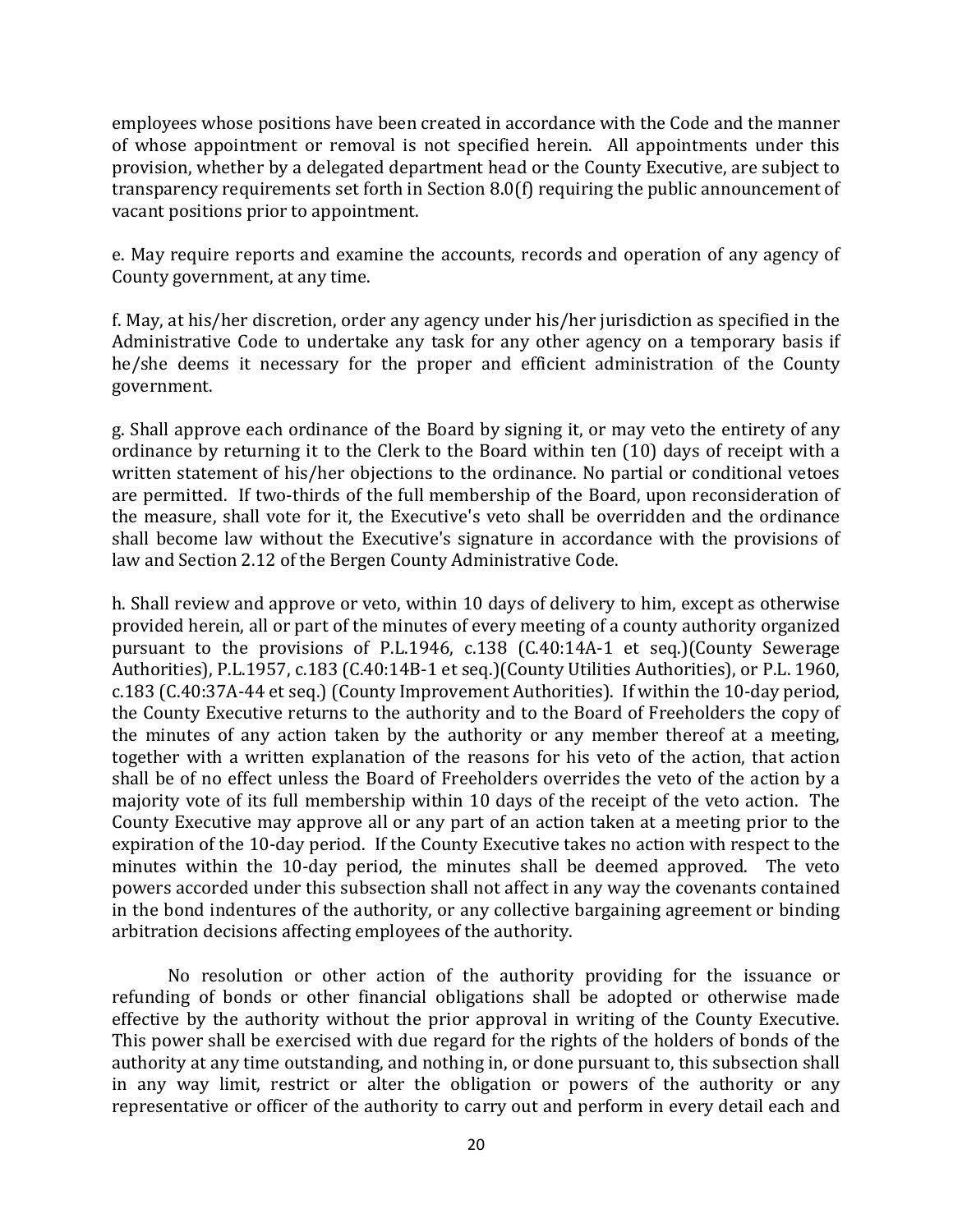every covenant, agreement or contract at any time made or entered into by or on behalf of the authority with respect to its bonds or for the benefit, protection or security of the holders thereof.

If two-thirds or more of the members of an authority make a determination that an action taken at a meeting is in response to an emergency situation, a copy of the minutes of that meeting shall be delivered to the County Executive as soon as practicable following the meeting and the County Executive shall have up to 24 hours after the copy of the minutes has been delivered to approve or veto the minutes of that meeting. If the County Executive takes no action with respect to the minutes within the 24-hour period, the minutes shall be deemed approved. If, within the 24-hour period, the County Executive returns to the authority and to the Board of Freeholders the copy of the minutes with a veto of any action taken by the authority or any member thereof at the meetings, together with a written explanation of the reasons for his veto of the action, that action shall be of no effect unless the Board of Freeholders overrides the veto of the action by a majority vote of its full membership within 48 hours of the receipt of the veto action.

i. May order cessation of expenditures by any agency under his/her jurisdiction when necessitated by a revenue shortfall or when he/she has cause to believe that the agency is not using the funds for the purposes for which they were appropriated.

j. May appoint annually, subject to the advice and consent of the Board of Chosen Freeholders, a registered municipal accountant of New Jersey to perform an independent audit of the County's books, accounts and financial transactions and to perform such other services as the Executive directs, specifically with regard to the review, modification, approval and operation of the budget; and to perform an independent financial, compliance, performance or operational audit of any agency of the County.

3.6 Presence at Board of Chosen Freeholders Meetings

a. The Executive shall have the right to be present and participate in discussions at all Board meetings without the right to vote.

b. The Executive shall appoint the Administrator or a comparable senior administrative official who shall be present at all Board meetings, unless otherwise directed by the Board, and shall be qualified to provide a constant and effective communications link between the Executive and the Board.

#### **Article 4 Administrator**

4.1 Appointment. The Executive shall appoint an Administrator who shall serve at his/her pleasure. The Board shall advise and consent to his/her nomination but shall not prevent his/her suspension or dismissal by passage of a resolution of disapproval. In the event of his/her dismissal by the Executive, the Administrator shall not be entitled to a hearing.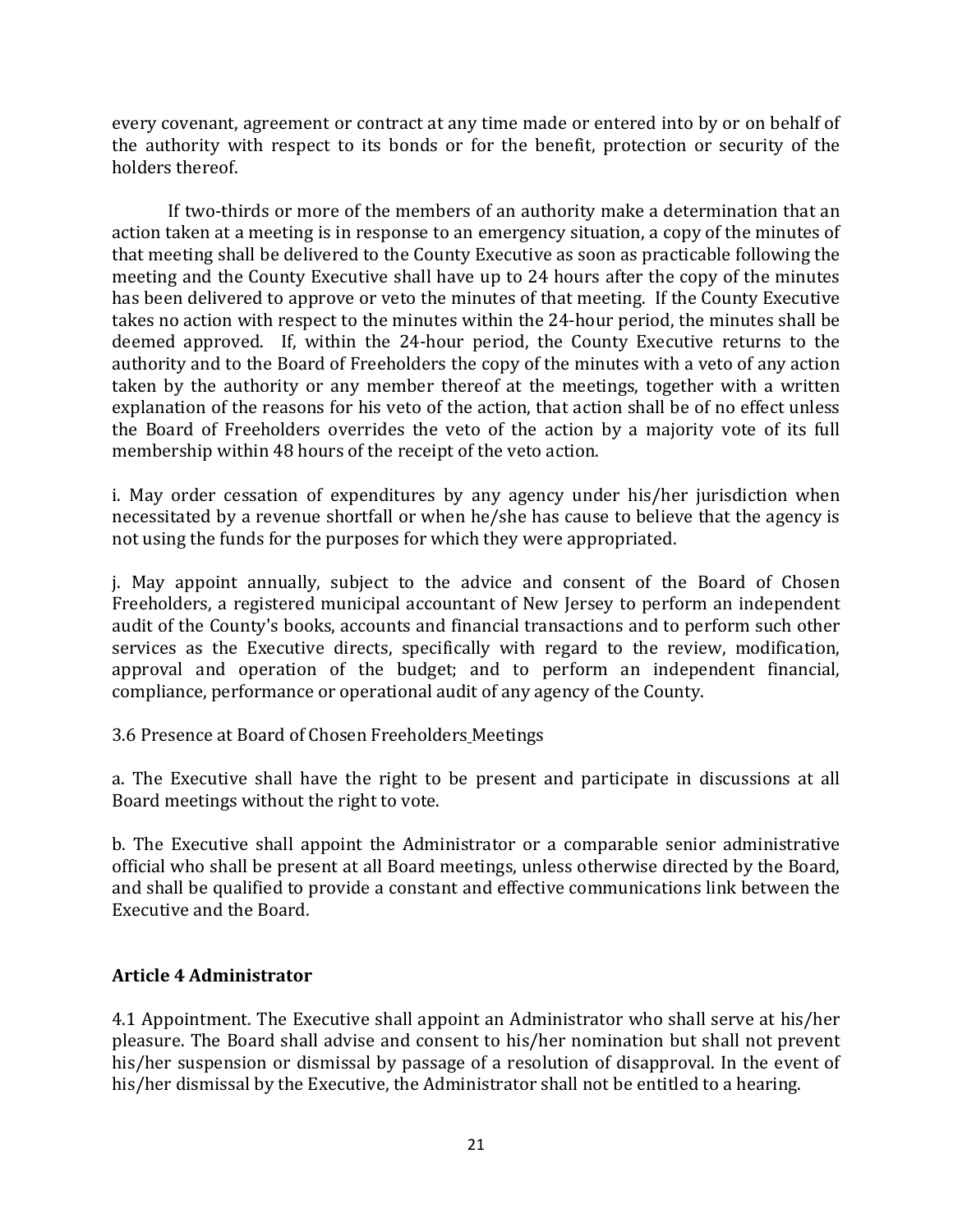4.2 Qualifications. The Administrator shall, prior to his/her appointment, have acquired the education, skills and experience necessary to serve as the chief professional administrative officer of a major urban county. A minimum of a Master's Degree or equivalent is required, plus at least two (2) years' experience in Public Management. He need not be a resident of the County at the time of his appointment, but during his tenure he may live outside the County, only with the permission of the County Executive.

4.3 Duties. The Administrator shall:

a. Be responsible only to the Executive. He/She shall, under the direction and supervision of the Executive, assist in the orderly and efficient administration of the County, performing whatever supervisory or administrative duties the Executive deems necessary and proper.

b. Serve as the temporary or permanent head of County department or departments, as determined by the Executive.

c. Serve as acting Executive when the Executive is temporarily absent or unable to serve.

d. In the event that the Executive does not appoint the Administrator as permanent head of a major department, the Administrator shall exercise, on behalf of the Executive, broad administrative and supervisory responsibilities over all departments, divisions, offices, bureaus, and agencies under the jurisdiction of the Executive.

4.4 Deputy County Administrator.

4.4.1 Appointment. The Executive shall have the right to appoint a Deputy County Administrator who shall serve at his/her pleasure. The Board, shall advise and consent to his/her nomination but shall not prevent his/her suspension or dismissal by passage of a resolution of disapproval. In the event of his/her dismissal by the Executive, the Deputy Administrator shall not be entitled to a hearing.

4.4.2 Qualifications. The Deputy Administrator shall, prior to his/her appointment, have acquired the education, skills and experience necessary to serve as the chief professional administrative officer of a major urban county. A minimum of a Master's Degree or equivalent is required, plus at least two (2) years' experience in Public Management. He need not be a resident of the County at the time of his appointment, but during his tenure may live outside the County, only with the permission of the county Executive.

4.4.3 Duties. The Deputy Administrator shall:

a. Be responsible to the Executive and the Administrator. He shall, under the direction and supervision of the Executive and Administrator, assist the Administrator in the orderly and efficient administration of the County, performing whatever supervisory or administrative duties the Executive and Administrator deem necessary and proper.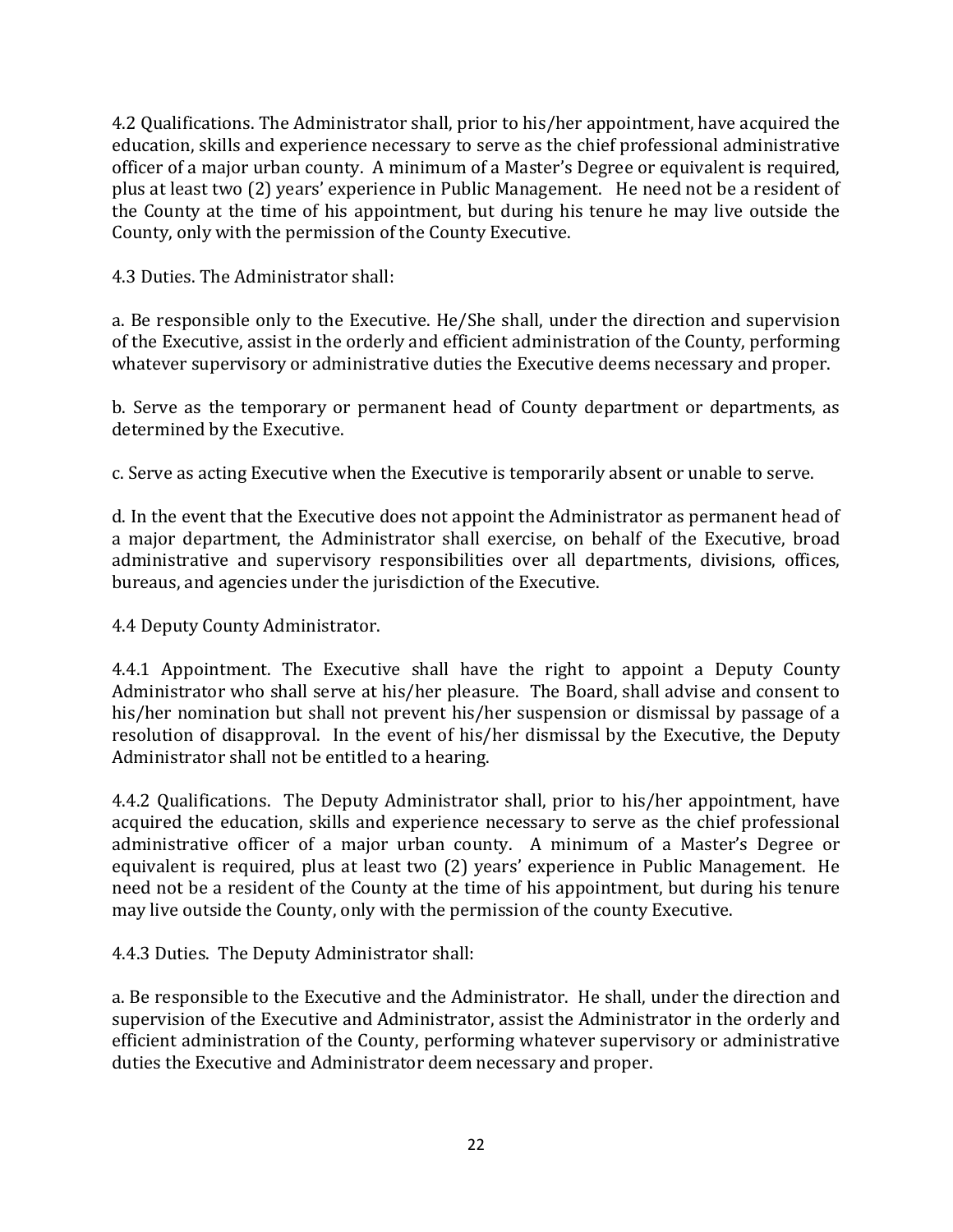b. Serve as the temporary or permanent head of County department or departments, as determined by the Executive and Administrator.

c. Serve as Acting Executive when the Executive and the Administrator are temporarily absent or unable to serve.

d. In the event that the Executive does not appoint the Deputy Administrator as permanent head of a major department, the Deputy Administrator shall exercise, on behalf of the Executive and Administrator, broad administrative and supervisory responsibilities over all departments, divisions, offices, bureaus, and agencies under the jurisdiction of the Executive.

#### **Article 5 Contracts and Purchases**

5.1 Contracts Generally. Within the limits of available appropriations, the County Executive may enter into contracts approved by resolution of the Board of Freeholders. No resolution shall be required for purchases and contracts under the statutory bid threshold set by the Governor pursuant to N.J.S.A. 40A:11-3(c), except that purchases which do not exceed the bid threshold but are subject to pay-to-play restrictions (N.J.S.A. 19:44A-1 et seq.) shall be awarded by Freeholder resolution. The contracts shall contain language in a form approved by County Counsel. The document shall be signed by the County Executive and witnessed.

5.2 Bidding Procedures. All purchases which require competitive bidding shall conform to the Local Public Contracts Law, N.J.S.A. 40A:11-1 et seq. and N.J.A.C. 5:34-1.1 et seq.

5.3 Award of Contracts. Where contracts are let by competitive bidding, the County Purchasing Agent shall act as the County's "Contracting Agent" pursuant to law. He/she shall recommend such contract in the manner provided by law.

5.4 Purchasing Organization. The Executive shall maintain a centralized purchasing system for all departments of the County. The system shall be designed to promote and maintain the highest ideals of integrity in all public procurement.

5.5 Purchasing Generally. All purchases of any supplies, materials, equipment or contractual services, public works or construction services for any department shall be made by the County Purchasing Agent in the Division of Purchasing in the Department of Administration and Finance, pursuant to a written requisition from a Department Head or his/her authorized representative. A certification from the Division of the Treasurer that a sufficient unencumbered balance of appropriations is available to pay for the items or services requested is required. All purchases not procured by competitive bidding shall be awarded by the Purchasing Agent pursuant to the Local Public Contracts Law, and such awards shall be reported to the Executive and the Board on a monthly basis.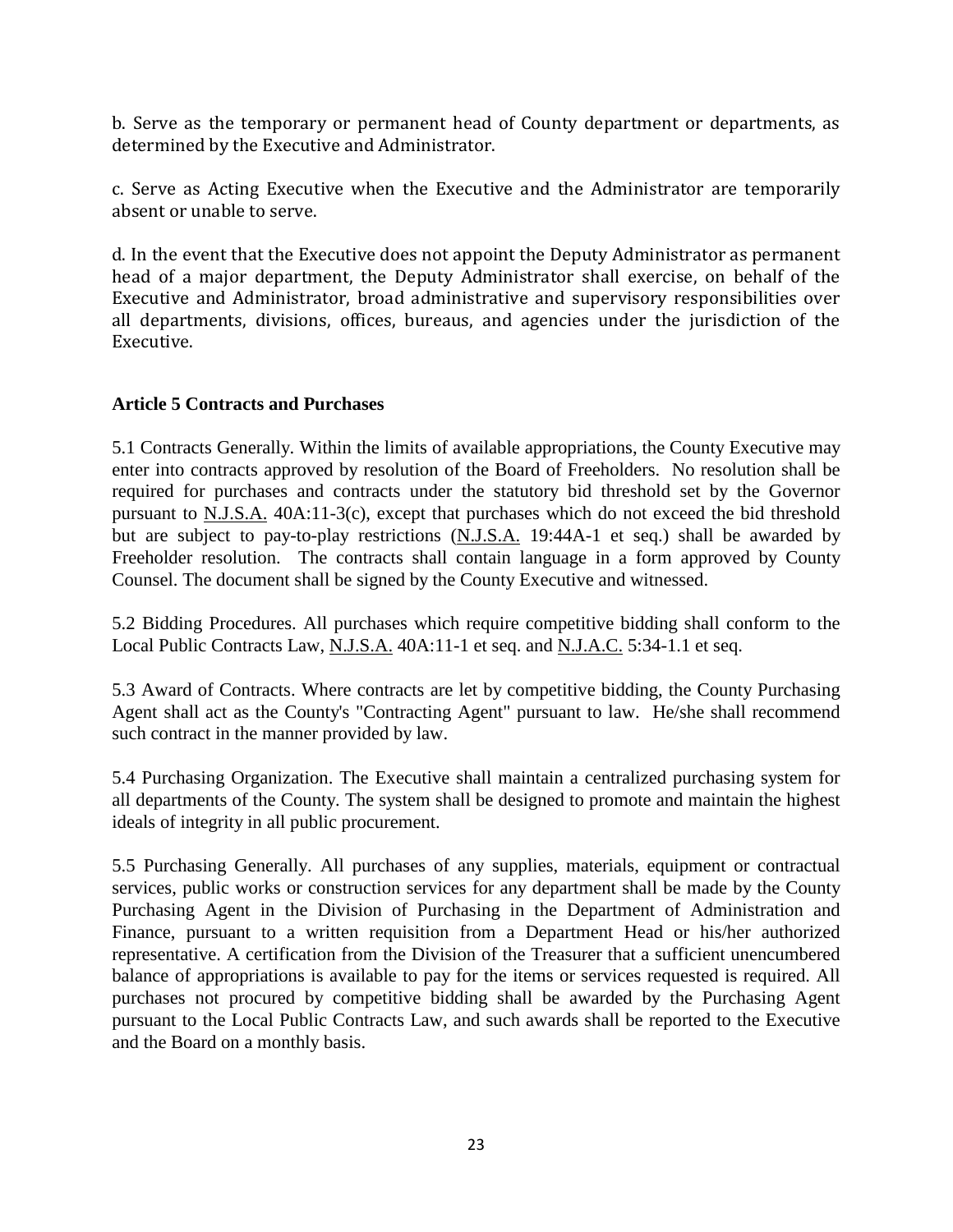5.6 Confirmation of Delivery. Immediately following delivery of items ordered, the authorized departmental representative shall forward the receiving report to the Division of Fiscal Operations.

5.7 Construction Projects. The construction or reconstruction of county buildings, the repair of county roads, bridges and drainage projects shall be handled by the Department of Public Works or the Department of Planning and Engineering, according to the nature of the bid in accordance with Article 5.5 of this Code.

5.8 Statutorily Required Resolutions. Awards that statutorily require the adoption of a Freeholder resolution of approval, regardless of the amount, including but not limited to Joint Purchasing (N.J.S.A. 40A:11-10) and Competitive Contracting (N.J.S.A. 40A:11-4.3) shall be awarded by Freeholder resolution.

5.9 Resolutions of Approval. Nothing herein shall prevent the Administration from submitting, for the purpose of transparency or policy, an otherwise excludable expenditure for a Freeholder resolution of approval.

#### **Article 6 Budget and Fiscal Procedures**

6.1 Fiscal Year. The fiscal year of the County shall begin on the first day of January and shall end on the thirty-first of December in each year.

#### 6.2 Budget Preparation General

 The County budget shall be prepared by the Chief Financial Officer on behalf of the Executive. On or before September 1, the Chief Financial Officer with the approval of the Executive shall establish the schedules and procedures to be followed by all County departments, divisions, offices, bureaus, and agencies, as well as by Constitutional Officers and independent agencies or offices that are subject to County budgeting procedures under N.J.S.A. 40:41A-125 for the purpose of submitting budget requests for the next ensuing budget year. These schedules shall provide for transmission of information including but not limited to:

a. Expenditures by sub-symbol for each operating unit in the submitting department, division, office, bureau, agency or independent agency or office or Constitutional Officer for the proposed budget year, the two (2) past fiscal years, and estimated figures for the current fiscal year;

b. Data on all active positions, including, but not limited to, present and projected vacancies and savings estimated and whether the positions budgeted are classified or unclassified or grant funded. In addition, the method of calculation of the salary accounts for all departments shall be shown;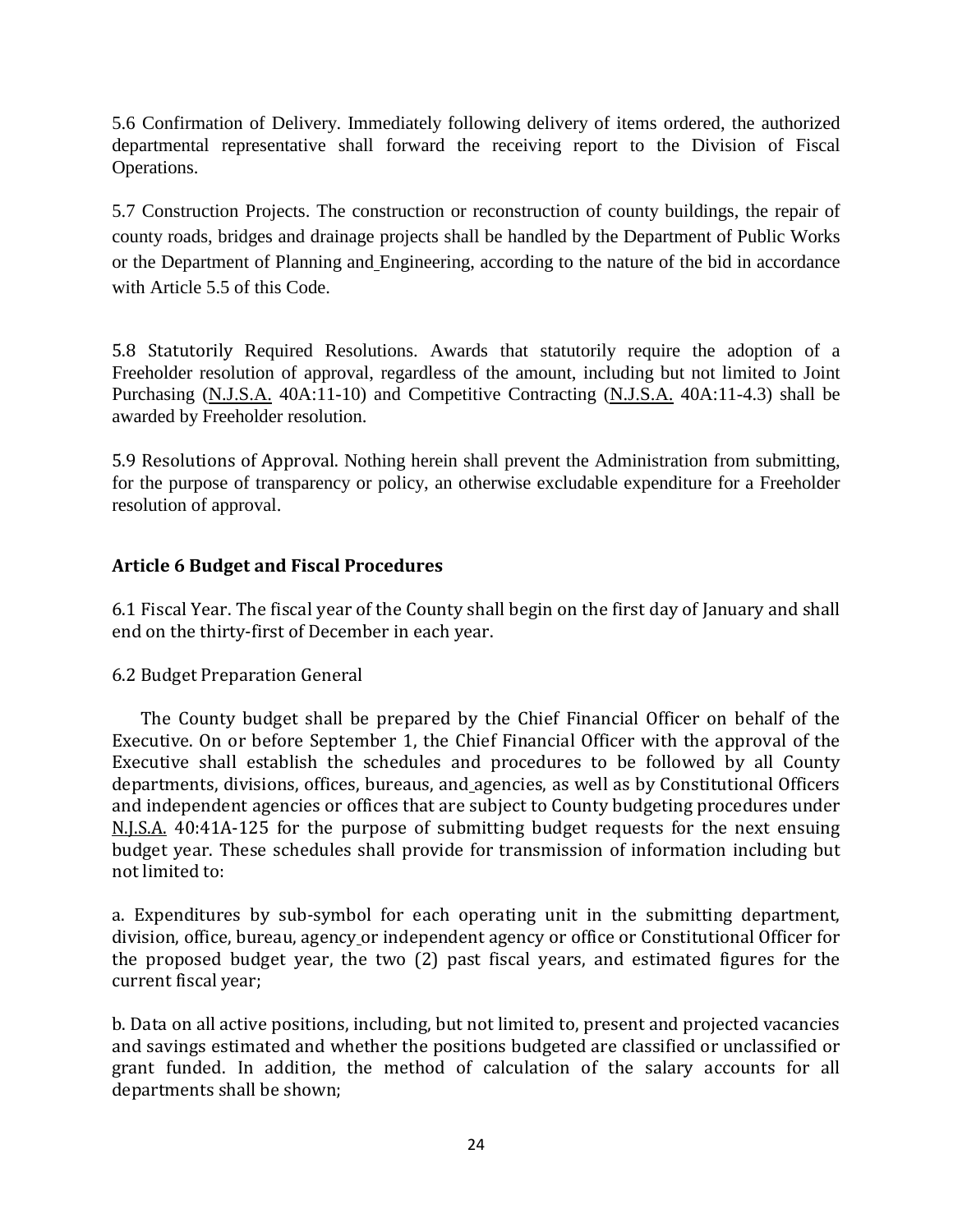c. All emergency or supplementary appropriations utilized by the unit during the present year, to date;

d. Full statistical and written narrative justification for all budget requests, which shall be entered into the finance system software.

6.2.1 All schedules shall provide for a full description of the supporting line items of expenditures to enable the Board to have the fullest possible understanding of the request and to give an accurate statement of the cost, personnel, materials and supplies, contractual services and other budget elements.

6.2.2 All initial submissions shall be submitted on budget forms providing for submission of the above specified information on or before October 1. The budget of any department, division, office, bureau, or agency or independent agency or office or Constitutional Officer which has failed to submit a budget by October 1 shall be prepared by the Executive, with the assistance of the Chief Financial Officer.

6.2.3 The Executive shall institute a system of prioritizing his/her budget recommendations to the Board. Such system shall identify programs, elements and activities within each agency in a priority order indicating the various levels at which they should be funded, if at all, with the lowest possible cost consistent with a reasonable degree of efficiency and effectiveness of performance.

#### 6.3 The Budget Document

a. In accordance with N.J.S.A. 40:41A-133, on or before January 15, the Executive, after such review, analysis and hearing as he/she deems necessary, shall submit to the Board a budget document consisting of the proposed County budget and a budget message. Late submissions must be approved by the Director of Local Government Services in the Department of Community Affairs in accordance with N.J.S.A. 40A:4-5.1.

b. The budget shall be in such form as will comply with the Local Budget Law, together with such additional schedules and analyses as are mandated by the Code and as the Board may require. The budget document shall be indexed as to all departments, divisions, offices, agencies and bureaus, as well as to all independent agencies or offices or Constitutional Officers. The budget shall also contain a recommended budget for the Board of Freeholders based on information supplied to the Executive by the Board.

c. The budget shall include and reflect the total projected annual expenditure to be expended regardless of the source.

d. The budget shall include and reflect the total projected annual expenditure of each and every independent agency requesting any amount of County funding, and shall also include all sources or projected sources of revenue to be received and expended regardless of the source.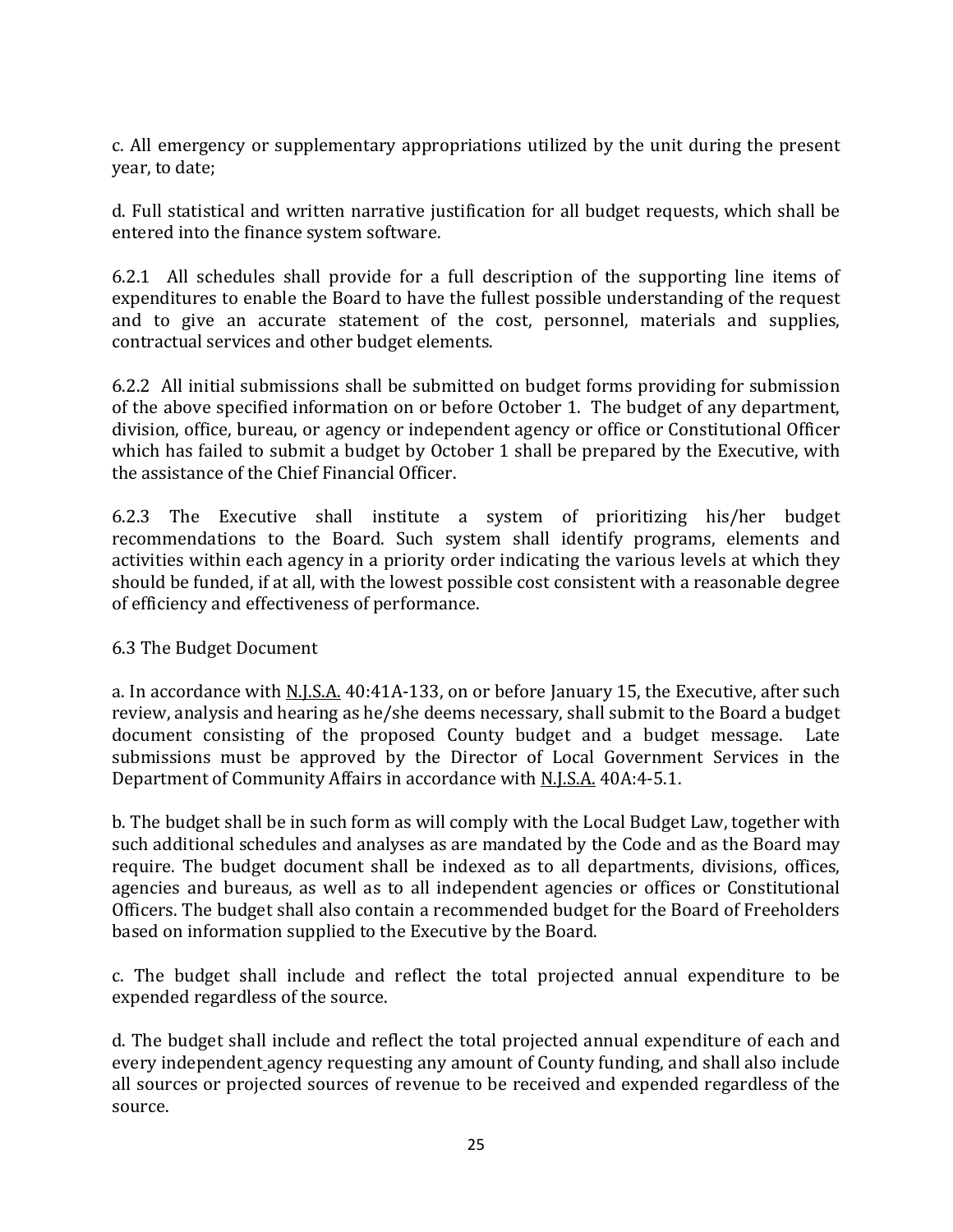e. The budget message shall embody the complete proposed financial program of the County. It shall outline the proposed financial policies of the County for the ensuing fiscal year, describe the important features of the budget plan, and indicate its major objectives. It shall indicate any major changes in financial policies and in expenditures, appropriations and revenues as compared with the preceding fiscal year and shall set forth reasons for the changes.

f. It shall be the duty of the Executive to present to the Board in a timely fashion all information as requested by the Board for its consideration of the budget. Within ten (10) days after submission of the budget to the Board, the Board shall file with the Executive a schedule of requests for information and appearances by County officials. The Executive shall provide all such information as requested at that time, or in subsequent requests, within forty-eight (48) hours after receipt thereof or within such extension thereof as the Board, through its Chairman, may authorize for good cause. He/she shall further provide that all such County personnel as are requested to testify on the budget appear at the time and place requested. All Board requests for appearances by County personnel shall be filed with the Executive at least forty-eight (48) hours before the time set for such appearance, except that once a person has appeared, he/she may be recalled directly by the Board to continue or clarify his/her testimony. Any written information requested by any member of the Board during testimony shall be supplied within seventy-two (72) hours after it has been orally requested during such testimony.

g. The Executive shall be responsible for providing the Board with twelve (12) copies of the budget document and all related documents, arranging for all required publication of the budget, and for providing the Board with copies of the adopted budget with schedules including final figures as to appropriation, budgeted positions and specific changes in all function and programs as originally proposed in the budget document as first submitted.

6.4 Capital Budget and Program

a. The Chief Financial Officer on behalf of the Executive shall annually prepare both a capital budget and a capital program, the latter to consist of a capital improvement program of proposed and projected capital undertakings by the County during the ensuing six (6) years. The capital budget shall be submitted with the operating budget. Each Department shall submit to the Chief Financial Officer a list of capital requests with priorities and justifications. The Chief Financial Officer shall evaluate such requests in preparing the capital budget and program.

b. The capital budget and program shall be in such form and contents as may be required pursuant to law. The capital program shall include:

(1) A clear summary of its contents;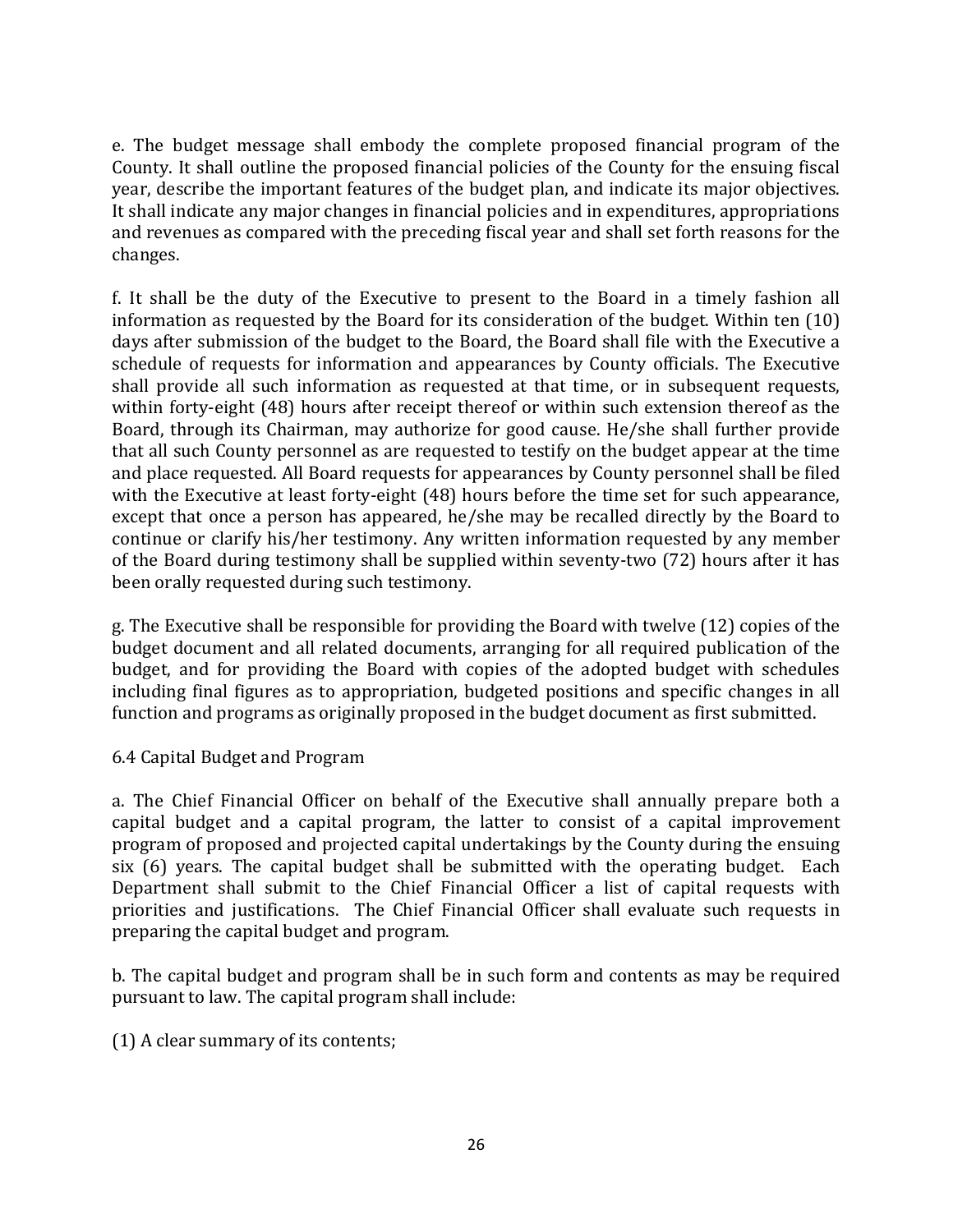(2) A list of all capital improvements which are proposed to be undertaken during the six fiscal years next ensuing, inclusive of the then current fiscal year, with appropriate supporting information as to the necessity for such improvements;

(3) Cost estimates, method of financing and recommended priorities and time schedules for each such improvement.

#### 6.5 Board Action

 The Board shall consider and act upon the Executive's recommended budget in accordance with the requirements of the Local Budget Law, and shall have the right to amend the budget by increasing or decreasing line items or by eliminating or adding items.

6.6 Budget Operation. Budget appropriations shall be controlled by an encumbrance system which shall be prescribed and established by the Executive. No payment shall be authorized or made and no obligations shall be incurred against the County except in accordance with appropriations duly made. There shall be established a system of position control for full time equivalent employees to be administered by the Department of Administration and Finance. Upon request, the Executive shall submit to the Board periodic reports indicating the number of employees on the payroll as of the latest payroll period and any changes from the previous report as compared to the number of positions recommended by the Executive or as otherwise adopted by the board.

#### 6.7 Financial Reports to the Board

a. The County Executive has a duty to supervise and administer all phases of the budgetary process, and to review, analyze and forecast trends of county services and finances and programs of all boards, commissions, agencies and other county bodies, pursuant to N.J.S.A. 40:41A-36. The County Executive also has a duty to report his or her findings to the Board of Freeholders, pursuant to  $N.I.S.A.$  40:41A-36. Upon request, the Executive shall file year to date expenditure and revenue reports with the Clerk to the Board. These reports shall show totals for the fiscal year to date, comparison of the budget to actual revenue and comparison of the budget to actual expenditures. Information as to current utilization shall be included. Such reports shall be indexed in the same manner as the annual budget. The reports will describe expenditures and revenue as follows:

(1) By Department and Division, Office, Agency or Bureau for both salary and other expenses;

(2) For non-departmental, independent, autonomous, judicial and Constitutional Officer agencies.

 b. Any agencies which are not placed under the administration of the Executive by this Code and which operate in whole or in part with funds supplied by the County, including federal and state grant funds, shall file such reports as are described in 6.7a hereof,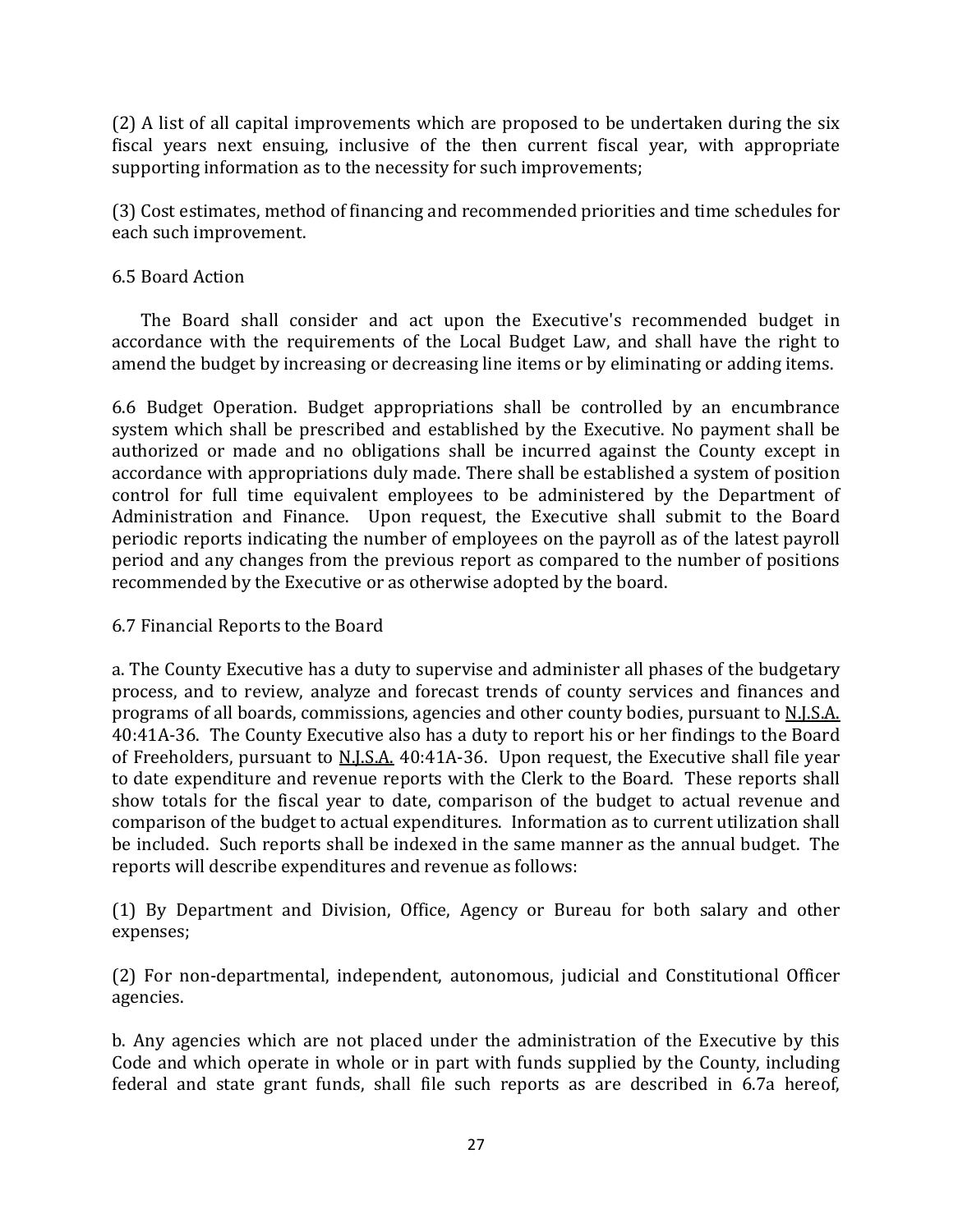including any statement indicating divergences between budgeted expenditure of money, personnel or equipment and actual use of same.

6.8 Payment of Claims. No bill, demand or claim shall be paid unless it contains a detailed statement of the items or demand, specifying particularly how the bill or demand is made up, and a certification of the party claiming payment that it is correct; nor shall any bill, claim or demand be paid unless the purchase order, or other approved payment voucher on which it is presented carries a certification of the head of the department, office or agency, or of his/her duly designated representative having personal knowledge of the facts, that the goods have been received by, or the services rendered to, the County. The procedure shall be as follows:

a. All bills, claims and demands against the County shall be entered into the finance system. Each department shall create a requisition for each such bill, claim, or demand. All requisitions shall be approved by the department head, or designee and certified and approved by the Division of Treasury. Checks in payment shall be disbursed by the Treasurer in accordance with the authority given to the County Executive by N.J.S.A. 40:41A-36e. The Treasurer shall prepare a complete account of all expenditures on a biweekly basis and shall submit copies of such listing to the Executive and County Administrator. Copies shall be provided to the Board of Freeholders upon request.

b. Disbursement shall be made by check or electronic payment based on approval of the requisition by the Department Head and Treasury, as set forth in Article 6.8(a), and certified to the Executive. The checks for other expense payments shall be signed by the Treasurer or Chief Financial Officer.

#### 6.9 Payroll Procedure.

a. Salaries, wages and other compensation of all officers and employees of the County shall be paid in accordance with a schedule established by the Executive. The head of each department, division, office, agency, or bureau shall certify to the County Administrator, on forms prescribed by the Executive, the names and positions of all persons employed by the department, division, office, agency, or bureau who are entitled to be paid in the next ensuing payroll. The Division of Personnel shall review the payroll reports and shall certify as to their accuracy. Payroll checks may be issued only after approval of the payroll by the Division of Fiscal Operations and shall be signed by the Treasurer.

b. The Treasurer or Chief Financial Officer shall then complete payroll for the County and prepare and sign the checks.

c. For the purposes of calculating the amount of the annual salary to be paid to each employee in each pay period, the Treasurer or Chief Financial Officer shall divide the annual salary by the number of pay periods there shall be in that particular year.

d. No full-time Elected County Officials (County Executive, Sheriff, Surrogate, and County Clerk) shall be allowed to carry vacation and sick days over to the following year. No full-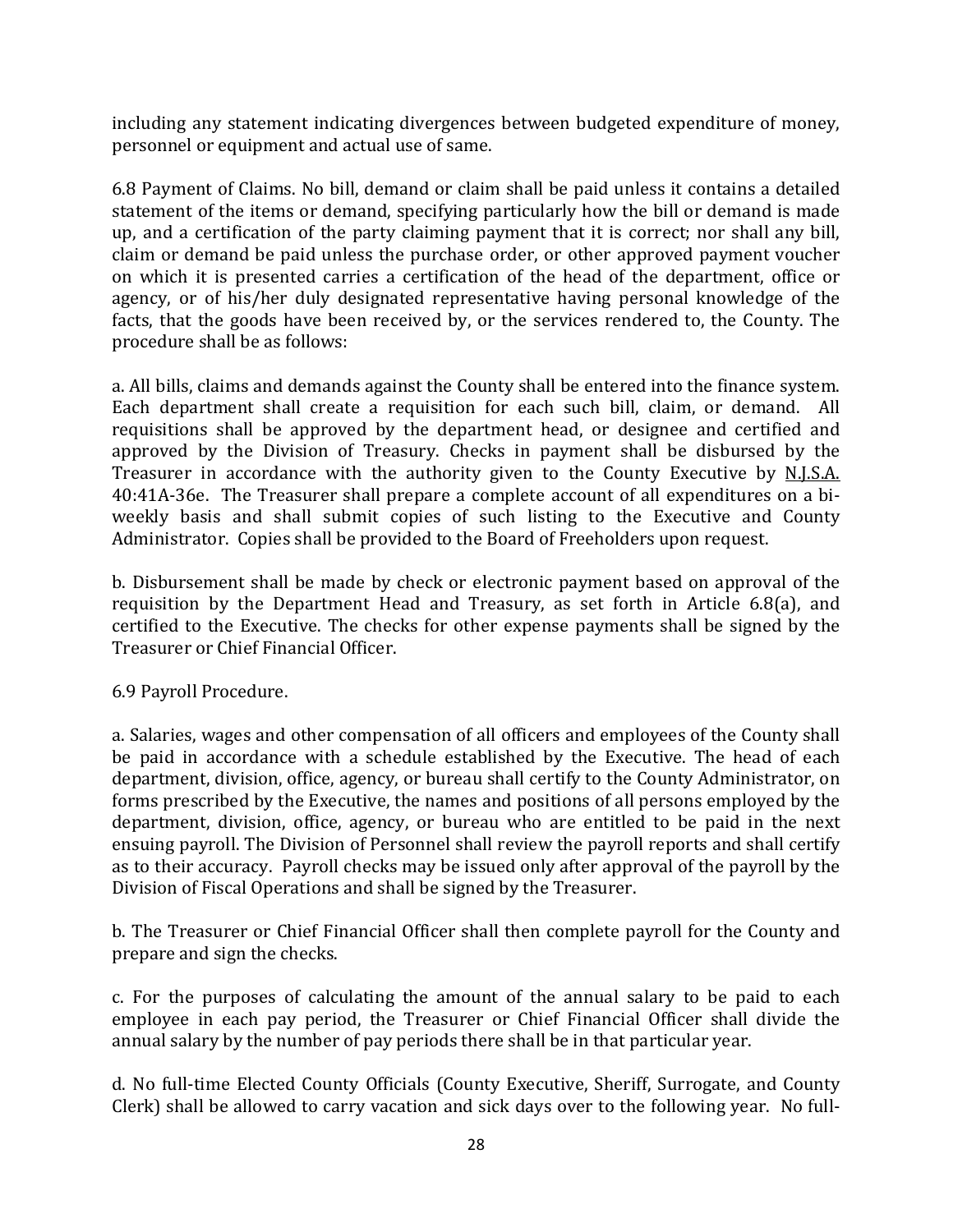time Elected Officials will be paid for any remaining vacation and sick days upon leaving office. No elected County Freeholder will be paid for any vacation and sick days upon leaving office, nor will they be permitted to receive any separation pay based on years of service to the County.

6.10 Miscellaneous.

a. The Executive is authorized to issue supplemental payroll checks in order to provide payment to employees who have been authorized to be paid but whose name has not appeared on the departmental payroll.

b. The governing body may annually establish petty cash funds by resolution, and shall notify the Director of the Division of Local Government Services in the Department of Community Affairs of any such funds in accordance with N.J.S.A. 40A:5-21.

c. The Board, or any Freeholder, upon written notice to the Executive shall be free to examine the financial records of the County at any time, either personally or through a duly authorized representative.

d. Transfer of budget funds from one budget line item to another during the final two (2) months of the fiscal year in accordance with <u>N.J.S.A.</u> 40A:4-58 or during the first three (3) months of the fiscal year in accordance with N.J.S.A. 40A:4-59 shall require a resolution of approval by the Board.

#### **Article 7 Constitutional and Judicial Officers**

7.1 Constitutional Officers.

7.1.1 Generally. The Sheriff, Surrogate, County Clerk, and County Prosecutor are recognized as Constitutional Officers.

7.1.2 Departmental Equivalency. The officers, employees, property and activities under the jurisdiction of each of the Constitutional Officers, as provided by law, shall, for certain administrative purposes, respectively be deemed equivalent to a department with the Constitutional Officer as its head.

7.1.3 Organization and Administration. Each of the Constitutional Officers shall have such operational authority over their Departments as is provided by law. In accordance with N.J.S.A. 40:41A-125 and New Jersey case law, the Constitutional Officers and their Departments shall be subject to the requirements of the Charter and Code, or of administrative orders issued pursuant thereto, as to budgetary matters, financial and accounting controls, personnel, purchasing, and central data processing procedures. Each of the Constitutional Officers shall be represented by the County Counsel in all legal matters including, but not limited to, litigation, appeals in court, proceedings before any administrative agency and in other appropriate matters, except for the County Prosecutor,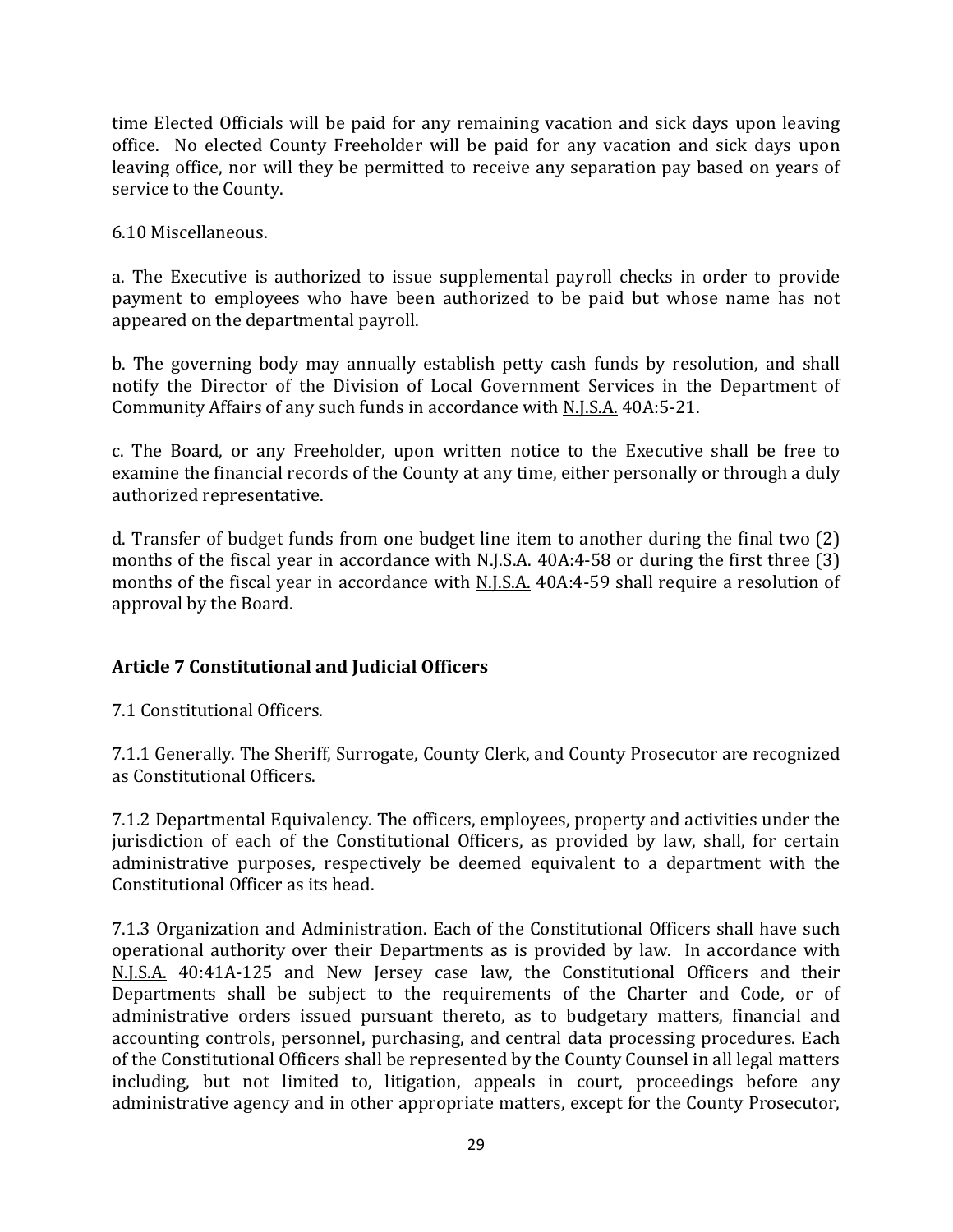who shall be represented either by the Attorney General or the County Counsel, in accordance with Wright v. State, 169 N.J. 422 (2001). If the County Counsel should be disqualified with respect to the representation of a Constitutional Officer in any matter, the provisions of Article 8.4.2.g shall apply.

7.1.4 Sheriff. The Sheriff, upon the recommendation of the Executive and a resolution of approval by the Board, shall operate the Jail, Jail Annex and the Bureau of Criminal Investigation. The Sheriff shall also have, exercise, and discharge the functions, powers, and duties of the former Division of the County Police Department, now known as the Bureau of Police Services, including, but not limited to, responsibility for providing police services to County institutions, County roads, and County parks, and to such other areas as the Sheriff may direct. The Bureau shall be headed by an Officer in Charge, selected by the Sheriff, who shall report in the chain of command to the Sheriff. The Sheriff shall provide security for the Bergen County Superior Court (N.J.S.A. 2B:6-1); be responsible for service, or execution and return of process, orders, warrants and judgments (N.J.S.A. 2B:6-3); and perform such other duties as may be provided for by law.

7.1.5 Surrogate. The Surrogate shall serve as Judge and Clerk of the Surrogate's Court. The Surrogate shall review and probate wills, appoint Executors, Administrators and guardians of minors, and perform such other duties as provided for by statute or Court Rule. Pursuant to N.J. Court Rule 1:5-6(b), the Surrogate shall serve as Deputy Clerk of the Superior Court, Chancery Division, Probate Part, and as Clerk of the Chancery Division, Family Part for adoptions. The Surrogate shall docket, review and schedule all actions pertaining to will contests, estate matters, mental incapacitation or incompetency, guardianships of incompetents and all adoptions occurring in Bergen County. Pursuant to N.J.S.A. 3B:15-16 and 17, the Surrogate shall serve as custodian of funds awarded to minors through settlement, inheritances, or as beneficiaries of life insurance proceeds, which funds shall be held in the Surrogate's Intermingled Trust Fund.

7.1.6 The County Clerk. The County Clerk shall be the recording officer for the County for the purpose of recording deeds, mortgages, liens, and other property recordings. The County Clerk shall maintain various maps, land records and historical documents for the County, and perform such other duties as provided for by law. The County Clerk may issue passports when authorized by the U.S. Department of State [22 C.F.R. 51.22(b)(6)]; and swear and/or file oaths and licenses including notary publics (N.J.S.A. 52:7-14), doctors and chiropractors (N.J.S.A. 45:9-17), and elected officials (N.J.S.A. 40A:5-33). The County Clerk shall operate an elections division to conduct elections by mail and perform such other duties as provided for by law.

7.1.7 The County Prosecutor. The County Prosecutor shall prosecute the pleas of the state in Bergen County (N.J.S.A. 2A:158-1), be responsible for the detection, arrest, indictment and conviction of offenders against the laws, and serve as the chief law enforcement officer for the County (N.J.S.A. 2A:158-5).

7.2 Judicial Functions.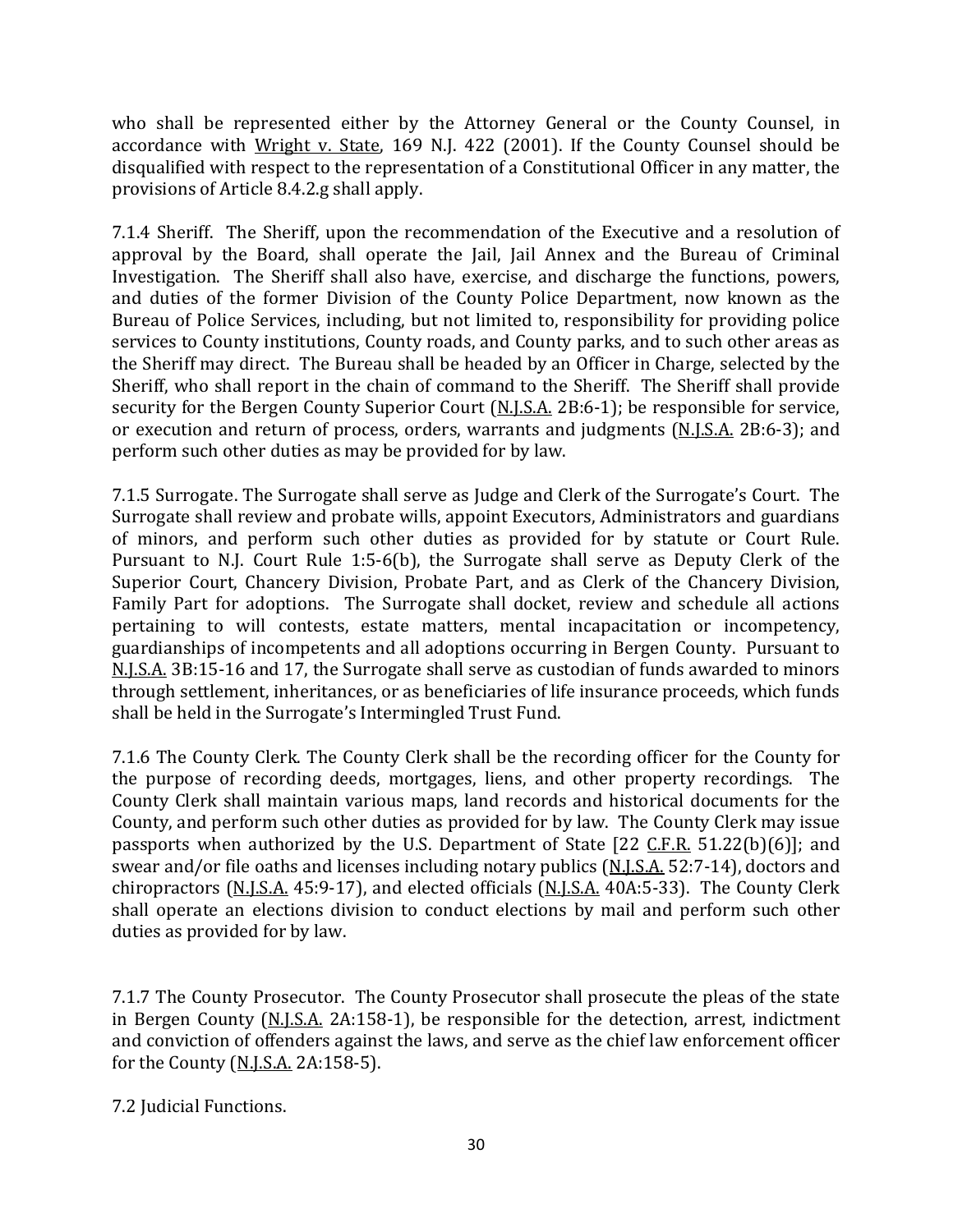The County-level Courts, Surrogate, Probation, Jury Management and Law Library are subject to the rule making power of the Supreme Court and the Administrative direction and supervision of the Chief Justice. They are not, therefore, considered as departments of County government. The Executive shall act as the liaison with the courts.

#### **Article 8 Departments**

8.0

a. General. There shall be 8 departments organized under the jurisdiction of the Executive. They shall be:

| (1) | <b>Administration and Finance</b> |
|-----|-----------------------------------|
| (2) | Health                            |
| (3) | Human Services                    |
| (4) | Law                               |
| (5) | <b>Public Safety</b>              |
| (6) | <b>Public Works</b>               |
| (7) | Parks                             |
|     | Planning and Engineering          |

b. Reorganization. The Board is authorized to amend the Administrative Code to reorganize the administration of County government, setting forth the duties and responsibilities and powers of all county officials and agencies and the manner of performance needed. The Board recognizes that the day-to-day administration of County affairs is within the jurisdiction of the Executive; therefore, the Executive may recommend to the Board a proposed re-organizational plan within departments, but such recommendation is not required for Board action.

c. Qualifications of Department Head and Division Directors. Each department head shall have academic training and significant practical experience in at least one (1) discipline within the department's area of concern and shall have proven administrative ability. The head of each Division shall have some formal training in the major function of that division and some practical experience therein.

d. Appointments. The Executive shall have the right to appoint one person to head more than one division.

e. Advisory Boards. In all instances where advisory boards are created under this Code, they shall consist of at least five (5) members plus one (1) Freeholder member, and one (1) alternate Freeholder member. Freeholder members shall be voting members. The Board shall by resolution establish the number of members of the board. The members shall be nominated by the Executive subject to the advice and consent of the Board. In those instances where Freeholders are to be members of an advisory board, they shall be appointed by the Chairman/woman of the Board.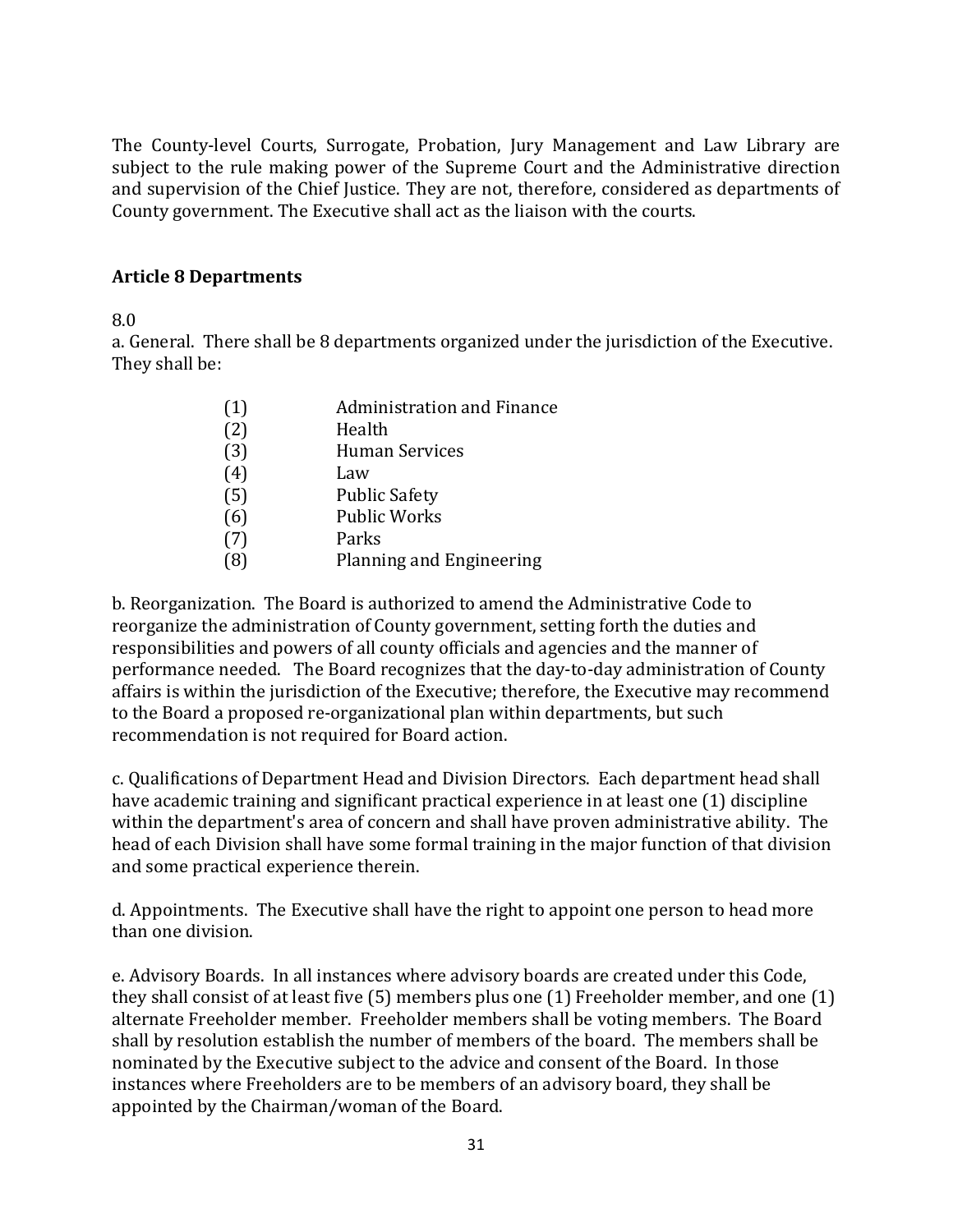Each advisory board shall have broad authority to organize itself and to study the functions and services in its area of concern and to propose such programs and innovations as it feels would be beneficial to the County and its citizens.

The composition of each advisory board shall be such that it reflects the population of the County and the public served by the agency. Such boards shall be broadly representative of the County's political and ethnic makeup and shall have representation of both sexes.

Advisory boards shall be provided with such meeting facilities and secretarial and logistical assistance as is necessary for them to fulfill their function of advising the Executive, the Board and the department to which they are attached. Each department shall be responsible for the provision of such assistance as is required.

Terms for advisory boards shall be staggered three (3) year terms. At the time of initial appointment of advisory boards the terms shall be divided into 1, 2 and 3 year terms evenly spread among the membership. In the case of advisory boards established under statute or federal requirements, the terms and the number of members shall be as set forth therein.

f. Transparency in Appointments. All County Executive appointments subject to advice and consent must comply with the following:

A. Notification. To encourage citizen participation in a meaningful way, all vacancies on boards, commissions, authorities, departments, divisions, and agencies subject to advice and consent shall be announced publicly and advertised 30 days prior to appointment or 30 days prior to anticipated date of vacancy or expiration of term, whichever is later.

1) On the County of Bergen's official website; and

2) On the bulletin board in the Bergen County Justice Center and Administrative Building, One Bergen County Plaza, Hackensack, New Jersey; and either

a. In one or more of the official newspapers of the County of Bergen; or

b. In one or more other periodicals and/or websites selected by the Board of Chosen Freeholders, including the Freeholder Website, "Community News" and other periodicals not necessarily permitted to publish legal notices, but which the Board of Chosen Freeholders finds are reasonably calculated to provide information about such appointments to the community at large; or

c. On some or all of the pages on http://www.patch.com/ for the municipalities in the County of Bergen, or on any similar site on the Internet.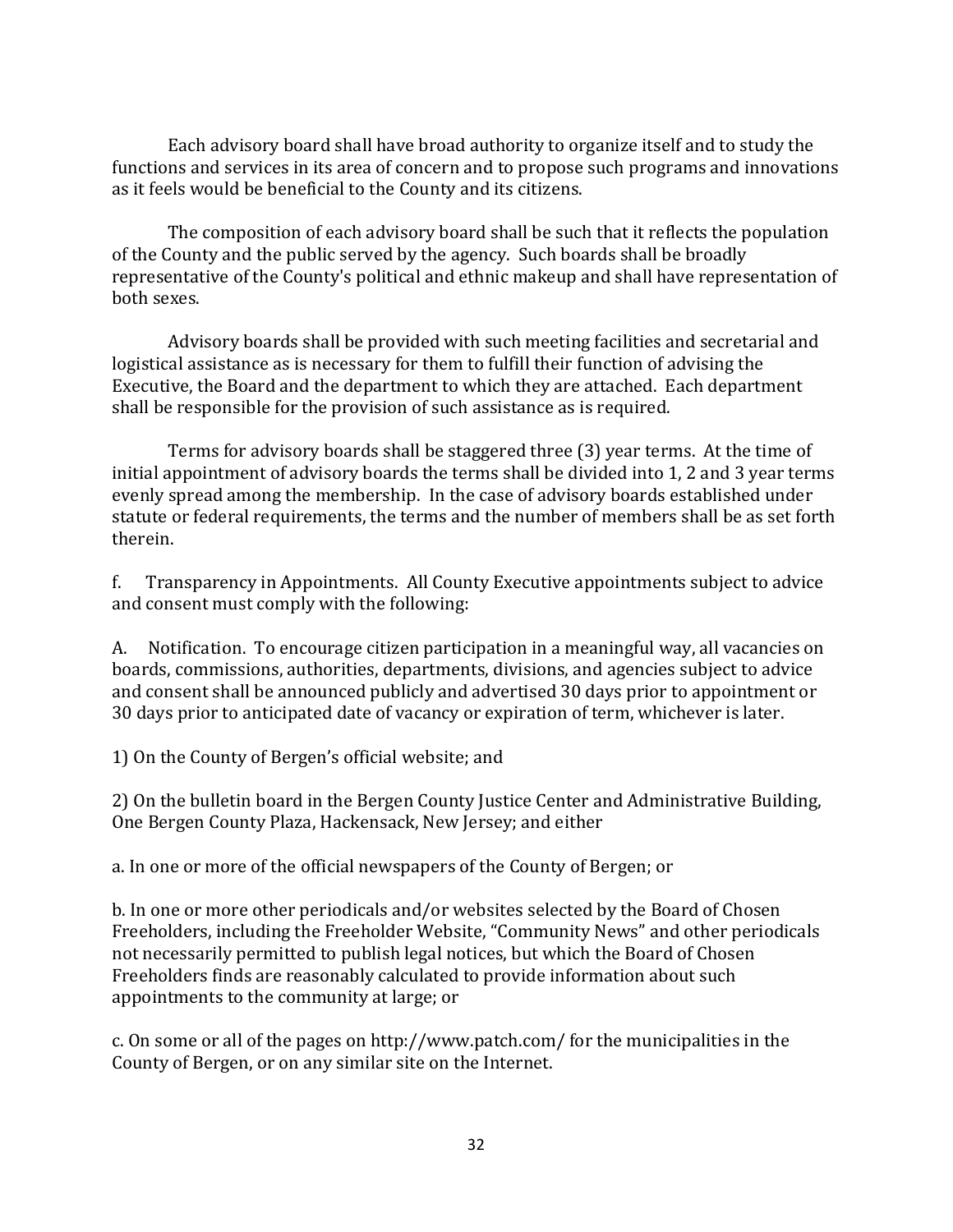B. Content. The public announcement shall succinctly state the available position, contain a brief description of the role and general responsibilities, state the qualifications necessary to be eligible, and include information on how to apply. Nothing in this section shall require the County Executive to establish qualification for any position where none exist to interfere with the County Executive's statutory discretion to appoint.

C. Timing. All public announcements and advertisements required under Section 8.0(f)(A) must be made at least 30 days before the County Executive appoints an individual to fill a position subject to advice and consent.

D. Advertisement Consolidation to Reduce Costs. To minimize advertising and publication costs, County officials shall, to the best of their ability, include as many notices of available positions as possible in each public advertisement.

E. Privacy. All résumés, documents, and any other job-application correspondence submitted by candidates in application to vacant positions advertised under this section shall be safeguarded to protect the privacy of applicants and will not be subject to public disclosure unless otherwise authorized by law.

F. Power to Waive. The Board of Chosen Freeholders shall have the power to waive this provision by resolution.

G. Exemptions. The following appointments are exempt from the notice requirements of this section:

1) Statutory appointments that do not require the advice and consent of the Board of Chosen Freeholders; and

2) Acting or interim appointments;

H. Executive Suspension of Notice Requirements. Notwithstanding any other provision of law, the Executive may suspend the provisions of such notice required under this section:

1) In the event of the declaration of a national emergency by the President; or

2) In the event of the declaration of a state of emergency by the Governor; or

3) Upon a written finding by the Executive, published and also communicated to the Freeholder Board, of an exigent circumstance that warrants such suspension solely for such appointment.

I. Appointment Prior to Vacancy. Nothing in this section shall prohibit the County Executive from making appointments prior to the expiration of the vacant position's term and up to 60 days prior thereto, provided that said appointment is not effective until the term in question expires and upon advice and consent of the Board of Chosen Freeholders.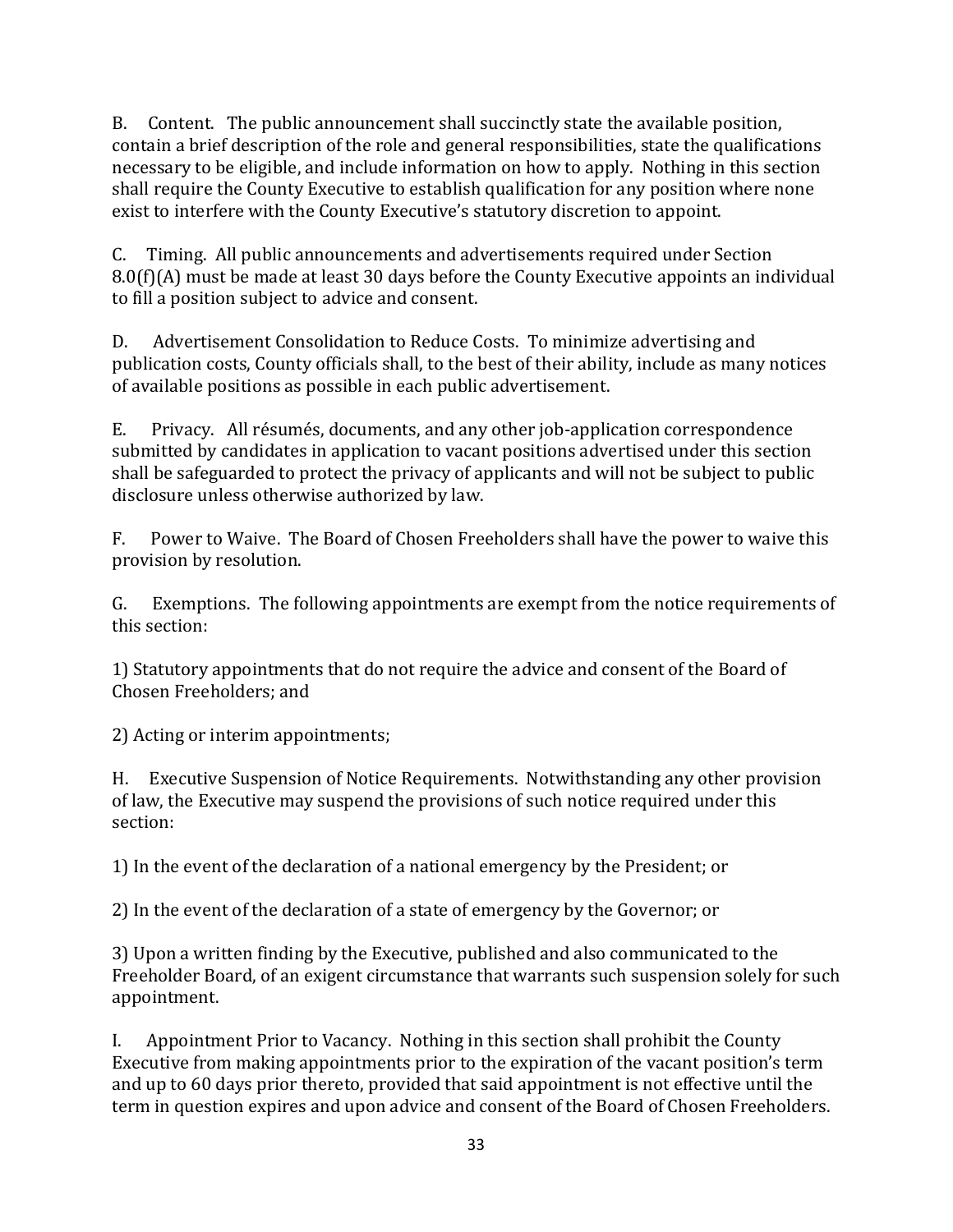J. Statutory Powers and Duties Unaffected. This ordinance shall not operate to modify, amend, diminish, or improperly limit the County Executive's statutory powers, authority, and discretion to make appointments and as may be set forth in the Administrative Code, nor shall this ordinance operate to modify, amend, diminish or improperly limit the Board of Chosen Freeholder's statutory powers and authority as may be set forth in the Administrative Code.

#### **8.1 Department of Administration and Finance**

8.1.1 Department Generally. The Director of the Department shall be appointed by the Executive with the advice and consent of the Board.

8.1.2 Divisions. The Department shall be divided into the following divisions:

a. Fiscal Operations b. Treasurer c. Purchasing d. Information Technology e. Personnel f. Public Information g. Risk Management h. Community Development i. Economic Development

8.1.3. Division of Fiscal Operations.

a. The Executive shall appoint the Head of the Division of Fiscal Operations with the advice and consent of the Board. The Division Head shall report directly to the Department Director.

b. The function of the Office of the Fiscal Operations shall be as follows:

(1) Assist the Executive in preparing and evaluating budget estimates and in preparing comprehensive operating and capital budgets.

(2) Study present and future program needs, consider alternative means of satisfying these needs, recommend to the Executive new and revised programs and continually review existing operations to determine how they may be improved.

(3) Maintain continuing and specialized study of County organization and management in the interest of economy and efficiency.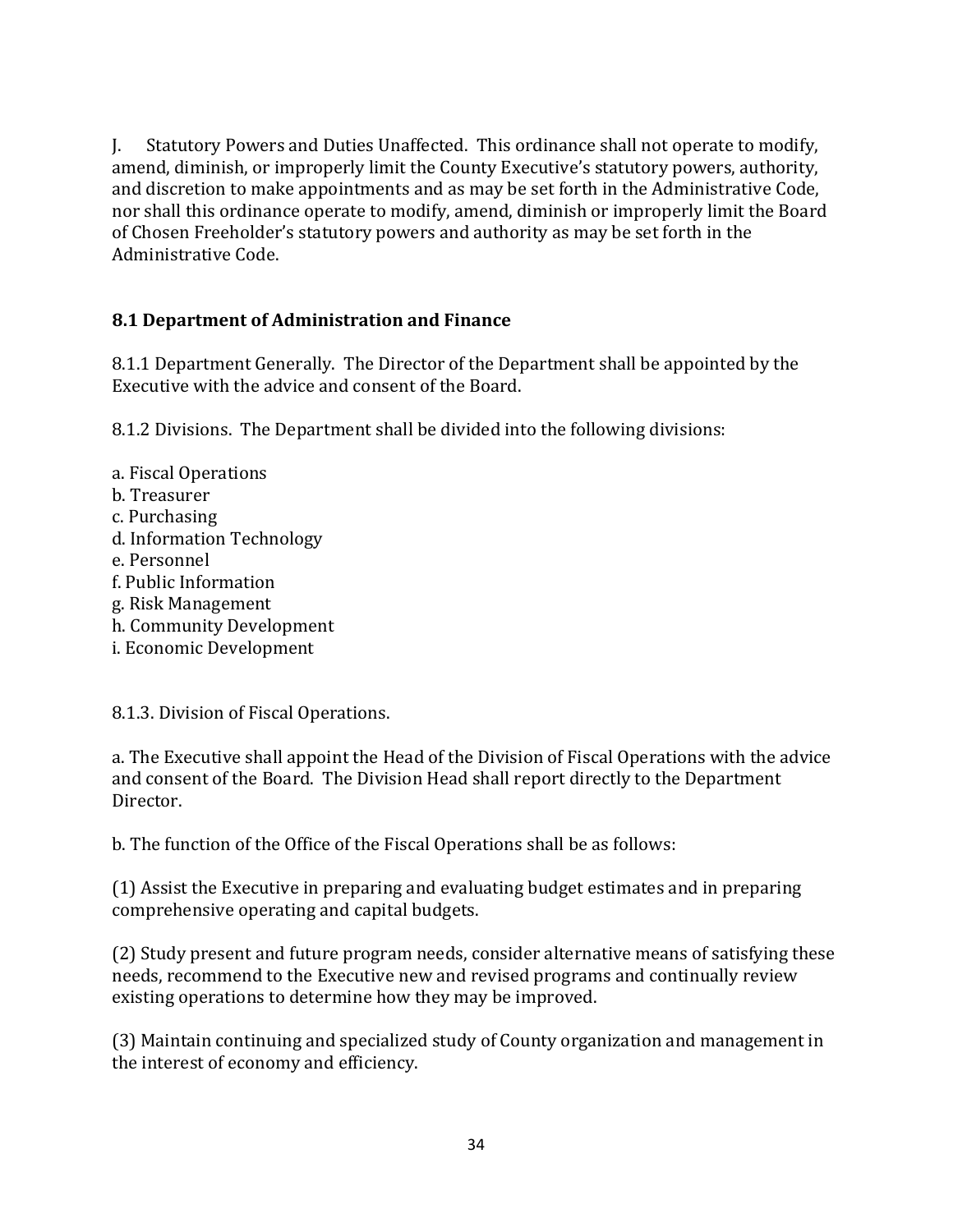(4) Assist the departments and other budgeted agencies in the evaluation and selection of federal and state aid programs of interest to the County, expedite the required applications and be responsible for financial control of contracts and reporting procedures and compliance for all federal and state reimbursements to the county.

(5) Develop and maintain management information systems to keep the Executive and the Board informed of trends and progress in County government and problems which may be anticipated.

(6) Review, evaluate and recommend data processing systems and their applications in the management of County functions.

(7) Be responsible for assisting in the development of all grant applications; be responsible for implementation, management and enforcement of grants management procedures and financial control and compliance; develop, implement and monitor a grant management payroll allocation system for all grants.

(8) Develop, implement and monitor a contract administrative system.

(9) Be responsible for updating and monitoring the indirect cost allocation rate and developing new applications of the rate and coordinate with federal and state agencies on the utilization of such rates.

(10) Report to the Executive and the Administrator for submission to the Board any and all discrepancies or variations which might create budget over-expenditures and any and all information of an unusual nature with regard to the operation and administration of all grants so that the Executive and the Board shall be notified at the earliest possible date of any difficulty.

(11) Prescribe and enforce a uniform system of accounts for all departments and other budgeted agencies under the County government.

(12) Pre-audit and approve for payment all bills, claims and demands against the County, including payroll.

(13) Require reports of receipts and disbursements of each department and other budgeted agency to be made daily or at such intervals as the Department Head may determine will best protect the County's interest.

(14) Operate and maintain a central payroll system covering all personnel paid out of funds appropriated by the Board.

(15) Control all expenditures to assure that budget appropriations are not exceeded, in compliance with the Local Budget Law; pass on each proposed expenditure for conformity with the Charter and Code and approve payment of bills, claims and demands and payrolls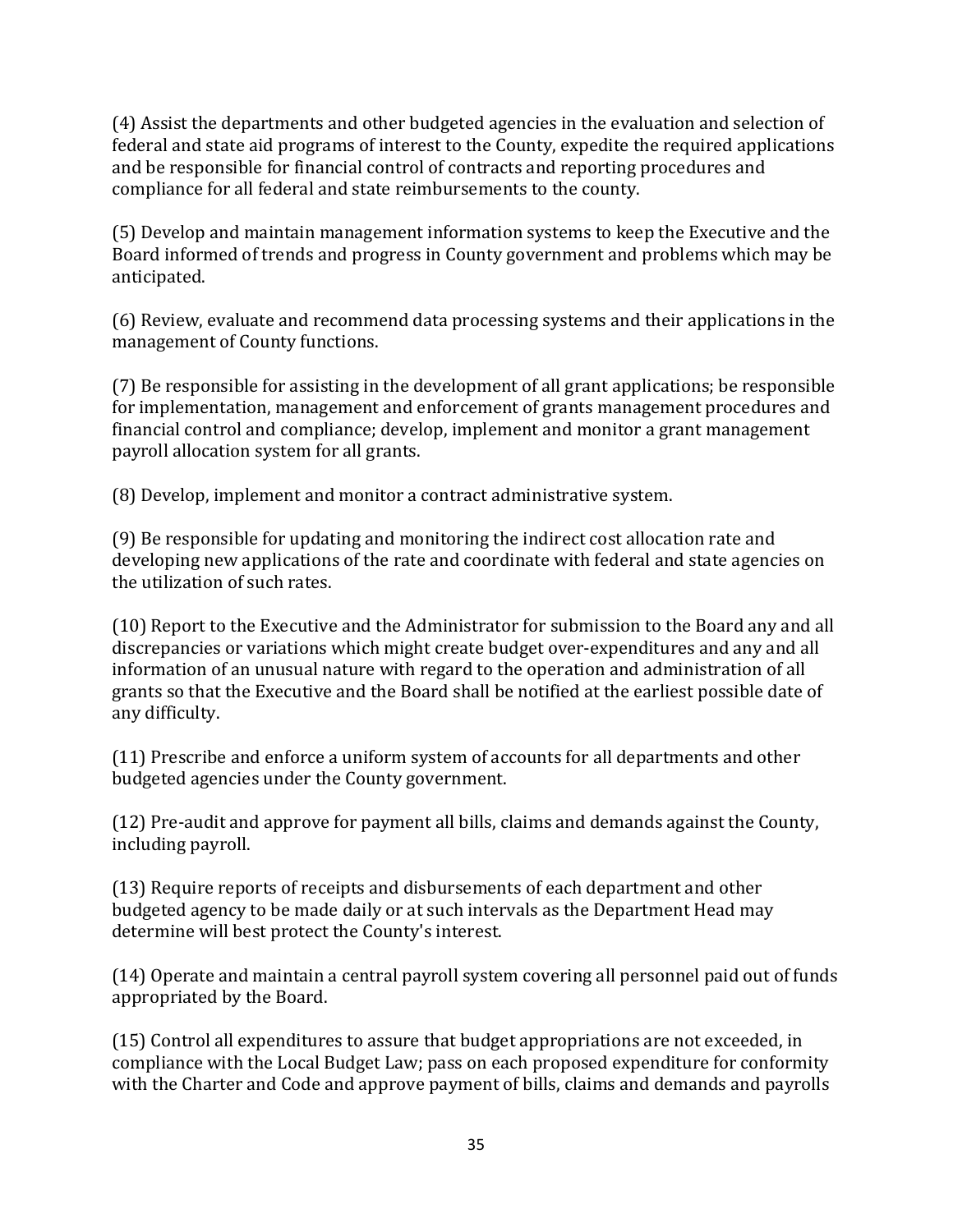upon the proper certification of the appropriate department head and in accordance with the results of the pre-audit.

8.1.4 Division of the Treasurer.

a. The Head of the Division of the Treasurer shall be the County Treasurer who shall be appointed by the Executive with the advice and consent of the Board. The Division shall:

(1) Receive and deposit all funds of the County in depositories designated by the Board: Report to the Board the amounts deposited, the institutions of deposit and the rates of interest received.

(2)Maintain and reconcile records of deposits and withdrawals from all County depositories.

(3)Manage the investment of idle County funds pending their use in current operations and have custody of all investments and invested funds of the County, or in the possession of the County in a fiduciary capacity, except as may be otherwise provided by law.

(4)Administer the County debt and have the safekeeping of all bonds and notes of the County and the receipt and delivery of County bonds and notes for transfer, registration or exchange.

(5)Make disbursements of County funds by individual check for each bill, claim and demand authorized to be paid, except that a single check may be used for an entire payroll or part of a payroll.

(6) Install and maintain the County's central accounting system and records.

(7) Unless the County Treasurer shall certify that there is an unencumbered balance of appropriations and funds available within the approved allotment, no appropriation shall be encumbered and no expenditures shall be made by any department. The Division shall install and maintain books and records of account for the exercise of the financial and budgetary controls herein required.

b. Each check shall be authorized, signed and countersigned as provided in Article 6 of the Code. The Executive may prescribe such additional procedures for the control of disbursements as may be desirable to protect the public interest.

c. Access to safe deposit boxes used or rented by the County shall be restricted to the County Treasurer or Acting County Treasurer in conjunction with the Executive or his/her designee.

d. At the direction of the Executive, the Treasurer may act as custodian of funds for the various autonomous school boards.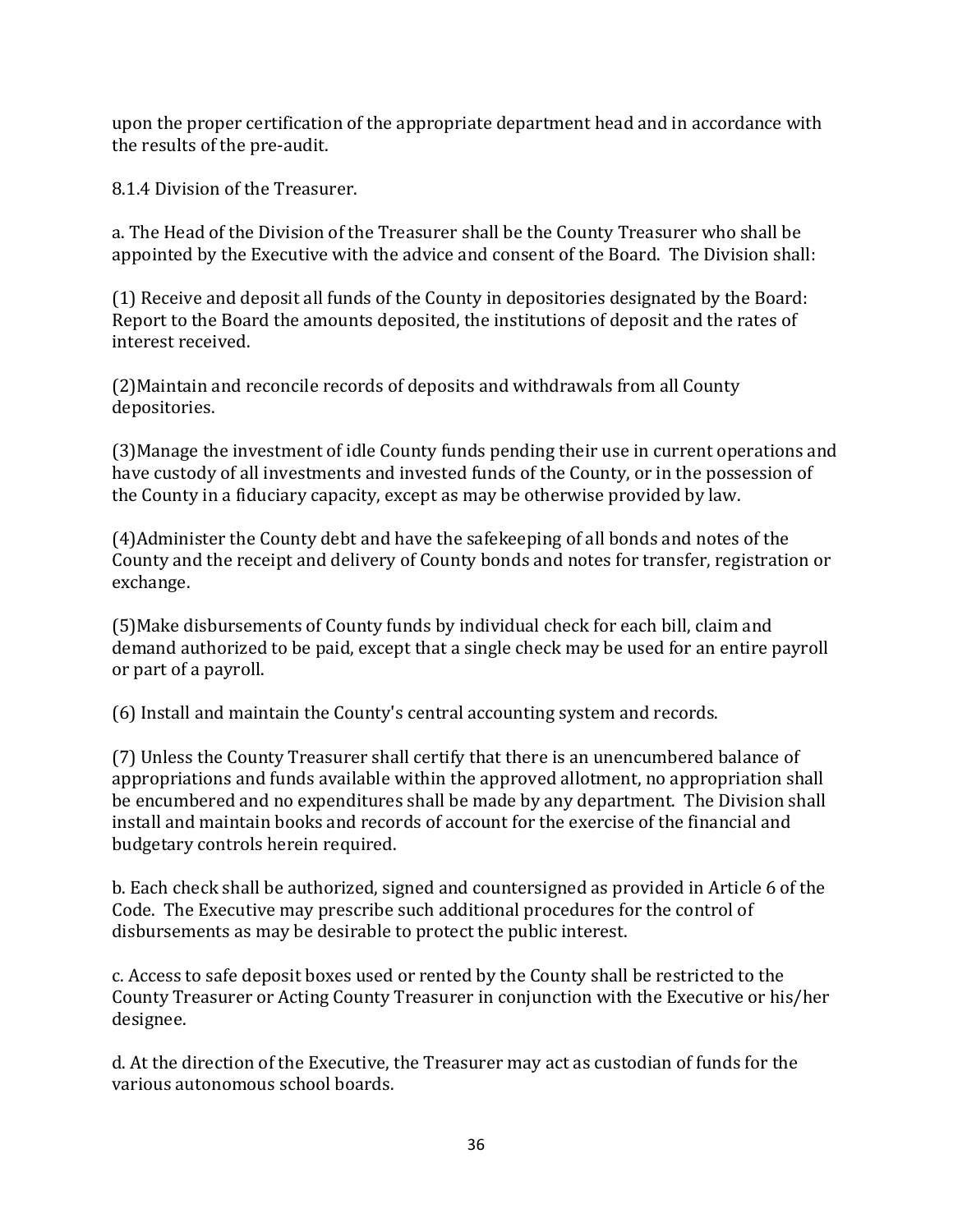8.1.5 Division of Purchasing. The Head of the Division of Purchasing shall be the Purchasing Agent who shall be appointed by the Executive with the advice and consent of the Board. The Division shall:

a. Establish, maintain and operate, in accordance with regulations prescribed by the Executive and by the Local Public Contracts Law, a centralized purchasing system for the procurement, storage and distribution of supplies, materials and equipment required by all County departments and budgeted agencies.

b. Be responsible for the collection, sale and disposal of surplus property.

c. Develop and install a comprehensive inventory and control system for all equipment.

8.1.6 Division of Information Technology. The Head of the Division shall be the Director of Information Technology who shall be appointed by the Executive with the advice and consent of the Board. The Division shall:

a. Operate and maintain central facilities for data processing.

b. Process the payroll.

c. Prepare reports, analyses and print-outs at the request of the Executive or the Administrator.

d. Provide such services to other departments as shall be directed by the Executive or the Administrator.

8.1.7 Division of Personnel. The Head of the Division shall be the Personnel Director who shall be appointed by the Executive with the advice and consent of the Board. The Division shall:

a. Develop and administer the County's personnel program, including job classification and pay plans, active recruitment of needed personnel and in-service training programs.

b. Maintain personnel records for each County officer and employee, including the education, training and experience of the employee, any professional or trade licenses held, all personnel actions taken with respect to the employee, including compensation, civil service and pension status and such other pertinent information as the Executive may require.

c. Administer an orderly procedure for the consideration, review and adjustment of employee personnel problems.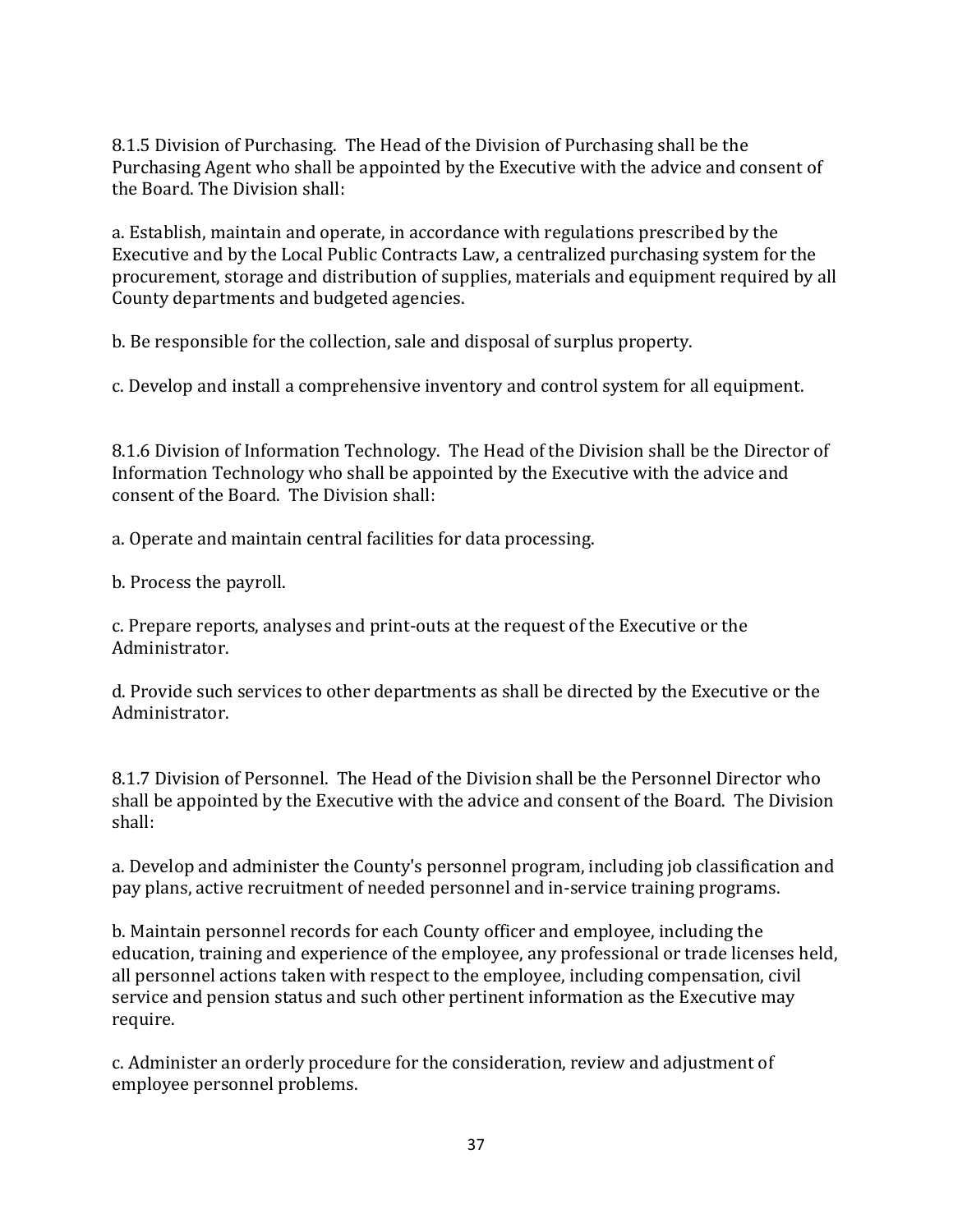d. Coordinate the appointment and removal of County employees within various departments; review and report on proposed appointment, promotion, transfers and discharges to the Executive.

e. Study present and project future labor market trends and wage levels, and conduct comparisons of salaries paid to like titles in other counties and municipalities.

f. Assist the Executive and the Board to insure that the County abides by the affirmative action requirements to appoint, evaluate and promote employees without regard to race, sex, color, marital status, religion, age, physical disability, political affiliation, national origin or liability for service in the armed forces of the United States. It is the policy of the County to provide equal employment opportunities in all phases of employment.

g. To ensure that affirmative action is an ongoing activity, there shall be included in the Personnel Department the position of Affirmative Action Officer. The Affirmative Action Officer shall be directly responsible to the Executive in all matters relating to affirmative action, but shall keep the Personnel Director advised on all such matters.

h. Provide assistance in collective bargaining for the County as requested by the Executive.

8.1.8 Division of Public Information. The Head of the Division shall be the Public Information Officer who shall be appointed by the Executive with the advice and consent of the Board. The Division shall develop a public information program to provide the public with information on County programs and activities.

8.1.9 Division of Risk Management. The Division shall be headed by a Director who shall be appointed by the Executive with the advice and consent of the Board. The Division shall be responsible for:

a. Developing and administering such self-insurance programs as shall be recommended by the Executive and approved by the Board.

b. Providing coverage by outside insurance firms in those areas where the decision is made not to have a self-insurance program.

c. Provide reports to the Director and the Executive as to costs, experience and recommendations for improvements in the program.

d. Maintaining records on the value of County properties and equipment.

8.1.10 Division of Community Development. The Head of the Division shall be the Director of Community Development who shall be appointed by the Executive with the advice and consent of the Board. The Division shall: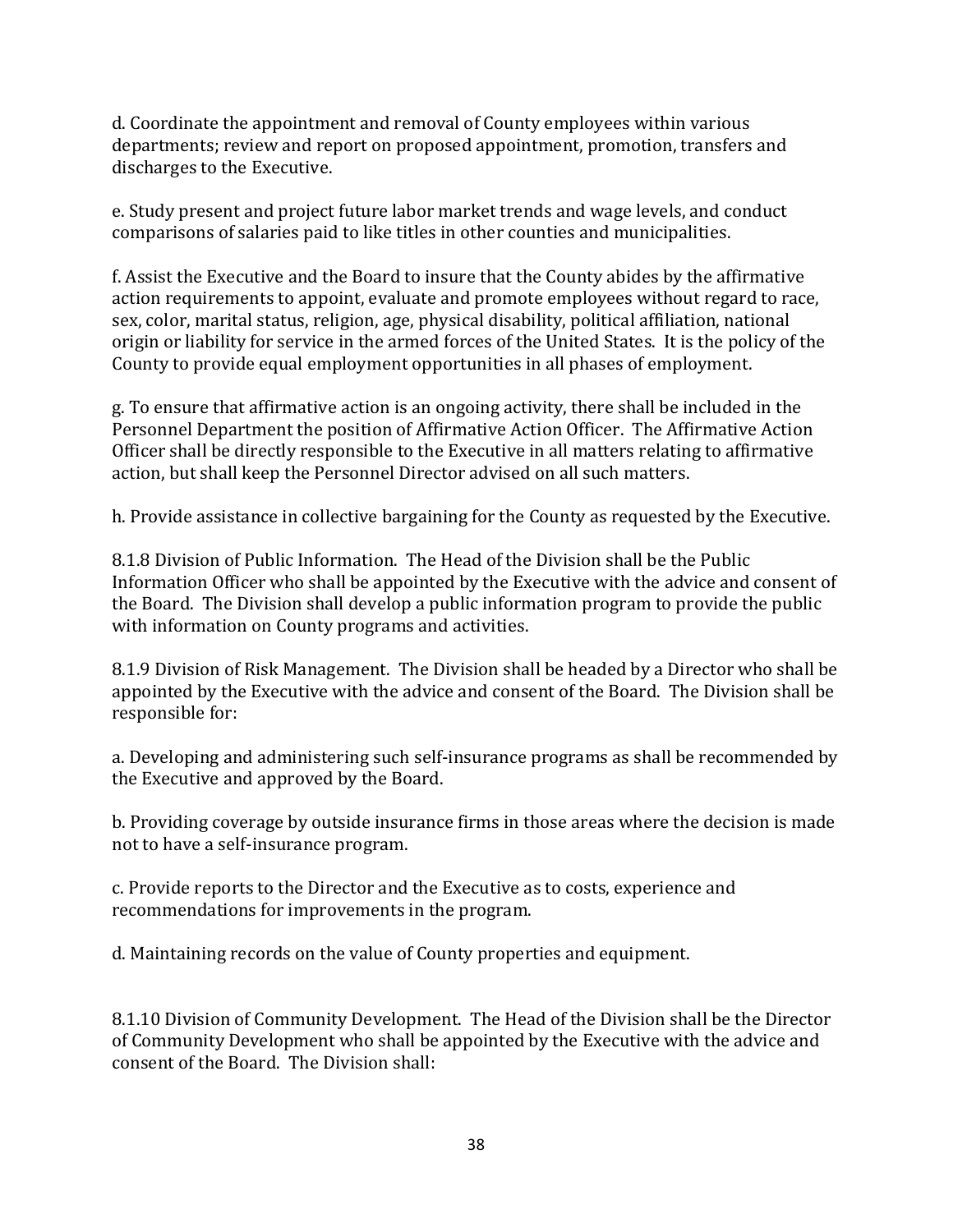a. Act as the coordinating agency in preparing recommendations on the expenditure of Community Development funds for action by the Executive and the Board.

b. Meet with Regional Committees in the development of regional expenditure programs.

c. Submit to the Executive and the Board a recommended plan for the expenditure of regional, County and housing funds, including the contracts with municipalities arising from Regional committee allocation, in conformance with the regulations of the federal agency governing distribution of the funds. Final decision on all allocation shall rest with the Board.

d. Monitor the expenditure of Community Development funds and the activity of municipal and non-profit agencies in proceeding with the work scheduled.

e. Submit to the appropriate federal agency such reports as are required.

f. Submit to the Executive and the Board quarterly reports indicating the status of fund allocations for the present year and any unexpected funds from prior years and recommend any appropriate changes in allocation based on the failure or work to proceed. 8.1.10.1 Advisory Boards. There shall be the following advisory boards in the Division of community Development:

a. Community Development County-Wide and Regional Committees.

The advisory board shall be appointed in accordance with the provisions of Article 8.0.e. In those instances where advisory boards are established by statute of federal regulation, the number of members and terms set forth in the statute or regulation shall apply.

# 8.1.11 reserved

8.1.12 Division of Economic Development. The Division shall be headed by a Director who shall be appointed by the Executive with the advice and consent of the Board of Freeholders. The Division of Economic Development shall, pursuant to N.J.S.A. 40:23-5.1:

a. Research and study the County economics of every nature; develop, assemble and distribute information to assist present and prospective business and industry; develop, assemble and distribute pertinent information to County and municipal planning boards to encourage and assist comprehensive economic development; hold public meetings, release information, and encourage public interest in County economic development; promote, in any authorized manner, County economic development.

b. Co-operate and coordinate with the Bergen County Economic Development Corporation, a nonprofit corporation, as a bridge between industry and government for the purposes of: (a) encouraging, promoting and stimulating the maximum use of the commercial, industrial and residential resources of the County; (b) providing promotional programs to inform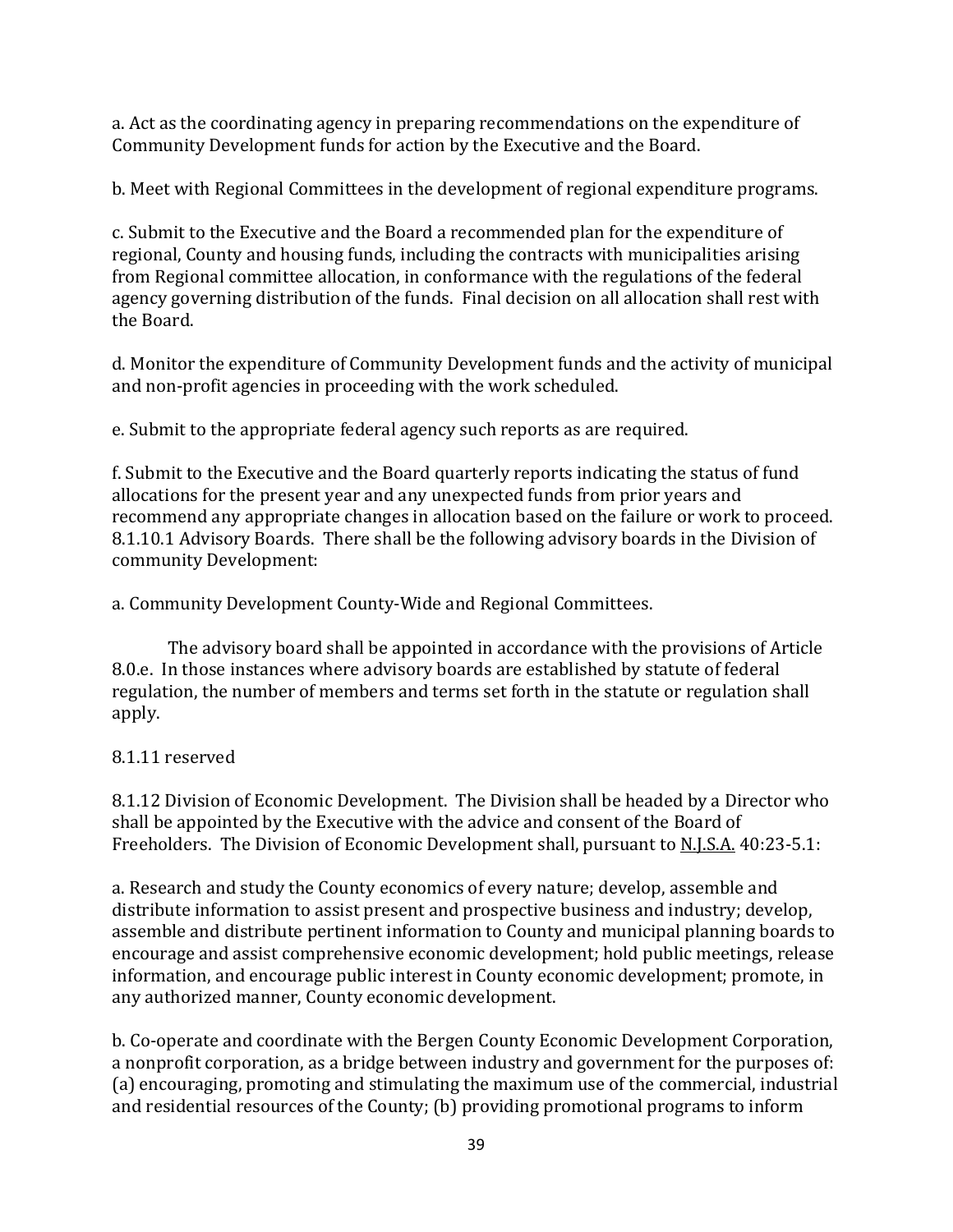industry of the benefits of locating within Bergen County; and assisting existing industry to solve current problems and to plan for future development.

8.1.13 Administrative Rules and Regulations. The Executive, through the Department of Administration and Finance, shall:

a. Make, promulgate and enforce rules and regulations governing care, use and custody of County property, the rendering of services by any department and the conduct and discipline of employees in any department. All rules and regulations relating to the internal management of the County or any part thereof shall become effective fifteen (15) days after being filed with the Clerk to the Board. The rules and regulations shall be posted in all departments and agencies.

b. A declaration by the County Executive that an emergency situation affecting public health, safety and welfare exists shall permit immediate implementation of such rule or regulation.

8.1.14 Advisory Board. There shall be the following advisory board in the Department of Administration and Finance:

Equal Employment Opportunity Advisory Council.

The advisory boards shall be established in accordance with Article 8.0.e. In those instances where the advisory boards are established by statute or federal regulation the number of members and terms set forth in the statute or regulation shall apply.

# **8.2.0 Department of Health**

8.2.1 Department Generally. The Director of the Department shall be appointed by the Executive with the advice and consent of the Board.

8.2.2 Divisions. The Department shall have the duties described below and shall be divided into the following divisions:

a. Public Health b. Mental Health c. Animal Center e. Adolescent Alcohol (Network) f. Intoxicated Driver Recovery Center

8.2.3 Division of Public Health. The Division shall be headed by a Director who shall be appointed by the Executive with the advice and consent of the Board. The Division shall be divided into the following offices: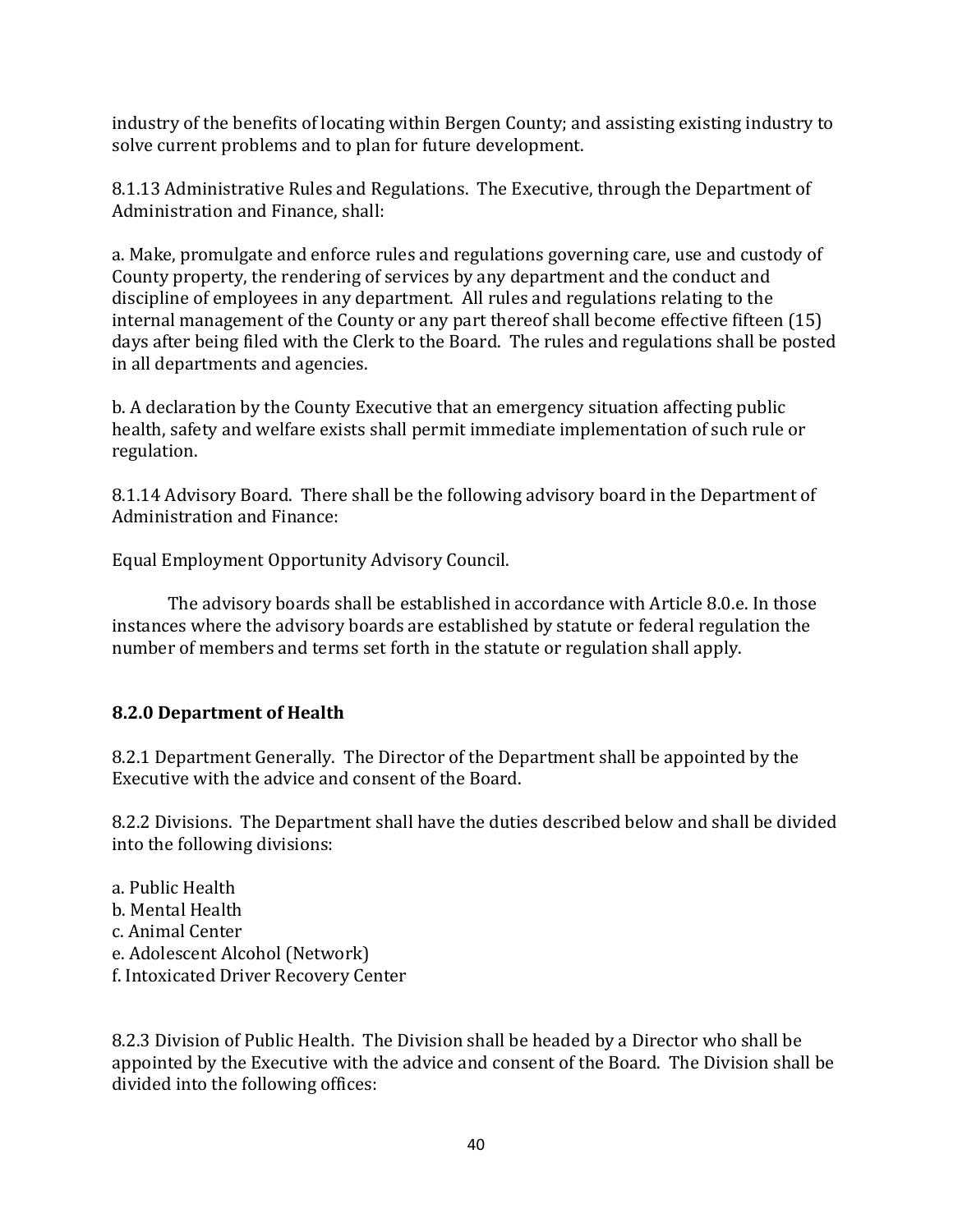a. Office of Health Promotion which shall include, but shall not be limited to, community health by assessing the health needs of community, mobilizing residents, identifying resources for health promotion initiatives, formulating and implementing action plans to improve the health of the community, acting as a community information resource, and conducting outcome-oriented evaluation strategies.

b. Office of Alcoholism and Drug Dependency which shall include, but shall not be limited to, such programs as the function of a County Alcoholism Authority under P.L. 1983, Chapter 531, a social detoxification program, the operation of Spring House for the rehabilitation of women with alcohol problems, an alcohol court referral program, the County Employee Assistance Program and a drug dependency program.

c. Office of Public Health Nursing which shall include, but shall not be limited to, such programs as chronic disease prevention, communicable disease control, an employee health unit, special child health services, work with the Southwest Health Center, maternal child health, supervision of special projects and mental health nursing consultation.

d. Office of Administration which shall include, but shall not be limited to, such programs as inter-local contracts, operation of the Adult Day Care Center in Paramus, public health nutrition, operation of the Southeast Health Center and a school based dental health program.

e. Office of Environmental Health which shall include, but shall not be limited to, such programs as general sanitation, environmental protection, occupational health and supervision of the "Right to Know" Act.

8.2.4 Division of Mental Health. The Division shall be headed by a Director who shall be appointed by the Executive with the advice and consent of the Board. The Division shall:

a. Provide administrative services and advice to the County Mental Health Board in conjunction with the allocation by that Board of State funds.

b. Provide administrative services and advice to the County Mental Health Board in conjunction with the recommendations by the Board to the Executive for the allocation of Aid to Mental Health county funds. The Executive shall review the recommendations of the County Mental Health Board with regard to such allocations and shall submit to the Board for its approval either the recommendations of the Mental Health Board or his/her revisions to such recommendations.

c. The makeup of the Mental Health Board shall conform to the statutory requirements. Appointments shall be made by the Executive with the advice and consent of the Board.

8.2.5 Division of the Animal Center. The Division shall be headed by a Director who shall be appointed by the Executive with the advice and consent of the Board. The Division shall: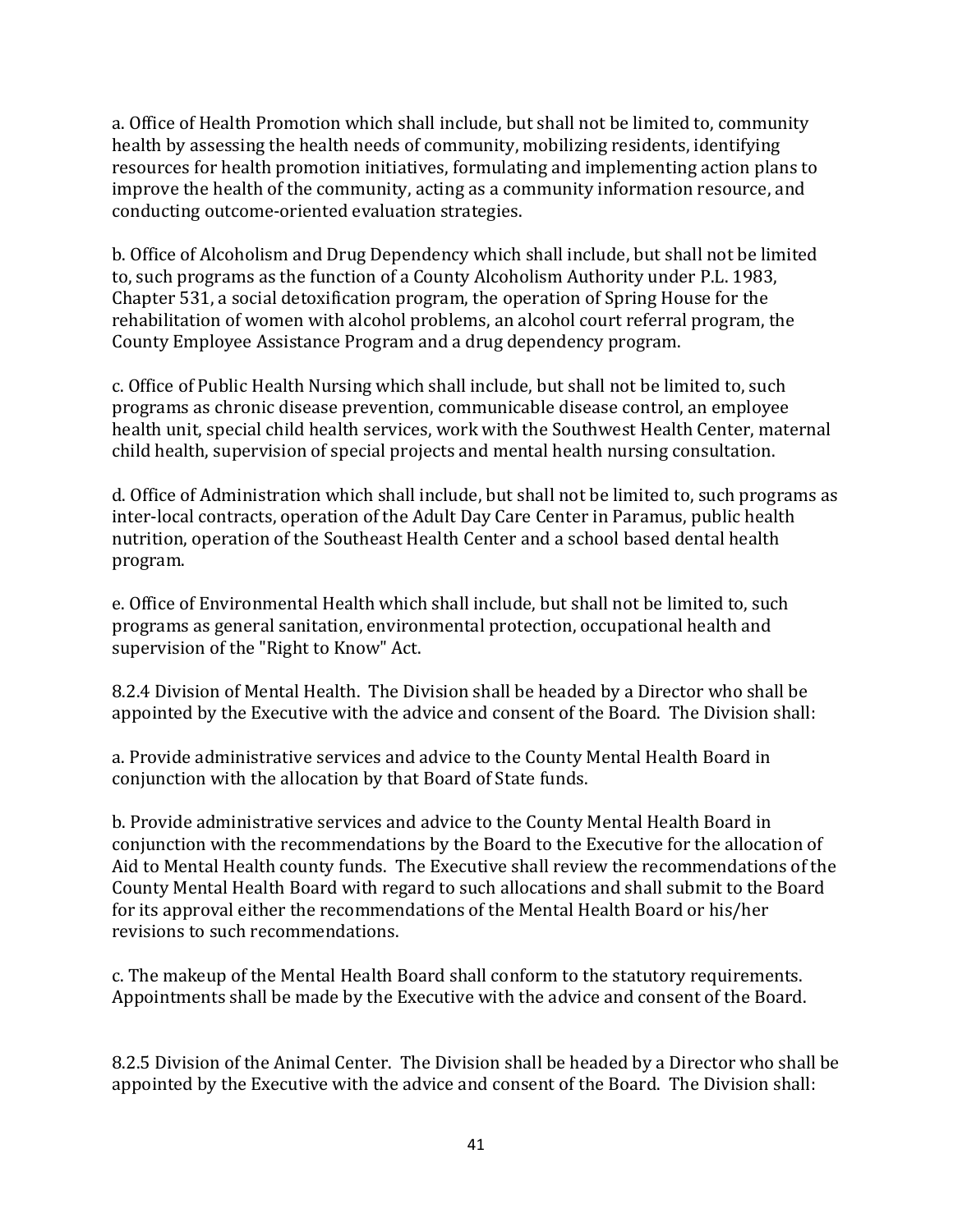a. Operate the County Animal Shelter.

b. Promote a program for the adoption of animals left at the shelter or picked up under contract arrangements with various municipalities.

c. Contract with municipal and other agencies in the County for animal control on an annual fee basis or on a per case basis as shall be determined by the Executive.

d. Provide for the humane destruction of animals which cannot be adopted out.

e. Attempt to make the Center a self-sufficient operation and report annually to the Board on its progress to that goal.

8.2.7 Division of Adolescent Alcohol (Network). The Division shall be headed by a Director who shall be appointed by the Executive with the advice and consent of the Board. The Division shall provide a residential program of counseling and training for adolescent alcoholics referred by appropriate agencies.

8.2.8 Division of Intoxicated Driver Recovery Center. The Division shall be headed by a Director who shall be appointed by the Executive with the advice and consent of the Board. The Division shall provide a training program for drunk drivers referred by the courts and other appropriate agencies.

8.2.9 Bergen County Health Care Center. The Division shall be headed by a Director who shall be appointed by the Executive with the advice and consent of the Board and who shall report to the Department Head. The Division shall:

a. Provide a residential program for frail elderly residents of Bergen County.

b. Provide to the Executive and the Division of Fiscal Operations regular reports with regard to budget expenditures and revenues in form determined by the Executive, and in addition provide reports as to the level of care being provided to patients along with statistics as to bed capacity and occupancy.

8.2.10 Advisory Boards. There shall be the following advisory boards within the Department of Health:

a. Local Advisory Committee on Alcoholism

- b. Animal Center Committee
- c. Mental Health Board
- d. Public Health Advisory Council
- e. Employees Assistance Program

The advisory board shall consist of such number of members as shall be established by resolution of the Board and shall function under the guidelines in Article 8.0.e. In those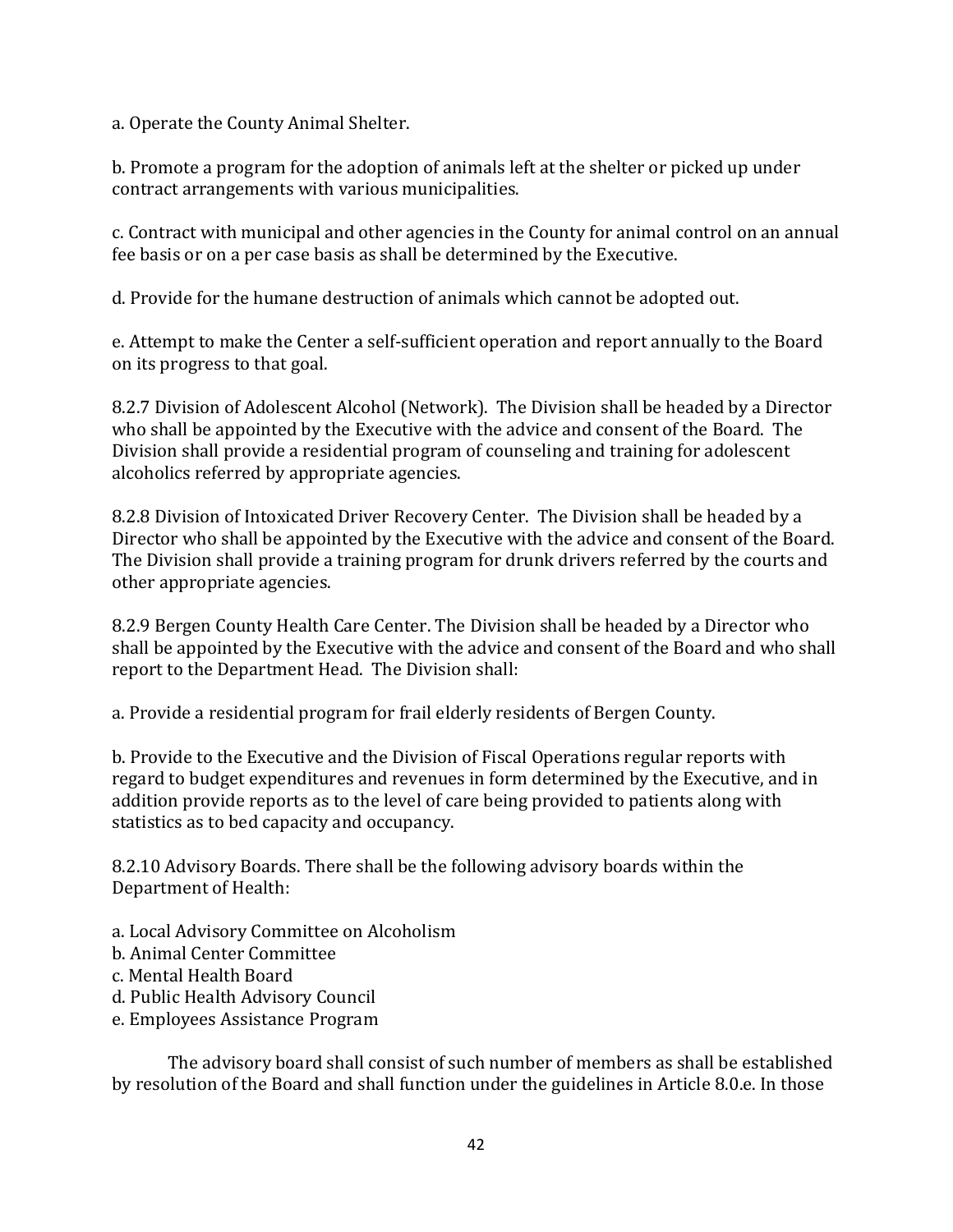instances where advisory boards are established by statute or federal regulation, the number of members and terms set forth in the statute or regulation shall apply.

### **8.3.0 Department of Human Services**

8.3.1 Department Generally. The Director of the Department shall be appointed by the Executive with the advice and consent of the Board.

8.3.2 Divisions. The Department shall have the duties described below and shall be divided into the following divisions:

- a. Alternatives to Domestic Violence
- b. Division on Disability Services
- c. Division of Family Guidance
- d. Division of Senior Services
- e. Division of Veterans Services
- f. Juvenile Detention Center and Youth Complex
- g. Office for Children

8.3.3 Alternatives to Domestic Violence shall provide services to individuals and families involved in an abusive relationship. These services shall include a 24-hour hotline, crisis intervention, counseling, legal/victim advocacy and assistance and referrals. The division shall also provide community education and workshops to raise awareness of the problem of domestic violence in our community with the goal of prevention through education.

8.3.4 Division of Disability Services shall assist Bergen County residents with disabilities to achieve their full potential, to realize their full involvement and/or inclusion in all aspects of everyday living, and to promote community-based living options.

8.3.5 Division of Family Guidance. The Division shall be headed by a Director who shall be appointed by the Executive with the advice and consent of the Board. The Division of Family Guidance shall act as a liaison to the State Department of Youth and Family Services in connection with care provided by that department to adolescents of County residents. The Division shall review the Division of Fiscal Operations billing received from the state for children's services.

8.3.6 Division of Senior Services. The Division shall be headed by a Director who shall be appointed by the Executive with the advice and consent of the Board. The Division shall:

a. Be responsible for the administration of funds received from the federal or state governments for the benefit of the aging in the County.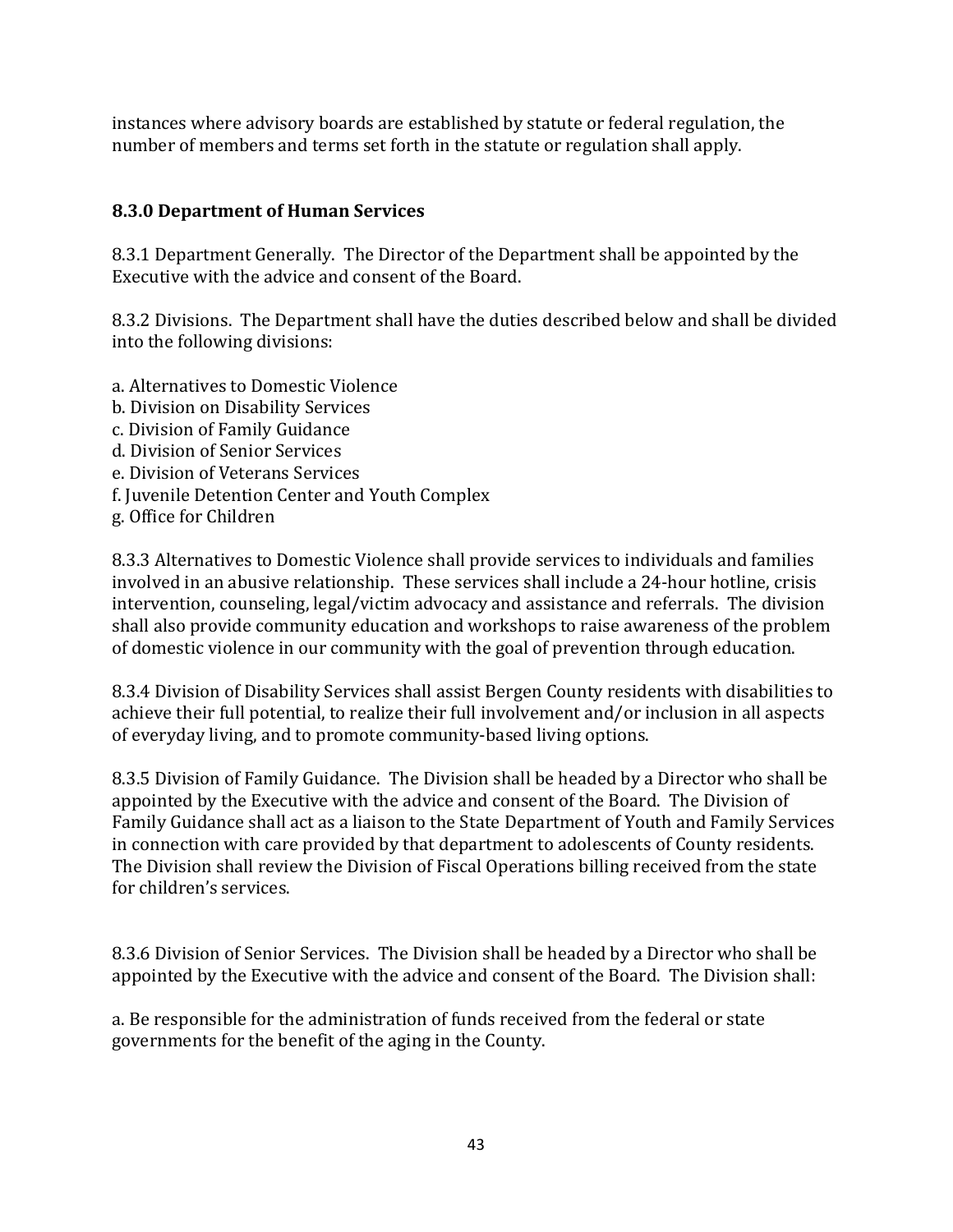b. Make recommendations to the Department Head for the utilization of such grant funds and be responsible for monitoring the expenditures and filing the required reports with the agencies involved.

c. Have supervision of the nutrition sites operated with grant funds and operate or coordinate the operation of senior citizen centers and meals on wheels programs with County or grant funds.

d. Coordinate with the Department of Public Works Division of Community Transportation in connection with transportation for senior citizens.

8.3.7 The Division of Veterans Services shall provide resident veterans and their dependents with information and assistance in obtaining earned entitlements from federal, state, and local governments, as well as any that are available from the private sector.

8.3.8 Juvenile Detention Center and Youth Complex shall provide secure, short term care and custody to juveniles who are accused or adjudicated, pending court action, or awaiting transfer to another facility, and who cannot be served in an open setting.

8.3.9 The Office for Children shall coordinate child care services in Bergen County, with a focus on availability, affordability, and quality of child care. The Division shall assist parents with counseling on choosing child care, referrals to child care providers, and child care subsidies. The Office shall train, register, and monitor family child care, and provide professional development opportunities and technical assistance for the child care community.

8.3.10 There shall be the following advisory boards within the Department of Human Services:

a. Advisory Board to the Office for Children

- b. Advisory Council to the Divisions of Senior Services
- c. African American Advisory Committee
- d. Asian American Advisory Committee

e. Commission on the Status of Women

f. Disability Services Advisory Board

g. Homeless Trust Fund Task Force

h. Human Relations Commission

- i. Human Services Advisory Council
- j. Latino Advisory Committee

k. Lesbian, Gay, Bisexual, Transgender, and Questioning (LGBTQ) Advisory Committee

l. Veterans Advisory Council

The advisory boards shall consist of such number of members as shall be established by resolution of the Board and shall function under the guidelines in Article 8.0.e. In those instances where advisory boards are established by statute or federal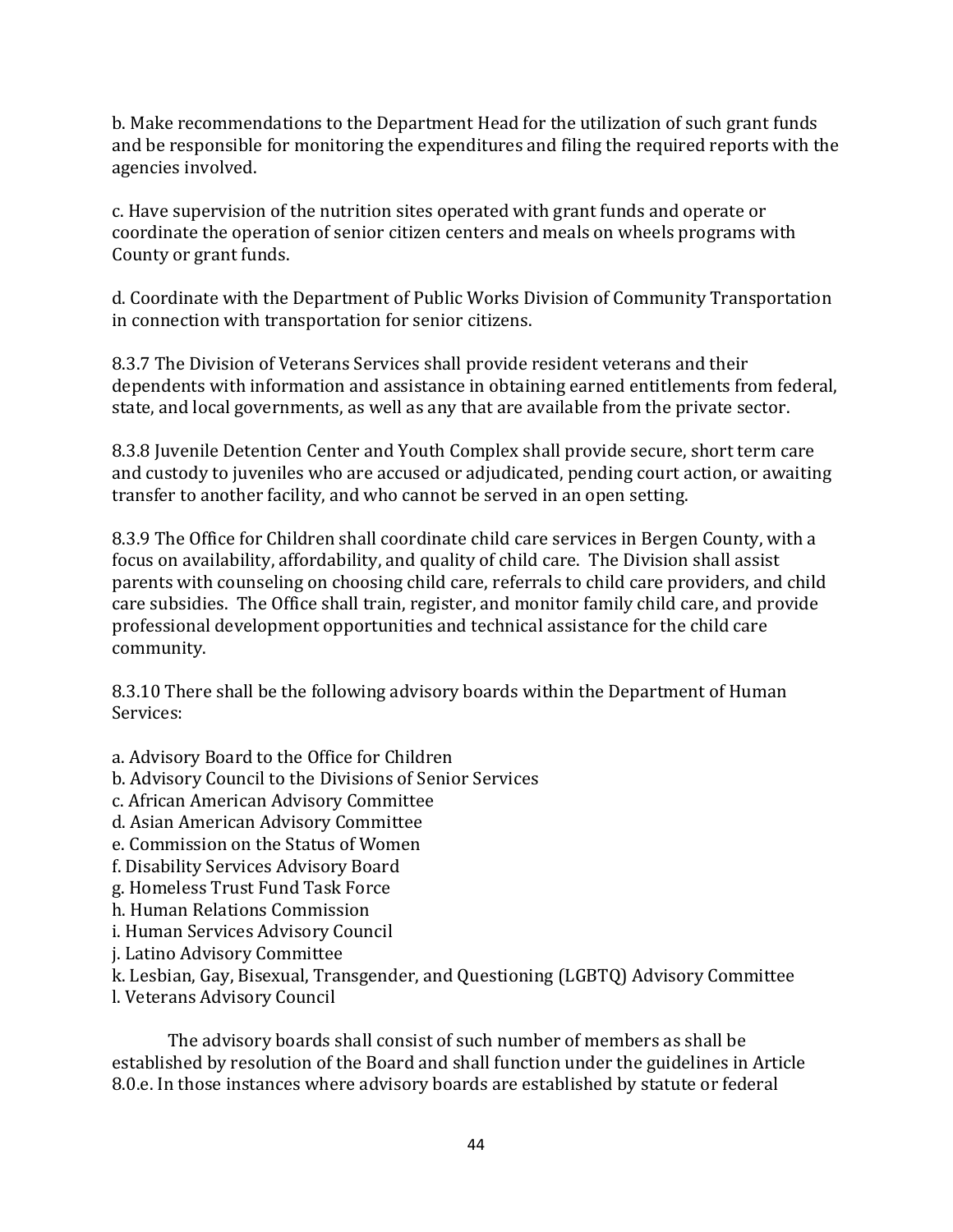regulation the number of members and terms set forth in the statute or regulation shall apply.

# **8.4.0 Department of Law.**

8.4.1 Department Generally. The Department shall be headed by a County Counsel who shall be appointed by the Executive with the advice and consent of the Board. The Counsel shall serve at the pleasure of the Executive.

8.4.2 Duties. The Counsel shall be the chief legal advisor to the Executive and to the Constitutional Officers. He/she shall be the attorney of record in all civil proceedings where the Executive or a Constitutional officer is a party. The Department shall:

a. Advise the Executive and all agencies under the jurisdiction of the Executive. Advise the Constitutional Officers when requested to do so.

b. Approve the legal form and sufficiency of all contracts, deeds and other documents and prepare all ordinances and resolutions requested by the Executive.

c. Represent the Executive and agencies under his/her jurisdiction in all litigation, appeals, proceedings before administrative agencies and recommend settlement in any matter where he/she feels it appropriate.

d. Maintain records of all actions, suits and proceedings relating to the County's interest and submit reports to the Executive on such matters on request.

e. Represent the Constitutional Officers in all legal matters.

f. Render advisory opinions requested by the Executive.

g. Recommend to the Executive the retaining of special counsel to aid in such cases as he deems necessary or in the event the Counsel is disqualified from representing a Constitutional Officer in any matter, the Constitutional Officer shall request representation by the Attorney General of the State. In the event the Attorney General refuses to represent the Constitutional Officer, the Constitutional Officer may, within available appropriations, designate outside counsel. All outside counsel shall be retained under a professional services contract.

h. Within the Department, the Executive shall appoint a County Adjuster, with the advice and consent of the Board. The County Adjuster shall:

1) Analyze, review and recommend approval to the Division of Fiscal Operations of bills from State Institutions for the care of County residents in such institutions.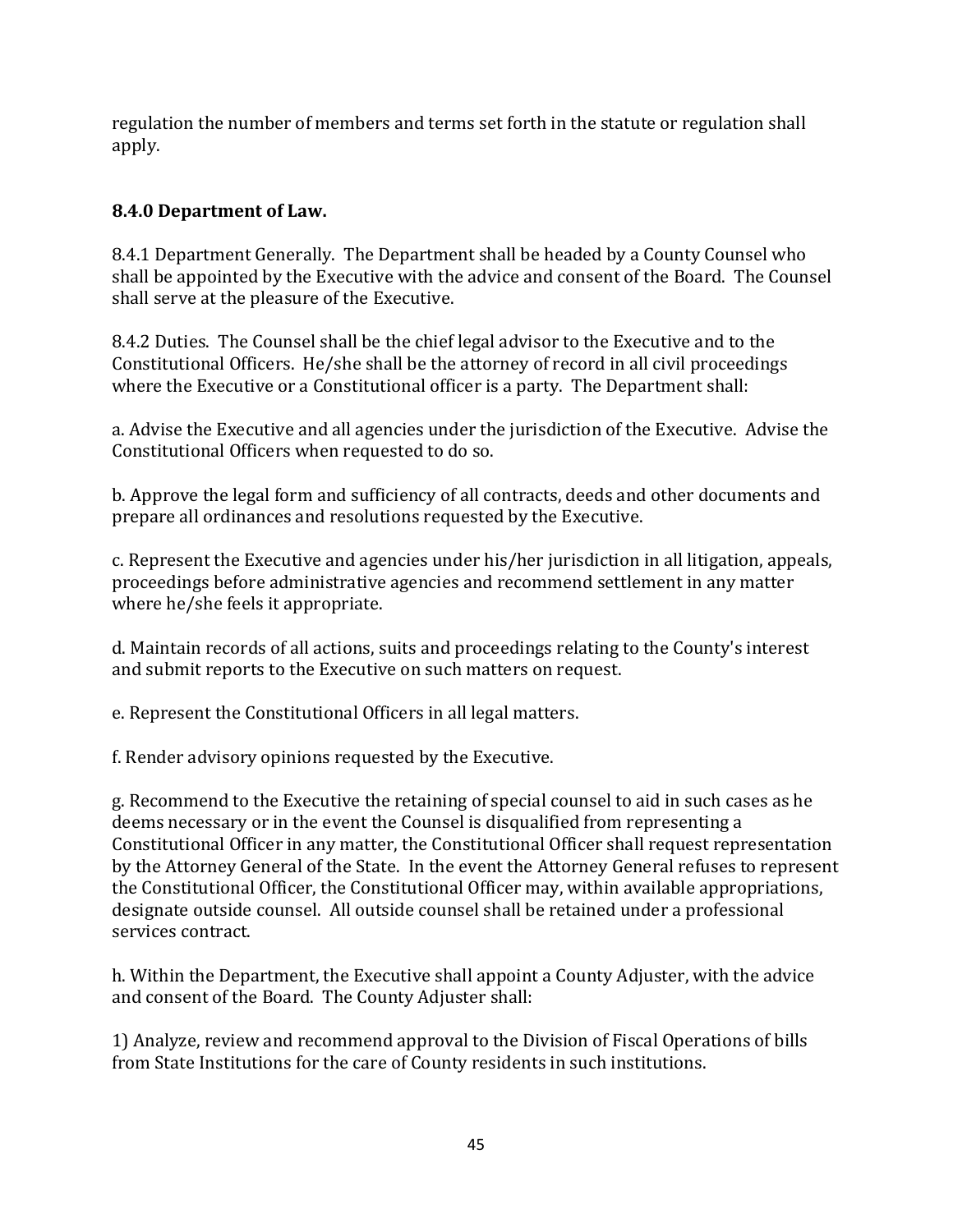2) Make such court appearances as may be required in connection with cases arising from the institutionalization of County residents.

3) Make recommendations to the Executive for the adjustment of claims against residents and their estates for services provided by County institutions.

4) Perform such other duties as are required by statute including, but not limited to, the placement of liens against property owned by residents who have outstanding bills from County institutions.

i. There shall be appointed in the Counsel's office Assistant County Counsels who shall be recommended by the Counsel and appointed by the Executive. The Counsel shall have the right to designate a Deputy County Counsel who shall, during the absence or disability of the Counsel, possess all the powers and perform all the duties of the Counsel. All of the Counsels shall have been duly admitted to practice law in New Jersey.

j. The County Counsel and Deputy County Counsel shall be permitted to conduct private law practices.

k. Within the Department, the Executive shall appoint an Inspector General, with the advice and consent of the Board. The Inspector General shall promote efficiency, accountability, and integrity of the County government including but not limited to the Executive Branch, Authorities, Agencies, Boards and Nonprofits set forth in the Code and investigate complaints of fraud and abuse of County government. The Inspector General shall perform the following duties and responsibilities:

a. Initiate, supervise, and ordinance investigative activities relating to fraud, waste, misconduct, or abuse in County government of Authorities.

b. Recommend policies for and to conduct, supervise and coordinate activities designed to deter, detect, prevent. And eradicate fraud, waste, misconduct, and abuse in County government or Authorities.

c. Report expeditiously to and cooperate fully with the County Counsel. Whenever Inspector General has reasonable grounds to believe there has been a violation of criminal law or that a civil action should be initiated by the County of Bergen, the Inspector General shall immediately refer such matter to the County Counsel. The County Counsel shall be responsible for referring matters to the appropriate agency or agencies for criminal prosecution or civil litigation.

d. Refer matters to the County Executive whenever the Inspector General determines that disciplinary or other administrative action is appropriate.

#### 8.4.3. Boards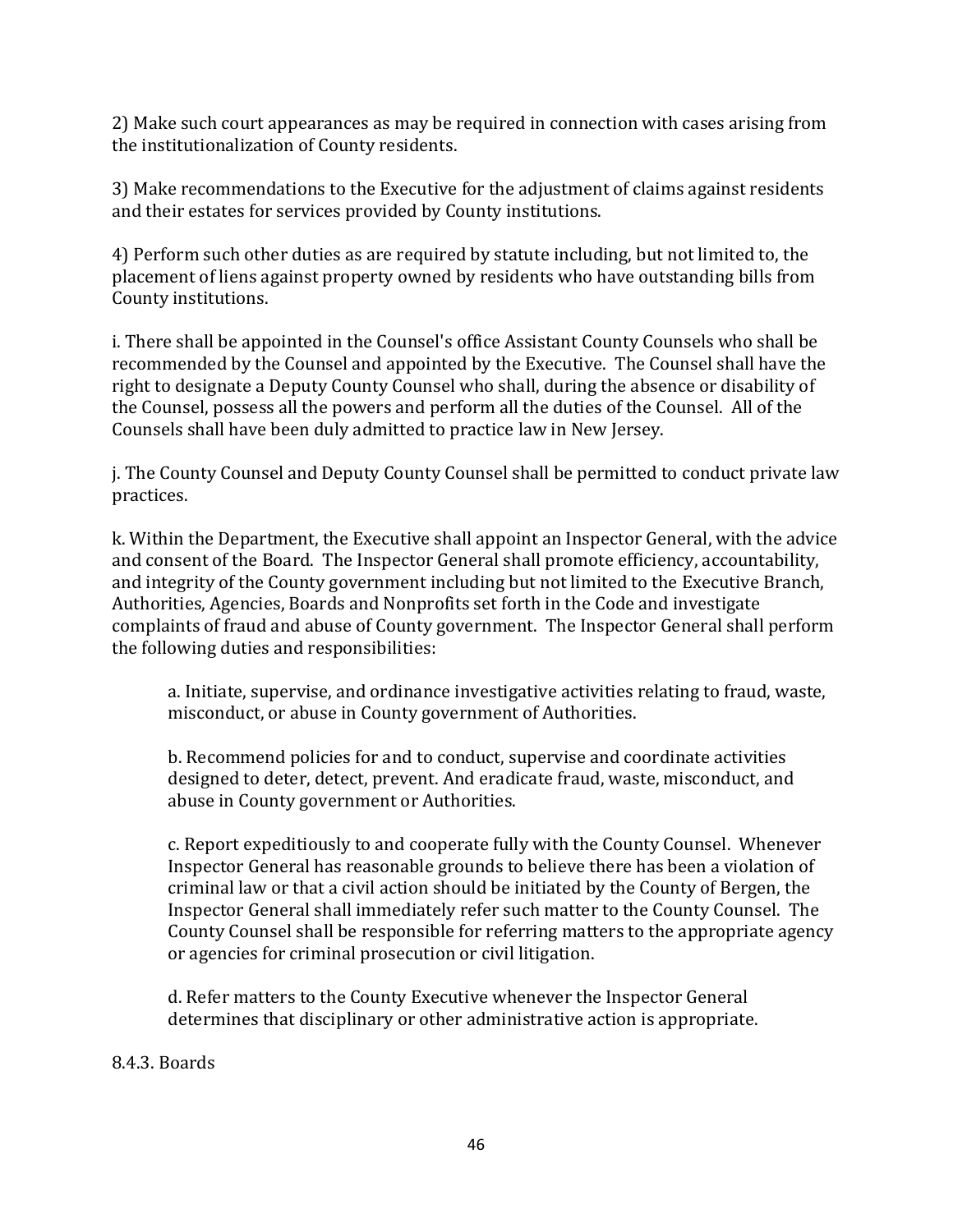a. Construction Boards of Appeals. The Construction Board of Appeals hears appeals brought by a person who is aggrieved by any ruling, action, order or notice, order or decision of a local enforcing agency that enforces the State's Uniform Construction Code or Fire Code, including, without limitation, any refusal to grant an application or any failure or refusal to act upon an application. The Board's task and jurisdiction is to link uniformity in procedure with a high level of performance to administer the functions of the State Uniform Construction Code Act, Uniform Fire Safety Act and P.L 1995.c.54, in 63 of Bergen County's 70 municipalities. According to N.J.S.A. 52:27D-124, 52:27D-198, and 40:55D-53.2a, Subchapter 1, 5:23A-1.3, "every construction board of appeals shall include five regular members…" and "shall also include at least five alternate members…" One regular member must be qualified as a plumbing subcode official, one as an electrical subcode official, one a registered architect or a licensed professional engineer with building construction experience, or a building subcode official. One member shall be qualified as a fire protection subcode official and one certified as a fire official and each county construction board shall also include two special members, one of whom shall be a licensed professional engineer with municipal site improvement construction experience and one of whom shall be a builder. The special members shall be appointed and serve in cases involving appeals of municipal or municipal utilities authority or sewerage authority fees pursuant to P.L. 1995, c.54 or P.L. 1999, c.11.

### **8.5.0 Department of Public Safety**

8.5.1 Department of Public Safety Generally. The Department shall be headed by a Director who shall be appointed by the Executive with the advice and consent of the Board.

8.5.2 Divisions. The Department shall be divided into the following divisions:

- a. Safety and Security
- b. Public Safety Operations (911/Dispatch)
- c. County Medical Examiner
- d. Public Safety Education
- e. Weights & Measures
- f. Emergency Management
- g. Consumer Affairs, Office of Consumer Protection

8.5.3 Division of Safety and Security. The Division shall be headed by a Director who shall be appointed by the Executive with the advice and consent of the Board. The Division shall be responsible for the oversight of safety and security issues for the County including but not limited to safety training for personnel; construction safety; general safety for employees and the public; safety and health training for workers, supervisors, and managers; oversight of safety of the County's facilities and such other areas as the Executive may direct.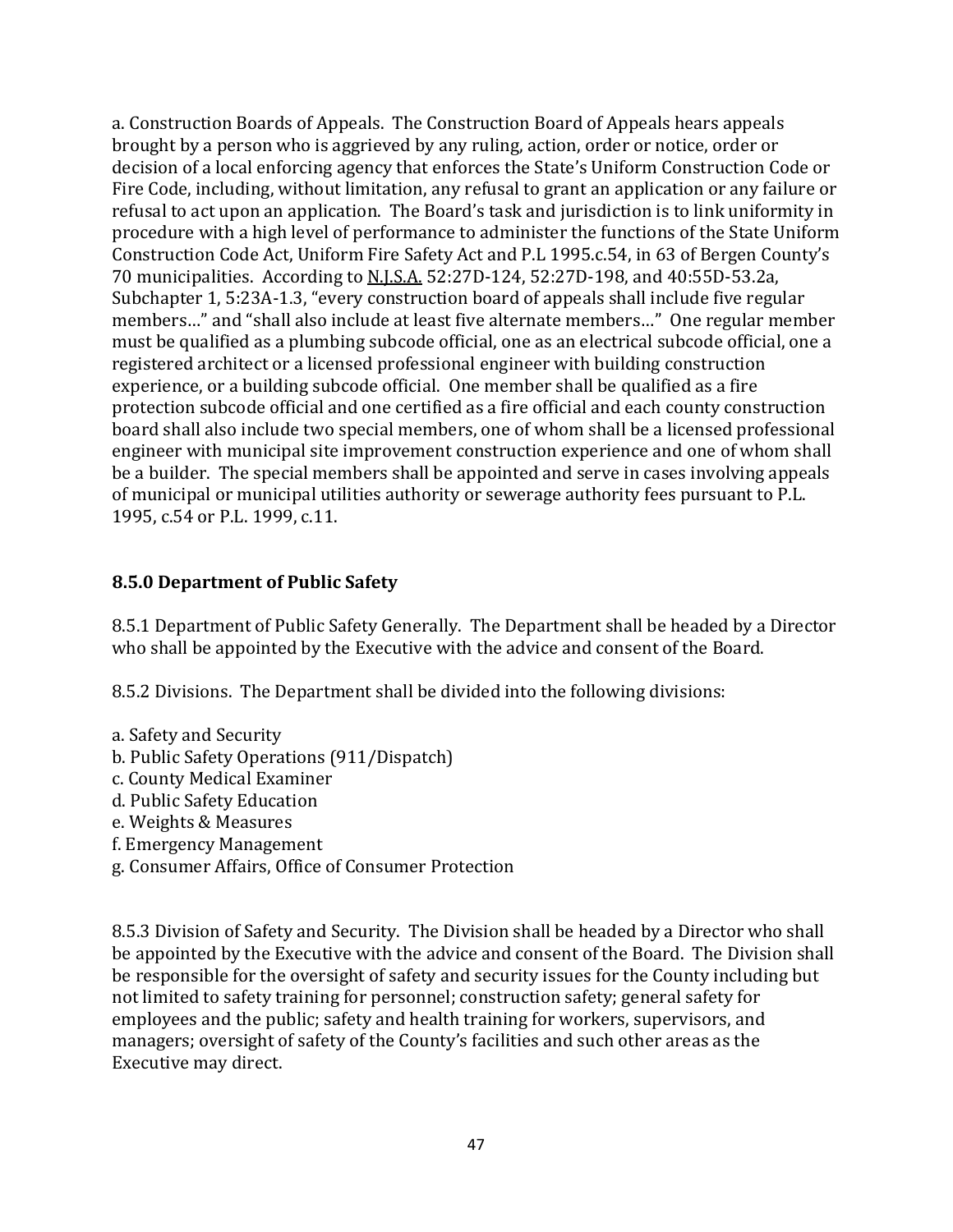8.5.3.1 Division of Public Safety Communications. The Division shall be headed by a Director who shall be appointed by the Executive with the advice and consent of the Board. The Division shall be responsible for oversight of 911/dispatch services and to such other areas as the Executive may direct.

8.5.4 Division of the Medical Examiner. The Division shall be headed by a County Medical Examiner who shall be qualified under the requirements of the statute and who shall be appointed by the Executive for the term prescribed by law with the advice and consent of the Board. The Division shall discharge the duties of the County Medical Examiner. The Medical Examiner will continue to function in the independent status provided under the statute with regard to Medical Examiner duties but shall be responsible to the Department Director for budget and administrative purposes.

8.5.5 Division of Public Safety Education. The Division shall be headed by a Director who shall be appointed by the Executive with the advice and consent of the Board. The Division shall:

a. Operate a Law and Public Safety Institute – Police, Fire and Emergency Medical Services (EMS) Academies and provide training courses for law enforcement and fire agencies in Bergen County. Upon approval of the Executive, permit outside law enforcement and fire agencies to utilize the services of the Law and Public Safety Institute – Police, Fire and Emergency Medical Services (EMS) Academies upon payment of an appropriate fee set by resolution of the Board.

b. Provide training for volunteer first aid squads and for such other agencies as shall be approved by the Executive.

8.5.6 Division of Weights and Measures. The Division shall be headed by a Superintendent appointed by the Executive with the advice and consent of the Board. The Division shall carry out the statutory duties relating to weights and measures.

8.5.7 Division of Consumer Affairs, Office of Consumer Protection. The Division of Consumer Affairs, Office of Consumer Protection shall be headed by a Director appointed by the Executive with the advice and consent of the Board. The Division shall plan, develop and administer programs of interest and benefit to consumers of Bergen County, coordinate such services made available by Federal and/or State agencies, i.e., NJ Department of Law & Public Safety, Division of Consumer Affairs. The Division shall provide an educational program of consumer rights and laws, as well as a complaint program with mediation services. All standard operating procedures will be governed by the Consumer Fraud Act (N.J.S.A. 56:68-1 et seq.) and the regulations promulgated pursuant thereto (N.J.A.C. 13:45A-1 et seq.).

8.5.8 Division of Emergency Management. The Division shall be headed by a Director who shall be appointed by the Executive with the advice and consent of the Board. The Division shall perform the statutory functions of emergency management.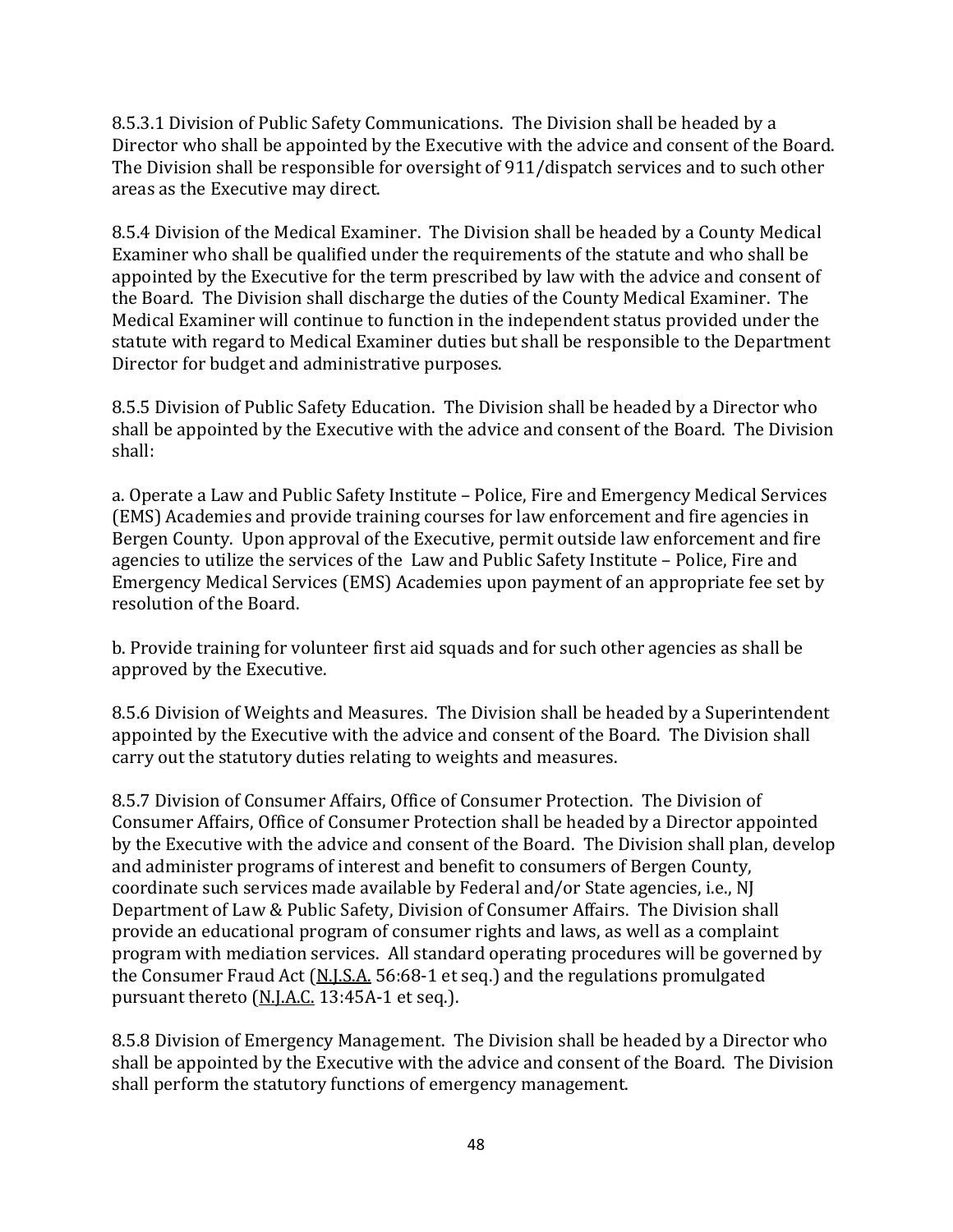8.5.9 Advisory Boards. There shall be the following advisory boards in the Department of Public Safety:

- a. Emergency Management Advisory Board.
- b. Emergency Medical Services Advisory Board.
- c. Fire Training Education Advisory Board.
- d. Police Training Education Advisory Board.
- e. Law and Public Safety Institute Board.

The advisory boards shall be appointed in accordance with the provisions of Article 8.0.e. In those instances where advisory boards are established by statute or federal regulation, the number of members and terms set forth in the statute or regulation shall apply.

# **8.6.0 Department of Public Works**

8.6.1 Department Generally. The Department shall be headed by a Director appointed by the Executive with the advice and consent of the Board.

8.6.2 Divisions. The Department shall be divided into the following divisions:

a. Division on Administration. The Division shall be headed by the Director of Public Works who shall be appointed by the Executive with the advice and consent of the Board. The Division shall be responsible for the provision of administrative services to the Department.

b. Division of Operations. The Division shall be headed by the Supervisor of Roads who shall be appointed by the Executive with the advice and consent of the Board. The Division shall repair and maintain County roads and bridges and drainage facilities and shall maintain signage at the direction of the County Engineer.

c. Division of Mosquito Control. The Division shall be headed by a Director who shall be appointed by the Executive with the advice and consent of the Board. The Division shall provide for the control of mosquito breeding by a program of spraying, stream clearance and other activities designed to provide the most effective control.

d. Division of General Services. The Division shall be headed by a Director who shall be appointed by the Executive with the advice and consent of the Board. The Division shall:

(1) Maintain and repair County buildings and properties.

(2) Provide custodial and janitorial services for all County buildings.

(3) Operate and maintain telephone facilities for County buildings.

(4) Supervise the preparation of plans for new buildings or for the repair and renovation of existing buildings.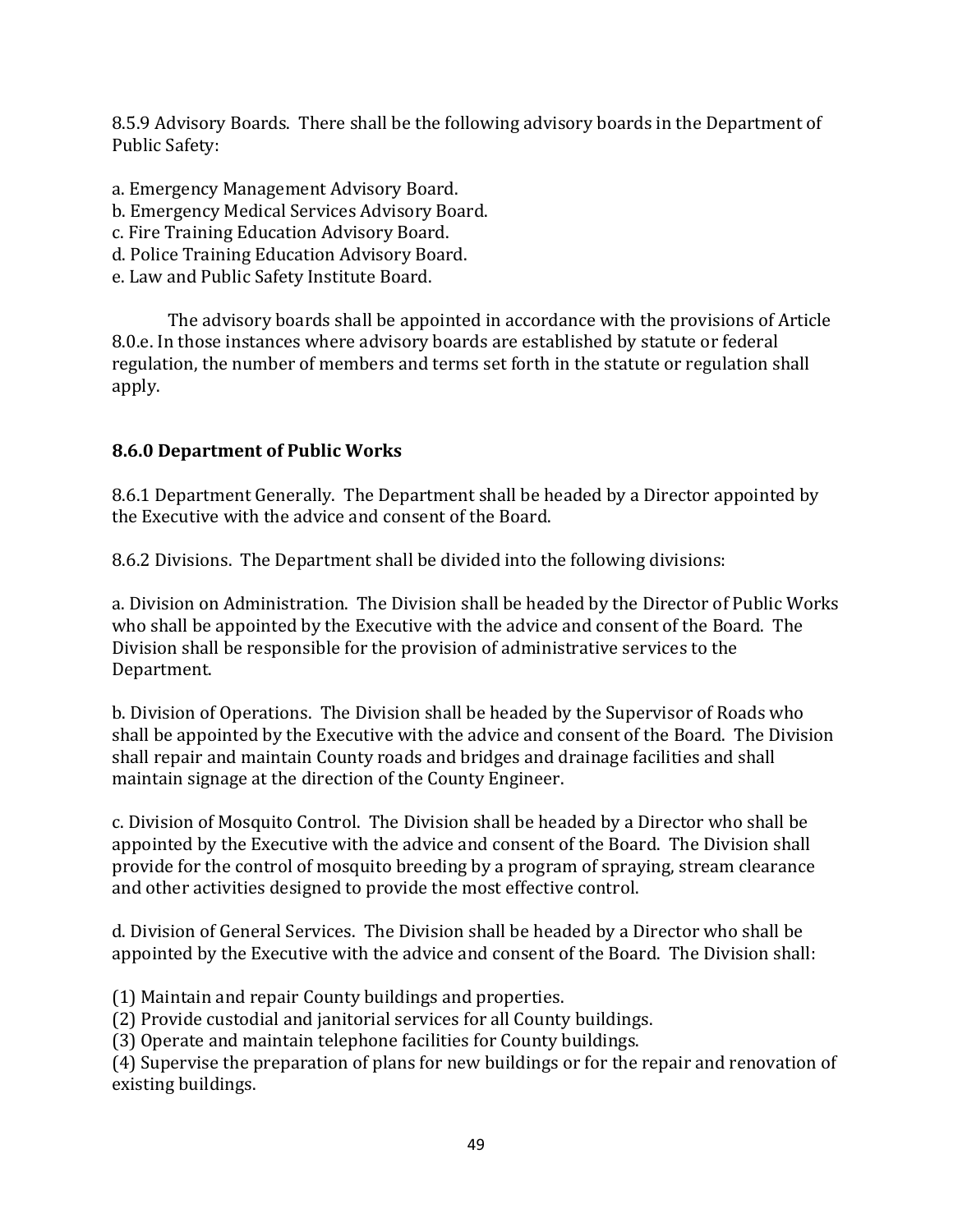(5) Provide contract administration of all building construction and repair bids awarded, including review of work done and approval of vouchers submitted for payment during the progress of the work.

e. Division of Mechanical Services. The Division shall be headed by a Director who shall be appointed by the Executive with the advice and consent of the Board. The Division shall operate the County's garages and provide maintenance and repair of County owned vehicles and other governmental vehicles as determined by the County Executive.

f. Division of Community Transportation. The Division shall be headed by a Director who shall be appointed by the Executive with the advice and consent of the Board. The Division shall operate the County's Community Transportation Services, coordinate with the Department of Human Services in connection with transportation for senior citizens and perform such other services as directed by the County Executive.

g. Division of Shared Services. The Division shall be headed by a Director who shall be appointed by the Executive with the advice and consent of the Board. The Division shall promote the broad use of shared services agreements with municipalities, schools and nonprofits, as authorized by law, for the maintenance, enhancement, operation and improvement of services to the residents of Bergen County.

8.6.3 Reserved.

8.6.4 There shall be the following advisory board within the Department of Public Works:

a. Community Transportation Advisory Board.

The advisory boards shall consist of such number of members as shall be established by resolution of the Board and shall function under the guidelines in Article 8.0.e. In those instances where advisory boards are established by statute or federal regulation the number of members and terms set forth in the statute or regulation shall apply.

# **8.7.0 Department of Parks & Recreation**

8.7.1 Department Generally. The Department shall be headed by a Director who shall be appointed by the Executive with the advice and consent of the Board. The Director shall be responsible for the day to day operations of the Parks & Recreation Department. His/her responsibilities shall include but not be limited to: strategic planning, resource management, budget preparation, both operating and capital, revenue reporting and analysis. The Director shall advise the Executive on land acquisition, strategy and policy for parkland, open space, and recreational, farmland and historical preservation purposes. The Director shall be responsible for establishing plans and policy for long range enhancements of parks, open space preservation, and historic and cultural resources.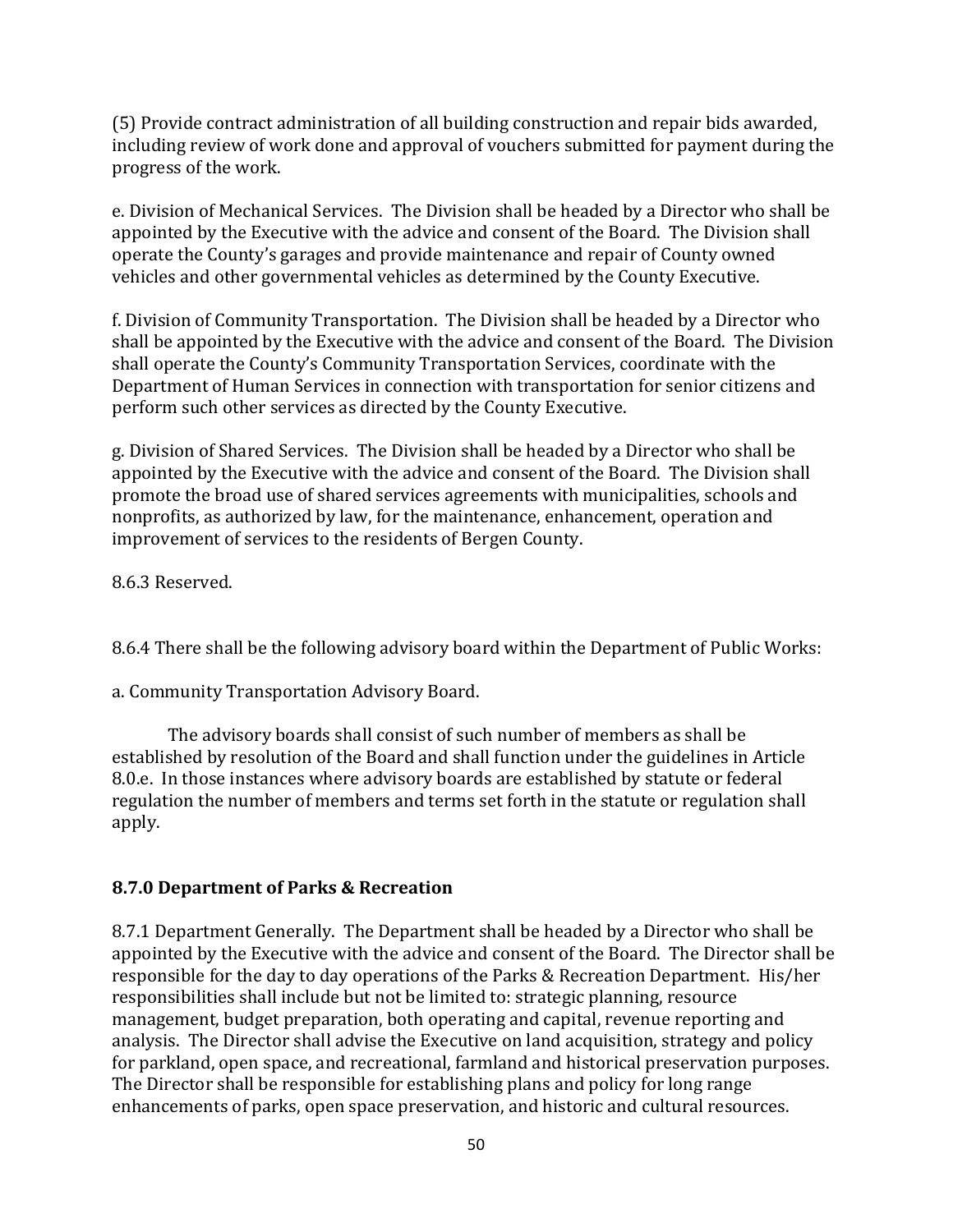8.7.2 Divisions. The Department shall be divided into the following Divisions:

- a. Office of Administrative Services
- b. Division of Park Operations
- c. Division of Historic & Cultural Affairs
- d. Division of Golf
- e. Division of Land Management

8.7.3 Office of Administrative Services. The Office shall be managed by and report to the Director of Parks & Recreation or his/her designee and shall provide for the administrative and financial support required for the day to day management of the Department.

8.7.4. Division of Park Operations. The Division shall be managed by a Division Head who shall be appointed by the Executive with the advice and consent of the Board, and who shall report to the Department Director. The Division shall provide operational management and maintenance of the County parks system.

a. The Division shall charge fees for the use of facilities in accordance with the County's parks fees ordinance, as amended (N.J.S.A. 40:32-7.11). The Division shall recommend changes to the fee schedule to the Department Director and to the Executive and the Board.

b. The Division shall enforce the Parks Rules and Regulations in accordance with the County's Parks Rules and Regulations ordinance, as amended(N.J.S.A. 40:32-7.12). The Division shall recommend changes to the Rules and Regulations to the Department Director and to the Executive and the Board.

c. The Division shall recommend to the Executive and the Board the leasing of park lands or concessions. In accordance with N.J.A.C. 7:36-25.13, the initial and renewal terms of such leases may not exceed five (5) years, except that when such lease includes substantial capital improvements by the lessee, the term may be up to twenty (20) years. In accordance with N.J.S.A. 40:32-7.15, in no case shall any such lease exceed twenty (20) years. In accordance with N.J.S.A. 40:32-7.16, leases shall be awarded to the highest responsible bidder.

8.7.5 Division of Historic and Cultural Affairs. The Division shall be managed by a Division Head who shall be appointed by the Executive with the advice and consent of the Board, and who shall report to the Department Director. The Division shall promote and foster public interest and understanding of historic and cultural assets and resources throughout the County. The Division shall be charged with maintaining records of all historic sites (regardless of ownership) throughout the County, performing maintenance on historic sites owned by the County, and coordinating recording and documentation activities as appropriate with the office of the County Clerk.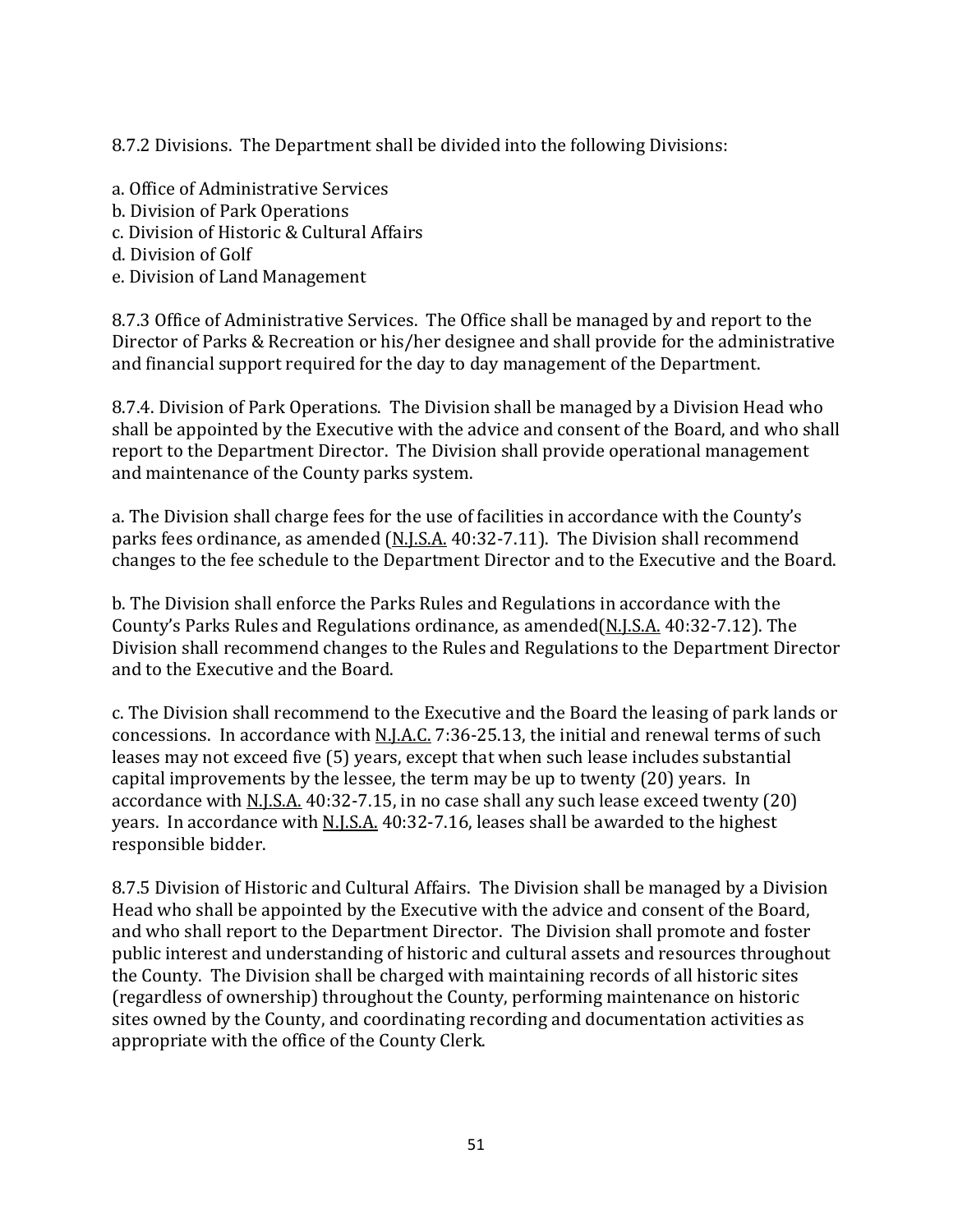8.7.6 Division of Golf. The Division shall be managed by a Division Head who shall be appointed by the Executive with the advice and consent of the Board and who shall report to the Department Director. The Division shall be charged with the day to day operation of the County's golf courses, the design and offering of golf programs that brings instruction an and competition to golfers of all abilities and skill levels, and conduct the organization of golf competitions and tournaments.

a. The Division shall charge fees for the use of facilities in accordance with the County's golf fees ordinance, as amended (N.J.S.A. 40:32-7.11). The Division shall recommend changes to the golf fee schedule to the Department Director and to the Executive and the Board.

b. The Division shall enforce the golf policies and procedures manual in accordance with the County's golf ordinance, as amended (N.J.S.A. 40:32-7.12). The Division shall recommend changes to the policies and procedures manual to the Department Director and to the Executive and the Board.

8.7.7 Division of Land Management. The Division shall be managed by a Division Head who shall be appointed by the Executive with the advice and consent of the Board and report to the Department Director. The Division shall provide planning for all parks projects including the preservation and development of parks, recreational facilities, trails, related infrastructure and land acquisition. The Division shall:

a. Prepare long-range plans as required by N.J.S.A. 40:12-15.2(d), and as required by the Department Director;

b. Administer the County Open Space, Recreation, Floodplain Protection, Farmland and Historic Preservation Trust Fund Program in compliance with N.J.S.A. 40:12-15.1 et seq., monitor the expenditure of Trust Fund grant awards and the activity of grant recipients in proceeding with the work scheduled, and submit to the Executive and the Board reports indicating the status of fund allocations for the present year and any unexpended funds from prior years;

c. Administer the NJ Farmland Preservation Program, the NJ Right to Farm Protection Program, and Bergen County Agriculture Development Board;

d. Manage and maintain the County Recreational Open Space Inventory (ROSI) and the mapping database of park assets and infrastructure within the geographic information system (GIS) in consultation with the Department of Planning & Engineering;

e. Oversee conservation deeds and administer parkland protection rules to ensure the permanent security of these lands;

f. Develop, manage, and execute the immediate and long term capital program for parkland acquisition and improvements.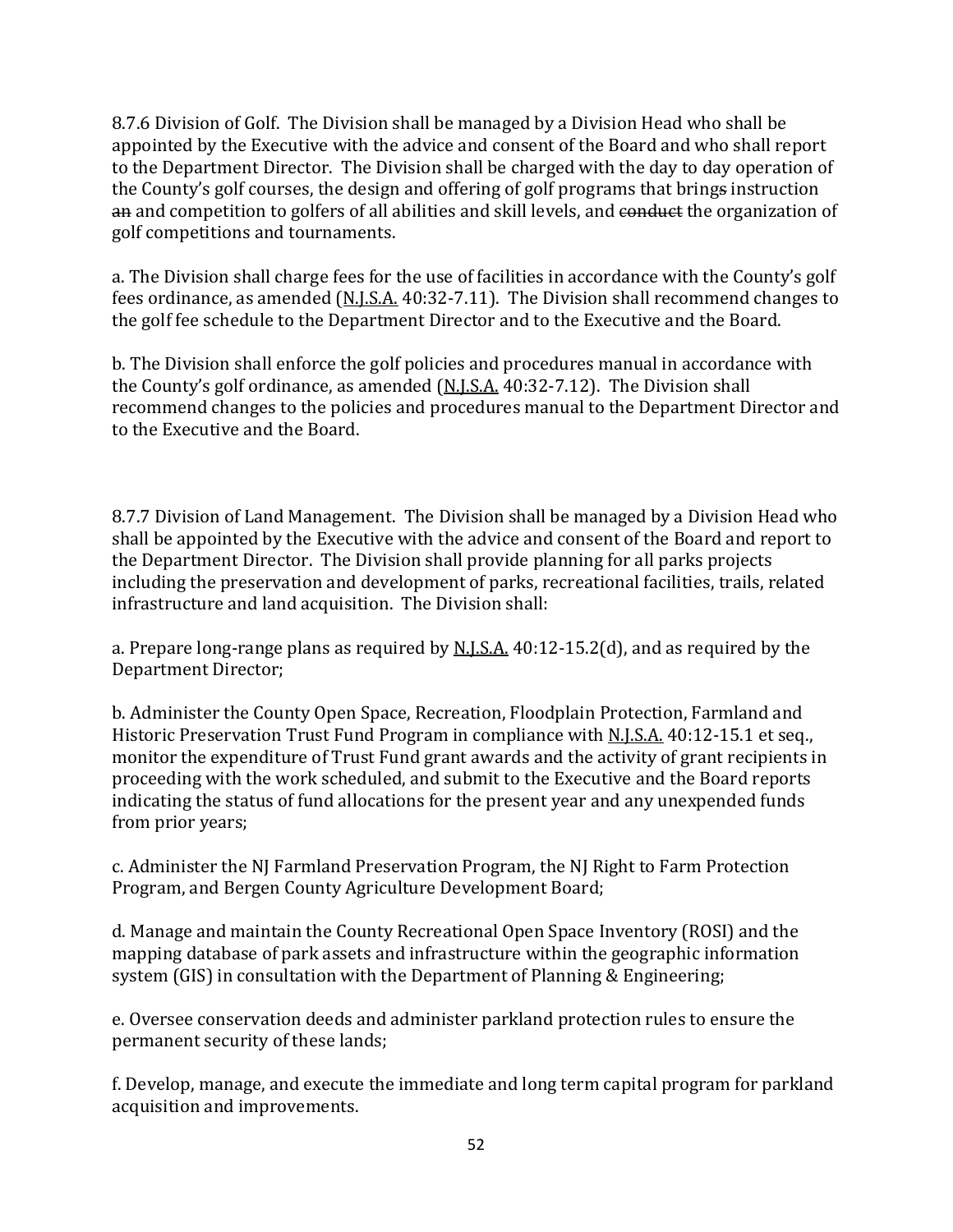8.7.8 Advisory Boards. There shall be the following boards in the Department of Parks & Recreation:

- a. Historic Preservation Advisory Board
- b. Open Space Trust Fund Public Advisory Committee
- c. Agriculture Development Board (CADB)
- d. Environmental Council

#### **8.9.0 Department of Planning and Engineering**

8.9.1 The Department shall be headed by a Director who shall be appointed by the Executive with the advice and consent of the Board. The Department shall consist of two Divisions:

- a. Division of Planning
- b. Division of Engineering

8.9.2 Division of Planning. The Head of the Division of Planning shall be a licensed professional planner of the State appointed by the Executive with the advice and consent of the Board. The Division shall comprehensively plan all aspects of land, environment, economy, and transportation affecting the future character, composition, and viability of Bergen County. The Division of Planning shall consist of three offices.

8.9.2.1 The Office of Regional Planning and Transportation shall work interactively to engage in long range planning; participate in the development, design, and prioritization of Planning Division's capital projects that support the long range vision; provide land environmental, economic, and transportation planning expertise; provide oversight and prioritization of transportation investments; advise on transportation and mobility issues, with regard to the whole spectrum of transportation modes and choices, including roads and highways, mass transit (bus, rail, and innovative transit approaches), bicycle, pedestrian, and all others; and prepare recommendations on the expenditure of funds for action by the Executive and the Board.

8.9.2.2 The Office of Development Review shall review Site Plan and Subdivision Applications, as well as developments of regional significance, and in so doing provide continuous oversight over the implementation of the Site Plan and Subdivision regulations, in accordance with State Statute.

8.9.2.3 The Office of Data Resources & Technology shall develop and hone research, information resources, and technology, including Geographic Information Systems (GIS) that expedite and integrate the work of the Division as well as coordinate and disseminate data and information to the County's other departments and the public-at-large.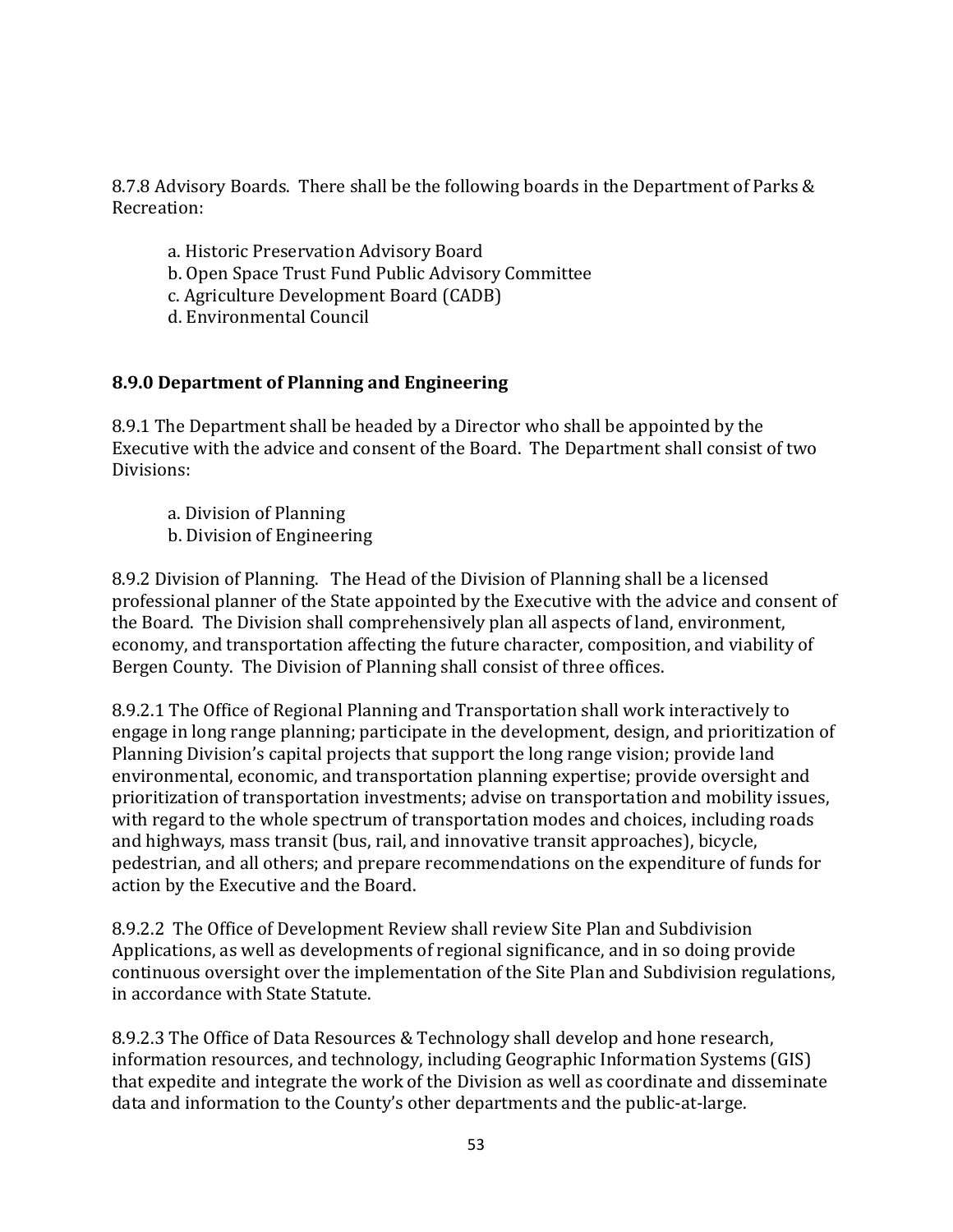8.9.3 Division of Engineering. The Division of Engineering shall be headed by a County Engineer who shall be a licensed professional engineer of the state with at least five (5) years of experience in public works and shall be appointed by the Executive with the advice and consent of the Board. The Division shall be responsible for surveying, designing, managing, inspecting, constructing, implementing and prioritizing County infrastructure projects including bridges, culverts, roads, signalized intersections, drainage systems, and tide gates. The Division shall also provide engineering services to other County departments upon the direction of the Director of Planning and Engineering. Other responsibilities include:

8.9.3.1 The Division shall maintain records of the County roads, bridges, and traffic ordinances, shall approve contract work for payment, and coordinate activities with other counties for the joint operation, maintenance, repair, and rehabilitation/replacement of inter-county bridges. The Division shall ensure compliance with applicable engineering design standards and county, state, and federal regulations.

8.9.3.2 The Division shall oversee the maintenance of County owned traffic signals and the federally mandated sign management database. The Division shall pursue funding through alternate state and federal funding sources.

8.9.3.3 The Division shall perform development application reviews while participating on the Development Review Team and the County Engineer shall approve Joint Reports for placement on the Planning Board agenda.

8.9.3.4 The Division shall perform construction inspections of site plan and subdivision development improvements required by the County Planning Board and the County Engineer shall authorize the release of performance guarantees upon applicant's satisfactory completion of improvements and compliance with conditions of approval.

8.9.4 Capital Projects. The Divisions of Planning and Engineering shall develop, design, and prioritize major capital projects that support the long range planning and further promote the economic viability and quality of life, of the County. Capital Projects shall be managed within the constraints of scope, time, quality and budget in order to meet pre-defined objectives to bring about beneficial change or added value.

#### 8.9.5 Reserved

#### 8.9.6 Boards.

a. Planning Board. The Bergen County Planning Board is continued and shall perform the statutory duties of a County Planning Board. The Planning Board shall consist of the Chairman/woman of the Board of Freeholders, one (1) Freeholder member, one (1) Freeholder alternate member, all nominated by the Chairman/woman of the Board; the County Engineer, with the Assistant County Engineer to serve as alternate and six (6) citizen members and two (2) alternate citizen members to be appointed by the County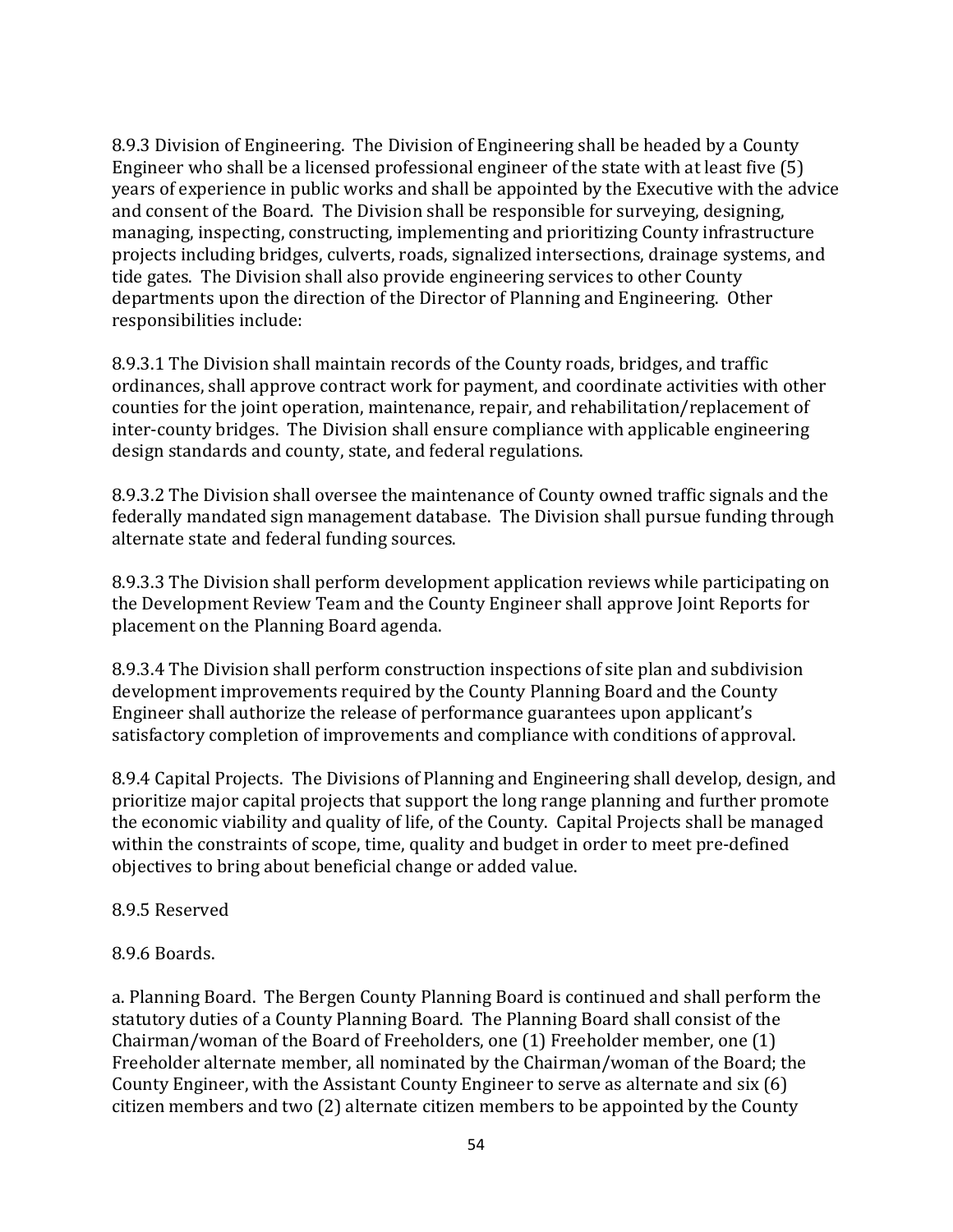Executive with the advice and consent of the Freeholders. The citizen members shall serve for the term prescribed by law and shall perform such function as provided by law, including, but not limited to, the review of subdivision and site plans.

8.9.7. Reserved

8.9.8. Reserved

8.9.9. Reserved

8.9.10. Required Wage, Benefit, and Leave Standards for Building Service Workers on Covered Development Projects.

a. Definitions

1. For the purposes of this section, "covered developer" means any person receiving economic development financial assistance or a tax abatement pursuant to The Long Term Tax Exemption Law N.J.S.A. 40A:20-1 et seq. or the Five-Year Exemption and Abatement Law N.J.S.A. 40A:21-1 et seq. In relation to a covered development project or a tax abated project, or any assignee or successor in interest of real property that qualifies as a covered development project.

2. For the purposes of this section, "building service work" shall mean work performed in connection with the care or maintenance of a building or property, and includes but is not limited to work performed by a watchperson, guard, dam-person, building cleaner, porter, handyperson, janitor, gardener, groundskeeper, stationary fireman, elevator operator and starter, or window cleaner, and shall apply both to title and to the work actually performed by such person.

3. For the purposes of this section, "covered employee" means an employee performing building service work or performing armed guard or armed watchperson services, but not a member of the County Police or Office of the Sheriff.

4. For the purposes of this section, "County" shall include but not be limited to the County Administrator, the Business Administrator for any County Agency, NotForProfit Organization, Public Benefit Corporation, or other entity that provides or administers economic development financial assistance on behalf of the County or which receives County funds therefor.

5. For the purposes of this section, "covered development project" means a project undertaken by the County for the purpose of improvement or development of real property, economic development, job retention or growth, or other similar purposes where the project has received or is expected to receive economic development financial assistance.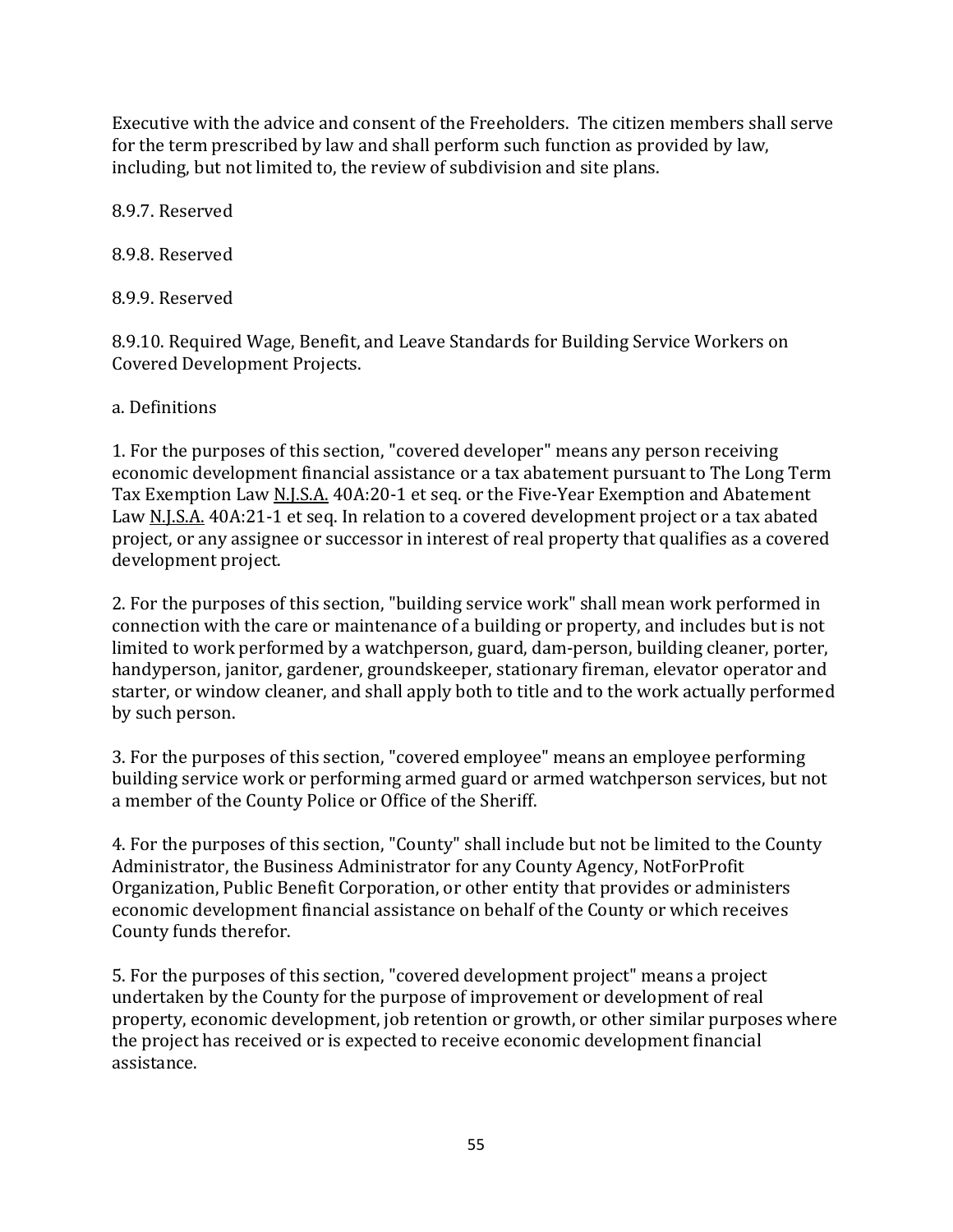6. For the purposes of this section, "economic development financial assistance" means assistance with an anticipated total value of at least one million dollars that is provided in whole or in part by the County to a business organization for the improvement or development of real property, economic development, job retention and growth, or other similar purposes. Financial assistance includes, but is not limited to, cash payments or grants, bond financing, tax exemptions tax increment financing, filing fee waivers, energy cost reductions, environmental remediation costs, write-downs in the market value of building, land, or leases, or the cost of capital improvements related to real property that, under ordinary circumstances, the County would not pay for. Where assistance takes the form of leasing County property at below-market lease rates, the value of the assistance shall be determined based on the total difference between the lease rate and a fair market lease rate over the duration of the lease. Where assistance takes the form of loans or bond financing, the value of the assistance shall be determined based on the difference between the financing cost to a borrower and the cost to a similar borrower that does not receive financial assistance from a County economic development entity.

7. For the purposes of this section, tax abated project shall be a project that has a total construction cost that is equal to or exceeds twenty-five million dollars (\$25,000,000.00), exclusive of any land acquisition costs, for which the County has granted a tax abatement pursuant to the long term tax exemption law N.J.S.A. 40A:20-1 et seq. or the five-year exemption and abatement law  $N.I.S.A.$  40A:21-1 et seq. However, any project that is being undertaken by a not for profit organization or which shall contain more than fifty percent (50%) affordable housing shall be excluded.

8. For the purposes of this section, "standard compensation" shall include (i) the standard hourly rate of pay or standard hourly rate of pay for armed guards and armed watchpersons for the relevant classification, (ii) standard paid leave, and (iii) standard benefits.

9. For the purposes of this section, "standard hourly rate of pay" other than for armed guards and armed watchpersons shall be 150% of the current federal minimum wage (\$7.25 per hour), or the hourly rate of pay for work performed within the County under the Collective Bargaining Agreement covering the largest number of hourly non-supervisory employees employed within Bergen County in the relevant classification, provided the Collective Bargaining Agreement covers no less than two hundred (200) employees in the classification, or the hourly rate paid to workers in the relevant classification under a preceding contract, whichever is higher.

10. For the purposes of this section, "standard hourly rate of pay for armed guards and armed watchpersons" shall be the rate established by the Federal Department of Labor for the Guard II classification in the Area Wage Determination applicable to work performed within the County of Bergen under Federal Service Contract Act (41 U.S.C. 351, et seq.) or the hourly rate of pay for work performed within the County under the Collective Bargaining Agreement covering the largest number of hourly non-supervisory employees employed within Bergen County in the relevant classification, provided the Collective Bargaining Agreement covers no less than two-hundred (200) employees in the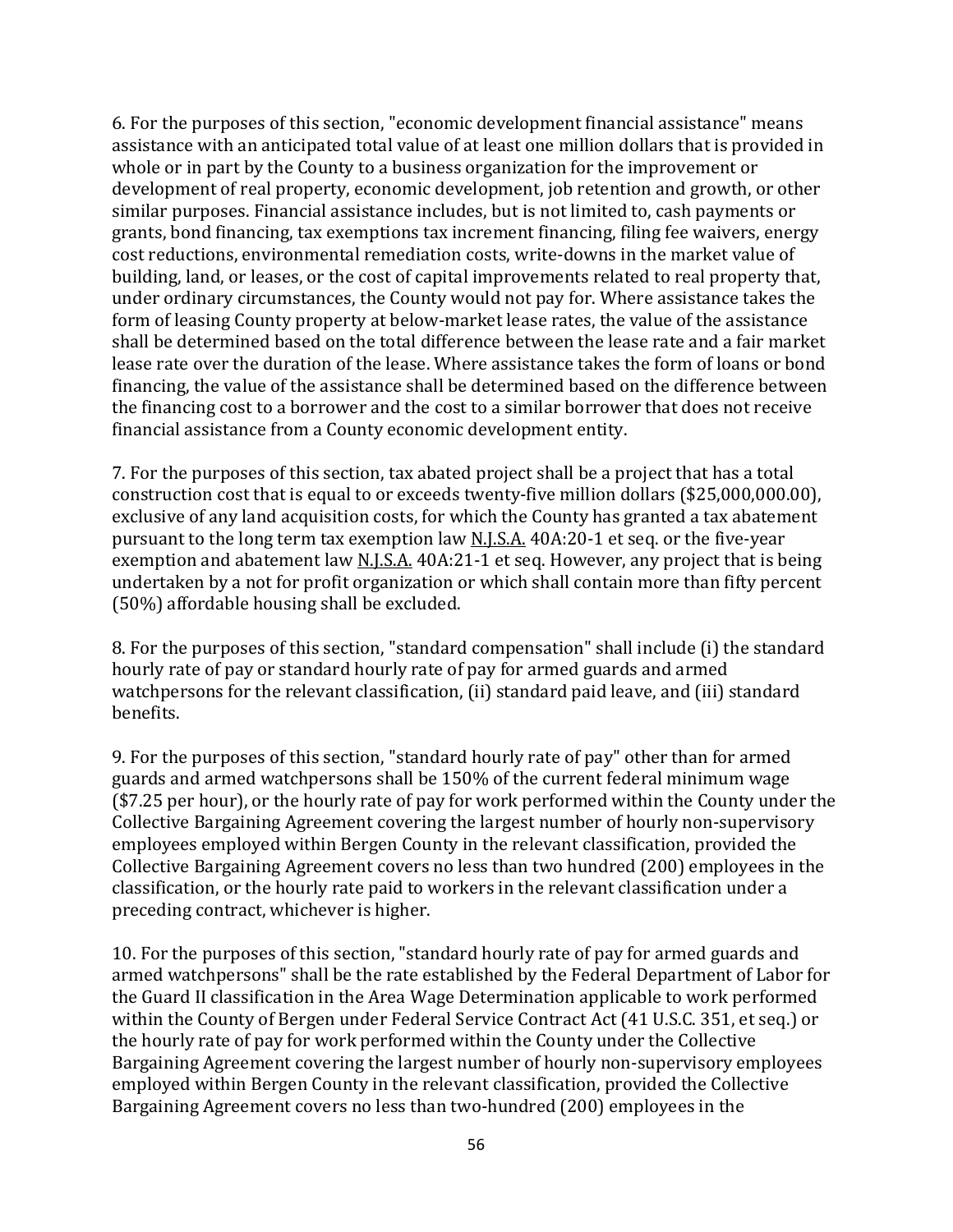classification, or the hourly rate paid to workers in the relevant classification under a preceding contract, whichever is higher.

11. For the purposes of this section, "standard paid leave" shall mean paid leave, including paid vacation, paid holidays, and paid personal or sick days, as provided by the Collective Bargaining Agreement covering the largest number of hourly non-supervisory employees employed within Bergen County in the relevant classification, provided the Collective Bargaining Agreement covers no less than two-hundred (200) employees in the classification. If there is no such collective bargaining agreement, the following provision shall apply: covered employees, shall accrue at least five (5) days of paid vacation of the first six (6) months of continuous employment and an additional five (5) days for the second six (6) months of continuous employment under the same contract.

12. For the purposes of this section, "standard benefits" shall be an hourly supplement furnished by a contractor to an employee in one of the following ways: (1) in the form of health and other benefits that cost the employer the entire required hourly supplemental amount; (2) by providing a portion of the required hourly supplement in the form of health and other benefits and the balance in cash; or (3) by providing the entire supplement in cash. The required hourly supplemental rate shall be equal to the monetary value of the benefits provided by the Collective Bargaining Agreement covering the largest number of hourly, non-supervisory employees employed within Bergen County in the relevant classification, provided the Collective Bargaining Agreement covers no less than twohundred (200) employees in the classification. If there is no such collective bargaining agreement, "standard benefits" shall be the hourly rate established for health and welfare benefits by the Federal Department of Labor for the Guard II classification in the Area Wage Determination applicable to work performed within the County of Bergen under Federal Service Contract Act (41 U.S.C. 351, et seq.).

13. a. For the purposes of this section, "benefits" shall not include workers compensation or other legally mandated insurance, nor shall it include the value of any benefit for which an employee is eligible, but for which no payment is actually made by a contractor to the employee or to any other party on the employee's behalf because the employee either does not actually utilize or does to elect to receive the benefit for any reason.

b. The County shall require, as a condition of receiving economic development financial assistance, including a tax abatement, a contractual commitment from every covered developer that (1) any covered employee, whether or not they are directly employed by the business organization, shall be provided with "standard compensation" in accordance with the provisions of the County of Bergen Administrative Code Section 5.1 0, except that if the financial assistance is targeted to a particular building or buildings or facilities, then this requirement shall only apply to the building(s) or facilities to which the financial assistance pertains ; and (2) any contract entered into by the business organization for the provision of building service work , as defined in this section shall contain the following provision: "The wages paid on an hourly basis to any person providing building services and the amount of payment or contribution paid or payable on behalf of each such person to cover benefits and the paid leave to be provided to each such person shall be at a rate greater or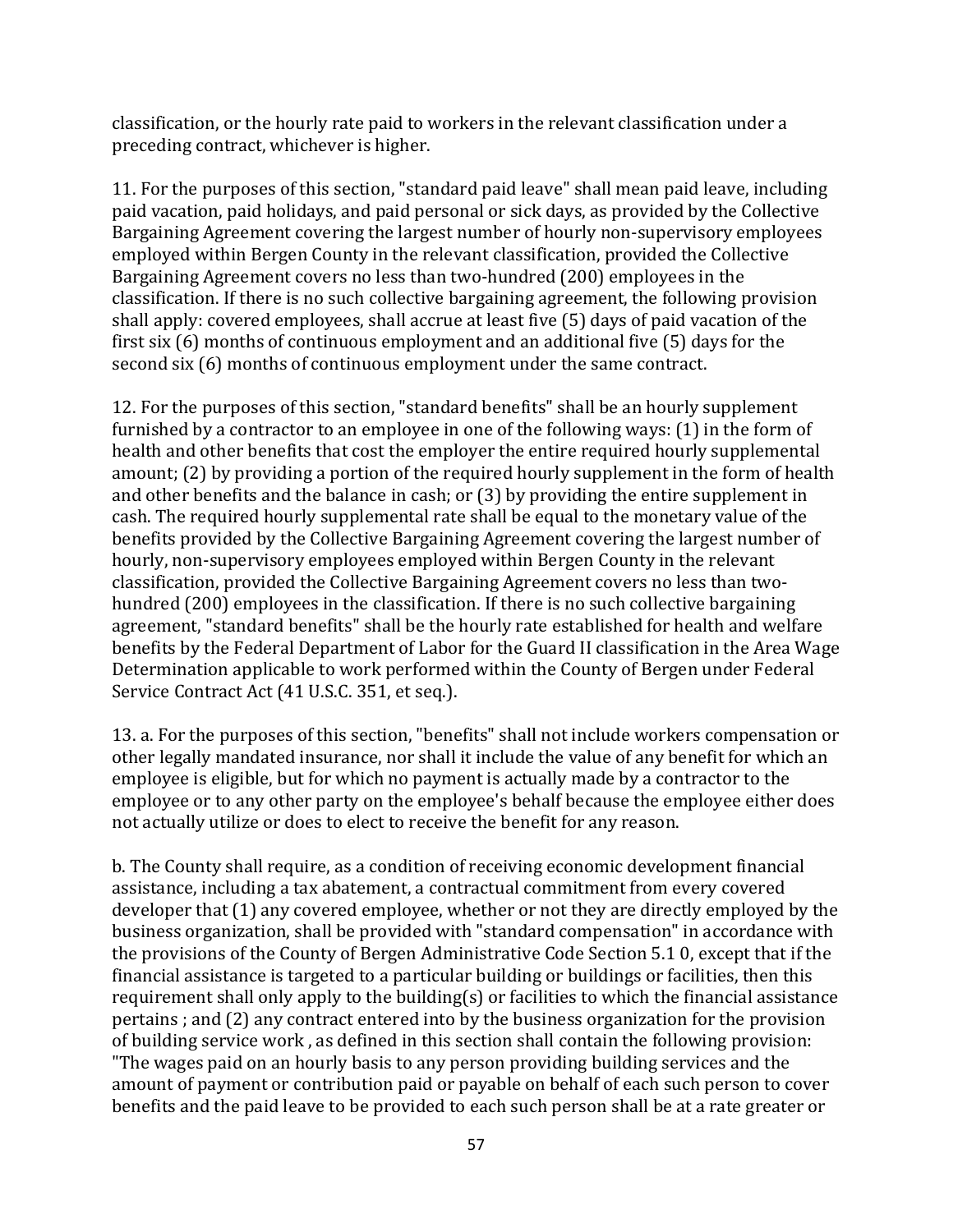equal to the "standard compensation" as defined in the County of Bergen Administrative Code Section 5.10. This requirement shall apply to any building or facility in which the business organization operates within the County, except that if the financial assistance is targeted to a particular building or buildings or facilities, then this requirement shall only apply to the building(s) or facilities to which the financial assistance pertains.

c. For the purposes of this section, the annual adjustments of the standard compensation shall be made in the following way: the annually adjusted standard compensation shall be the previous rate of standard compensation increased by the annual percentage difference between the current New York-Northern New Jersey-Long Island, NY-NJCT-P A Consumer Price Index CCPI) for all items for All Urban Consumers and the same CPI for the same month of the previous year, or the standard compensation for work performed within the County under the current Collective Bargaining Agreement covering the largest number of hourly non-supervisory employees employed within Bergen County in the relevant classification, provided the Collective Bargaining Agreement covers no less than two hundred (200) employees in the classification, whichever is higher.

d. Reporting. All contracts signed by the County for covered development projects or tax abated projects shall require the submission to the Business Administrator of an annual certification executed under penalty of perjury that all covered employees at a County development project or a tax abated project by the covered developer or under contract with the covered developer to perform building service work will be and/or have been provided no less than the standard compensation. Such certification shall include a record of the days and hours worked and the wages, benefits and paid leave paid or provided to each janitor or unarmed security guards employed at the County development project or under contract with the covered developer. Such certification shall be certified by the chief executive or chief financial officer of the covered developer, or the designee of any such person. A violation of any provision of the certification, or failure to provide such certification, shall constitute a violation of this section.

e. Recordkeeping. Each covered developer shall maintain original payroll records for each covered employee reflecting the days and hours worked, and the wages paid and benefits provided for such hours worked, and shall retain such records for at least six years after the janitorial or security work is performed. The covered developer may satisfy this requirement by obtaining copies of records from the employer or employers of such employees. Failure to maintain such records as required shall create a rebuttable presumption that the covered employees were not provided the required compensation under this section. Upon written request of the County, the covered developer shall provide a certified original payroll record within ten (1 0) days of the date of the request.

f. Site access. Representatives of the County shall be permitted to have appropriate access to all covered development projects in order to monitor compliance.

g. The requirements of this section shall apply for the term of the economic development financial assistance or tax abatement, for ten years from the date that the financially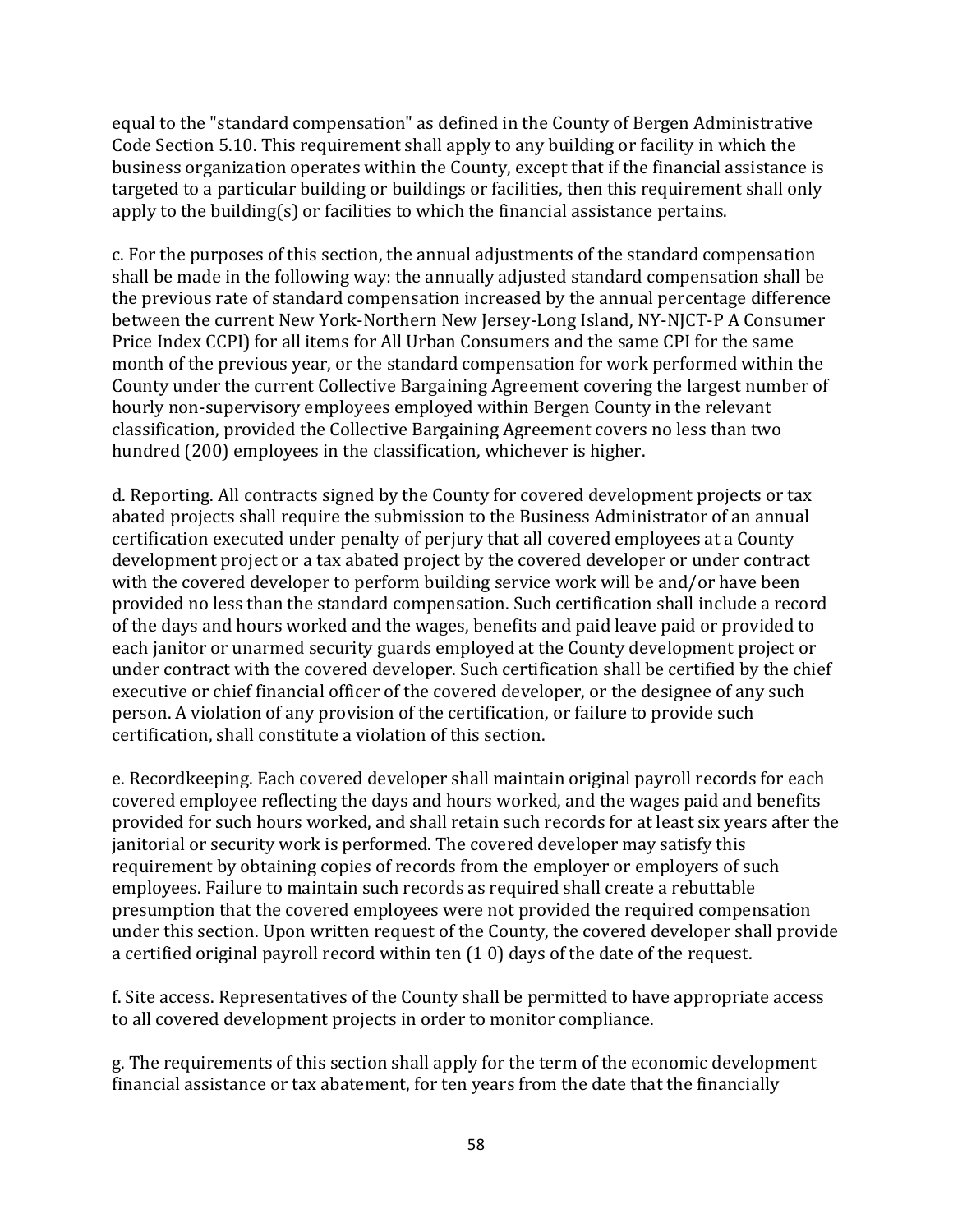assisted project opens, or for the duration of any written agreement between the County and a covered developer providing for financial assistance, whichever is longer.

h. Right of action for covered employees. Violation of this provisions shall constitute a breach of the required compensation provisions of the contract, by the business organization receiving the economic development subsidy and such provisions shall be considered to be a contract for the benefit of the covered employees upon which such covered employees shall have the right to maintain action for the difference between the required compensation and the rates of pay, benefits and paid leave actually received by them, and including attorney's fees.

i. Remedies. In the event of a failure to comply with the provisions of this section, the covered developer shall be provided with a written notice of failure to comply allowing the covered developer ten (10) days to cure the failure to comply. If the developer fails to timely cure in addition to any other remedies available at law or in equity including termination of the contract, the County shall be permitted to seek the following remedies for the failure to comply with this ordinance:

1. Suspension. Suspend the tax abatement or economic development financial agreement until the date of cure.

2. Liquidated damages.

a. Failure to provide a required report or record or to allow work place access: (a) an amount equal to two percent (2%) of the estimated annual payment in lieu of taxes for each month or part thereof the records or work place access is not provided; or (b) an amount equal to the greater of two percent (2%) of the annual value of the economic development subsidy or two tenths of a percent (0.2%) of the total value of the economic development subsidy; or (c) both, in the case of a covered development project that is also a tax abated project.

b. A material breach of any other term of this section, (a) an amount equal to two percent (2%) of the estimated annual payment in lieu of taxes for each month or part thereof the breach continues; or (b) an amount equal to the greater of two percent (2%) of the annual value of the economic development subsidy or two tenths of a percent (0.2%) of the total value of the economic development subsidy; or (c) both, in the case of a covered development project that is also a tax abated project.

3. Termination. A material breach of this section that continues for a period of six (6) months or more, shall allow the County to terminate the tax abatement or economic development subsidy.

4. Penalty for late filing. Late filing of any report required under this section: a payment of one thousand dollars (\$1,000.00) per day for each day that the report.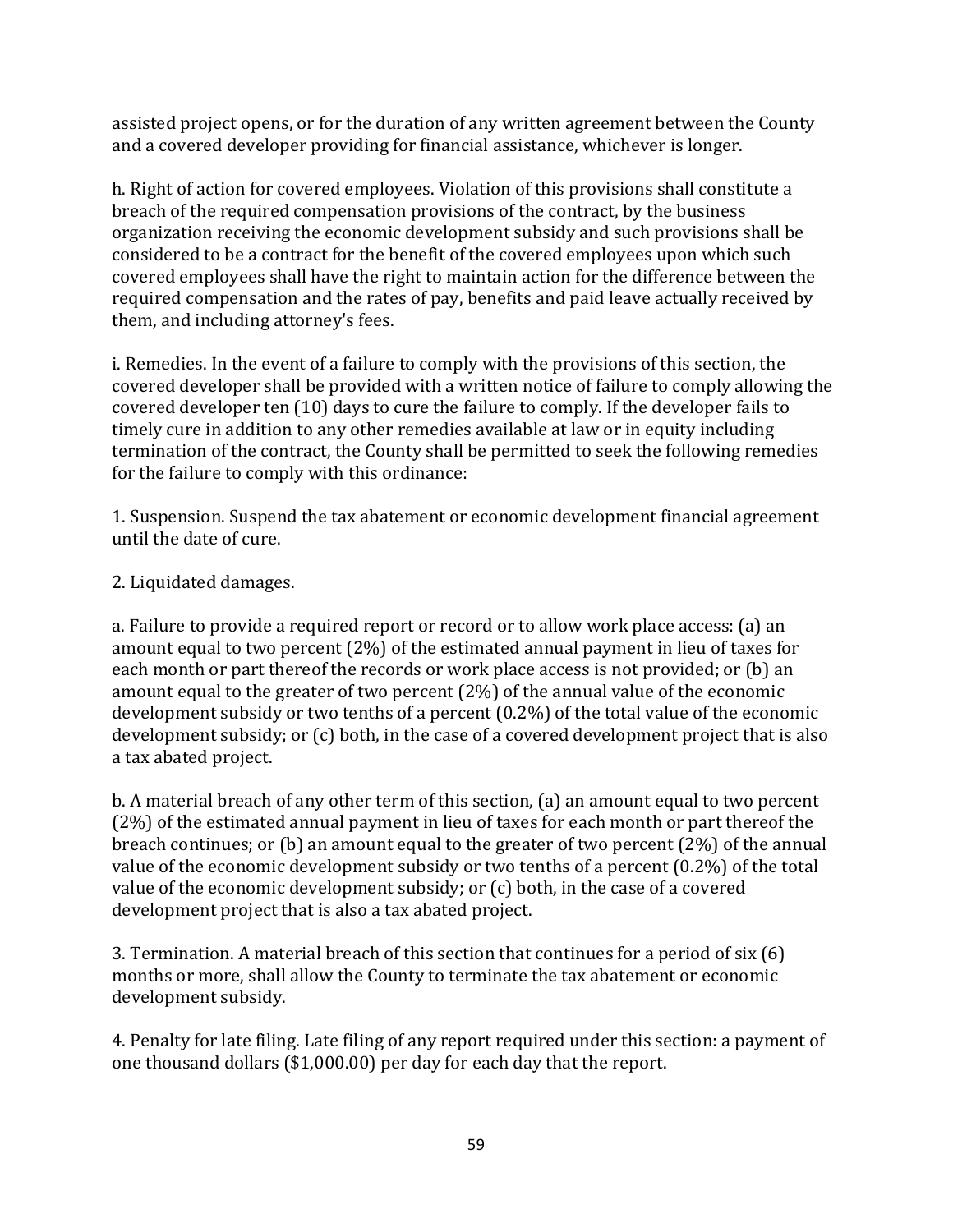j. The Director of Planning and Economic Development shall maintain a list of business organizations that have received economic development assistance that shall include, where a written agreement between the County and a business organization providing for financial assistance is' targeted to particular real property, the address of each such property. Such list shall be updated and published as often as is necessary to keep it current. The Director of Planning and Economic Development's failure to include a business organization on the list shall not excuse the business organization from its obligations under this section.

#### **Article 9 Non-Departmental Agencies**

### 9.1 Authorities

9.1.1 Authorities. The following Authorities, heretofore organized, shall continue to operate as provided by statute:

- a. Bergen County Utilities Authority
- b. Northwest Bergen Utilities Authority
- c. Bergen County Improvement Authority
- d. Bergen County Housing Authority

9.1.2 Minutes. The minutes of every meeting of any authority, as provided by law, shall be promptly delivered to the Executive and Clerk to the Board. No action taken at the meeting shall be effective until approved by the Executive or until ten (10) days after the copy of the minutes shall have been delivered. If the Executive returns to the authority and to the Board his/her copy of the minutes within ten (10) days of delivery with a veto of any action, together with a written explanation of the reasons for his veto of the action, that action shall be of no effect. The Executive may approve all or any part of the action taken. The veto powers in this section shall not affect in any way the covenants in any existing bond indentures of any authority, nor any existing collective bargaining agreement nor any existing binding arbitration decision.

9.1.3 Membership.

a. In accordance with N.J.S.A 40:14B-4, the Bergen County Utilities Authority shall consist of five (5), seven (7), or nine (9) members, as provided for by ordinance, appointed by the Executive with the advice and consent of the Board for five (5) year staggered terms commencing and expiring on February 1st. Vacancies shall be filled for the unexpired term only. Alternate members may be provided for by ordinance.

b. In accordance with N.J.S.A. 40:14B-4, the Northwest Bergen County Utilities Authority shall consist of five (5), seven (7), or nine (9) members, as provided for by ordinance, appointed by the Executive with the advice and consent of the Board for five (5) year staggered terms commencing and expiring on February 1st. Vacancies shall be filled for the unexpired term only. Alternate members may be provided for by ordinance.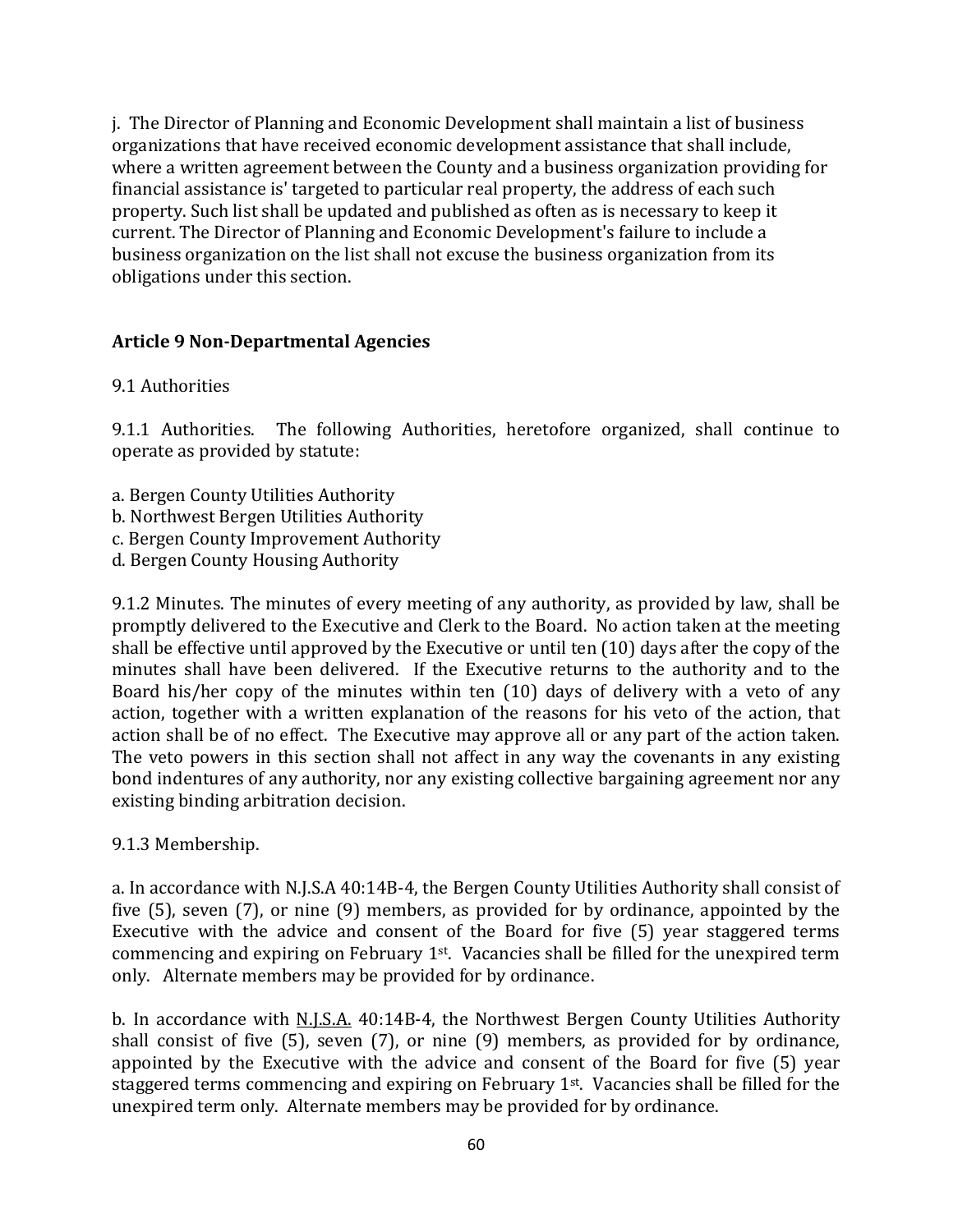c. In accordance with N.J.S.A. 40:37A-48, the Bergen County Improvement Authority shall consist of five (5) members appointed by the Executive with the advice and consent of the Board for five (5) year staggered terms and until their respective successors have been appointed and qualified. Vacancies shall be filled for the unexpired term only. The Board may, by ordinance, adjust the number of members, their respective terms of office, and the dates upon which their respective terms shall expire.

d. In accordance with N.J.S.A. 40A:12A-17, the Bergen County Housing Authority shall consist of seven (7) members, six (6) members appointed by the Executive with the advice and consent of the Board and one (1) member appointed by the Commissioner of the New Jersey Department of Community Affairs for five (5) year staggered terms and until their respective successors have been appointed and qualified. Vacancies shall be filled for the unexpired term only.

9.1.4 Removal of Members. Members of Authorities shall be subject to removal in accordance with the procedures in N.J.S.A. 40:41A-87 for members of a housing authority; N.J.S.A. 40:14B-16 for members of a utilities authority; and N.J.S.A. 40:37A-53 for members of an improvement authority.

9.1.5 Compensation of Members. Members of each authority shall receive no compensation for his/her services, but shall be entitled to reimbursement for actual expenses necessarily incurred in the discharge of the duties of membership, including travel expenses.

9.1.6 Annual reports. Each authority shall file with the Clerk of the Board and the Executive within sixty (60) days after the close of its fiscal year, an annual report which shall include a summary of its accomplishments, a statement of its fiscal status and a description of its goals for the coming year. Each authority shall also file an annual audit with the Clerk of the Board and the Executive.

9.1.7 Regular Reports. The Executive or the Board may request specific reports on any aspect of authority operation which reports shall be promptly forwarded. These shall include, but shall not be limited to, reports of actual expenditures versus the budget on a monthly or quarterly basis.

9.1.8 Attendance At Meetings. Failure to attend three (3) consecutive scheduled meetings without reasonable justification may constitute inefficiency or neglect of duty and be grounds for removal of any authority member from his/her respective authority. Removal shall be initiated by the Executive and shall become final, unless such removal is disapproved by the Board.

9.1.9 Solid Waste Management Plan. The Bergen County Utilities Authority shall be the agency responsible for making, updating and implementing the Solid Waste Management Plan for Bergen County. The authority shall report to the Executive at such times as he/she may request on the status of such plans.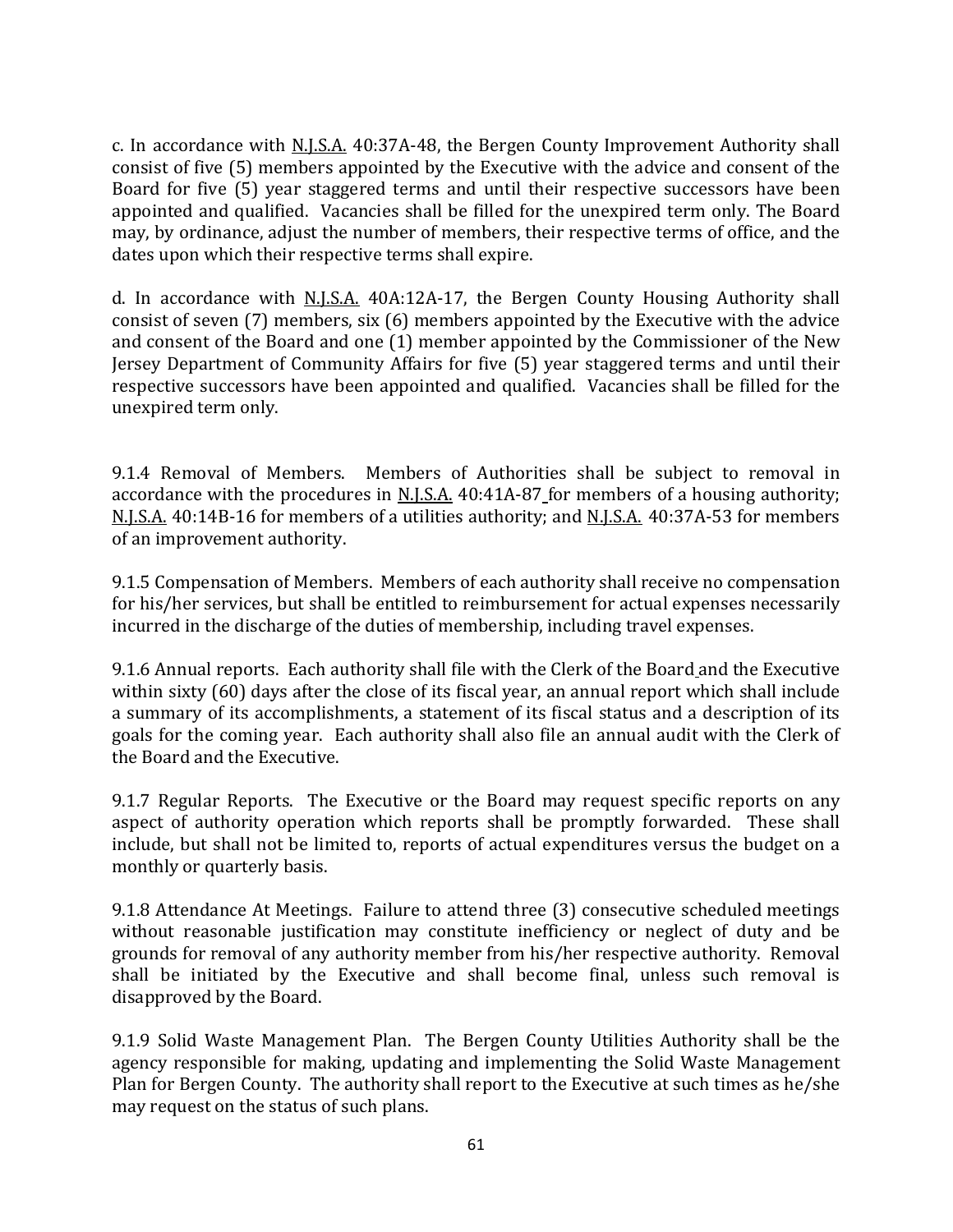### 9.2 Educational Agencies

9.2.1 Educational Agencies. The following agencies, heretofore created under the appropriate statutes, are continued and are not allocated among the County departments:

- a. Bergen County Community College
- b. Bergen County Vocational School
- c. Bergen County Special Services School

#### 9.2.2 Membership.

a. In accordance with N.J.S.A 18A:64A-8&9, the Board of Trustees of the Bergen County Community College shall consist of the county superintendent of schools, and ten (10) members, (8) of whom shall be appointed by the Executive with the advice and consent of the Board for four (4) year staggered terms and until their successor has been appointed and qualified. Vacancies shall be filled for the unexpired term only. The remaining two (2) members are State appointments. The president of the college shall serve as an ex officio member of the board of trustees without vote. In addition, the student body of each county college shall be entitled to elect from the graduating class one representative to serve as a member on the board of trustees for a term of one year commencing at the first meeting of the board in July following graduation of his class. The student representative may be granted voting rights by a majority vote of the members of the board of trustees.

b. In accordance with N.J.S.A. 18A:54-16, the Board of Education of the Bergen County Vocational School shall consist of the county superintendent of schools, and four (4) members appointed by the Executive with the advice and consent of the Board for four (4) year staggered terms commencing and expiring on November 1st. Vacancies shall be filled for the unexpired term only. The Board may, by ordinance, establish a board of education consisting of six, seven, or nine persons.

c. In accordance with N.J.S.A. 18A:46-35, the Board of Education of the Bergen County Special Services School shall consist of six (6) members appointed by the Executive with the advice and consent of the Board for three (3) year staggered terms commencing as of July 1 of the calendar year in which they are appointed and to continue until their successors are appointed and qualified. Vacancies shall be filled for the unexpired term only. The county superintendent of schools and the chairman of the county mental health board shall serve as ex-officio members, but the chairman of the county mental health board shall not be entitled to vote on any matter before the board.

9.2.3 Administration. The above educational agencies shall continue to function according to law. They shall be subject to the requirements of the Charter and this Code as to budgetary matters and financial controls to the extent that they are supported by County funds.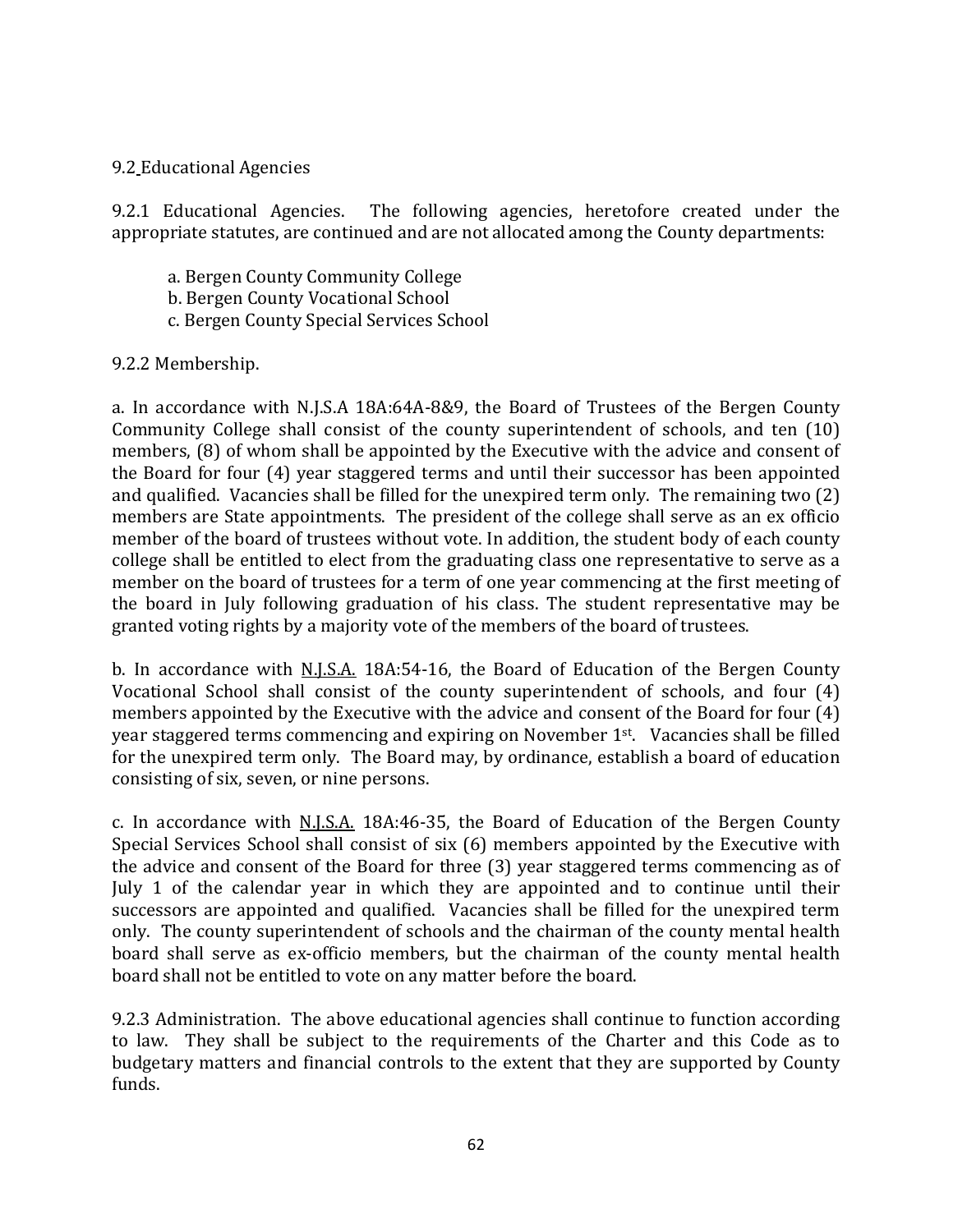a. In accordance with N.J.S.A. 18A:64A-15&16, The members of the Boards of School Estimate of the Bergen County Community College shall consist of the chairman of the Board of Chosen Freeholders, two members of the Board of Chosen Freeholders annually appointed by the Board, and two members of the board of trustees annually appointed by that board.

b. In accordance with N.J.S.A. 18A:54-27, The members of the Board of School Estimate of the Bergen County Vocational School shall consist of two (2) members of the board of education of the school, annually appointed by that board, two (2) members of the Board of Chosen Freeholders, annually appointed by the Board, and the County Executive.

9.2.4 Attendance At Meetings. Failure to attend three (3) consecutive scheduled meetings without reasonable justification may constitute inefficiency or neglect of duty and be grounds for removal of any board member from his/her respective board. Removal shall be initiated by the Executive but shall not become final if such removal is disapproved of by the Board.

9.3 Boards and Offices.

9.3.1 Boards. The following boards and offices, except as provided herein, shall operate as provided by statute and agency policies, subject to the budgetary review of the Executive and the Board:

- a. Superintendent of Elections
- b. Commissioner of Registration
- c. Board of Elections
- d. Board of Taxation
- e. County Prosecutor
- f. Bergen County Executive Superintendent of Schools

9.4 Independent Agencies.

9.4.1 Independent Agencies. The following independent agencies heretofore established, are continued. Any agency which receives a portion of its operating or capital funds from or through the County shall be subject to budgetary review of the Executive and the Board:

a. Workforce Development Board. Pursuant to 29 U.S.C.A.  $\S$  3122(d)(12)(B)(i)(II), the County Executive may designate a fiscal agent to administer Workforce Investment and Opportunity Act (WIOA) grant funds on behalf of the County. Pursuant to 29 U.S.C.A. § 3122(c)(1)(A) and N.J.S.A. 34:15C(c), appointments to the Workforce Development Board shall be made by the County Executive as the Local Chief Elected Official.

b. Bergen County Board of Social Services. Pursuant to N.J.S.A. 44:1-11 - 12.1, there shall be between five (5) and seven (7) citizen members who must be residents of Bergen County, two of whom must be women. The County Executive shall appoint citizen members with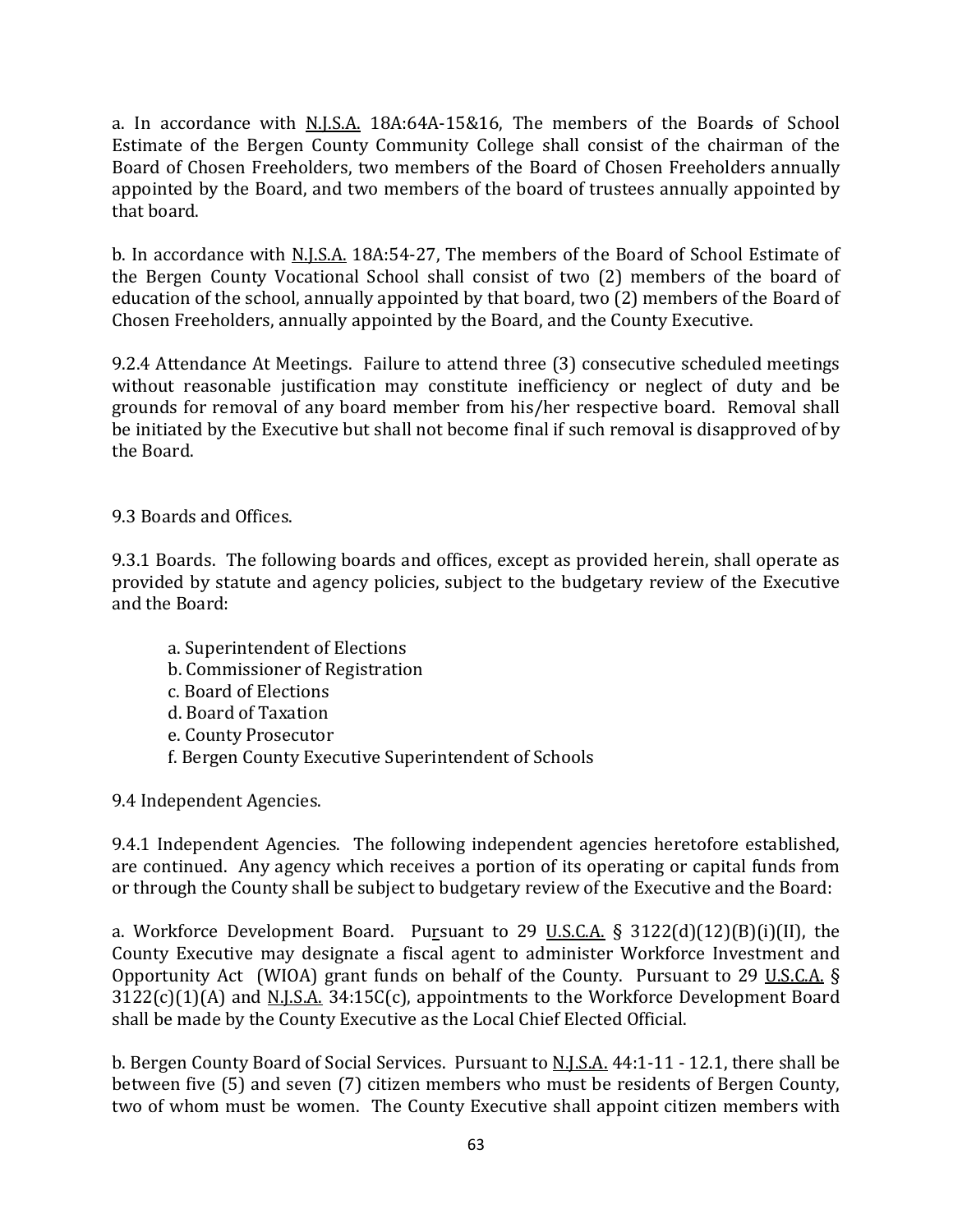the advice and consent of the Board. Members shall hold their offices for five (5) year staggered terms. Vacancies shall be filled for the unexpired term only. Two (2) Freeholders and the county adjuster, when not serving as the superintendent of welfare, shall be ex officio members.

9.5 Miscellaneous.

9.5.1 Non-Departmental Agencies Generally. The governing body may by ordinance create, change, alter or dissolve non-departmental agencies within County government pursuant to law.

9.5.2 Annual Audit. Each agency shall be subject to the annual audit requirements of all other County agencies.

9.5.3 Nonprofits. The following nonprofits engaged in public private partnerships and which receive a portion of its operating funds or in kind services from the County shall be subject to budgetary review of the Executive and the Board:

a. Bergen County Economic Development Corporation. The Bergen County Economic Development Corporation (BCEDC) is a 501(c)(3) nonprofit public private partnership created to stimulate the formation, attraction, retention, and expansion of business in Bergen County in order to foster economic growth. The By-Laws shall provide that the County Executive is a Non-Trustee Adjunct Member of the BCEDC; a member of the nominating committee and is entitled to appoint not less than one-half of all persons who serve on the BCEDC Board.

b. Friends of the Zoo. The Friends of the Zoo is a  $501(c)(3)$  nonprofit established to support the Bergen County Zoological Park. The Friends of the Zoo may enter into an agreement with the Department of Parks, Recreation & Conservation that shall delineate the roles and responsibilities of the nonprofit and the Department.

c. Community Action Partnership. Members of the Community Action Board shall be appointed in accordance with N.J.S.A. 52:27D-398 and the bylaws of that board.

# **Article 10 Intergovermmental Relations**

10.1.1 Purpose. The intent of this article is to bring about the maximum cooperation between the County and municipalities and between the County and state and federal governments.

10.1.2 Municipal Advisory Council. Pursuant to N.J.S.A. 40:41A-29, there is hereby established a Municipal Advisory Council consisting of the Mayors of all of the municipalities in the County. The Council will meet at the call of the Executive and the Board to discuss County and municipal problems, cooperation in service problems and the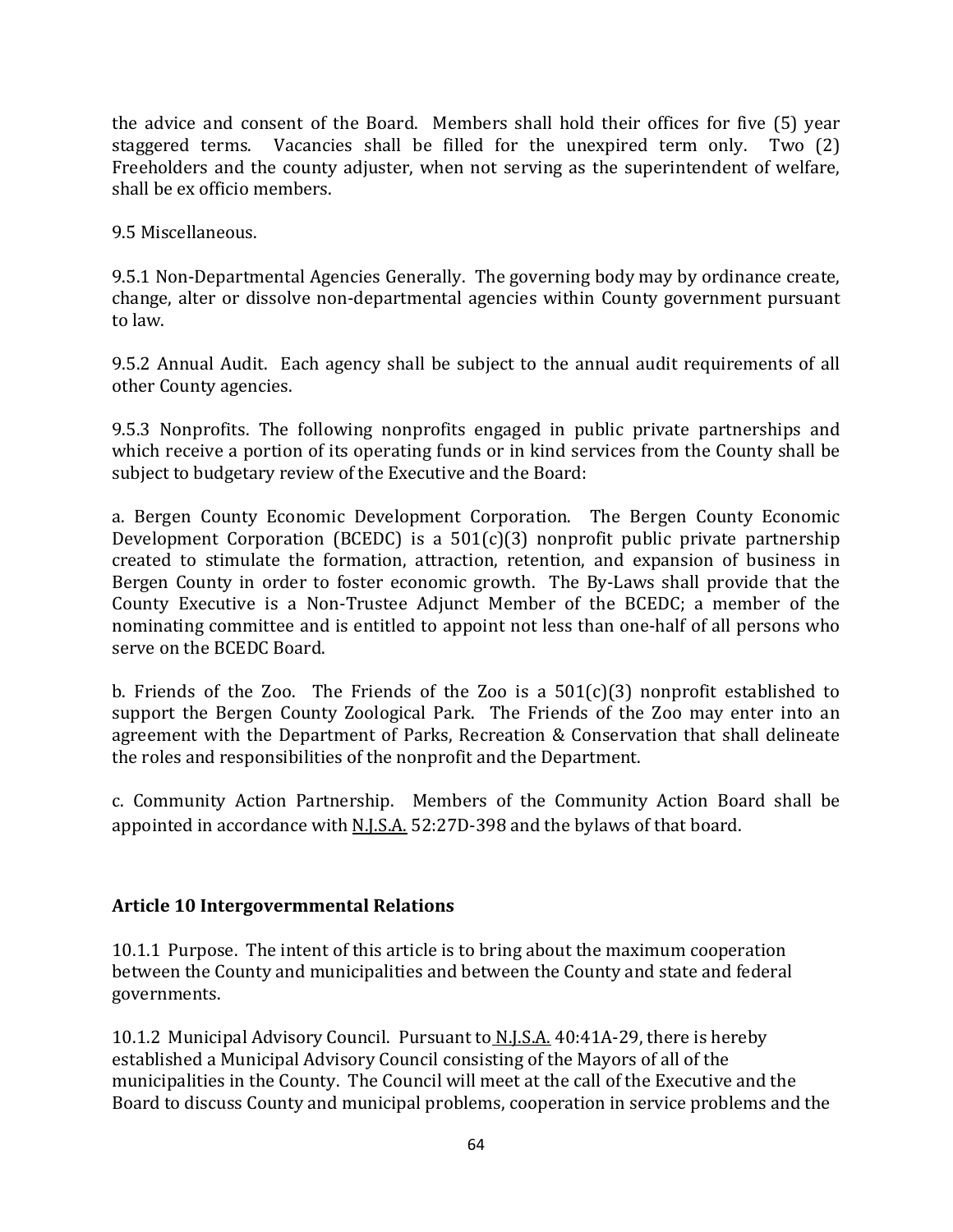means of solving area-wide problems. The Council may organize itself, appoint officers, designate committees and convene such meetings as it may deem advisable. It shall develop proposals for submission to the Executive and the Board.

10.1.3 Advisory Council on Shared Services. There may be an Advisory Council on Shared Services, composed of the Chairman/woman of the Board, the Executive, and a Mayor from each region designated by the Municipal Advisory Council. The Council shall:

a. Encourage contractual arrangements between the County and other governmental bodies.

b. Advise and inform other governmental bodies of the areas of potential contracts.

c. Stimulate interest in methods of providing cooperative services more efficiently.

d. Serve as a clearinghouse for information concerning shared service arrangements.

e. Assist in the coordination of shared service agreements, and particularly in the preparation of agreements between the County and the municipalities.

10.1.4 Legislative Conference. Periodically, the Executive and the Chairman/woman of the Board shall convene a Bergen County Legislative Conference. The Mayors of the County, the Freeholders, Congressional representatives and the New Jersey Legislative members from Bergen County shall be invited to attend. The Conference shall deal with pending or potential legislation affecting the local government of the County.

# **Article 11 General Provisions**

11.1 Elective offices. The offices of the Executive and the members of the Board of Chosen Freeholders, the Sheriff, Clerk and Surrogate shall be the only elective County offices. Candidates for office shall have such qualifications and be nominated and elected as required by the Charter and otherwise by law at a general election, or, if there is no general election in a year when an election is required to fill a vacancy, at an election to be held on the first Tuesday after the first Monday in November of such year, in accordance with the provisions of Title 19 of the Revised Statutes.

11.2 Vacancies, Temporary Absence or Disability. Unless otherwise provided in the Charter or Code, in the event of the temporary absence or disability of any appointed officer or employee, or in the event of a vacancy in any appointive office, the Executive may designate a qualified person to serve in such office temporarily in an acting capacity for a period not to exceed one hundred and eighty (180) days and any such appointee shall have all the functions, powers and duties of an incumbent until-such absence or disability terminates or such vacancy is filled by permanent appointment.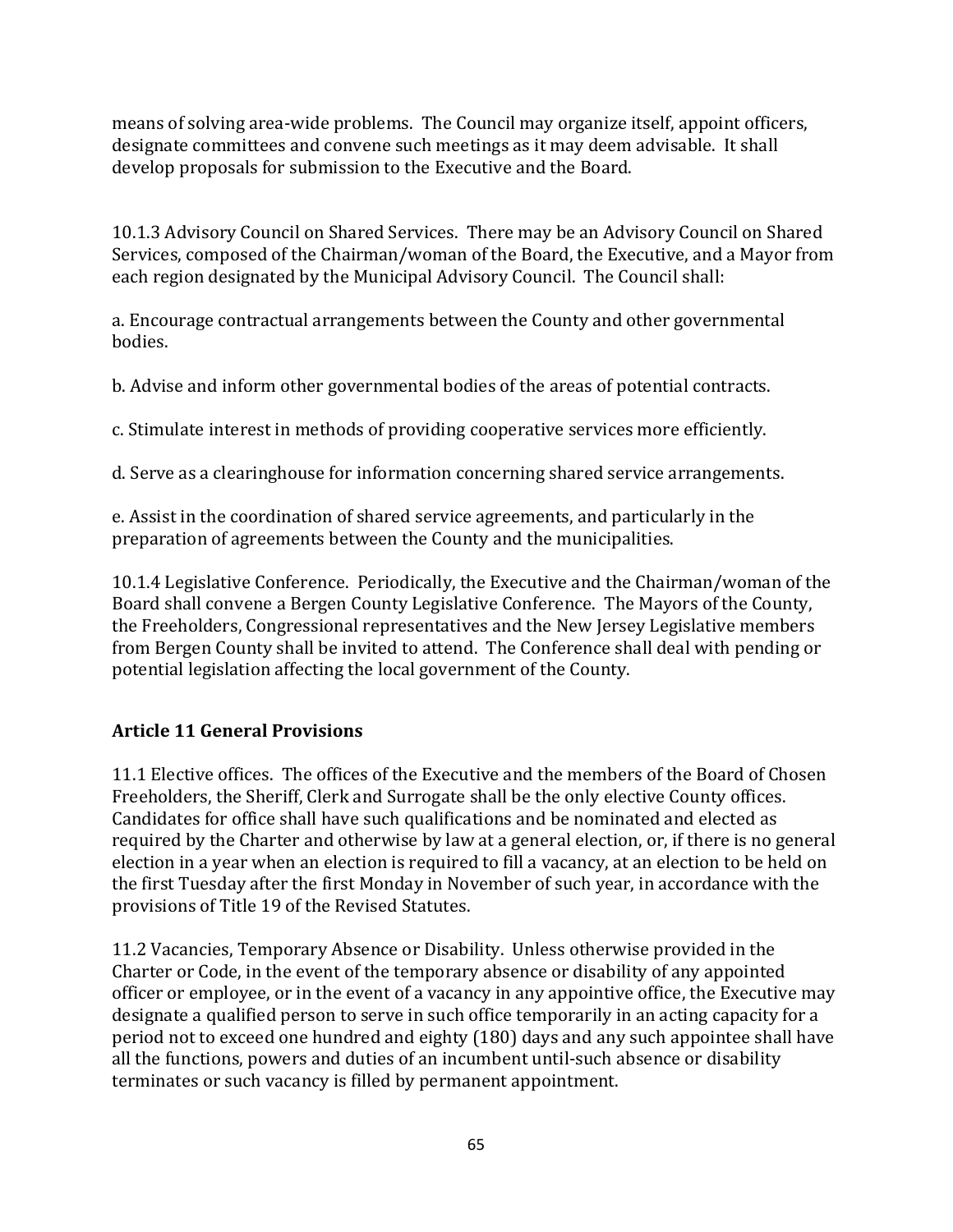### 11.3 Surety Bonds.

a. Every officer or employee of the County who, by virtue of his/her office or position is entrusted with the receipt, custody or expenditure of public monies and any other officer or employee who may be required to do so by the Board or Executive, shall, before entering upon the duties of his her office or position, execute and deliver a surety bond in such amount as may be fixed by the Board, binding him/her to the County in its corporate name and conditioned upon the true and faithful performance of his/her duty. Each officer or employee required by law to give bond shall execute such a bond with sufficient surety and deliver the same to the Clerk to the Board, except that the Clerk to the Board shall deliver his/her bond to the County Treasurer before he/she enters upon the discharge of the duties of his/her office.

b. If any officer or employee shall neglect to execute and deliver his/her bond as herein required within thirty (30) days after due notification of his/her obligation to do so, his/her office may be declared vacant by the Board.

c. In every case in which any person is required by the Charter or otherwise by law to give bond for the faithful performance of his/her duties, such bond shall be secured by a corporate surety authorized to do business in this state and the premium therefore shall be paid by the County. Each such bond shall be approved by the County Counsel as to legal form and sufficiency, and nothing in this Article shall be construed to prevent the use of one (1) or more blanket bonds when so approved.

# **11.4 Code of Ethics**

Ordinance No. 04-01 adopted by the Bergen County Board of Chosen Freeholders on January 21, 2004 to be made a part of the Bergen County Administrative Code reads as follows:

Section 1. Title

1.01 This document shall be known as and may be cited as the "Bergen County Code of Ethics".

Section 2. Findings

2.01 The Board of Chosen Freeholders of the County of Bergen finds and declares that:

a. Public office and employment are a public trust;

b. The vitality and stability of representative democracy depend upon the public's confidence in the integrity of its elected and appointed representatives;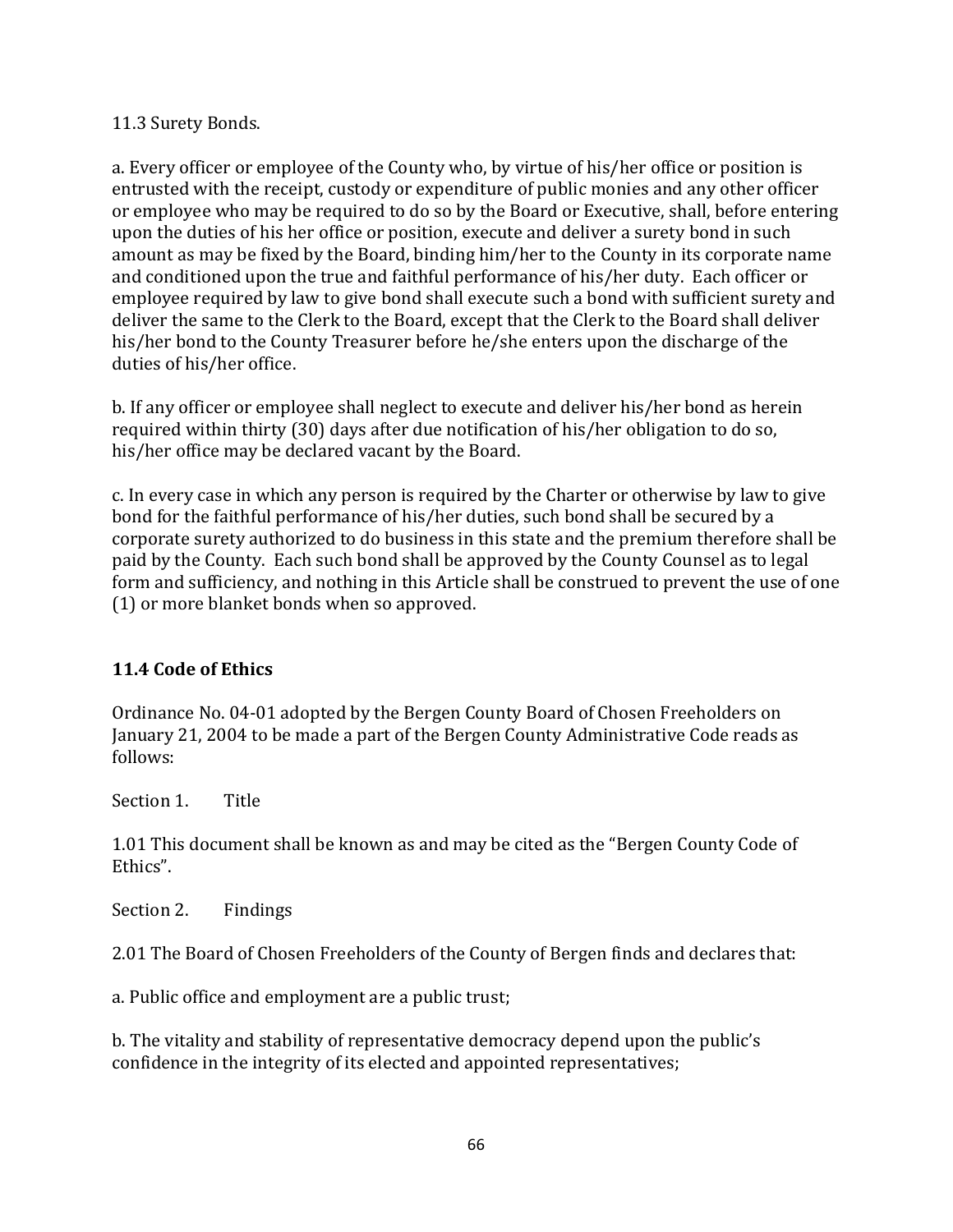c. Whenever there is a conflict between the private interests and the public duties of an elected official, government officer or employee, that public confidence is imperiled;

d. Government has the duty both to provide their citizens with standards by which they may determine whether public duties are being faithfully performed, and to apprise their elected officials, officers and employees of the behavior which is expected of them while conducting their public duties.

Section 3. Purpose and Authority

3.01 It is the purpose of this Code:

a. To provide a method of assuring that standards of ethical conduct for County elected officials, employees and officers and financial disclosure requirements for elected officials and officers of the County of Bergen shall be clear, consistent, uniform in their application, enforceable, and to provide those elected officials, officers or employees with advice and information concerning possible conflicts of interests which might arise in the conduct of their public duties;

b. It is the further purpose of this Code to implement the provisions of the Local Government Ethics Law, P.L. 1991, c.29 (N.J.S.A. 19:44A-1 et seq.)

c. To the extent applicable, this Ordinance and Code is not intended to be preempted by, but shall read in conjunction with the "New Jersey Campaign Contributions and Expenditures Reporting Act" (N.J.S.A. 19:44A-1 et seq.)

Section 4. Definitions

4.01 As used in this Code:

a. "Agency" means any agency, board, governing body, including the chief executive officer, office, commission or other instrumentality within the County of Bergen, and any independent County authority created by or appointed under the authority of the County of Bergen, which performs functions other than of a purely advisory nature;

b. "Business organization" means any corporation, partnership, limited liability company, limited liability partnership, firm, enterprise, franchise, association, trust, sole proprietorship, union, or other legal entity;

c. "Candidate" shall mean a person who has announced that they seek the office of County Executive, Freeholder, and the County's Constitutional Officers (Sheriff, Surrogate, and Clerk) and is required to file reports under the state election laws and regulations for campaign contributions;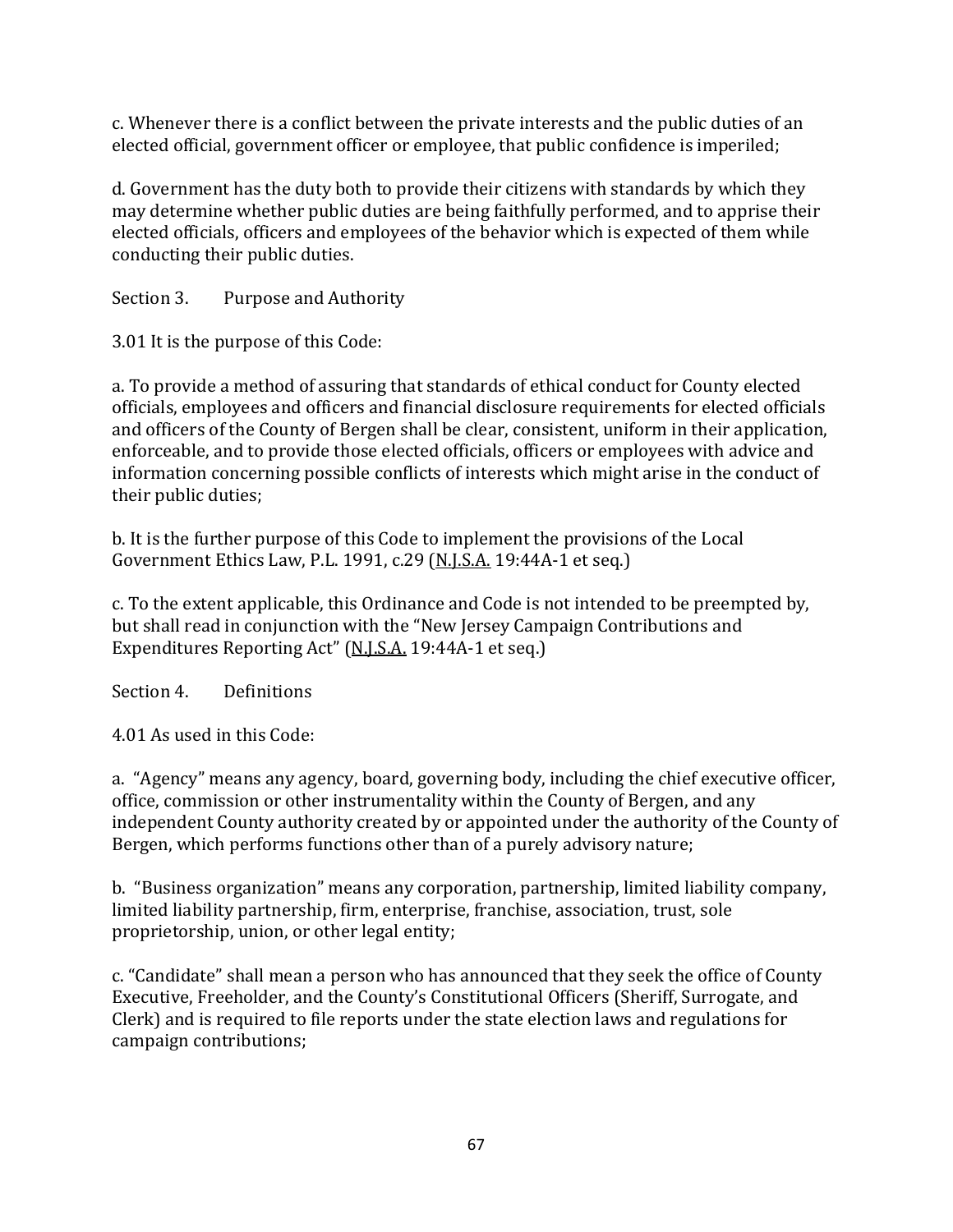d. "County employee" means any person, whether compensated or not, whether part-time or full-time, employed or serving on an agency who is not a County elected official or officer, as defined below:

e. "Elected Official" means the County Executive, Freeholder and the County's Constitutional Officers (Sheriff, Surrogate and Clerk.)

f. "County officer" means any person, whether compensated or not, whether part-time or full-time, who is one of the following:

All County Administrators, including program and division All Board, Commission, Agency and Authority Members, unless specifically excluded All Coordinators of programs, unless specifically excluded All County Superintendents, including Superintendents of Schools All Directors and Presidents of County Departments, Divisions, Agencies and Programs All Agency or Authority Executive Directors All Agency or Authority Board Members Affirmative Action Officer Assistant Directors of County Departments, Divisions, Agencies and Programs Assistant Medical Examiner Business Administrator of Technical Schools of Bergen County Chief of Police Chief of Staff to County Executive Clerk to Board of Chosen Freeholders Counsel to all Boards and Authorities County Adjuster County Engineer County Medical Examiner County Tax Administrator County Treasurer Deputy Chief of Staff to County Executive Deputy County Counsel Deputy Executive Directors Election Supervisor Public Advocate, Assistant Public Advocate, Substitute Public Advocate Superintendent of Elections Undersheriffs Warden, County Jail

"County officer" shall also include any person who is a managerial executive as defined in section 3 of the "New Jersey Employer-Employee Relations Act", N.J.S.A. 34:13A-3, of the County of Bergen or any agency created by or appointed under the authority of the Board of Chosen Freeholders. "County Officer" shall not include a member of the Tax Board or Board of Elections or the Tax Administrator, all of whom are deemed to be State employees and covered there under.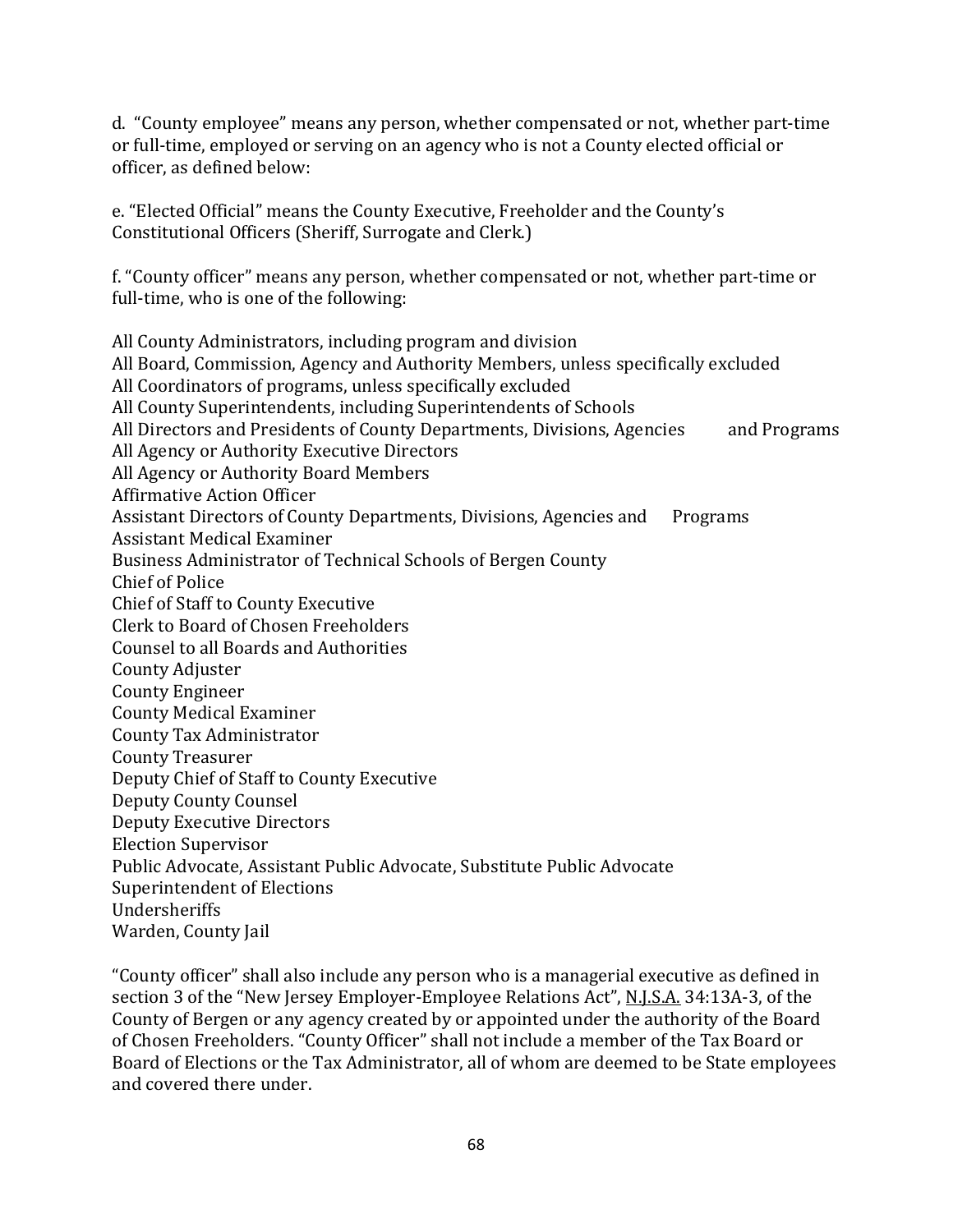g. "County matter" means any application, award, bid, claim, contract, license, permit, proceeding, prosecution, resolution or transaction made by, to, against or with County government or any County officer or employee.

h. "Interest" means the ownership or control of more than 10% of the profits, assets or stock of a business organization but shall not include the control of the assets in a nonprofit entity or labor union.

i. "Member of immediate family" means the spouse or dependent child of any elected official, county officer, county employee as defined by N.J.S.A. 40A:9-22.3(i).

Section 5. Ethical Standards

5.01 No elected official, County officer, county employee or member of their immediate family shall have an interest in a business organization or engage in any business, transaction, or professional activity, which is in substantial conflict with the proper discharge of his or her duties in the public interest.

5.02

(A) No independent local authority shall, for a period of one year next subsequent to the termination of office of a member of that authority:

(i) award any contract which is not publicly bid to a former member of that authority;

(ii) allow a former member of that authority to represent, appear for or negotiate on behalf of any party before that authority; or

(iii) employ for compensation, except pursuant to open competitive examination in accordance with Title 11A of the New Jersey Statutes and the rules and regulations promulgated pursuant thereto, any former member of that authority.

(B) The restrictions contained in this subsection shall also apply to any business organization in which the former authority member holds an interest.

5.03 No elected official, County officer or County employee shall act in his or her official capacity in any matter where he or she, a member of his or her immediate family or business organization in which he or she has an interest, has a direct or indirect financial or personal involvement that might reasonably be expected to impair his or her objectivity or independence or judgment.

5.04 No candidate, elected official, County officer or County employee shall use or attempt to use his or her official position to secure unwarranted privileges or advantages for himself or others.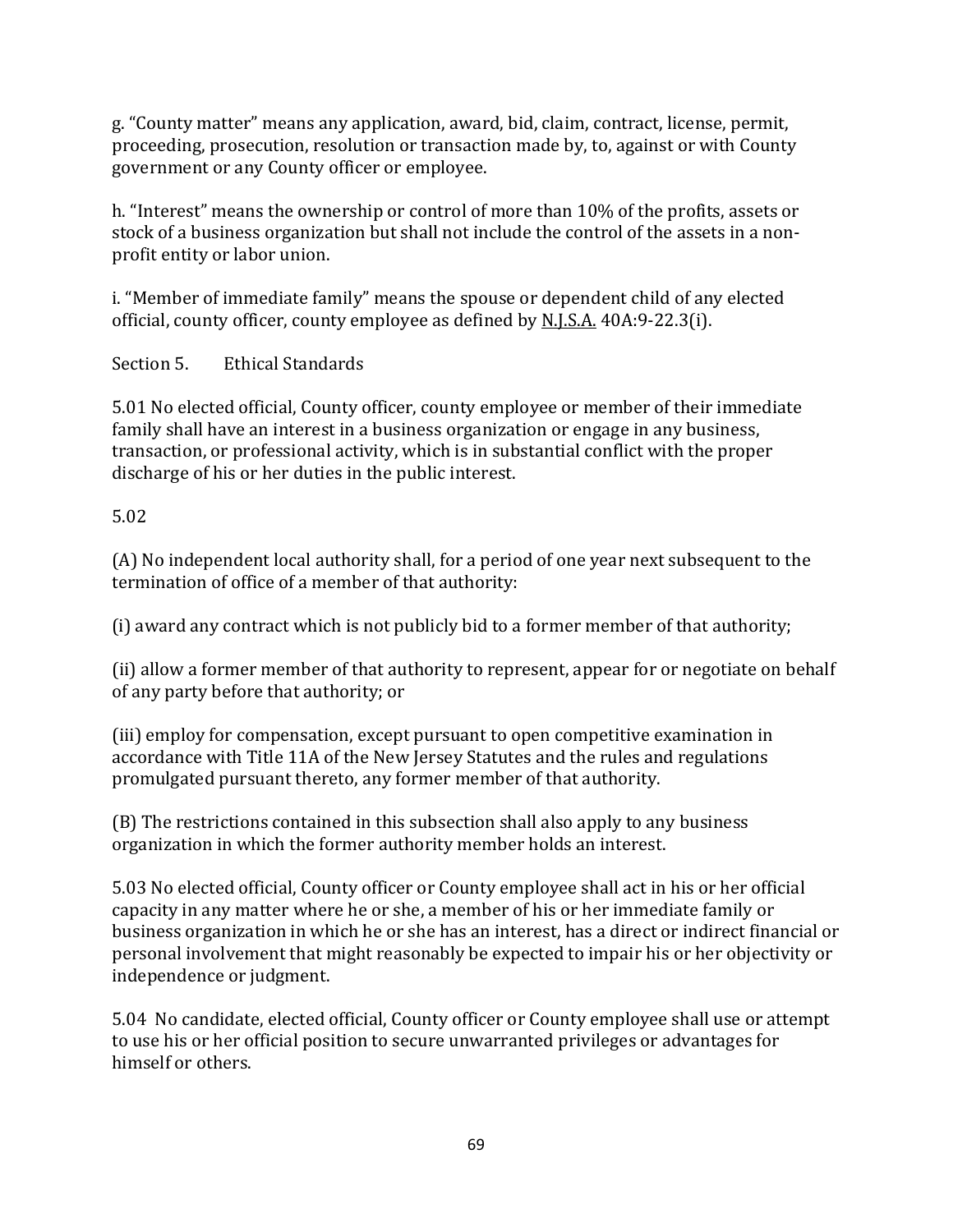5.05 No elected official, County officer or County employee shall undertake any employment or service, whether compensated or not, which might reasonably be expected to prejudice his or her independence of judgment in the exercise of his or her official duties.

5.06 No elected official, candidate, County officer or County employee, member of his or her immediate family, or business organization in which he or she has an interest, shall solicit or accept any gift, favor, loan, political contribution, service, promise of future employment, or other thing of value based upon an understanding that the gift, favor, loan, contribution, service, promise or other thing of value was given or offered for the purpose of influencing him, directly or indirectly, in the discharge of his or her official duties. This provision shall not apply to the solicitation or acceptance of contributions to the campaign of an announced candidate for elective office, if the elected official or candidate has no knowledge or reason to believe that the campaign contribution, if accepted, was given with the intent to influence the officer in the discharge of his or her duties.

5.07 No elected official, County officer or employee shall use, or allow to be used, his or her public office or employment, or any information, not generally available to the members of the public, which he or she receives or acquires in the course of and by reason of his or her office or employment, for the purpose of securing financial gain for himself, any member of his or her immediate family, or any business organization with which he or she is associated.

5.08 No elected official, candidate, County officer, County employee or business organization in which he as an interest shall represent any person or party other than the County in connection with any cause, proceeding, application or other matter pending before any County agency in the County of Bergen. Nothing herein shall preclude the representation of one employee by another where the representation is within the context of official labor union or similar representational responsibilities, or an elected official from appearing before an agency or the Board of Chosen Freeholders on behalf of the governing body said official has been duly elected to, on the official business of such governing body.

5.09 No elected official shall be deemed in conflict with these provisions if, by reason of his or her participation in the enactment of any ordinance, resolution or other matter required to be voted upon or which is subject to executive approval or veto, no material or monetary gain accrues to him or her as a member of any business, profession, occupation or group, to any greater extent than any gain could reasonably be expected to accrue to any other member of such business, profession, occupation or group.

5.10 No elected official shall be prohibited from making an inquiry for information on behalf of a constituent, if no fee, reward or other thing of value is promised to, given to or accepted by the officer or a member of his or her immediate family, whether directly or indirectly, in return therefore.

5.11 Nothing shall prohibit any elected official, County officer or County employee of Bergen County, or members of his or her immediate family, from representing himself,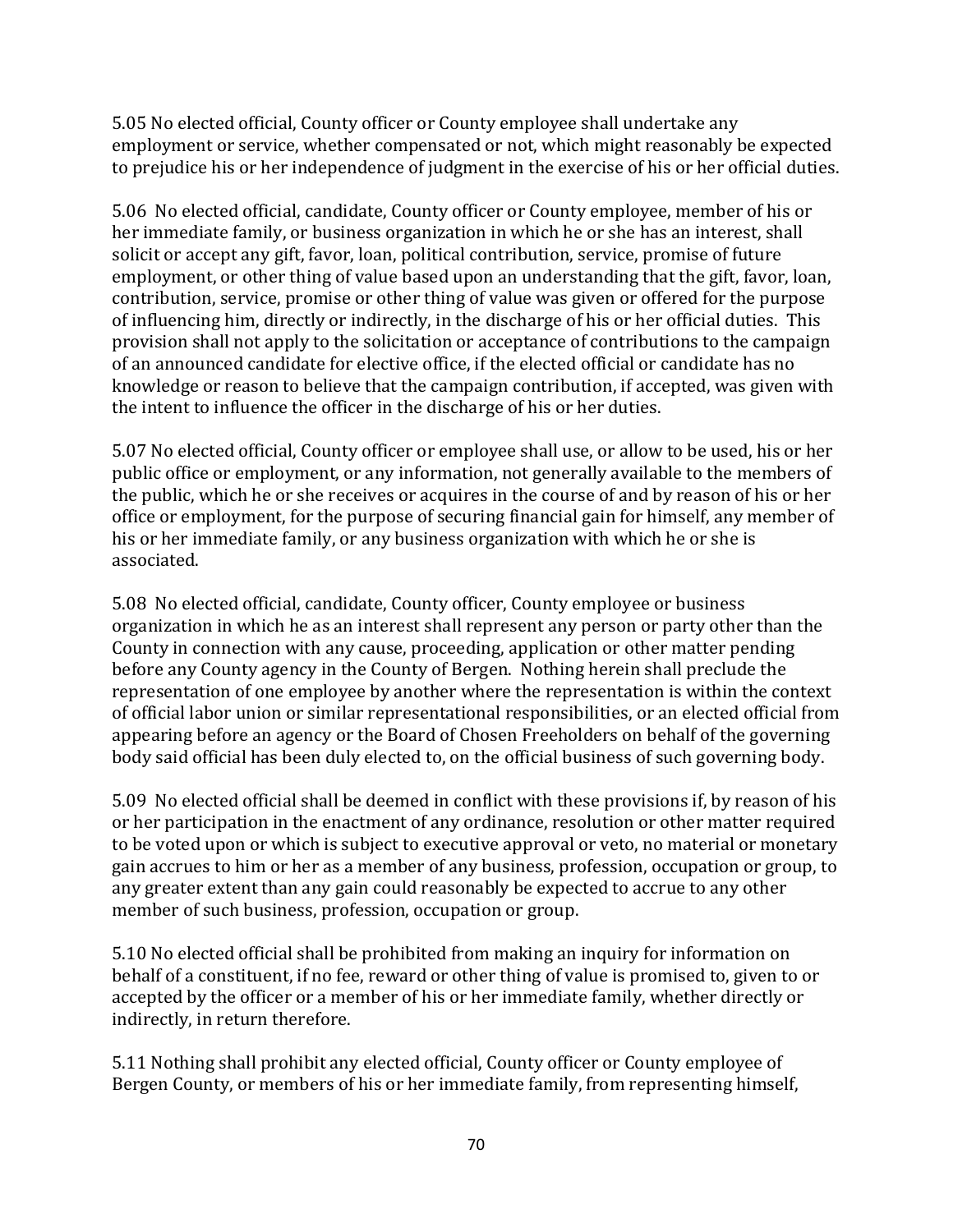herself or themselves, in negotiations or proceedings concerning his, her, or their, own interests.

5.12 No elected official shall knowingly undertake or execute, in whole or in part, any contract, agreement, sale or purchase made, entered into, awarded or granted by the County or agency thereof, unless such contract, agreement, purchase or sale was made or let after public notice and competitive bidding, provided, however, that the provisions of this section shall not apply to purchases, contracts, or agreements which by law are not required to be made, negotiated or awarded with public advertising or bids if such purchases, contracts, or agreements shall have received a prior advisory opinion of the County Ethics Board.

5.13 No Bergen County board, agency, commission or other County body shall, for a period of one (1) year next subsequent to the completion, resignation, expiration or termination, of an elected official's elected or appointed term of office shall:

(A) award any contract which is not publicly bid to a former County elected official. This restriction shall not apply to the award of any contract which is publicly bid pursuant to N.J.S.A. 40A:11-1 et al.;

(B)allow a former elected official to represent, appear or negotiate on behalf of any other party before an authority; or

(C) employ for compensation, except pursuant to open competitive examination in accordance with Title 11A of the New Jersey Statues and the rules and regulations promulgated pursuant thereto, any former elected official.

(D) notwithstanding the foregoing, a former elected official may return to prior public employment, or, may be employed at any agency.

5.14 No person shall induce or attempt to induce any County officer or employee to violate any provision of the "Bergen County Code of Ethics".

5.15

(A) No member of the immediate family, parents, siblings, independent children or in-laws of any County elected official, shall, after the effective date hereof, be hired by any County department or autonomous agency in any full-time or part-time position.

(B) Notwithstanding the foregoing, the provisions of this section shall not apply to any position where the emolument is less than \$6,000.00 as annually adjusted for by inflation or where the position is for summer or seasonal employment.

5.16 Neither Bergen County nor any autonomous agency or authority established by the Board of Chosen Freeholders shall award a contract to any former County elected official, for a period of one (1) year after the termination of office of said individual. This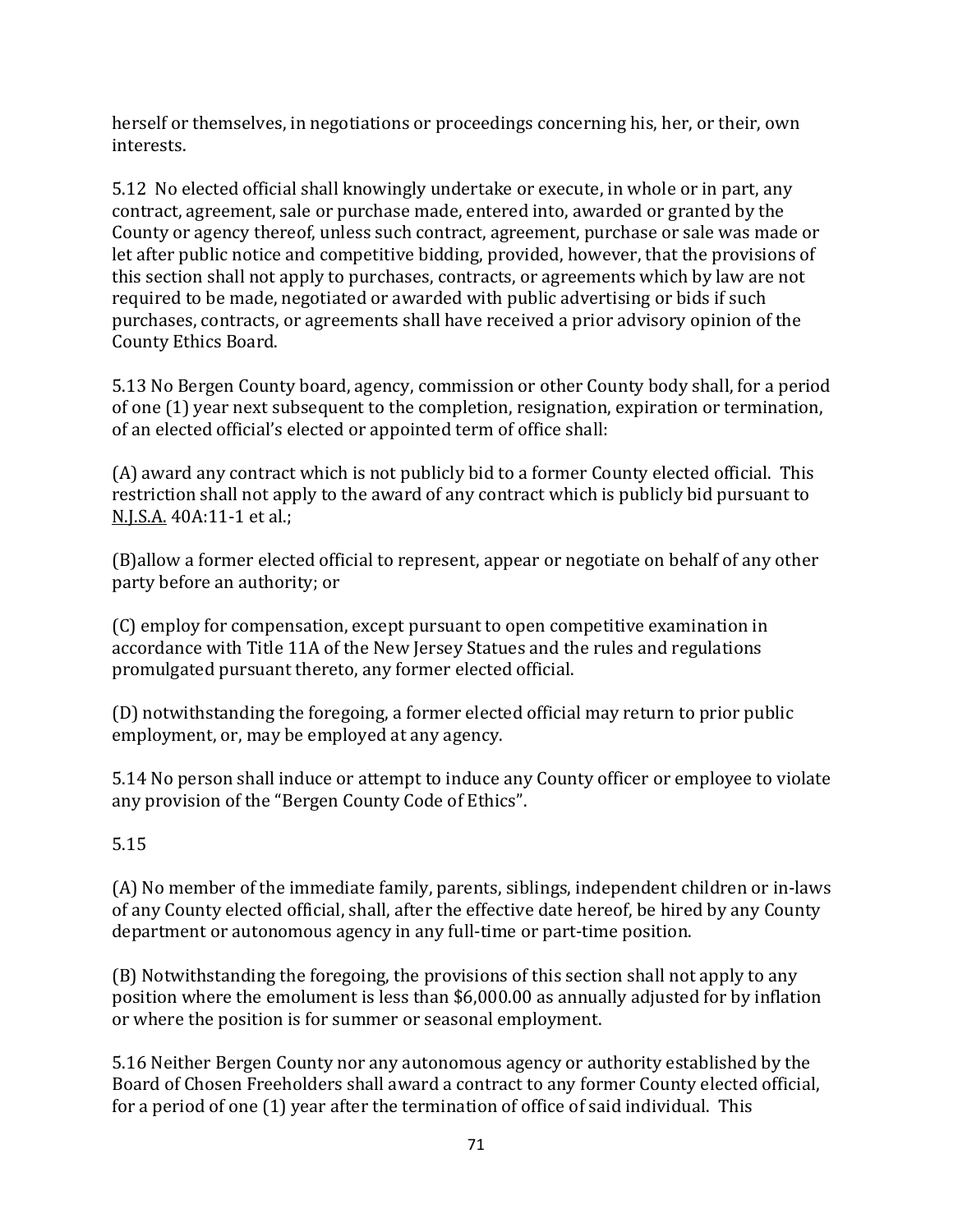restriction shall not apply to the award of any contract which publicly bid pursuant to N.J.S.A. 40A:11-1 et al.

5.17

(A) Every resolution submitted to the Board of Chosen Freeholders for approval shall contain an addendum, to be presented to the Board of Chosen Freeholders, and made public, which shall contain at a minimum the following information:

(i) The name, address, and telephone number of the vendor

(ii) The name of the partners or shareholders or, if a public corporation, the name of the corporate officers and directors as found on the 10K or 10Q forms required to be filed with the Federal Securities and Exchange Commission.

(iii) Campaign contributions made, directly, by all individuals listed in above during the prior and current calendar year to the following named elected officials and constitutional officer:

| Official's Position     | Contribution | Contribution |
|-------------------------|--------------|--------------|
| Or Name                 | Last Year    | This Year    |
| <b>County Executive</b> |              |              |
| Sheriff                 |              |              |
| Surrogate               |              |              |
| <b>County Clerk</b>     |              |              |
| Freeholders             |              |              |
| 1                       |              |              |
| 2                       |              |              |
| 3                       |              |              |
| 4                       |              |              |
| 5                       |              |              |
| 6                       |              |              |
|                         |              |              |

(B) If no contributions were made during a relevant period, it is sufficient to state that "none" were made.

(C) By voting for or against any resolution each member of the Board of Chosen Freeholders certifies that they have read the applicable resolution or its summary; that he or she has no financial interest therein; that he or she has no direct financial involvement, and that their objectivity, or independence of judgment has not been impaired by any campaign contribution that has been disclosed.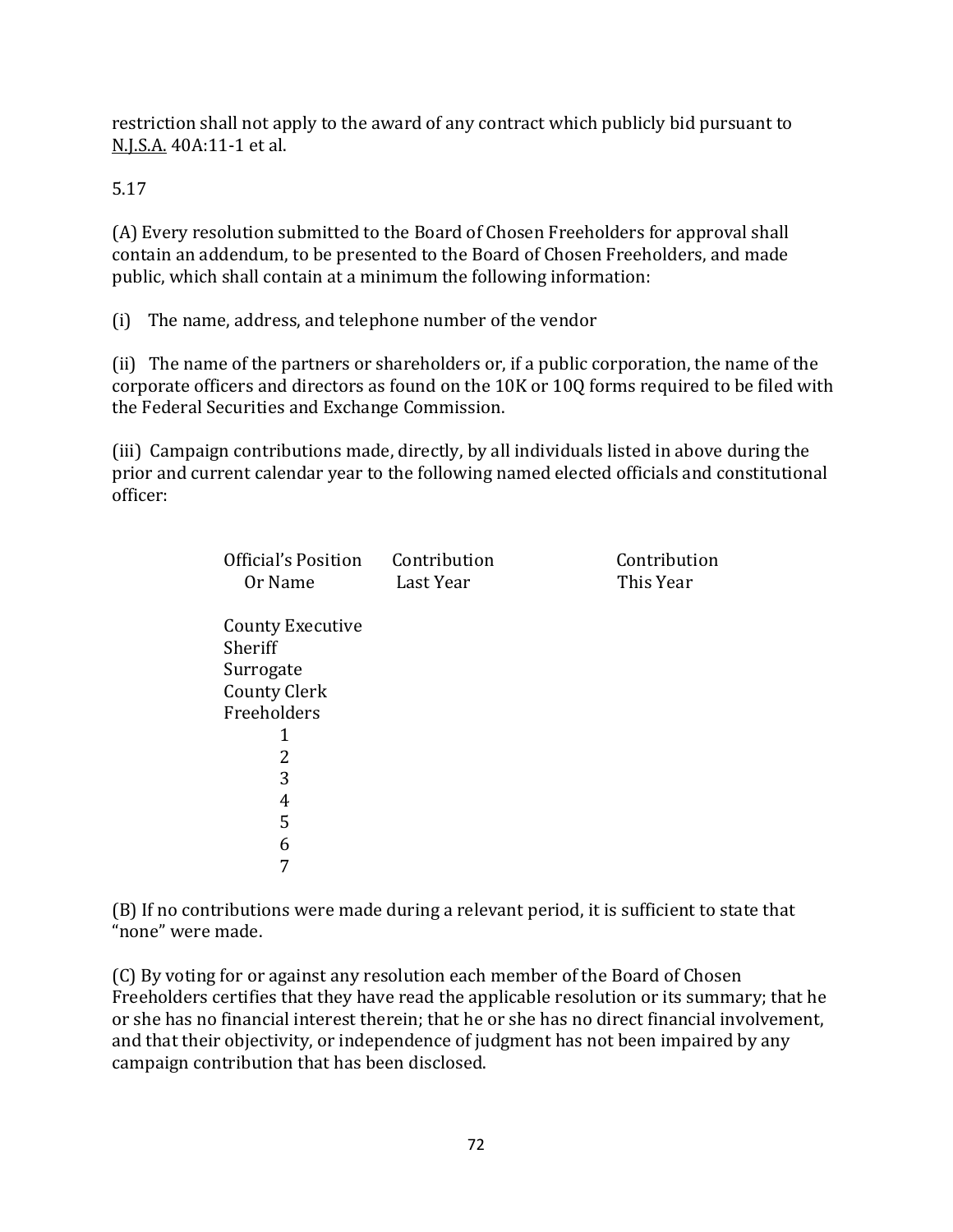(D) A Freeholder may abstain where he or she believes that a vote for, or against, a resolution might give the appearance of impropriety, even where there is none, or where their objectivity, or independence of judgment has in any way been impaired, without disclosing the reason therefore, consistent with Roberts Rules of Order.

(E) By submitting a contract, or agreement, to the Freeholder Board, the County Executive, County Clerk, Sheriff and Surrogate likewise certify that they have read the applicable resolution or its summary; that he or she has no financial interest therein; that he or she has no direct financial involvement, and that their objectivity, or independence of judgment has not been impaired by any campaign contribution that has been disclosed.

5.18 Notwithstanding anything to the contrary, nothing herein shall preclude an elected official who is a member of any governing body or other body or is a constitutional officer of Bergen County or a member of the Board of Chosen Freeholders from appearing before or participating in or seeking to influence the deliberation of another political or judicial body where the current or prior appointment would otherwise be herein barred, provided such position is elected by the people of the governing body and by reason of his or her participation in the enactment of any ordinance, resolution or other matter required to be voted upon or which is subject to executive approval or veto, no material or monetary gain accrues to him or her as an elected official, to any greater extent than any gain could reasonably be expected to accrue to any other such official.

## Section 6. Political Activity

6.01 No County Officer or County employee, who has a fixed or regular work schedule, shall engage in partisan political activity for or on behalf of any individual, group or organization during paid working hours. This provision shall not apply to the activities of any elected official during the course of his official duties. Nothing contained herein shall restrict the activities of a County officer or employee during such time as they are permitted to be away from their office, including, but not limited to lunch or dinner breaks, vacation days, sick days or personal days.

6.02 No County employee, County officer and/or County Elected official shall solicit, accept or receive political contributions of any kind while in or on any County owned or leased building or property which is dedicated for the conduct of public business. No County employee, County officer and/or County elected official shall permit the solicitation, acceptance or receipt of political contributions or any kind to occur in or on any County owned or leased building or property which is dedicated for the conduct of public business.

# 6.03 Political Contributions:

a. Includes any subscription, loan advance or deposit money, gift, other than perishables or anything of nominal or token value, made for any political purpose; and

b. Includes any contract, promise or agreement, expressed or implied, whether or not legally enforceable, to make a contribution for any political purpose; and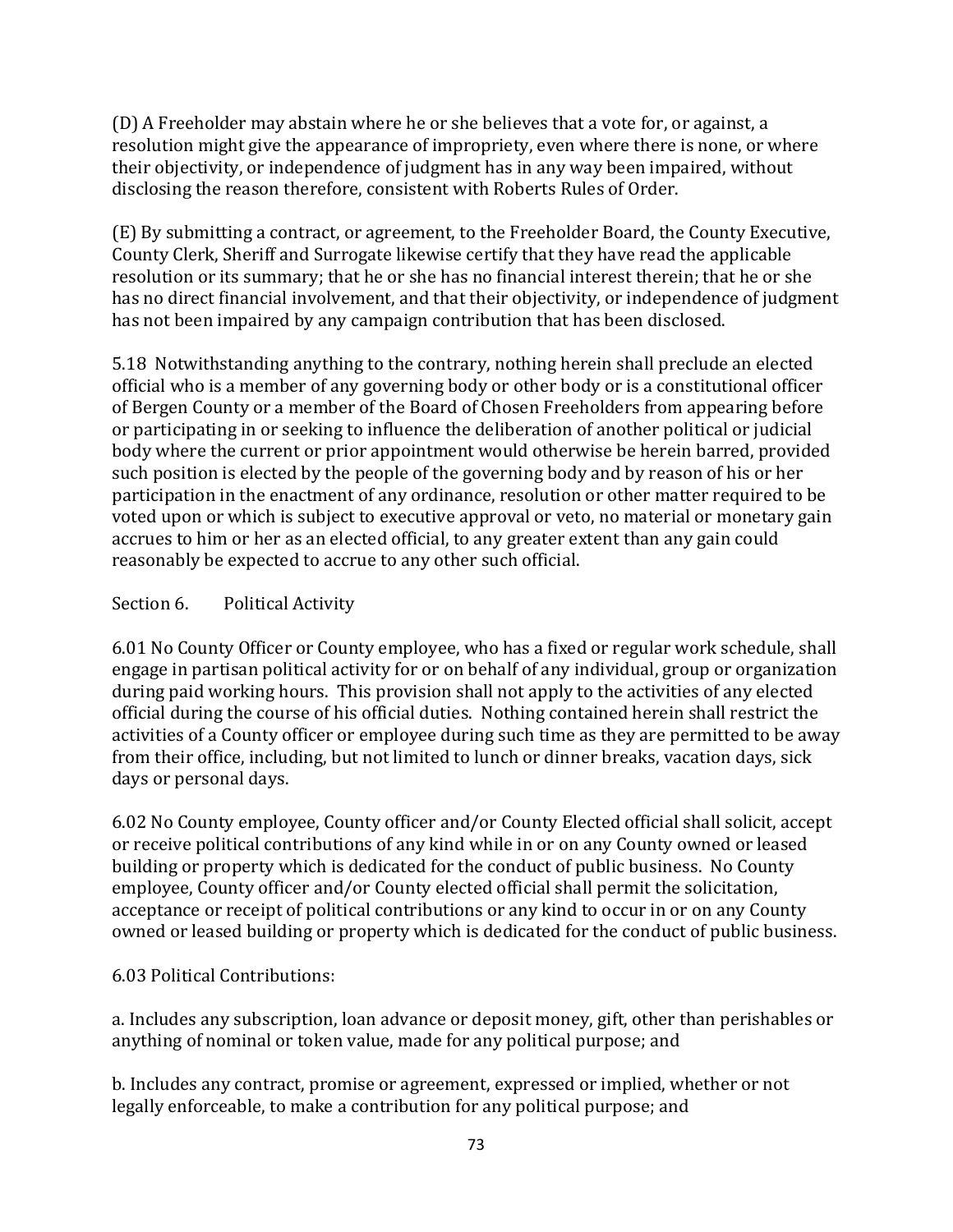c. Includes any payment by any person, other than a candidate or a political party or affiliated organization, of compensation for personal services of another person which are rendered to any candidate or political party or affiliated organization without charge for any political purpose.

6.04 To the extent not prohibited above, nothing in this section is intended to preclude County employees, County officers or County elected officials from participating in the political process, including fundraising on their own time and off County property.

## Section 7. Duty to Report Solicitation

7.01 In the event that a County employee, County officer or County elected official is approached by any person who solicits influence, favor or vote in return for political contribution, as defined, or payment, direct or indirect, that official is charged with the duty to disclose the details of the solicitation to the Ethics Board in writing.

7.02 Said disclosure is to be made as promptly as possible and in no event more than fourteen (14) days after the incident.

7.03 Failure to make disclosure of the solicitation shall be a breach of this Code and shall be handled according to the provision of Section 12 therein.

### Section 8. Financial Disclosure

8.01 Every County officer and elected official of the County of Bergen shall annually file a financial disclosure statement with the County Clerk in substantially the same form and manner as required by State law.

8.02 All financial disclosure statements shall include the following information, which shall specify, where applicable, the name and address of each source and the officer's job title:

a. Each source of income, earned or unearned, exceeding \$2,000 received by the officer or member of his or her immediate family during the preceding calendar year. Individual client fees, customer receipts or commissions or transactions received through a business organization need not be separately reported as sources of income. If a publicly traded security is the source of income, the security need not be reported unless the elected official, candidate, County officer or County employee, or member of his or her immediate family, has an interest in the business organization;

b. Each source of fees and honorariums having an aggregate amount exceeding \$250 from any single source for personal appearances, speeches or writings received by the elected official, candidate, County officer or County employee, or a member of his or her immediate family, during the preceding calendar year;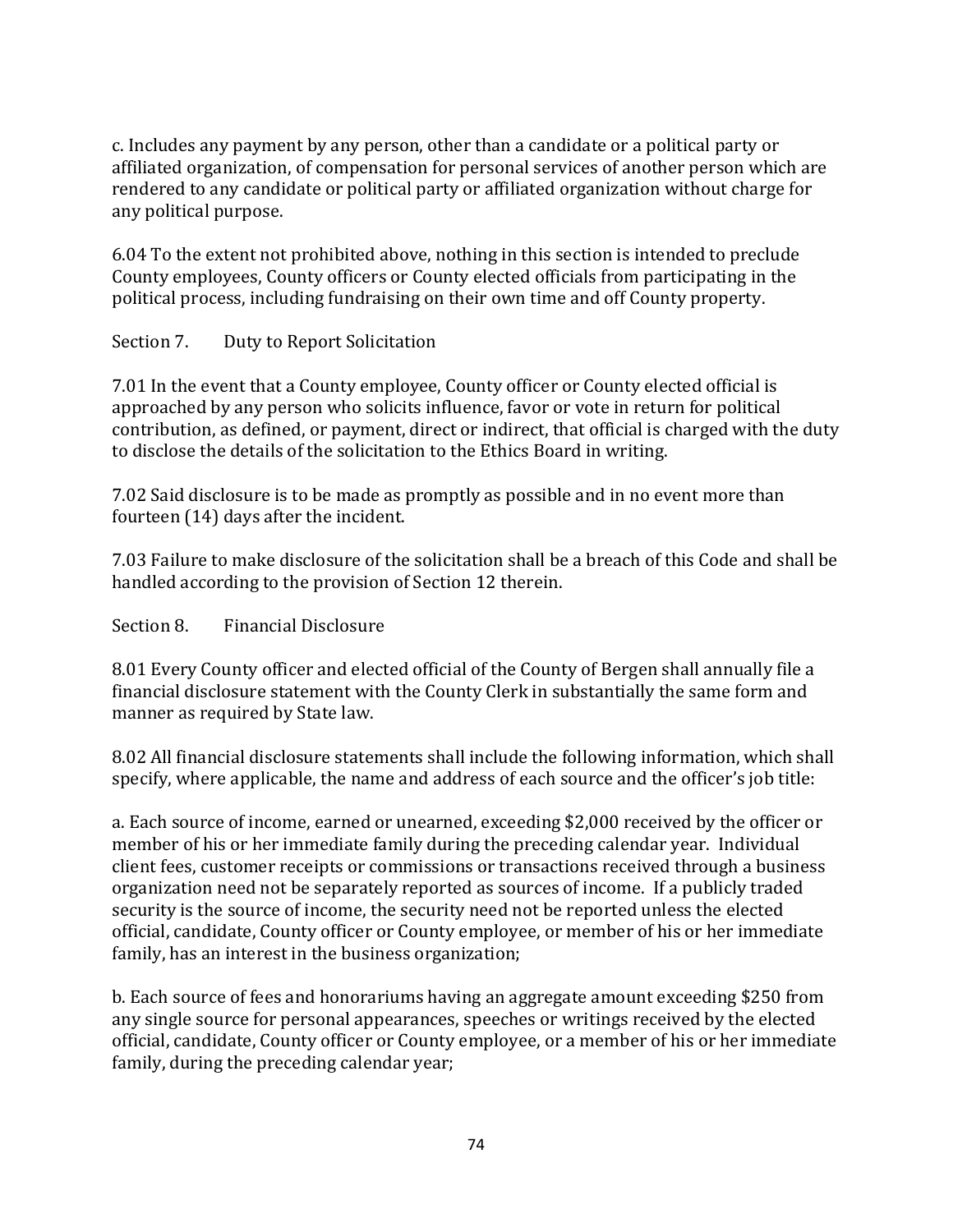c. Each source of gifts, reimbursements or prepaid expenses having an aggregate value exceeding \$400 from any single source, excluding relatives, received by the elected official, candidate, County officer or County employee, or a member of his or her immediate family, during the preceding calendar year;

d. The name and address of all business organizations in which the elected official, candidate, County officer or County employee, or member of this or her immediate family, had an interest during the preceding calendar year.

e. The address and brief description of all real property in the State in which the elected official, candidate, County officer or County employee, or a member of his or her or her immediate family, held in interest during the preceding calendar year.

8.03 The Bergen County Ethics Board shall prescribe a financial disclosure statement form for filing purposes. If a financial disclosure statement form has been promulgated by the New Jersey Local Finance Board, in accordance with the New Jersey Local Government Ethics Law, then that form shall be used. The Bergen County Ethics Board shall make the forms available to the officers and employees required to file a financial disclosure statement.

8.04 The original statement shall be filed with the County Clerk on or before April 30th of each year. A copy of the statement shall be filed with the Bergen County Ethics Board.

8.05 No holder of elective or appointive office who is licensed to practice law shall be required to disclose any information pursuant to this section, if such disclosure would constitute a violation of the Disciplinary Rules adopted by the Supreme Court of the State of New Jersey.

8.06 All financial disclosure statements filed shall be public records.

Section 9. Powers of Bergen County Ethics Board

9.01 The Bergen County Ethics Board, which was established pursuant to Ordinance #87- 67 adopted December 16, 1987 and Resolution #84 dated February 17, 1988 by the Bergen County Board of Chosen Freeholders shall have the following powers:

a. To initiate, receive, hear and review complaints and hold hearings with regard to possible violations of the County code of ethics or financial disclosure requirements by elected officials, candidates, County officers or County employees;

b. To issue subpoenas for the production of documents and the attendance of witnesses with respect to its investigation of any complaint or to the holding of a hearing;

c. To forward to the County Prosecutor or the Attorney General or other governmental body any information concerning violations of the code of ethics or financial disclosure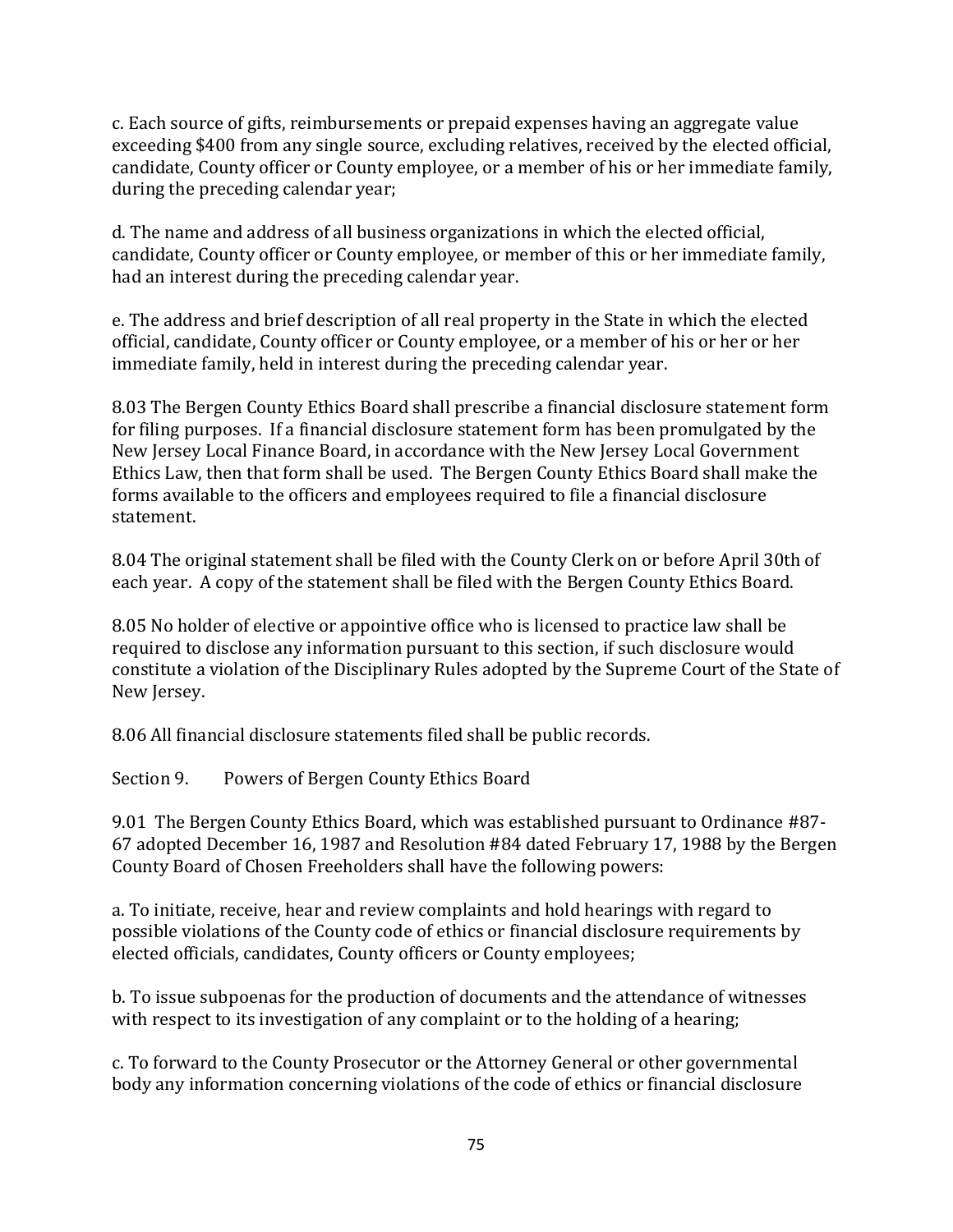requirements by officers or employees serving Bergen County which may warrant the institution of other legal proceedings by the Attorney General;

d. To render advisory opinions to local officers or employees serving Bergen County as to whether a given set of facts and circumstances would constitute a violation of any provision of the code of ethics or financial disclosure requirements;

e. To enforce the provision of the code of ethics and financial disclosure requirements with regard to officers or employees serving Bergen County and to impose penalties for the violation thereof as are authorized by this Section; and

f. To adopt rules and regulations and do other things as are necessary to implement the purposes of this Section.

Section 10. Advisory Opinions

10.01 An officer or employee of Bergen County may request and obtain the Bergen County Ethics Board and advisory opinions as to whether any proposed activity or conduct would in its opinion constitute a violation of the code of ethics or any financial disclosure requirements.

10.02 Upon the showing of good cause and the need for immediate action, the Bergen County Ethics Board shall meet to consider and render a formal advisory opinion, whenever possible, within twenty (20) business days after receipt of a request for such opinion.

10.03 Advisory opinions shall not be made public, except to the person asking for the opinion, except when the Board by the vote of two-thirds of all of its members directs that the opinion be made public.

10.04 Public advisory opinions shall not be made to disclose the name of the officer or employee unless the Board in directing that opinion made public so determines.

Section 11. Formal Complaints

11.01 The Bergen County Ethics Board shall, upon receipt of a signed written complaint by any person alleging that the conduct of any officer or employee of Bergen County is in conflict with the code of ethics or financial disclosure requirements, acknowledge receipt of the complaint within 30 days of receipt and initiate an investigation concerning the facts and circumstances set forth in the compliant.

11.02 The Board shall make a determination as to whether the complaint is within its jurisdiction or frivolous or without any reasonable factual basis.

11.03 If the Board shall conclude that the complaint is outside its jurisdiction, frivolous or without factual basis, it shall reduce that conclusion to writing and shall transmit a copy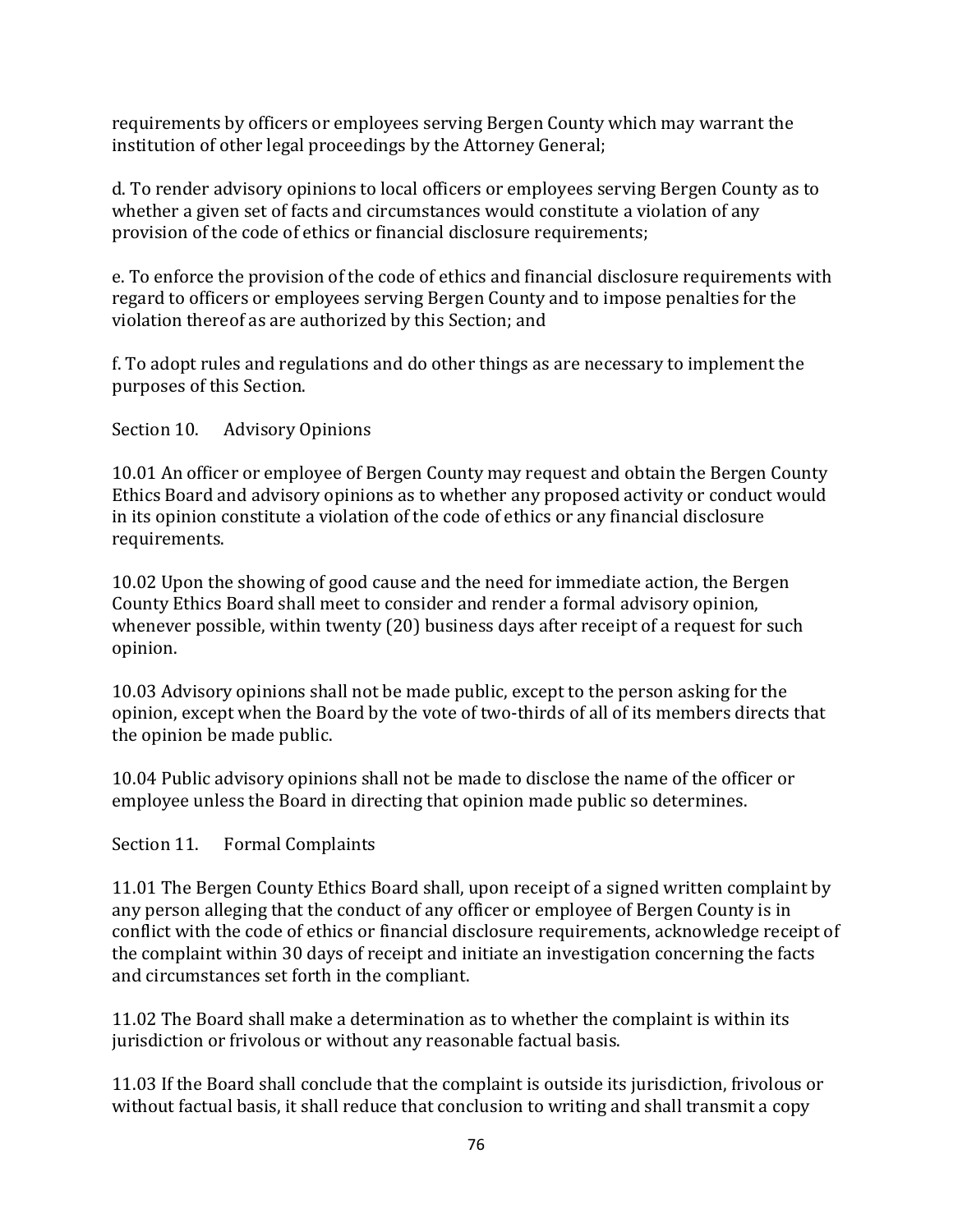thereof to the complainant and to the officer or employee of Bergen County against whom the complaint is filed.

11.04 If the Board shall conclude that the complaint is within its jurisdiction and has at least a minimal factual basis, the Board shall notify the officer or employee of Bergen County against whom the complaint was filed of the nature of the complaint and the facts and circumstances set forth therein.

11.05 The officer or employee shall have the opportunity to present the Board with any statement or information concerning the complaint which he or she wishes.

11.06 If the Board determines that a reasonable doubt exists as to whether the officer or employee of Bergen County is in conflict with the County code of ethics or any financial disclosure requirements, the Board shall conduct a hearing concerning the possible violation and any other facts and circumstances which may have come to the attention of the Board with respect to the conduct of the officer or employee. All hearings required pursuant to this Section shall be conducted in conformity with the rules and procedures, insofar as they may be applicable, provided for hearings by a State Agency in contested cases under the "Administrative Procedures Act", (N.J.S.A. 52:14B-1 et seq.).

11.07 The Board shall render a decision as to whether the conduct of the officer or employee is in conflict with the Code of Ethics or any financial disclosure requirements. This decision shall be made by no less than two-thirds of all members of the Board.

11.08 If the Board determines that the officer or employee is in conflict with the code or any financial disclosure requirements, it may impose any penalties which it believes appropriate within the limits of Section 12. A final decision of the Board may be appealed to the Local Finance Board within 30 days of the decision.

Section 12. Enforcement and Penalties

12.01 A County officer, elected official or County employee adjudicated by the Bergen County Ethics Board of the violation of any provision of this code of ethics shall be fined not less than \$100.00 nor more than \$1,000.00, which penalty may be collected in a summary proceeding pursuant to the "Penalty Enforcement Law," N.J.S.A. 2A:58-10 et seq. The Bergen County Ethics Board shall report its findings to the office or agency having the power of removal or discipline of the appointed officer or employee and may recommend that further disciplinary action be taken.

12.02 The finding by the Bergen County Ethics Board that a County officer or employee of Bergen County has violated the provisions of this code of ethics shall be sufficient cause for his or her removal, suspension, demotion or other disciplinary action by the officer or agency having the power of removal or discipline. When a person who is in the career service is found to have violated the provisions of this code of ethics, the procedure leading to removal, suspension, demotion or other disciplinary action shall be governed by any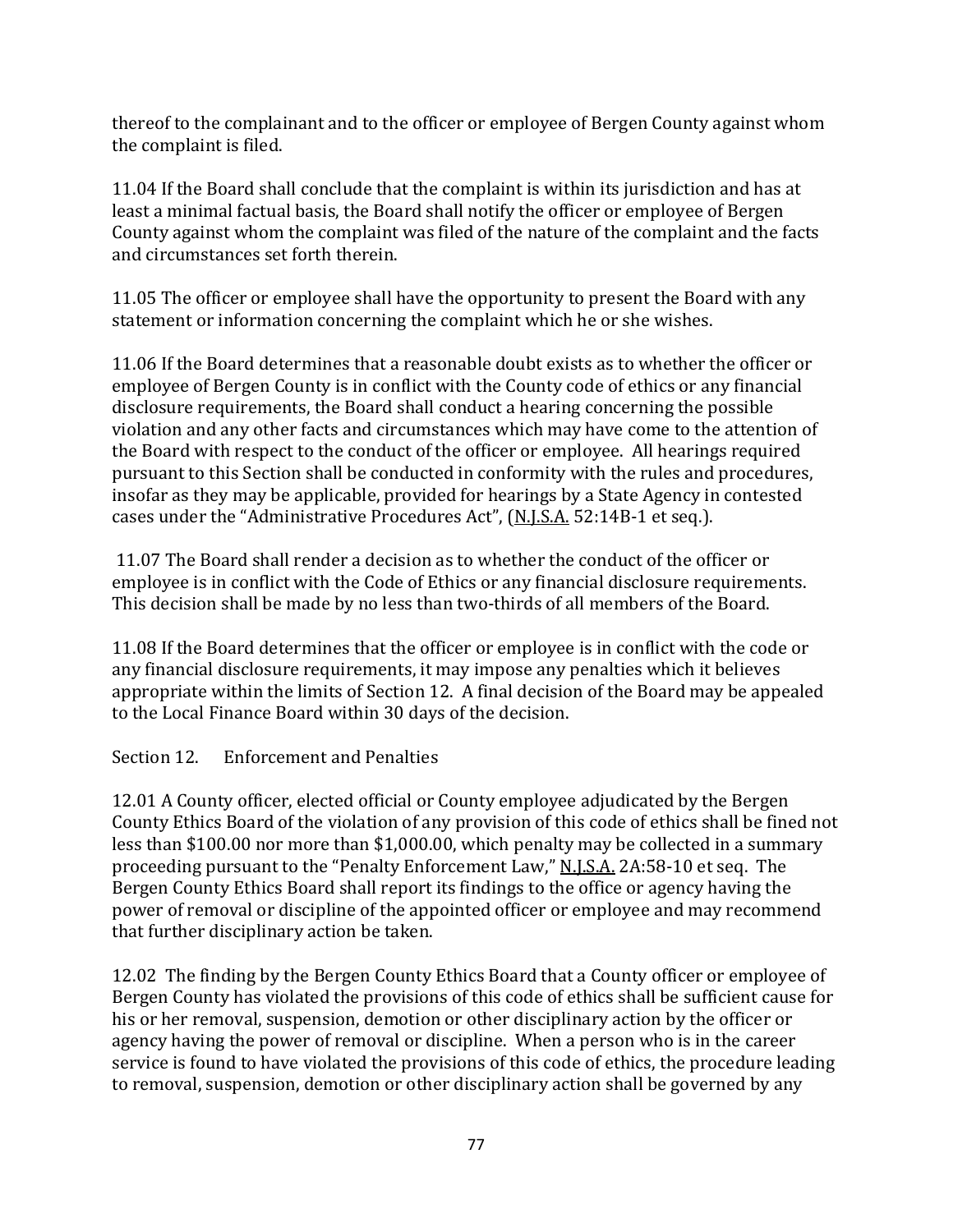applicable procedures of Title 11A of the New Jersey Statutes and the rules promulgated pursuant thereto.

Section 13. Records of Ethics Board

13.01 All statements, complaints, requests, or other written materials filed pursuant to this code of ethics, and any rulings, opinions, judgments, transcripts or other official papers prepared pursuant to this code shall be preserved for a period of five (5) years from the date of filing or preparation, as the case may be.

Section 14. Effective Date

14.01 This code of ethics shall take effect upon adoption, publication, public hearing and final adoption as required by law.

Section 15. Savings Clause

15.01 It is understood and agreed that if any portion of this Ordinance or the application of this Ordinance to any person or circumstances shall be held to be invalid, the remainder of this Ordinance or the application of such provision to other person or circumstances shall not be affected thereby.

15.02 Except as otherwise provided in this Ordinance, the failure to enforce any provision of this Ordinance shall not be deemed a waiver thereof.

15.03 To the extent that any term contained herein is not defined, then the definition, if any, contained in the Local Government Ethics Law, P.L. 1999, c.29, (N.J.S.A. 40A:9-22.1 et seq.) shall control.

15.04 The Ethics Code of the County of Bergen, heretofore adopted, shall remain in full force and effect for those affected thereby who are not County employees, candidates, elected officials or County officers as herein defined.

# **Article 12 Historical Provisions**

12.1 Transfer of Functions. The functions, powers and duties of the County government and all previously established boards and commissions, autonomous and otherwise as of the effective date of the Code were allocated and assigned among and within the departments established by the Code. Without limitations thereto, the following offices, boards, commissions and agencies were continued, transferred or abolished, respectively:

a. Agencies whose structures were not changed by the Code adoption:

(1) Constitutional and Judicial Officers.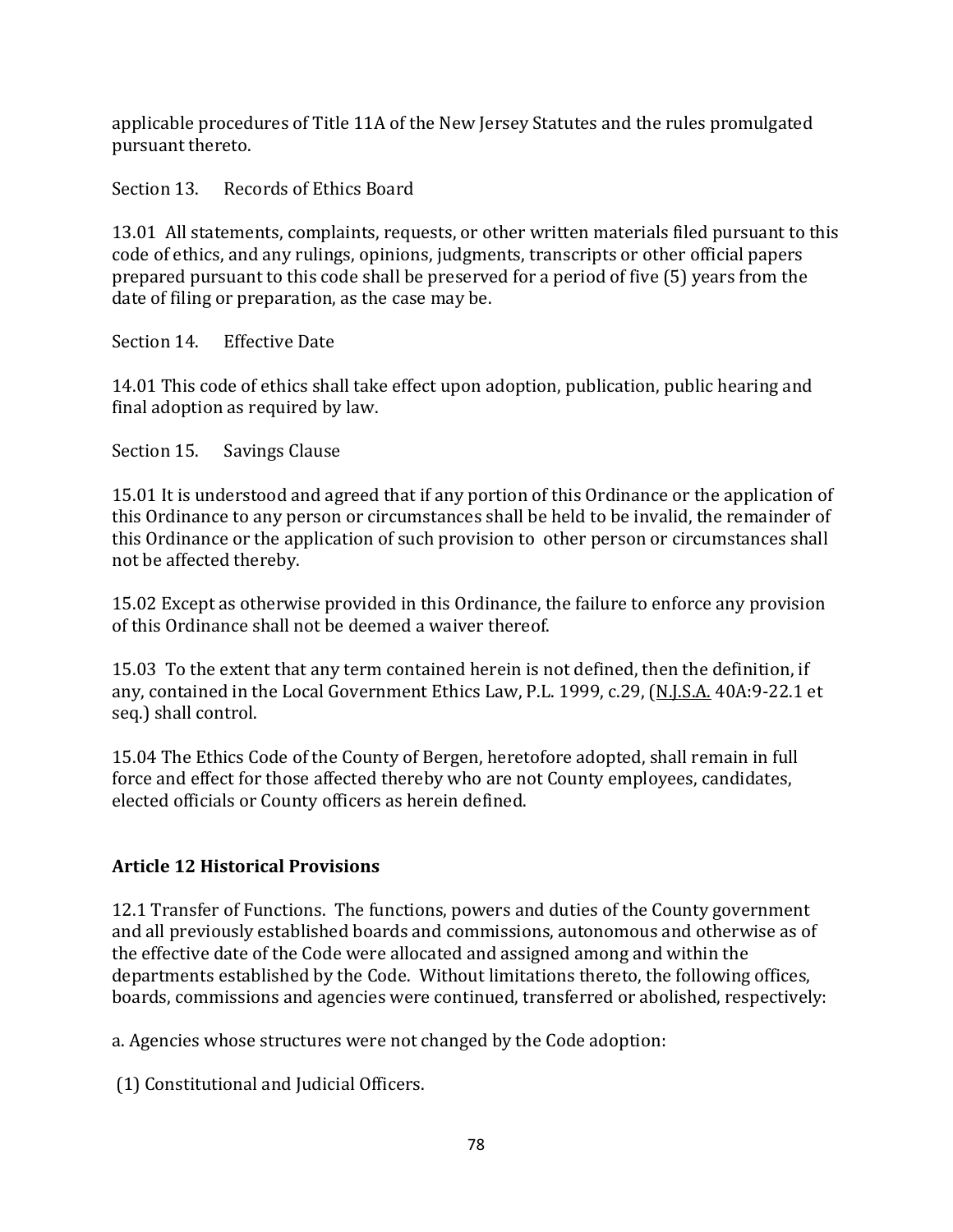(2) Community College and Community College Board of School Estimate.

- (3) Board of Elections.
- (4) Superintendent of Elections and Commissioner of Registration.
- (5) Board of Taxation.
- (6) Vocational School and Vocational School Board of School Estimate.
- (7) Superintendent of Schools.
- (8) Special Services School Board and Board of School Estimate.
- (9) Bergen County Utilities Authority.
- (10) Northwest Bergen Utilities Authority.
- (11) Bergen County Improvement Authority.
- (12) Bergen County Housing Authority.
- b. The following commissions or boards were abolished:

(1) Board of Managers, Bergen Pines County Hospital (replaced by the Bergen Regional Medical Center Board of Directors)

- (2) Mosquito Extermination Commission (absorbed by the Department of Public Works)
- (3) Bergen County Park Commission (absorbed by the Department of Parks & Recreation)
- (4) Welfare Board (replaced by the Board of Social Services)
- c. All agencies not specifically indicated in this Article have been abolished.

12.2 State Civil Service Commission. All officers and employees who were in the classified service of the State Department of Personnel on the effective date of this Code, were transferred to the appropriate department, division or agency to which their respective functions, powers and duties are allocated and assigned by the Code, subject to one (1) requirement of N.J.S.A. 40:41A-129.

"It is the intention of this Code to permit the appointing authority to make appointments in the unclassified service pursuant to N.J.S.A. 11:22-2 and as provided by law."

12.3 Offices Continued. All offices, positions and employments, which were continued or reestablished by this Code, were transferred to the respective departments, offices and agencies to which their functions are allocated and assigned by this Code. The terms of all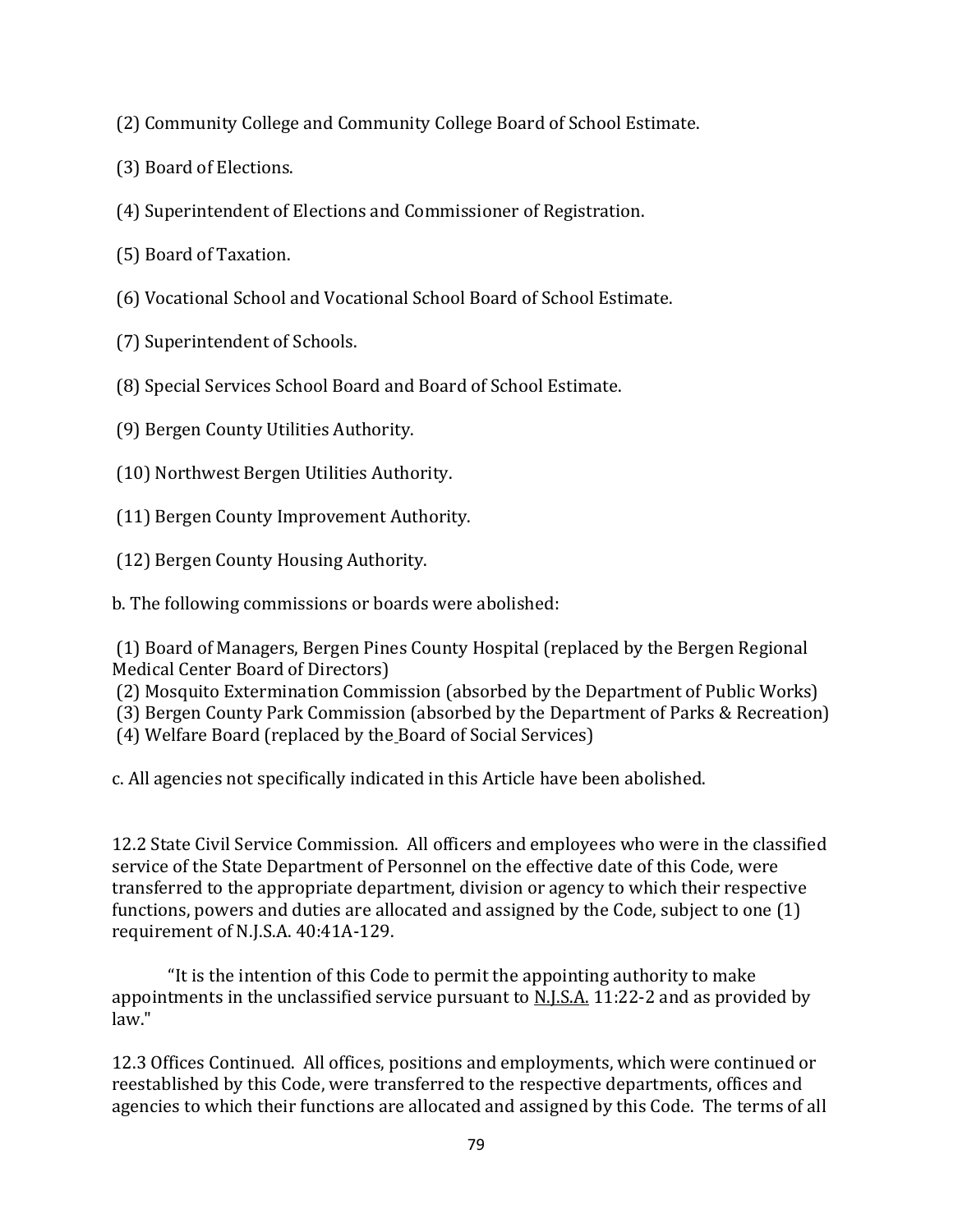incumbents heretofore appointed for a fixed term to such offices, positions and employments and the terms of all members of existing boards, agencies, commissions or authorities terminated as of the effective date of this Code, except that such officers or members of boards, commissions and authorities that were continued may continue to serve until appointment and qualification of their successors, or may be reappointed to serve out the unexpired portion of their terms.

12.4 Transfers of Personnel, Records and Property. As of the effective date of this Code, except as otherwise provided herein, all personnel and all records and property of the County were transferred to the respective departments, offices and agencies to which their administrative functions, powers and duties are allocated and assigned by the Code.

12.5 Salaries and Wages. Unless otherwise provided by ordinance, or otherwise permitted by law, rates of compensation established for persons holding office or employment on the effective date of the Code were continued with respect to the office, position or employment to which they, respectively, may be transferred.

12.6 Resolutions or Ordinances Saved or Repealed. All County resolutions or ordinances heretofore adopted and in force and effect on the effective date of this Code shall remain in full force and effect to the extent that they are not inconsistent with the Charter or this Code. All resolutions or ordinances and parts of resolutions or parts of ordinances heretofore enacted which are inconsistent with any provision of the Charter or this Code are, to the extent of such inconsistency, hereby repealed.

12.7 Severability. If any Article, section or part of this Code shall be declared to be unconstitutional, invalid or inoperative in whole or in part, by a court of competent jurisdiction, such Article, section or parts shall, to the extent that it is not unconstitutional, invalid or inoperative, remain in full force and effect, and no such determination shall be deemed to invalidate the remaining Articles, sections or parts of this Code.

12.8 Effective Date. This Code took effect on April 1, 1987.

| Reference               | Introduced           | Effective          |
|-------------------------|----------------------|--------------------|
|                         |                      |                    |
| $(1)$ Ordinance #87-06  | April 15, 1987, 1987 | May 6, 1987        |
|                         |                      |                    |
| $(2)$ Ordinance #89-49  | September 6, 1989    | September 20, 1989 |
|                         |                      |                    |
| $(3)$ Ordinance #89-62  | December 6, 1989     | December 20, 1989  |
|                         |                      |                    |
| $(3a)$ Ordinance #92-05 | March 4, 1992        | March 18, 1992     |
|                         |                      |                    |

### **LIST OF AMENDING ORDINANCES**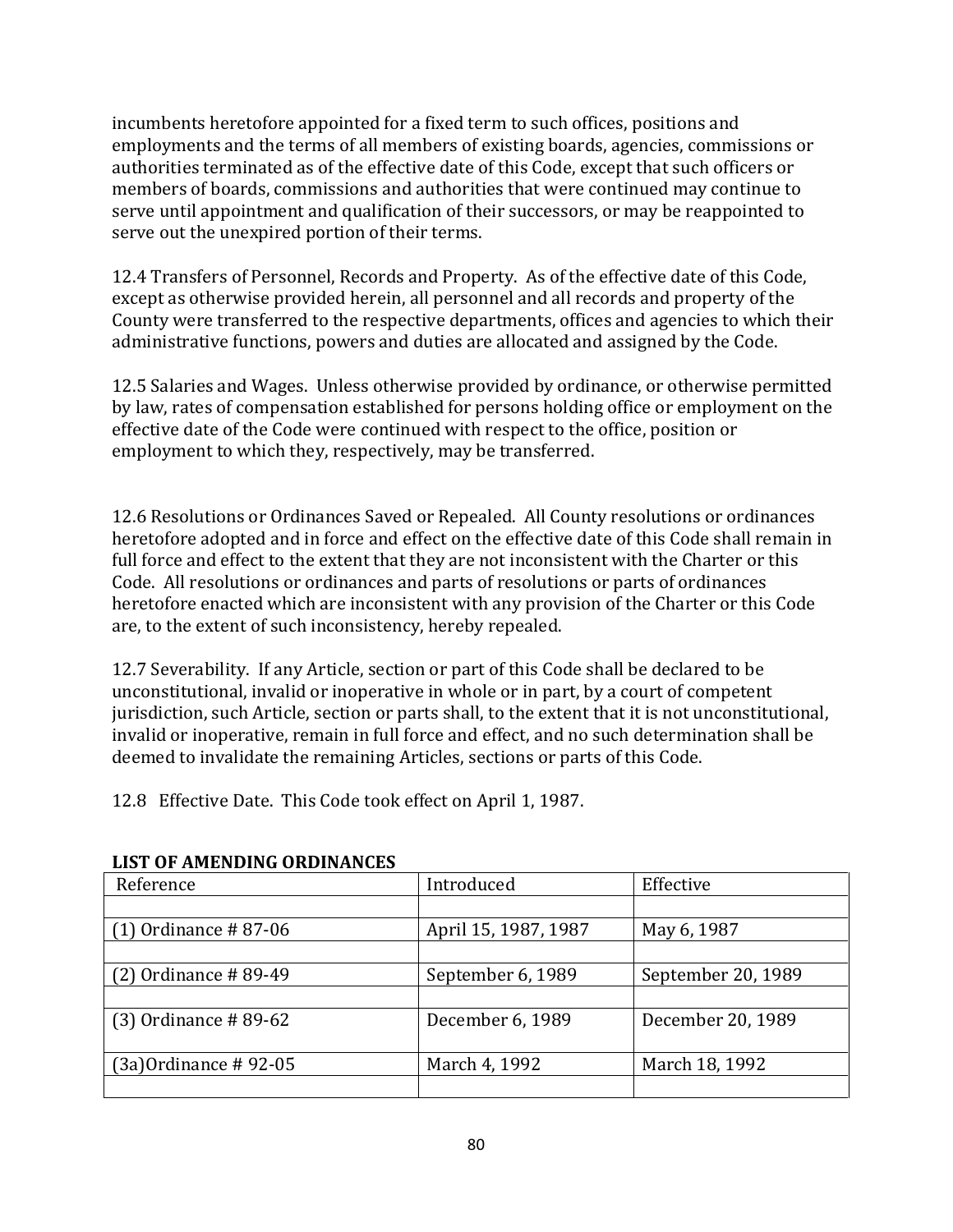| (4) Ordinance #93-16     | May 5, 1993             | May 19, 1993       |
|--------------------------|-------------------------|--------------------|
|                          |                         |                    |
| (4a) Ordinance # 94-08   | April 6, 1994           | April 20, 1994     |
|                          |                         |                    |
| (5) Ordinance # 94-40    | August 3, 1994          | August 17, 1994    |
|                          |                         |                    |
| (6) Ordinance # 97-48    | July 23, 1997           | August 13, 1997    |
|                          |                         |                    |
| (7) Ordinance #97-49     | July 23, 1997           | August 13, 1997    |
| (8) Ordinance #98-01     | January 7, 1998         | January 21, 1998   |
|                          |                         |                    |
| (9) Ordinance # 98-15    | March 18, 1998          | April 1, 1998      |
|                          |                         |                    |
| (10) Ordinance #99-45    | November 3, 1999        | November 23, 1999  |
|                          |                         |                    |
| $(11)$ Ordinance #01-07  | March 21, 2001          | April 4, 2001      |
|                          |                         |                    |
| $(12)$ Ordinance #01-18  | May 16, 2001            | June 6, 2001       |
|                          |                         |                    |
| $(13)$ Ordinance #03-05  | <b>February 5, 2003</b> | February 19, 2003  |
|                          |                         |                    |
| $(14)$ Ordinance #03-19  | June 18, 2003           | July 16, 2003      |
| $(15)$ Ordinance #04-01  |                         |                    |
|                          | January 7, 2004         | January 21, 2004   |
| $(16)$ Ordinance #04-25  | July 7, 2004            | August 4, 2004     |
|                          |                         |                    |
| $(17)$ Ordinance #11-19  | December 7, 2011        | December, 21, 2011 |
|                          |                         |                    |
| (18) Ordinance #13-01    | February 6, 2013        | February 20, 2013  |
|                          |                         |                    |
| $(18a)$ Ordinance #13-07 | April 17, 2013          | May 1, 2013        |
|                          |                         |                    |
| (19) Ordinance #13-24    | September 3, 2013       | September 17, 2013 |
|                          |                         |                    |
| (20) Ordinance #13-27    | October 2, 2013         | October 16, 2013   |
| (21) Ordinance #14-07    | February 19, 2014       | March 4, 2014      |
|                          |                         |                    |
| (22) Ordinance #15-04    | February 25, 2015       | March 11, 2015     |
|                          |                         |                    |
| (23) Ordinance #15-09    | March 11, 2015          | March 25, 2015     |
|                          |                         |                    |